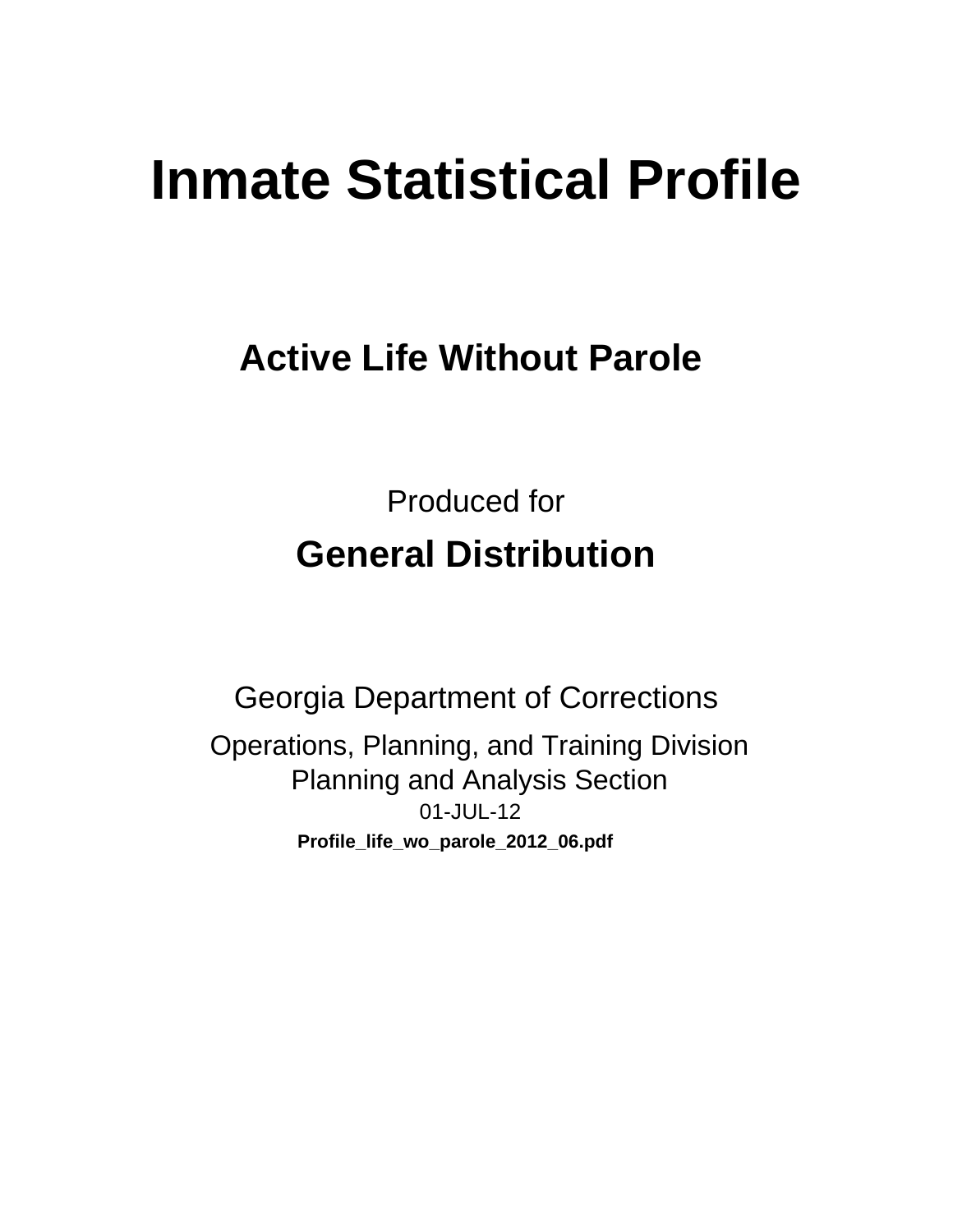## **Inmate Statistical Profile 01-JUL-12**

Contents

**Active Life Without Parole** 

Produced for General Distribution

## **Table of Contents**

| <b>Demographic information</b>                                       |
|----------------------------------------------------------------------|
| 5 Current age, broken out in ten year age groups                     |
| 6 Race group                                                         |
| 7 Marital status, self-reported at entry to prison                   |
| 8 Number of children, self-reported at entry to prison               |
| 9 Religious affiliation, self-reported at entry to prison            |
| 10 Home county - self-reported at entry to prison                    |
| 14 Socioeconomic class, self-reported at entry to prison             |
| 15 Environment to age 16, self-reported at entry to prison           |
| 16 Guardian status to age 16, self-reported at entry to prison       |
| 17 Employment status before prison, self-reported at entry to prison |
| 18 Age at admission                                                  |
| 20 Height, measured at entry to prison                               |
| 21 Weight, measured at entry to prison                               |
| 22 Military service                                                  |
| <b>Correctional information</b>                                      |
| 23 Type of admission to prison                                       |
| 24 Current / last security status                                    |
| 25 Current / last institution type                                   |
| 26 Institution type - transitional centers                           |
| 27 Institution type - county prisons                                 |
| 28 Institution type - state prisons                                  |
| 29 Institution type - private prisons                                |
| 30 Institution type - pre-release centers                            |
| 31 Institution type - inmate boot camp                               |
| 32 Number of disciplinary reports                                    |
| 33 Number of transfers                                               |
| 34 Number of escapes                                                 |
| 35 Time served in current (or last) institution                      |
| Educational, psychological and physical information                  |
| 36 Highest grade level attained                                      |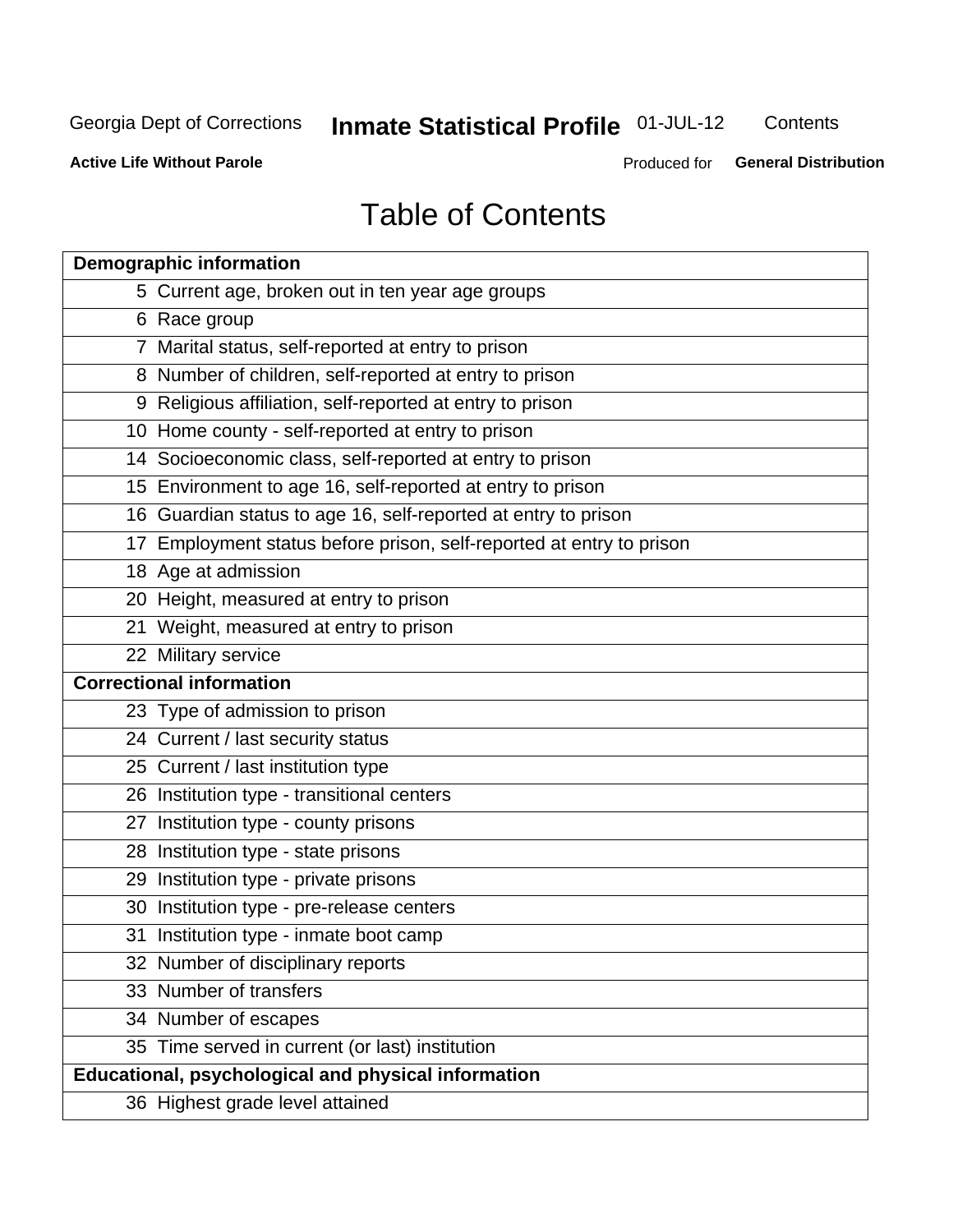## **Inmate Statistical Profile 01-JUL-12**

Contents

**Active Life Without Parole** 

Produced for **General Distribution** 

## **Table of Contents**

| <b>Educational, psychological and physical information</b>       |
|------------------------------------------------------------------|
| 37 Culture fair IQ scores                                        |
| 38 Wide Range Achievement Test (WRAT) reading score              |
| 39 Wide Range Achievement Test (WRAT) math score                 |
| 40 Wide Range Achievement Test (WRAT) spelling score             |
| 41 Scope of substance abuse - summary                            |
| 42 Scope of substance abuse - detail                             |
| 43 Current / last mental health treatment level                  |
| 44 PULHESDWIT medical scale - 'P' overall condition ('P'hysical) |
| 45 PULHESDWIT medical scale - 'U' upper body                     |
| 46 PULHESDWIT medical scale - 'L' lower body                     |
| 47 PULHESDWIT medical scale - 'H' hearing                        |
| 48 PULHESDWIT medical scale - 'E' vision                         |
| 49 PULHESDWIT medical scale -'S' psychiatric                     |
| 50 PULHESDWIT medical scale - 'D' dental                         |
| 51 PULHESDWIT medical scale - 'W' work ability                   |
| 52 PULHESDWIT medical scale - 'I' impairment                     |
| 53 PULHESDWIT medical scale - 'T' transportability               |
| 54 Criminality in family, self-reported                          |
| 55 Alcoholism in family, self-reported                           |
| 56 Drug abuse in family, self-reported                           |
| 57 Subjected to frequent beatings, self-reported                 |
| 58 Father absent during inmate's childhood                       |
| 59 Mother absent during inmate's childhood                       |
| 60 Inmate diagnosed as manipulative                              |
| 61 Inmate diagnosed as assaultive                                |
| <b>Crimes and criminal history information</b>                   |
| 62 Number of prior Georgia incarcerations                        |
| 63 Prison sentence in years                                      |
| 64 Primary offense, broken out into felonies vs misdemeanors     |
| 65 Primary offense, broken out into six broad crime categories   |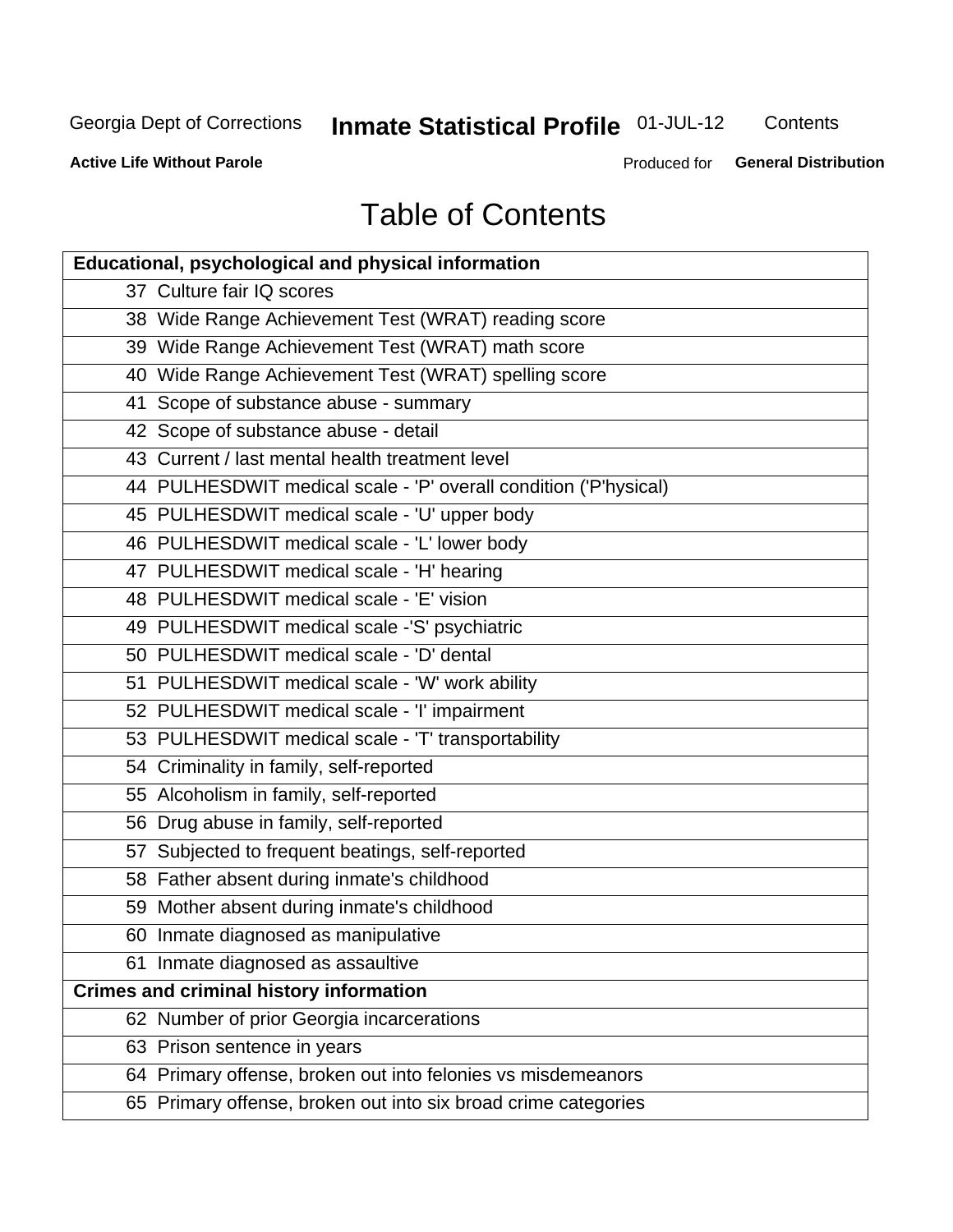## **Inmate Statistical Profile 01-JUL-12**

Contents

**Active Life Without Parole** 

Produced for General Distribution

## **Table of Contents**

| <b>Crimes and criminal history information</b>        |
|-------------------------------------------------------|
| 66 Primary offense, detailed offense code             |
| 67 County of conviction of primary offense            |
| 71 Circuit of conviction of primary offense           |
| 73 Years served (jail + prison) in this incarceration |
| <b>Medical information</b>                            |
| 74 Results of most recent HIV test                    |
| 75 Results of most recent tuberculosis test           |
| 76 Results of most recent syphilis test               |
| 77 Results of most recent Hepatitis-C test            |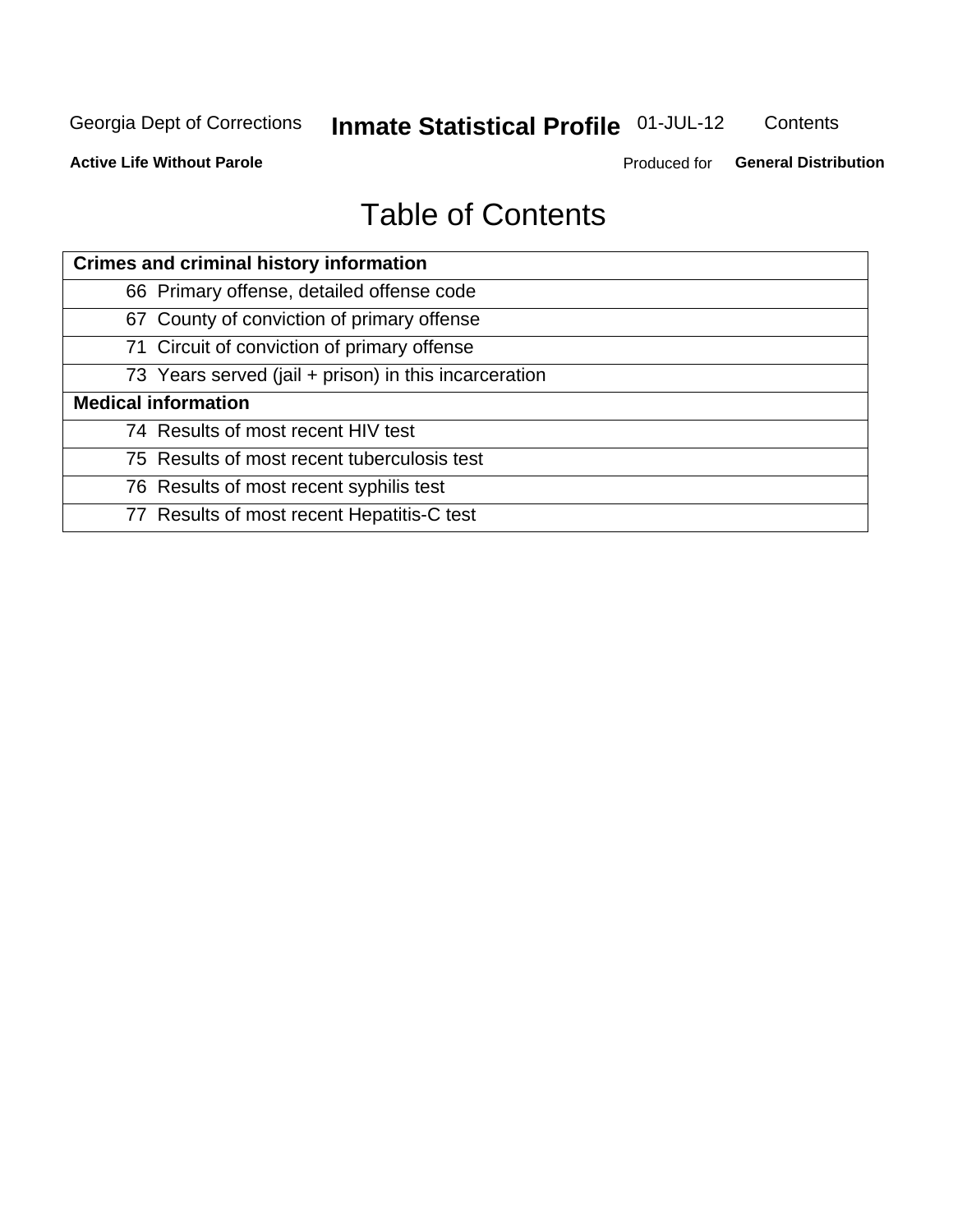#### **Active Life Without Parole**

#### Produced for General Distribution

### Current age, broken out in ten-year age groups

COL % - percent each COUNT is of its particular column

|                          |              | <b>Male</b> |         |              | <b>Female</b> |          | <b>Total</b> |            |
|--------------------------|--------------|-------------|---------|--------------|---------------|----------|--------------|------------|
| <b>Current Age</b>       | <b>Count</b> | Col %       | Row %   | <b>Count</b> | Col %         | Row %    | <b>Total</b> | Col %      |
| <b>Teens (1-19)</b>      | 4            | 0.56%       | 100.00% |              |               |          | 4            | 0.55%      |
| <b>Twenties (20-29)</b>  | 70           | 9.76%       | 97.22%  | 2            | 14.29%        | 2.78%    | 72           | 9.85%      |
| Thirties (30-39)         | 212          | 29.57%      | 98.15%  | 4            | 28.57%        | 1.85%    |              | 216 29.55% |
| <b>Forties (40-49)</b>   | 226          | $31.52\%$   | 98.26%  | 4            | 28.57%        | $1.74\%$ |              | 230 31.46% |
| <b>Fifties (50-59)</b>   | 151          | 21.06%      | 97.42%  | 4            | 28.57%        | 2.58%    |              | 155 21.20% |
| <b>Sixties (60-69)</b>   | 41           | 5.72%       | 100.00% |              |               |          | 41           | 5.61%      |
| Seventy + (70 and above) | 13           | 1.81%       | 100.00% |              |               |          | 13           | 1.78%      |
| <b>Total Reported</b>    | 717          | 100%        | 98.08%  | 14           | 100%          | 1.92%    | 731          | 100%       |

| Code"  | 747 | $\overline{ }$ |
|--------|-----|----------------|
| ______ |     | ____           |

| Mean<br>(average)    | 43.06 | 41.86 | 43.04 |
|----------------------|-------|-------|-------|
| Median (middle)      |       |       |       |
| Mode (most frequent) |       |       | 4.    |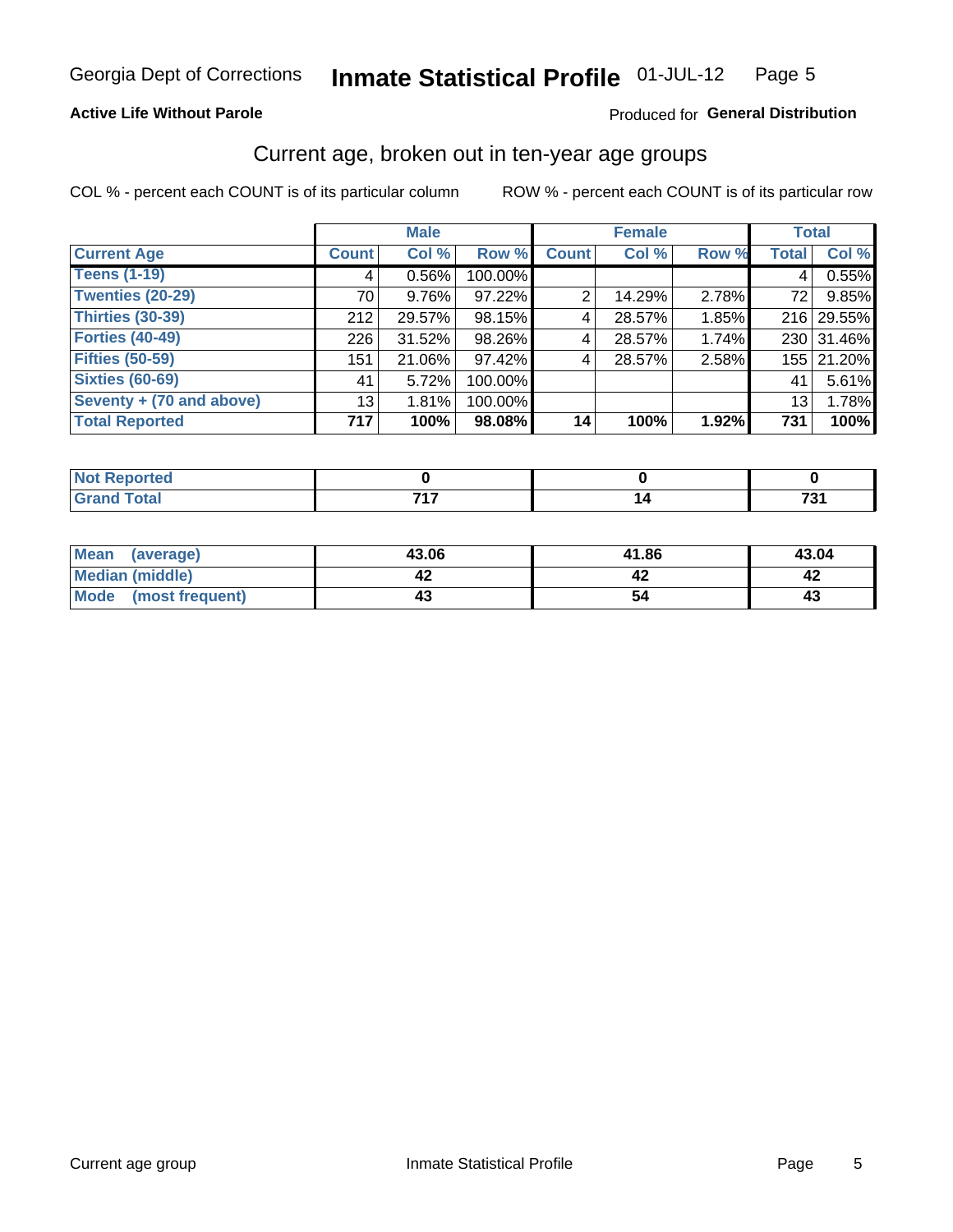#### Inmate Statistical Profile 01-JUL-12 Page 6

#### **Active Life Without Parole**

**Produced for General Distribution** 

### Race group

COL % - percent each COUNT is of its particular column

|                       |                 | <b>Male</b> |                    |    | <b>Female</b> |       |       | <b>Total</b> |
|-----------------------|-----------------|-------------|--------------------|----|---------------|-------|-------|--------------|
| <b>Race Group</b>     | <b>Count</b>    | Col %       | <b>Row % Count</b> |    | Col %         | Row % | Total | Col %        |
| <b>White</b>          | 173             | 24.13%      | 96.65%             | 6  | 42.86%        | 3.35% | 179   | 24.49%       |
| <b>Black</b>          | 529             | 73.78%      | 98.51%             | 8  | 57.14%        | 1.49% | 537   | 73.46%       |
| <b>Other</b><br>5.    |                 | $.14\%$     | 100.00%            |    |               |       |       | .14%         |
| <b>Asian</b><br>6     |                 | .14%        | 100.00%            |    |               |       |       | .14%         |
| <b>Hispanic</b><br>10 | 13 <sub>1</sub> | 1.81%       | 100.00%            |    |               |       | 13    | 1.78%        |
| <b>Total Reported</b> | 717             | 100%        | 98.08%             | 14 | 100%          | 1.92% | 731   | 100%         |

| .<br>тео |     |     |
|----------|-----|-----|
|          | フィフ | 704 |

| M | - - - | Piavn |
|---|-------|-------|
|   |       |       |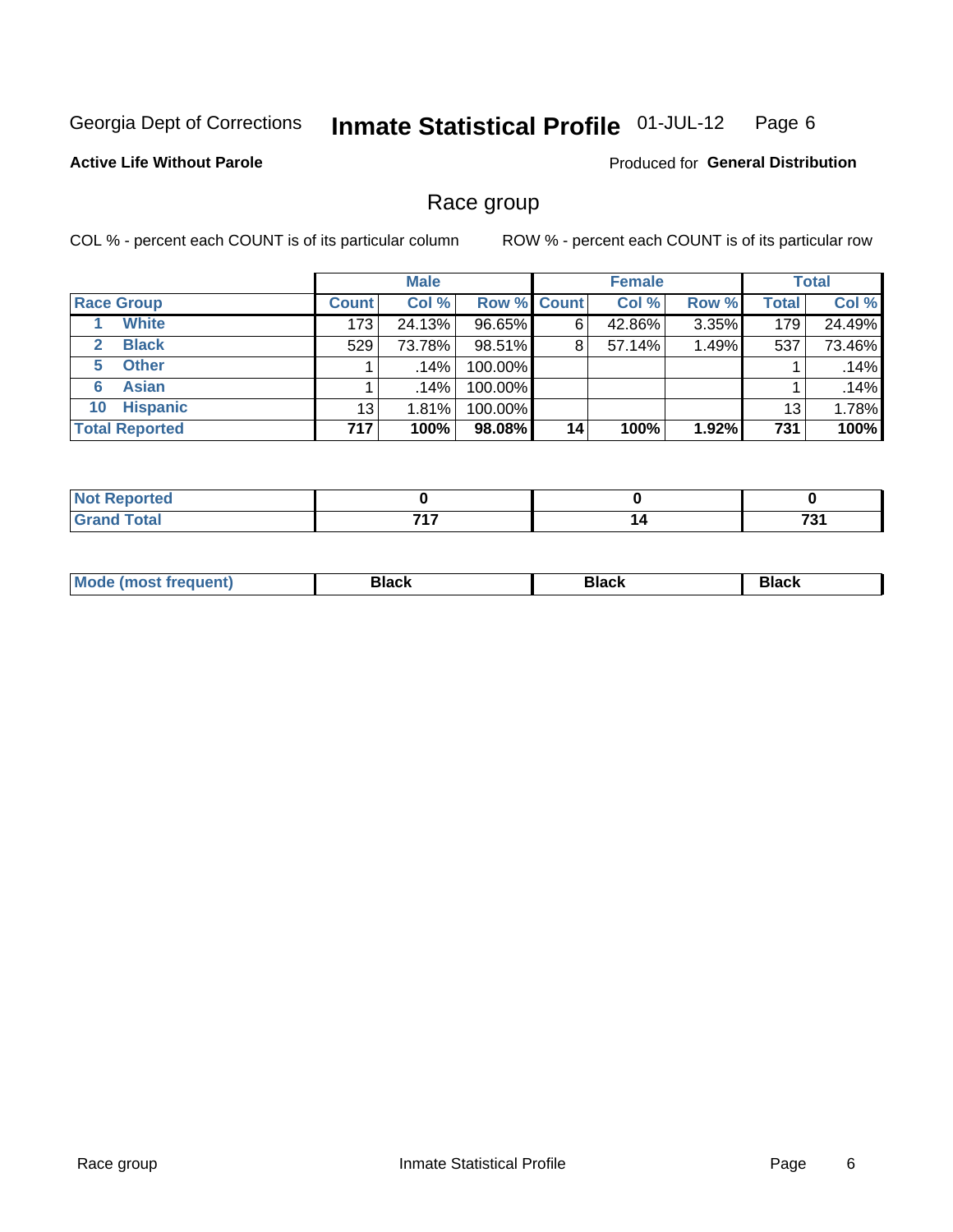#### Inmate Statistical Profile 01-JUL-12 Page 7

#### **Active Life Without Parole**

#### Produced for General Distribution

### Marital status, self-reported at entry to prison

COL % - percent each COUNT is of its particular column

|                            |                 | <b>Male</b> |         |              | <b>Female</b> |        |              | <b>Total</b> |
|----------------------------|-----------------|-------------|---------|--------------|---------------|--------|--------------|--------------|
| <b>Marital Status</b>      | <b>Count</b>    | Col %       | Row %   | <b>Count</b> | Col %         | Row %  | <b>Total</b> | Col %        |
| <b>Unknown</b><br>$\bf{0}$ |                 | .98%        | 100.00% |              |               |        |              | .96%         |
| <b>Divorced</b><br>D       | 57              | 7.95%       | 98.28%  |              | 7.14%         | 1.72%  | 58           | 7.93%        |
| <b>Married</b><br>М        | 111             | 15.48%      | 96.52%  | 4            | 28.57%        | 3.48%  | 115          | 15.73%       |
| <b>Separated</b><br>S.     | 17              | 2.37%       | 100.00% |              |               |        | 17           | 2.33%        |
| <b>Unmarried</b><br>U      | 510             | 71.13%      | 98.65%  | ⇁            | 50.00%        | 1.35%  | 517          | 70.73%       |
| <b>Widow</b><br>W          | 15 <sup>2</sup> | 2.09%       | 88.24%  | 2            | 14.29%        | 11.76% | 17           | 2.33%        |
| <b>Total Reported</b>      | 717             | 100%        | 98.08%  | 14           | 100%          | 1.92%  | 731          | 100%         |

| Reported<br>NOT<br>110111      |     |    |
|--------------------------------|-----|----|
| <b>Total</b><br>Cror<br>______ | フィフ | ¬^ |

|--|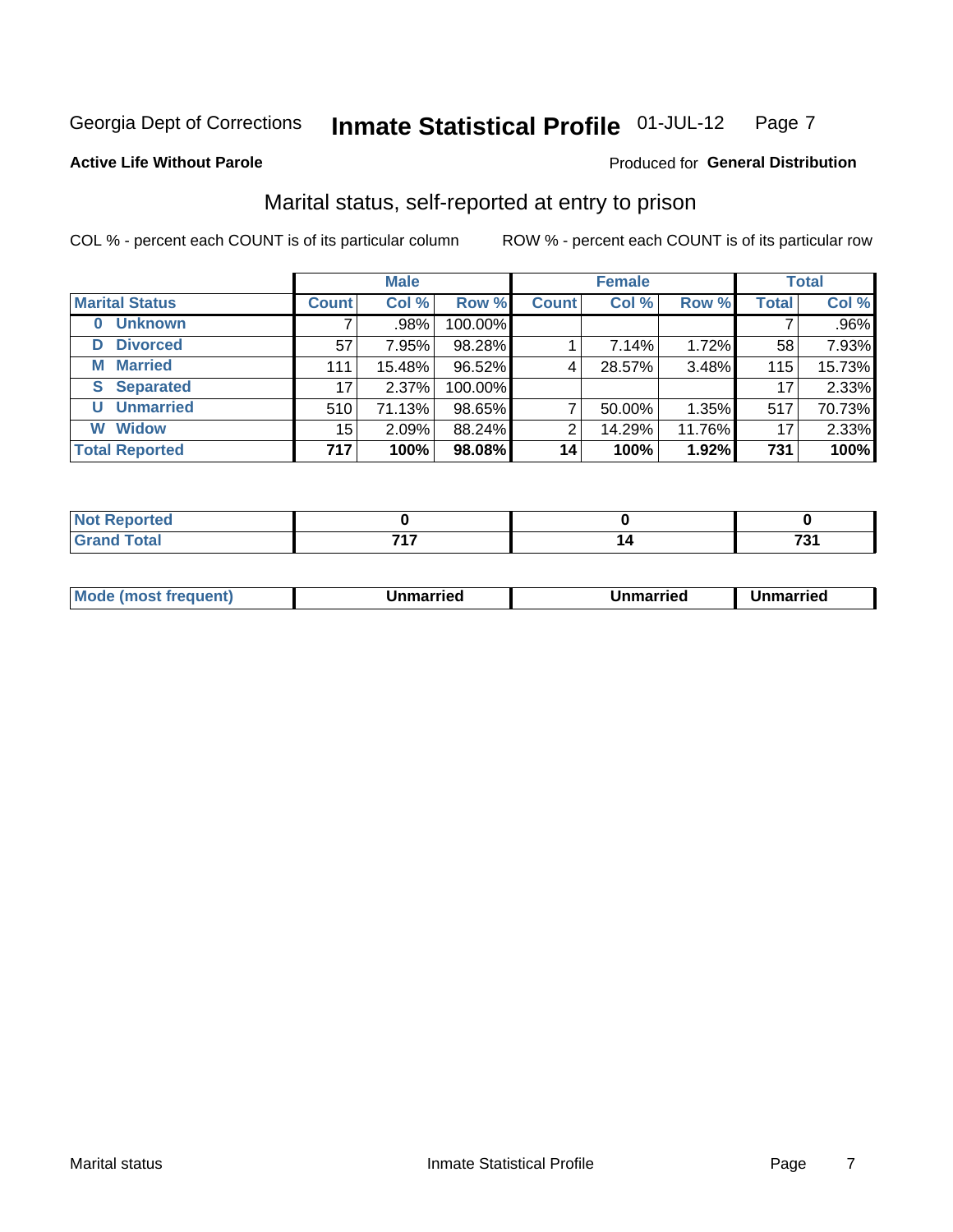#### Inmate Statistical Profile 01-JUL-12 Page 8

**Active Life Without Parole** 

#### **Produced for General Distribution**

### Number of children, self reported at entry to prison

COL % - percent each COUNT is of its particular column

|                           |              | <b>Male</b> |         |              | <b>Female</b> |       | <b>Total</b>   |        |
|---------------------------|--------------|-------------|---------|--------------|---------------|-------|----------------|--------|
| <b>Number of Children</b> | <b>Count</b> | Col %       | Row %   | <b>Count</b> | Col %         | Row % | <b>Total</b>   | Col %  |
| $\mathbf{0}$              | 265          | 37.11%      | 98.51%  | 4            | 28.57%        | 1.49% | 269            | 36.95% |
|                           | 171          | 23.95%      | 97.71%  | 4            | 28.57%        | 2.29% | 175            | 24.04% |
| $\overline{2}$            | 129          | 18.07%      | 97.73%  | 3            | 21.43%        | 2.27% | 132            | 18.13% |
| 3                         | 73           | 10.22%      | 98.65%  |              | 7.14%         | 1.35% | 74             | 10.16% |
| 4                         | 45           | 6.30%       | 97.83%  |              | 7.14%         | 2.17% | 46             | 6.32%  |
| 5                         | 17           | 2.38%       | 94.44%  |              | 7.14%         | 5.56% | 18             | 2.47%  |
| 6                         | 5            | 0.70%       | 100.00% |              |               |       | 5              | 0.69%  |
|                           | 2            | 0.28%       | 100.00% |              |               |       | 2              | 0.27%  |
| 8                         |              | 0.14%       | 100.00% |              |               |       |                | 0.14%  |
| 9                         | 2            | 0.28%       | 100.00% |              |               |       | $\overline{2}$ | 0.27%  |
| 10                        |              | 0.14%       | 100.00% |              |               |       |                | 0.14%  |
| Over 10                   | 3            | 0.42%       | 100.00% |              |               |       | 3              | 0.41%  |
| <b>Total Reported</b>     | 714          | 100%        | 98.08%  | 14           | 100%          | 1.92% | 728            | 100%   |

| πτeα<br>$\cdots$<br>$\sim$ |     |     |
|----------------------------|-----|-----|
| υιαι                       | --- | 704 |
| $\sim$ .                   | .   | , J |

| Mean<br>(average)       | 1.44 | . 57 | 1.45 |
|-------------------------|------|------|------|
| Median (middle)         |      |      |      |
| Mode<br>(most frequent) |      |      |      |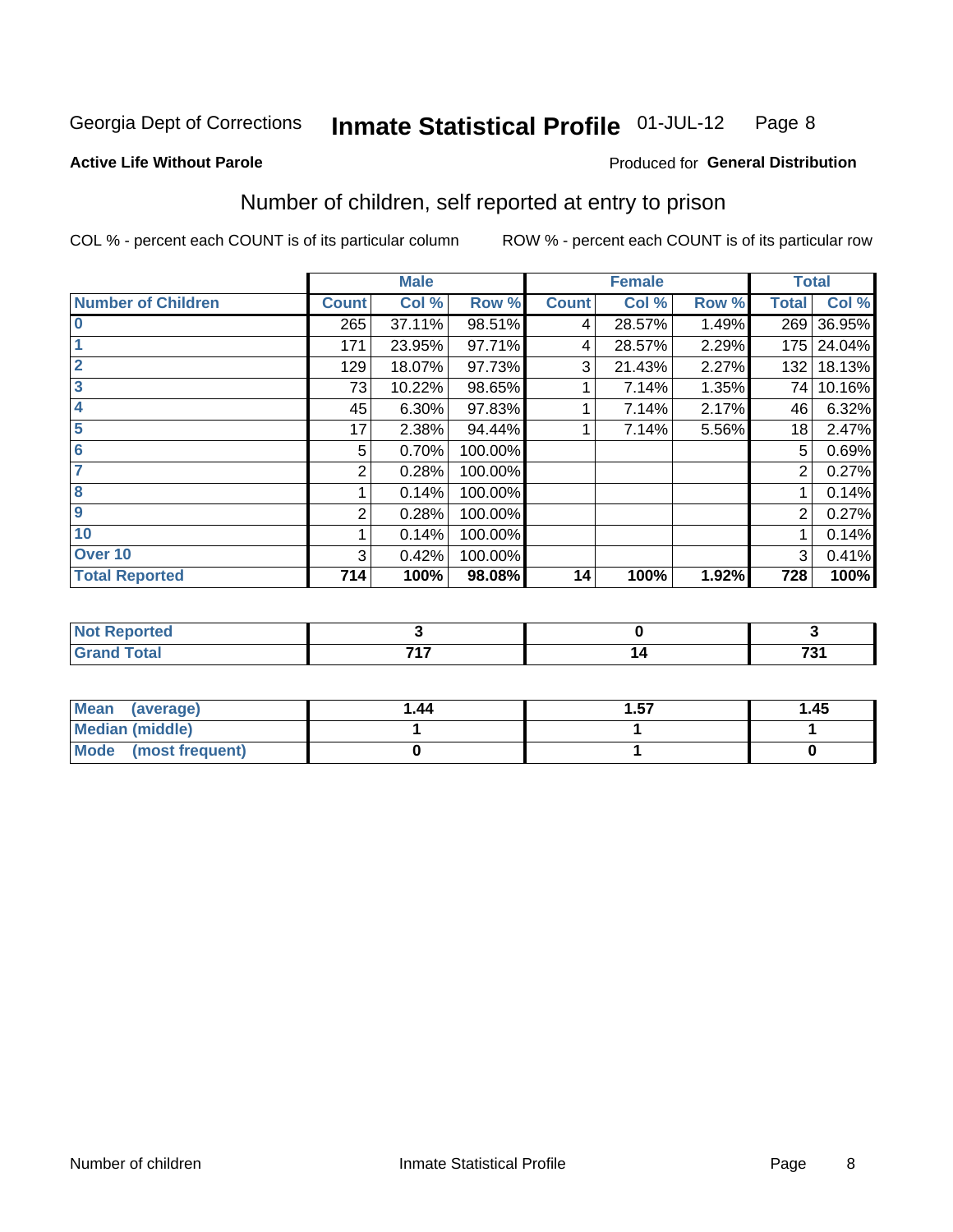#### **Inmate Statistical Profile 01-JUL-12** Page 9

**Active Life Without Parole** 

#### Produced for General Distribution

### Religious affiliation, self-reported at entry to prison

COL % - percent each COUNT is of its particular column

|                              |                       |              | <b>Male</b> |         |                | <b>Female</b> |       |                | <b>Total</b> |
|------------------------------|-----------------------|--------------|-------------|---------|----------------|---------------|-------|----------------|--------------|
| <b>Religious Affiliation</b> |                       | <b>Count</b> | Col %       | Row %   | <b>Count</b>   | Col %         | Row % | Total          | Col %        |
|                              | <b>Islam</b>          | 45           | 8.67%       | 97.83%  |                | 9.09%         | 2.17% | 46             | 8.68%        |
| $\mathbf{2}$                 | <b>Catholic</b>       | 18           | 3.47%       | 94.74%  |                | 9.09%         | 5.26% | 19             | 3.58%        |
| 3                            | <b>Baptist</b>        | 223          | 42.97%      | 96.96%  |                | 63.64%        | 3.04% | 230            | 43.40%       |
| 4                            | <b>Methodist</b>      | 10           | 1.93%       | 100.00% |                |               |       | 10             | 1.89%        |
| 7                            | <b>Chc Of God</b>     |              | .19%        | 100.00% |                |               |       |                | .19%         |
| 8                            | <b>Holiness</b>       | 19           | 3.66%       | 100.00% |                |               |       | 19             | 3.58%        |
| 9                            | <b>Jewish</b>         |              | .19%        | 100.00% |                |               |       |                | .19%         |
| 10                           | <b>Anglican</b>       |              | .19%        | 100.00% |                |               |       |                | .19%         |
| 12                           | <b>Hindu</b>          | 2            | .39%        | 100.00% |                |               |       | $\overline{2}$ | .38%         |
| 16                           | <b>Seven D Ad</b>     | 4            | .77%        | 100.00% |                |               |       | 4              | .75%         |
| 17                           | <b>Jehovah Wt</b>     | 8            | 1.54%       | 100.00% |                |               |       | 8              | 1.51%        |
| 18                           | <b>Latr Day S</b>     |              | .19%        | 100.00% |                |               |       |                | .19%         |
| 20                           | <b>Other Prot</b>     | 77           | 14.84%      | 97.47%  | $\overline{2}$ | 18.18%        | 2.53% | 79             | 14.91%       |
| 96                           | <b>None</b>           | 109          | 21.00%      | 100.00% |                |               |       | 109            | 20.57%       |
|                              | <b>Total Reported</b> | 519          | 100%        | 97.92%  | 11             | 100%          | 2.08% | 530            | 100%         |

| rtea<br>.<br>. | 198      |          | 201<br>ZV I |
|----------------|----------|----------|-------------|
| _______        | 747<br>. | ı<br>. . | 704         |

| <b>Mode (most frequent)</b> | 3aptist | 3aptist | 3aptist |
|-----------------------------|---------|---------|---------|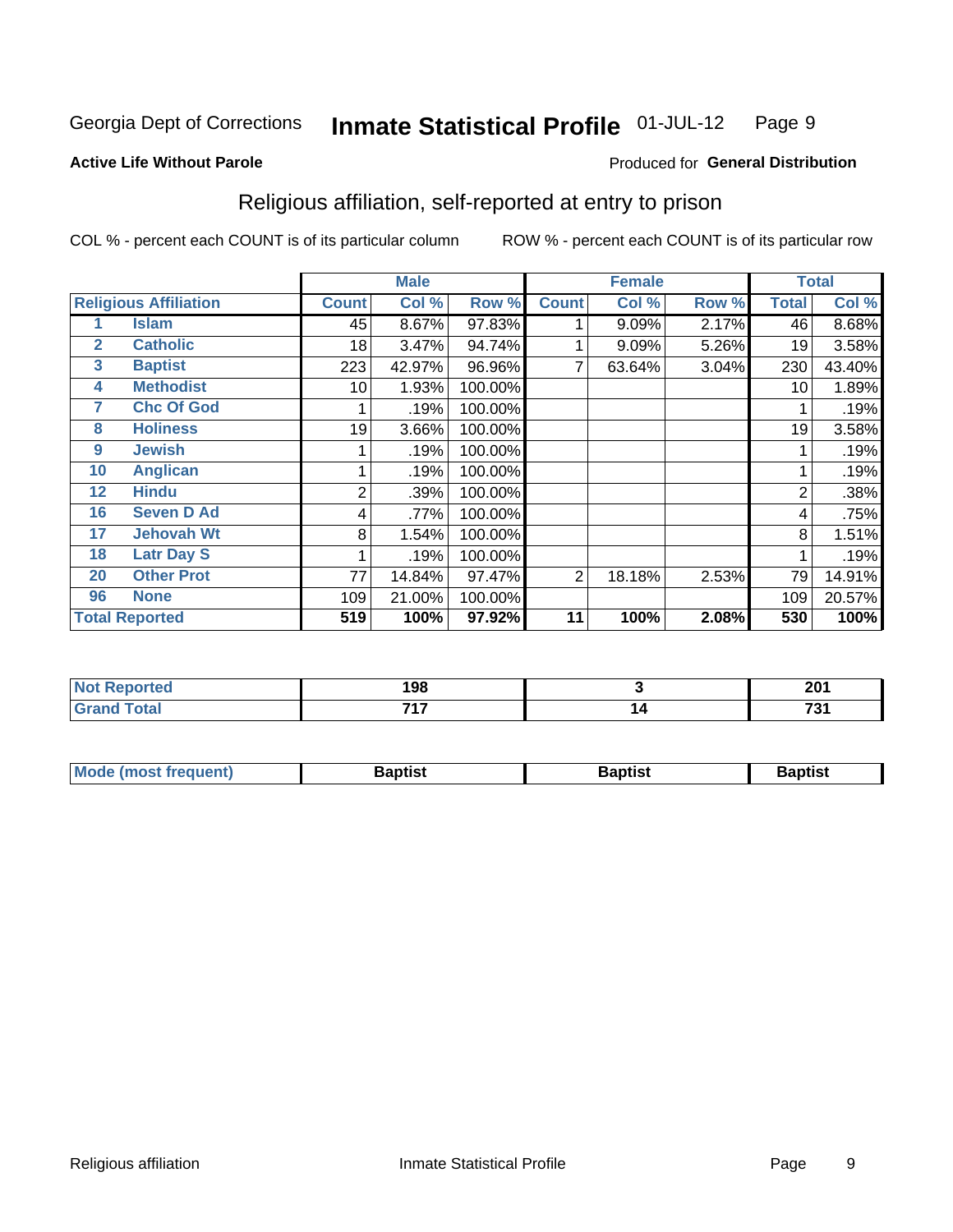#### **Inmate Statistical Profile 01-JUL-12** Page 10

Produced for General Distribution

#### **Active Life Without Parole**

## Home county, self-reported at entry to prison

COL % - percent each COUNT is of its particular column

|     |                             |                | <b>Male</b> |         |              | <b>Female</b> |        | <b>Total</b>   |        |
|-----|-----------------------------|----------------|-------------|---------|--------------|---------------|--------|----------------|--------|
|     | <b>Home County</b>          | <b>Count</b>   | Col %       | Row %   | <b>Count</b> | Col %         | Row %  | <b>Total</b>   | Col %  |
| 000 | <b>Unknown</b>              | 96             | 13.39%      | 98.97%  | 1            | 7.14%         | 1.03%  | 97             | 13.27% |
| 001 | <b>Appling County</b>       | 3              | .42%        | 100.00% |              |               |        | 3              | .41%   |
| 002 | <b>Atkinson County</b>      | $\mathbf 1$    | .14%        | 100.00% |              |               |        | 1              | .14%   |
| 003 | <b>Bacon County</b>         | 1              | .14%        | 100.00% |              |               |        | 1              | .14%   |
| 005 | <b>Baldwin County</b>       | 3              | .42%        | 100.00% |              |               |        | 3              | .41%   |
| 007 | <b>Barrow County</b>        | 3              | .42%        | 100.00% |              |               |        | 3              | .41%   |
| 008 | <b>Bartow County</b>        | $\overline{7}$ | .98%        | 100.00% |              |               |        | 7              | .96%   |
| 009 | <b>Ben Hill County</b>      | 4              | .56%        | 100.00% |              |               |        | 4              | .55%   |
| 010 | <b>Berrien County</b>       | $\overline{2}$ | .28%        | 100.00% |              |               |        | $\overline{2}$ | .27%   |
| 011 | <b>Bibb County</b>          | 15             | 2.09%       | 100.00% |              |               |        | 15             | 2.05%  |
| 012 | <b>Bleckley County</b>      | 3              | .42%        | 100.00% |              |               |        | 3              | .41%   |
| 014 | <b>Brooks County</b>        | 1              | .14%        | 100.00% |              |               |        | 1              | .14%   |
| 016 | <b>Bulloch County</b>       | 4              | .56%        | 100.00% |              |               |        | 4              | .55%   |
| 017 | <b>Burke County</b>         | $\overline{7}$ | .98%        | 100.00% |              |               |        | 7              | .96%   |
| 018 | <b>Butts County</b>         | $\overline{2}$ | .28%        | 100.00% |              |               |        | $\overline{2}$ | .27%   |
| 020 | <b>Camden County</b>        | 4              | .56%        | 100.00% |              |               |        | 4              | .55%   |
| 021 | <b>Candler County</b>       | $\overline{2}$ | .28%        | 100.00% |              |               |        | $\overline{2}$ | .27%   |
| 022 | <b>Carroll County</b>       | $\overline{c}$ | .28%        | 100.00% |              |               |        | $\overline{2}$ | .27%   |
| 023 | <b>Catoosa County</b>       | $\overline{2}$ | .28%        | 100.00% |              |               |        | $\overline{2}$ | .27%   |
| 024 | <b>Charlton County</b>      | 1              | .14%        | 100.00% |              |               |        | 1              | .14%   |
| 025 | <b>Chatham County</b>       | 35             | 4.88%       | 100.00% |              |               |        | 35             | 4.79%  |
| 026 | <b>Chattahoochee County</b> | 1              | .14%        | 100.00% |              |               |        | 1              | .14%   |
| 028 | <b>Cherokee County</b>      | $\overline{2}$ | .28%        | 100.00% |              |               |        | $\overline{2}$ | .27%   |
| 029 | <b>Clarke County</b>        | 15             | 2.09%       | 100.00% |              |               |        | 15             | 2.05%  |
| 031 | <b>Clayton County</b>       | 18             | 2.51%       | 100.00% |              |               |        | 18             | 2.46%  |
| 033 | <b>Cobb County</b>          | 20             | 2.79%       | 100.00% |              |               |        | 20             | 2.74%  |
| 034 | <b>Coffee County</b>        | $\overline{c}$ | .28%        | 100.00% |              |               |        | $\overline{2}$ | .27%   |
| 035 | <b>Colquitt County</b>      | 3              | .42%        | 100.00% |              |               |        | 3              | .41%   |
| 036 | <b>Columbia County</b>      | 4              | .56%        | 100.00% |              |               |        | 4              | .55%   |
| 037 | <b>Cook County</b>          | 4              | .56%        | 100.00% |              |               |        | 4              | .55%   |
| 038 | <b>Coweta County</b>        | 4              | .56%        | 100.00% |              |               |        | 4              | .55%   |
| 040 | <b>Crisp County</b>         | 4              | .56%        | 100.00% |              |               |        | $\overline{4}$ | .55%   |
| 043 | <b>Decatur County</b>       | $\overline{2}$ | .28%        | 100.00% |              |               |        | $\overline{2}$ | .27%   |
| 044 | <b>Dekalb County</b>        | 51             | 7.11%       | 100.00% |              |               |        | 51             | 6.98%  |
| 046 | <b>Dooly County</b>         | 1              | .14%        | 50.00%  | 1            | 7.14%         | 50.00% | $\overline{2}$ | .27%   |
| 047 | <b>Dougherty County</b>     | 22             | 3.07%       | 100.00% |              |               |        | 22             | 3.01%  |
| 048 | <b>Douglas County</b>       | 9              | 1.26%       | 90.00%  | 1            | 7.14%         | 10.00% | 10             | 1.37%  |
| 049 | <b>Early County</b>         | 1              | .14%        | 100.00% |              |               |        | 1              | .14%   |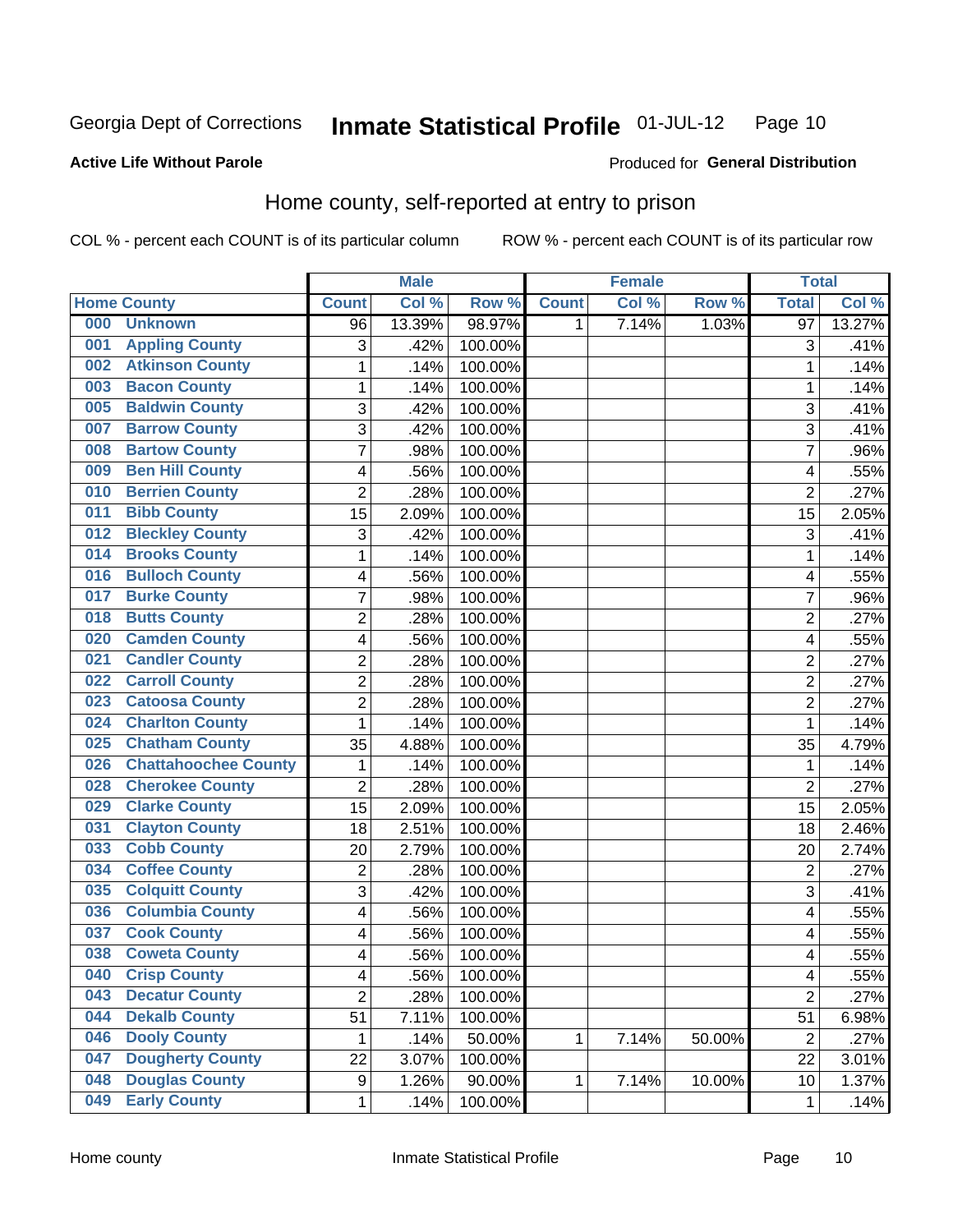#### **Inmate Statistical Profile 01-JUL-12** Page 11

#### **Active Life Without Parole**

### Produced for General Distribution

### Home county, self-reported at entry to prison

COL % - percent each COUNT is of its particular column

|     |                          |                | <b>Male</b> |         |                | <b>Female</b> |        | <b>Total</b>   |        |
|-----|--------------------------|----------------|-------------|---------|----------------|---------------|--------|----------------|--------|
|     | <b>Home County</b>       | <b>Count</b>   | Col %       | Row %   | <b>Count</b>   | Col %         | Row %  | <b>Total</b>   | Col %  |
| 051 | <b>Effingham County</b>  | 2              | .28%        | 100.00% |                |               |        | $\overline{2}$ | .27%   |
| 052 | <b>Elbert County</b>     | 4              | .56%        | 100.00% |                |               |        | 4              | .55%   |
| 053 | <b>Emanuel County</b>    | $\overline{2}$ | .28%        | 100.00% |                |               |        | $\overline{2}$ | .27%   |
| 056 | <b>Fayette County</b>    | 3              | .42%        | 100.00% |                |               |        | 3              | .41%   |
| 057 | <b>Floyd County</b>      | 8              | 1.12%       | 100.00% |                |               |        | 8              | 1.09%  |
| 058 | <b>Forsyth County</b>    | $\mathbf{1}$   | .14%        | 100.00% |                |               |        | 1              | .14%   |
| 059 | <b>Franklin County</b>   | $\overline{2}$ | .28%        | 100.00% |                |               |        | $\overline{2}$ | .27%   |
| 060 | <b>Fulton County</b>     | 93             | 12.97%      | 97.89%  | $\overline{2}$ | 14.29%        | 2.11%  | 95             | 13.00% |
| 061 | <b>Gilmer County</b>     | $\overline{2}$ | .28%        | 100.00% |                |               |        | $\overline{2}$ | .27%   |
| 063 | <b>Glynn County</b>      | 11             | 1.53%       | 100.00% |                |               |        | 11             | 1.50%  |
| 066 | <b>Greene County</b>     | 1              | .14%        | 100.00% |                |               |        | 1              | .14%   |
| 067 | <b>Gwinnett County</b>   | 14             | 1.95%       | 93.33%  | 1              | 7.14%         | 6.67%  | 15             | 2.05%  |
| 068 | <b>Habersham County</b>  | 1              | .14%        | 100.00% |                |               |        | $\mathbf 1$    | .14%   |
| 069 | <b>Hall County</b>       | 10             | 1.39%       | 100.00% |                |               |        | 10             | 1.37%  |
| 070 | <b>Hancock County</b>    | $\overline{2}$ | .28%        | 100.00% |                |               |        | $\overline{2}$ | .27%   |
| 071 | <b>Haralson County</b>   | $\overline{2}$ | .28%        | 100.00% |                |               |        | $\overline{2}$ | .27%   |
| 072 | <b>Harris County</b>     | $\mathbf 1$    | .14%        | 100.00% |                |               |        | 1              | .14%   |
| 073 | <b>Hart County</b>       | $\overline{c}$ | .28%        | 100.00% |                |               |        | $\overline{2}$ | .27%   |
| 075 | <b>Henry County</b>      | 5              | .70%        | 100.00% |                |               |        | 5              | .68%   |
| 076 | <b>Houston County</b>    | 9              | 1.26%       | 100.00% |                |               |        | 9              | 1.23%  |
| 078 | <b>Jackson County</b>    | 5              | .70%        | 100.00% |                |               |        | 5              | .68%   |
| 080 | <b>Jeff Davis County</b> | $\mathbf 1$    | .14%        | 100.00% |                |               |        | 1              | .14%   |
| 081 | <b>Jefferson County</b>  | $\overline{2}$ | .28%        | 100.00% |                |               |        | $\overline{2}$ | .27%   |
| 082 | <b>Jenkins County</b>    | $\overline{2}$ | .28%        | 100.00% |                |               |        | $\overline{2}$ | .27%   |
| 087 | <b>Laurens County</b>    | 4              | .56%        | 100.00% |                |               |        | 4              | .55%   |
| 088 | <b>Lee County</b>        | $\mathbf 1$    | .14%        | 100.00% |                |               |        | 1              | .14%   |
| 089 | <b>Liberty County</b>    | 6              | .84%        | 85.71%  | 1              | 7.14%         | 14.29% | $\overline{7}$ | .96%   |
| 090 | <b>Lincoln County</b>    | 1              | .14%        | 100.00% |                |               |        | 1              | .14%   |
| 091 | <b>Long County</b>       | $\mathbf 1$    | .14%        | 100.00% |                |               |        | 1              | .14%   |
| 092 | <b>Lowndes County</b>    | 5              | .70%        | 100.00% |                |               |        | 5              | .68%   |
| 095 | <b>Madison County</b>    | $\mathbf{1}$   | .14%        | 100.00% |                |               |        | 1              | .14%   |
| 096 | <b>Marion County</b>     | 1              | .14%        | 100.00% |                |               |        | 1              | .14%   |
| 097 | <b>Mcduffie County</b>   | 3              | .42%        | 100.00% |                |               |        | 3              | .41%   |
| 098 | <b>Mcintosh County</b>   | $\overline{2}$ | .28%        | 100.00% |                |               |        | $\overline{2}$ | .27%   |
| 100 | <b>Miller County</b>     | $\mathbf 1$    | .14%        | 100.00% |                |               |        | 1              | .14%   |
| 102 | <b>Monroe County</b>     | 4              | .56%        | 100.00% |                |               |        | 4              | .55%   |
| 104 | <b>Morgan County</b>     | $\overline{2}$ | .28%        | 100.00% |                |               |        | $\overline{2}$ | .27%   |
| 106 | <b>Muscogee County</b>   | 22             | 3.07%       | 100.00% |                |               |        | 22             | 3.01%  |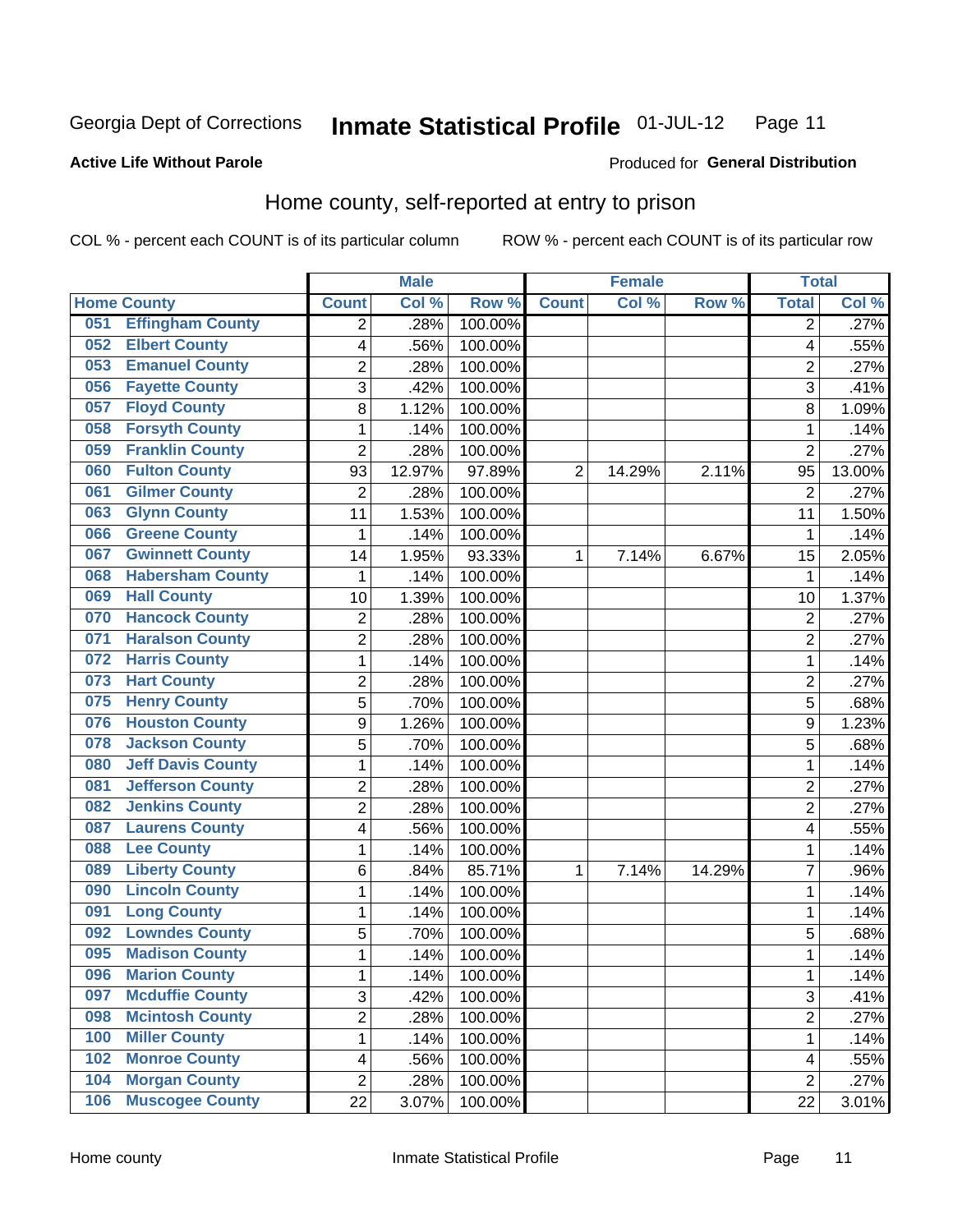#### Inmate Statistical Profile 01-JUL-12 Page 12

Produced for General Distribution

#### **Active Life Without Parole**

## Home county, self-reported at entry to prison

COL % - percent each COUNT is of its particular column

|                  |                             |                | <b>Male</b> |         |              | <b>Female</b> |        | <b>Total</b>            |       |
|------------------|-----------------------------|----------------|-------------|---------|--------------|---------------|--------|-------------------------|-------|
|                  | <b>Home County</b>          | <b>Count</b>   | Col %       | Row %   | <b>Count</b> | Col %         | Row %  | <b>Total</b>            | Col % |
| 107              | <b>Newton County</b>        | 1              | .14%        | 50.00%  | 1            | 7.14%         | 50.00% | $\overline{2}$          | .27%  |
| 109              | <b>Oglethorpe County</b>    | 3              | .42%        | 100.00% |              |               |        | 3                       | .41%  |
| 110              | <b>Paulding County</b>      | 3              | .42%        | 100.00% |              |               |        | 3                       | .41%  |
| 111              | <b>Peach County</b>         | $\mathbf 1$    | .14%        | 100.00% |              |               |        | 1                       | .14%  |
| $\overline{113}$ | <b>Pierce County</b>        | $\overline{2}$ | .28%        | 100.00% |              |               |        | $\overline{c}$          | .27%  |
| 114              | <b>Pike County</b>          | 4              | .56%        | 80.00%  | 1            | 7.14%         | 20.00% | 5                       | .68%  |
| $\overline{115}$ | <b>Polk County</b>          | 3              | .42%        | 100.00% |              |               |        | 3                       | .41%  |
| 117              | <b>Putnam County</b>        | 4              | .56%        | 100.00% |              |               |        | 4                       | .55%  |
| 119              | <b>Rabun County</b>         | $\mathbf 1$    | .14%        | 100.00% |              |               |        | 1                       | .14%  |
| 120              | <b>Randolph County</b>      | 3              | .42%        | 100.00% |              |               |        | 3                       | .41%  |
| 121              | <b>Richmond County</b>      | 27             | 3.77%       | 93.10%  | 2            | 14.29%        | 6.90%  | 29                      | 3.97% |
| 122              | <b>Rockdale County</b>      | $\overline{2}$ | .28%        | 100.00% |              |               |        | $\overline{2}$          | .27%  |
| 125              | <b>Seminole County</b>      | $\overline{c}$ | .28%        | 100.00% |              |               |        | $\overline{2}$          | .27%  |
| 126              | <b>Spalding County</b>      | 6              | .84%        | 100.00% |              |               |        | 6                       | .82%  |
| 127              | <b>Stephens County</b>      | $\mathbf 1$    | .14%        | 50.00%  | 1            | 7.14%         | 50.00% | $\overline{2}$          | .27%  |
| 128              | <b>Stewart County</b>       | $\mathbf 1$    | .14%        | 100.00% |              |               |        | 1                       | .14%  |
| 129              | <b>Sumter County</b>        | $\mathbf 1$    | .14%        | 100.00% |              |               |        | 1                       | .14%  |
| 132              | <b>Tattnall County</b>      | $\mathbf 1$    | .14%        | 100.00% |              |               |        | 1                       | .14%  |
| 134              | <b>Telfair County</b>       | $\mathbf 1$    | .14%        | 100.00% |              |               |        | 1                       | .14%  |
| 136              | <b>Thomas County</b>        | 4              | .56%        | 100.00% |              |               |        | 4                       | .55%  |
| 137              | <b>Tift County</b>          | 4              | .56%        | 100.00% |              |               |        | 4                       | .55%  |
| 138              | <b>Toombs County</b>        | 9              | 1.26%       | 100.00% |              |               |        | 9                       | 1.23% |
| 140              | <b>Treutlen County</b>      | 1              | .14%        | 100.00% |              |               |        | 1                       | .14%  |
| 144              | <b>Union County</b>         | $\mathbf 1$    | .14%        | 100.00% |              |               |        | 1                       | .14%  |
| 145              | <b>Upson County</b>         | $\overline{2}$ | .28%        | 100.00% |              |               |        | $\overline{2}$          | .27%  |
| 146              | <b>Walker County</b>        | 4              | .56%        | 80.00%  | 1            | 7.14%         | 20.00% | 5                       | .68%  |
| 147              | <b>Walton County</b>        | 4              | .56%        | 100.00% |              |               |        | 4                       | .55%  |
| 148              | <b>Ware County</b>          | 6              | .84%        | 100.00% |              |               |        | 6                       | .82%  |
| 150              | <b>Washington County</b>    | 4              | .56%        | 100.00% |              |               |        | 4                       | .55%  |
| 151              | <b>Wayne County</b>         | $\overline{c}$ | .28%        | 100.00% |              |               |        | 2                       | .27%  |
| 154              | <b>White County</b>         | $\mathbf{1}$   | .14%        | 100.00% |              |               |        | 1                       | .14%  |
| 155              | <b>Whitfield County</b>     | 2              | .28%        | 100.00% |              |               |        | $\overline{\mathbf{c}}$ | .27%  |
| 156              | <b>Wilcox County</b>        | $\mathbf{1}$   | .14%        | 100.00% |              |               |        | 1                       | .14%  |
| 158              | <b>Wilkinson County</b>     | $\overline{c}$ | .28%        | 100.00% |              |               |        | 2                       | .27%  |
| 159              | <b>Worth County</b>         | $\mathbf{1}$   | .14%        | 100.00% |              |               |        | 1                       | .14%  |
| 999              | <b>Other Custody/Out Of</b> | $\overline{2}$ | .28%        | 66.67%  | 1            | 7.14%         | 33.33% | 3                       | .41%  |
|                  | <b>State</b>                |                |             |         |              |               |        |                         |       |
|                  | <b>Total Rported</b>        | 717            | 100%        | 98.08%  | 14           | 100%          | 1.92%  | 731                     | 100%  |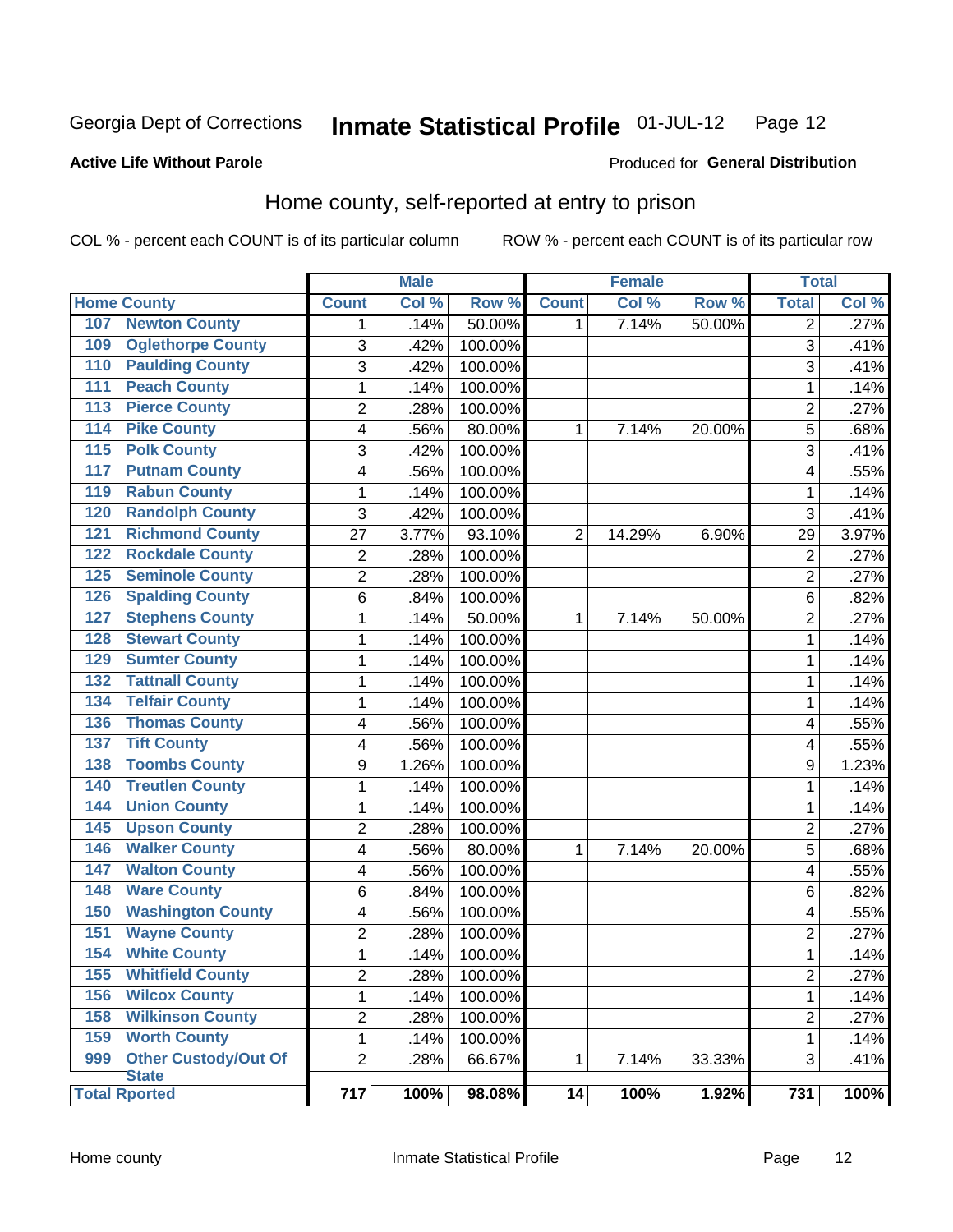#### Inmate Statistical Profile 01-JUL-12 Page 13

#### **Active Life Without Parole**

#### Produced for General Distribution

### Home county, self-reported at entry to prison

COL % - percent each COUNT is of its particular column

|                     | <b>Male</b> | Female | <b>Total</b> |
|---------------------|-------------|--------|--------------|
| <b>Not Reported</b> |             |        |              |
| <b>Grand Total</b>  | フィフ         |        | 731          |

| Mode<br>Fulton Countv<br><b>Unknowr</b><br>(most frequent)<br><b>nown</b> |
|---------------------------------------------------------------------------|
|---------------------------------------------------------------------------|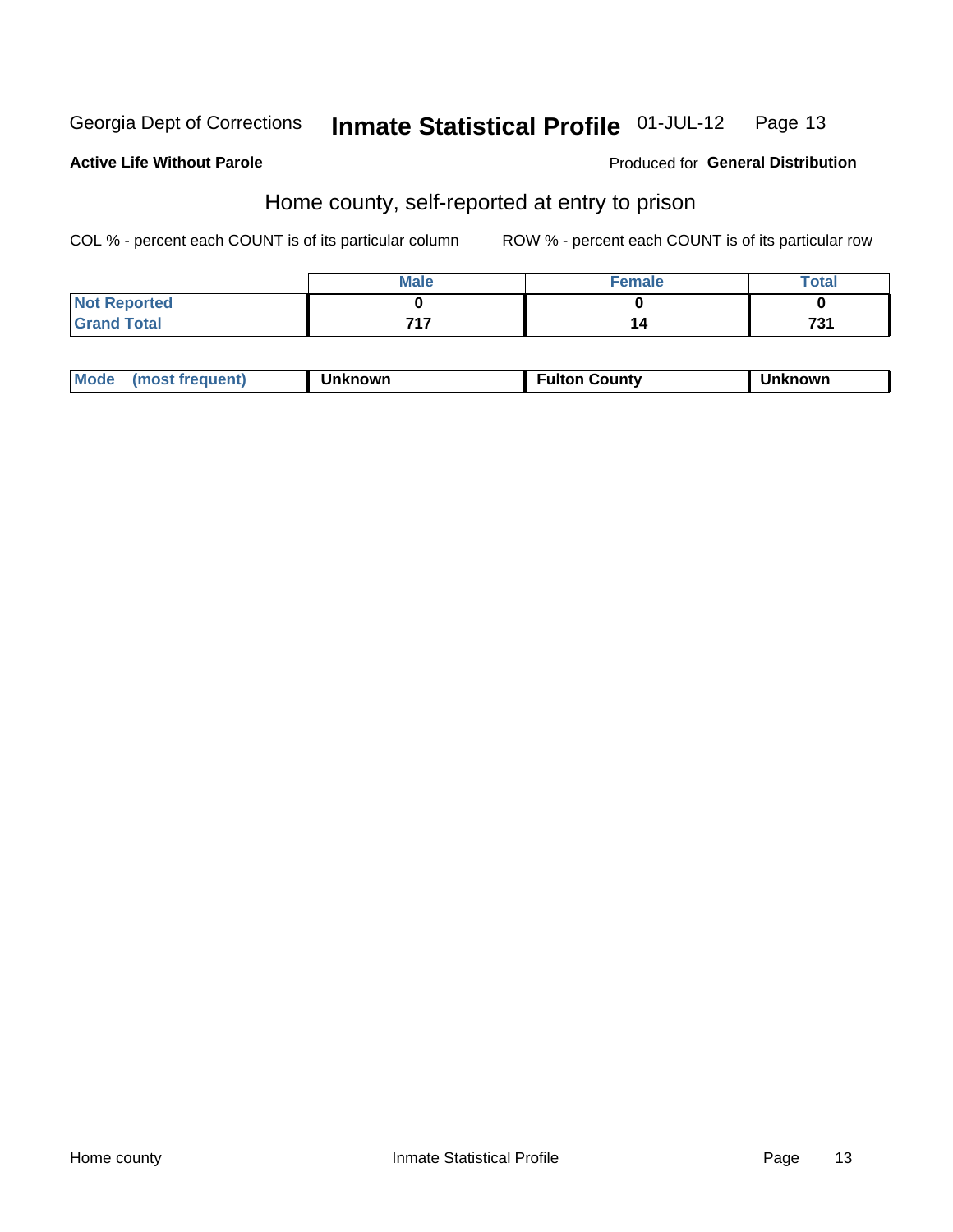#### Inmate Statistical Profile 01-JUL-12 Page 14

#### **Active Life Without Parole**

#### **Produced for General Distribution**

### Socioeconomic class, self-reported at entry to prison

COL % - percent each COUNT is of its particular column

|                       | <b>Male</b>     |        |            |              | <b>Female</b> | <b>Total</b> |       |        |
|-----------------------|-----------------|--------|------------|--------------|---------------|--------------|-------|--------|
| Socioeconomic Class   | <b>Count</b>    | Col %  | Row %      | <b>Count</b> | Col %         | Row %        | Total | Col %  |
| <b>Welfare</b>        | 32              | 6.06%  | 100.00%    |              |               |              | 32    | 5.96%  |
| <b>Occ Employ</b>     | 23 <sub>1</sub> | 4.36%  | $100.00\%$ |              |               |              | 23    | 4.28%  |
| <b>Minimum Std</b>    | 268             | 50.76% | $99.26\%$  |              | $22.22\%$     | .74%         | 270   | 50.28% |
| <b>Middle</b>         | 205             | 38.83% | 96.70%     |              | 77.78%        | 3.30%        | 212   | 39.48% |
| <b>Total Reported</b> | 528             | 100%   | 98.32%     |              | 100%          | 1.68%        | 537   | 100%   |

|      | 189<br>__ | 194<br>___        |
|------|-----------|-------------------|
| ____ | ライラ       | 704<br>-<br>$  -$ |

| ____ |
|------|
|------|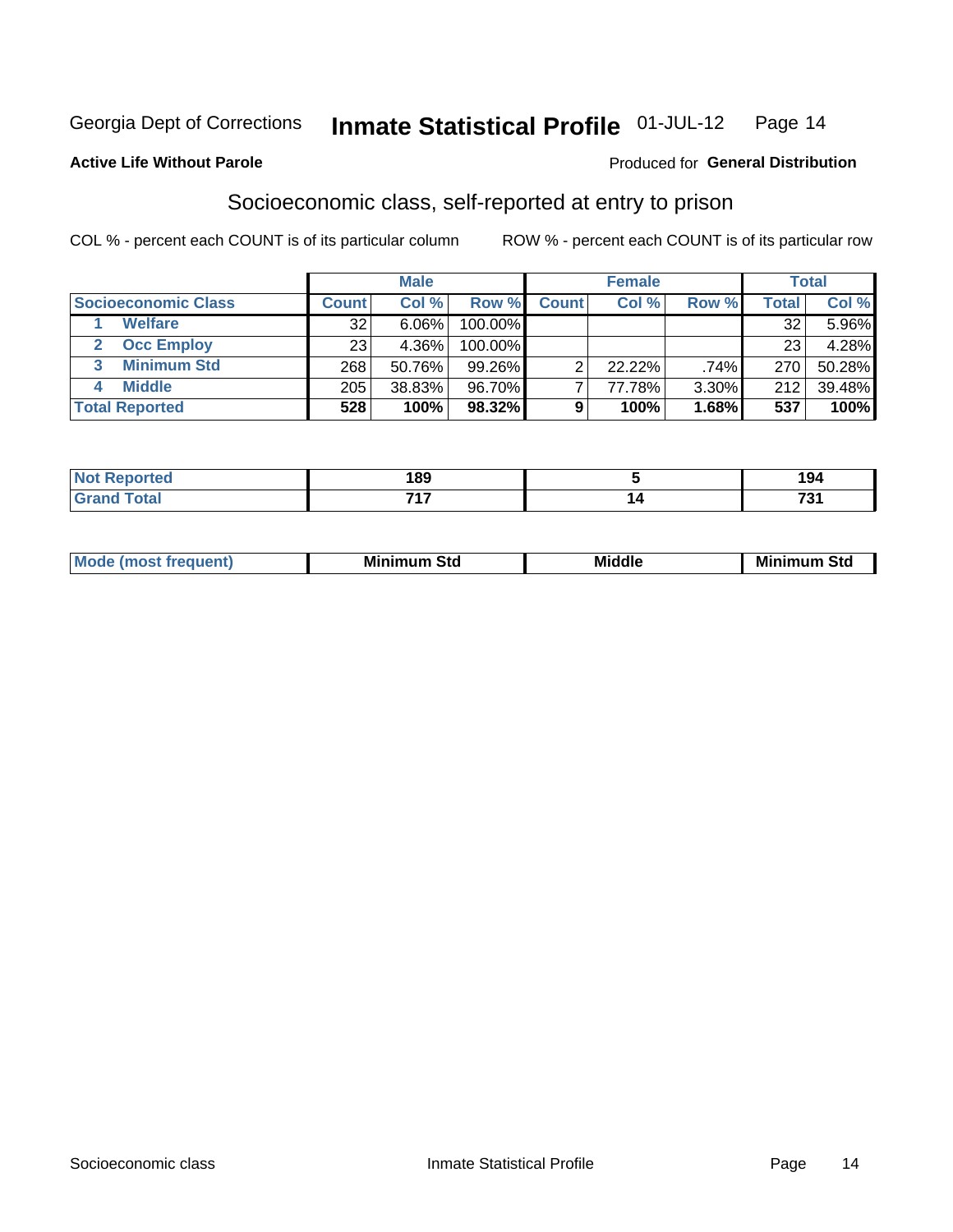#### Inmate Statistical Profile 01-JUL-12 Page 15

#### **Active Life Without Parole**

#### **Produced for General Distribution**

### Environment to age 16, self-reported at entry to prison

COL % - percent each COUNT is of its particular column

|                                    |                 | <b>Male</b> |         |              | <b>Female</b> |        |       | <b>Total</b> |
|------------------------------------|-----------------|-------------|---------|--------------|---------------|--------|-------|--------------|
| <b>Environment to age 16</b>       | <b>Count</b>    | Col %       | Row %   | <b>Count</b> | Col %         | Row %  | Total | Col %        |
| <b>Rural/Farm</b>                  | 10              | 1.86%       | 100.00% |              |               |        | 10    | $1.82\%$     |
| <b>Rural/Nfarm</b><br>$\mathbf{p}$ | 26 <sub>1</sub> | 4.83%       | 89.66%  | 3            | 30.00%        | 10.34% | 29    | 5.29%        |
| <b>S.M.S.A</b><br>3                | 221             | 41.08%      | 99.55%  |              | 10.00%        | .45%   | 222   | 40.51%       |
| <b>Urban</b><br>4                  | 116             | 21.56%      | 96.67%  |              | 40.00%        | 3.33%  | 120   | 21.90%       |
| <b>Small Town</b><br>5.            | 165             | 30.67%      | 98.80%  | ⌒            | 20.00%        | 1.20%  | 167   | 30.47%       |
| <b>Total Reported</b>              | 538             | 100%        | 98.18%  | 10           | 100%          | 1.82%  | 548   | 100%         |

| Reported<br><b>NOT</b><br>$\sim$ | 170        |    | 402<br>၊၀၁ |
|----------------------------------|------------|----|------------|
| <b>Total</b>                     | フィフ<br>. . | 14 | 70,<br>ں ו |

| Mo | M | ----- | M |
|----|---|-------|---|
|    |   | _____ |   |
|    |   |       |   |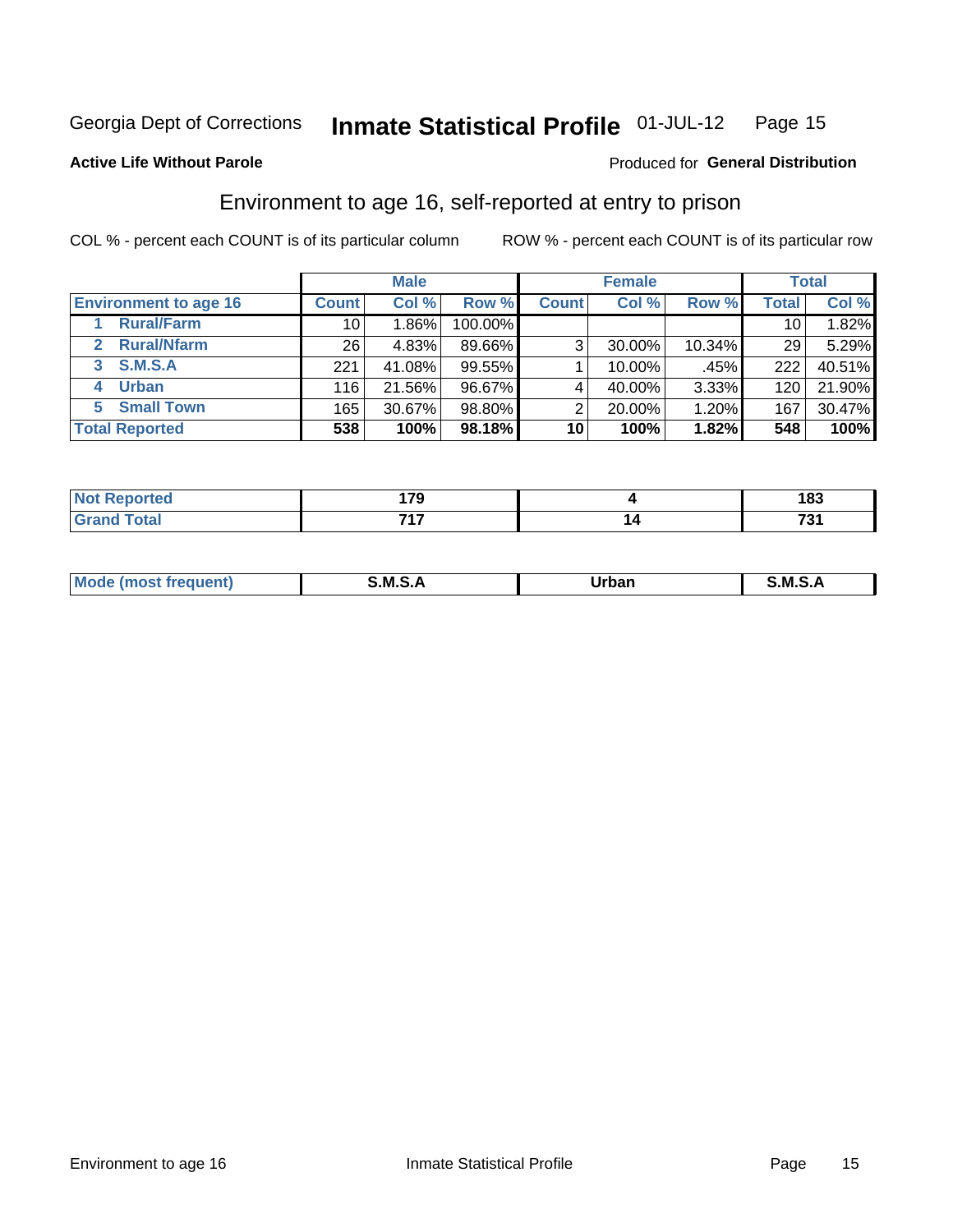#### Inmate Statistical Profile 01-JUL-12 Page 16

#### **Active Life Without Parole**

#### Produced for General Distribution

### Guardian status to age 16, self-reported at entry to prison

COL % - percent each COUNT is of its particular column

|                                  |              | <b>Male</b> |         |              | <b>Female</b> |       |              | <b>Total</b> |
|----------------------------------|--------------|-------------|---------|--------------|---------------|-------|--------------|--------------|
| <b>Guardian Status To Age 16</b> | <b>Count</b> | Col %       | Row %   | <b>Count</b> | Col %         | Row % | <b>Total</b> | Col %        |
| 2 Father Only                    | 9            | $2.00\%$    | 100.00% |              |               |       | 9            | 1.97%        |
| <b>3 Both Parents</b>            | 189          | 41.91%      | 97.93%  | 4            | 66.67%        | 2.07% | 193          | 42.23%       |
| <b>4 Mother Only</b>             | 175          | 38.80%      | 99.43%  |              | 16.67%        | .57%  | 176          | 38.51%       |
| <b>6 Oth Female</b>              | 15           | 3.33%       | 100.00% |              |               |       | 15           | 3.28%        |
| <b>7 Oth Male</b>                | 4            | .89%        | 100.00% |              |               |       | 4            | .88%         |
| 8 Step-Parents                   | 12           | 2.66%       | 100.00% |              |               |       | 12           | 2.63%        |
| 9 Foster Home                    | 9            | 2.00%       | 100.00% |              |               |       | 9            | 1.97%        |
| <b>10 Grand Parents</b>          | 38           | 8.43%       | 97.44%  |              | 16.67%        | 2.56% | 39           | 8.53%        |
| <b>Total Reported</b>            | 451          | 100%        | 98.69%  | 6            | 100%          | 1.31% | 457          | 100%         |

| 'ted  | ncc<br>∠໐໐ | $\sim$<br>-  1 7 |
|-------|------------|------------------|
| Total | -24-7      | 70.              |

| <b>Mode (most frequent)</b> | <b>Both Parents</b> | <b>Both Parents</b> | <b>Both Parents</b> |
|-----------------------------|---------------------|---------------------|---------------------|
|                             |                     |                     |                     |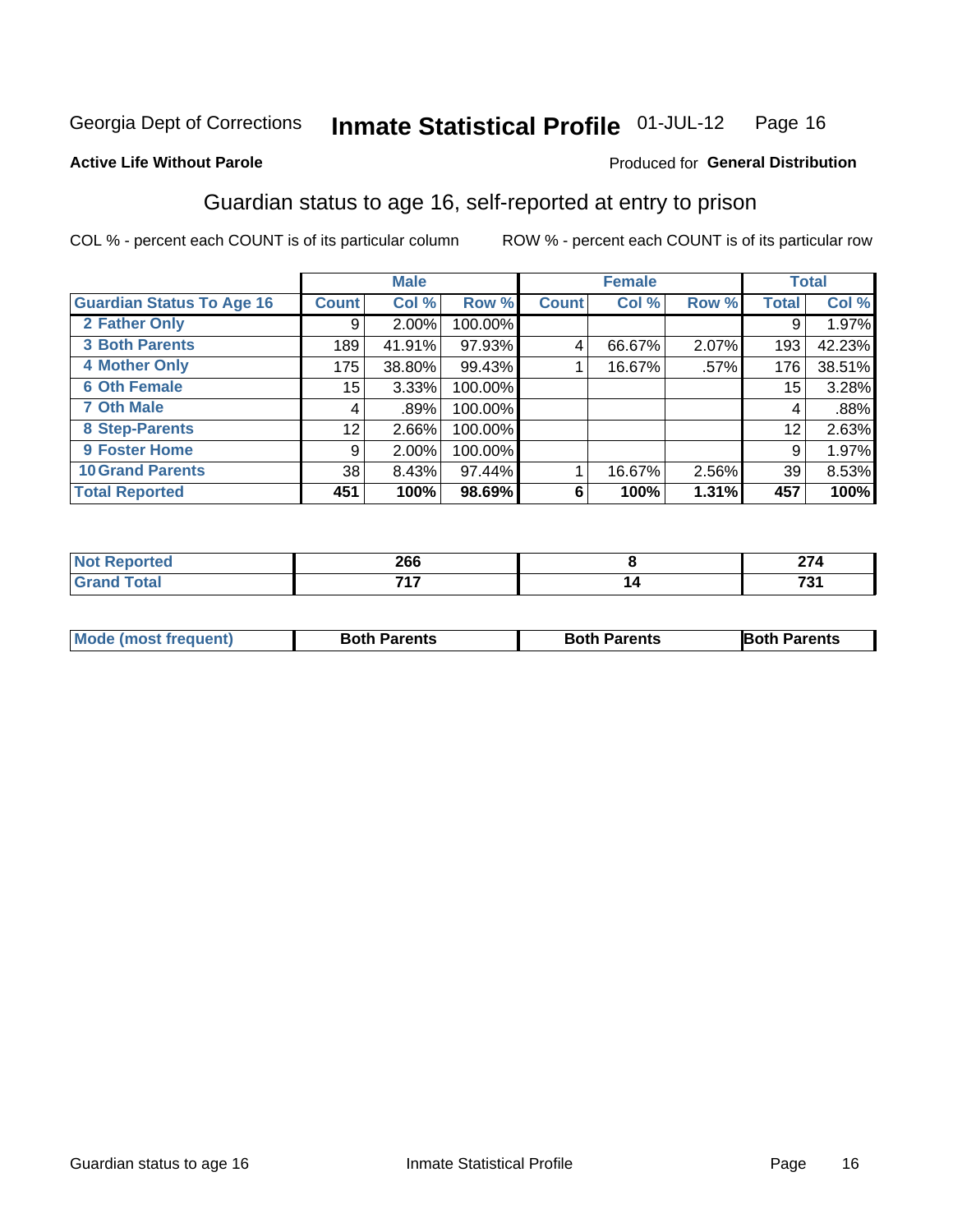#### Inmate Statistical Profile 01-JUL-12 Page 17

#### **Active Life Without Parole**

#### Produced for General Distribution

### Employment status before prison, self-reported at entry to prison

COL % - percent each COUNT is of its particular column

|                                  |         | <b>Male</b> |         |                | <b>Female</b> |       |       | <b>Total</b> |
|----------------------------------|---------|-------------|---------|----------------|---------------|-------|-------|--------------|
| <b>Employment Status</b>         | Count l | Col %       | Row %   | <b>Count</b>   | Col %         | Row % | Total | Col %        |
| <b>Full Time</b>                 | 317     | 52.83%      | 97.84%  | ⇁              | 70.00%        | 2.16% | 324   | 53.11%       |
| <b>Part Time</b><br>$\mathbf{2}$ | 46      | 7.67%       | 100.00% |                |               |       | 46    | 7.54%        |
| Unempl $<$ 6m<br>$\mathbf{3}$    | 62      | 10.33%      | 98.41%  |                | 10.00%        | 1.59% | 63    | 10.33%       |
| Unempl $> 6m$<br>4               | 96      | 16.00%      | 97.96%  | $\overline{2}$ | 20.00%        | 2.04% | 98    | 16.07%       |
| <b>Never Workd</b><br>5          | 50      | 8.33%       | 100.00% |                |               |       | 50    | 8.20%        |
| <b>Student</b><br>6              |         | 1.17%       | 100.00% |                |               |       |       | 1.15%        |
| <b>Incapable</b>                 | 22      | 3.67%       | 100.00% |                |               |       | 22    | 3.61%        |
| <b>Total Reported</b>            | 600     | 100%        | 98.36%  | 10             | 100%          | 1.64% | 610   | 100%         |

| τeα            | ,,,   |   | .<br>14 L |
|----------------|-------|---|-----------|
| <b>Charles</b> | – 1 – | ◢ | 70A       |

| M | the contract of the contract of the contract of the contract of the contract of the contract of the contract of | ---<br>mє<br> |
|---|-----------------------------------------------------------------------------------------------------------------|---------------|
|   |                                                                                                                 |               |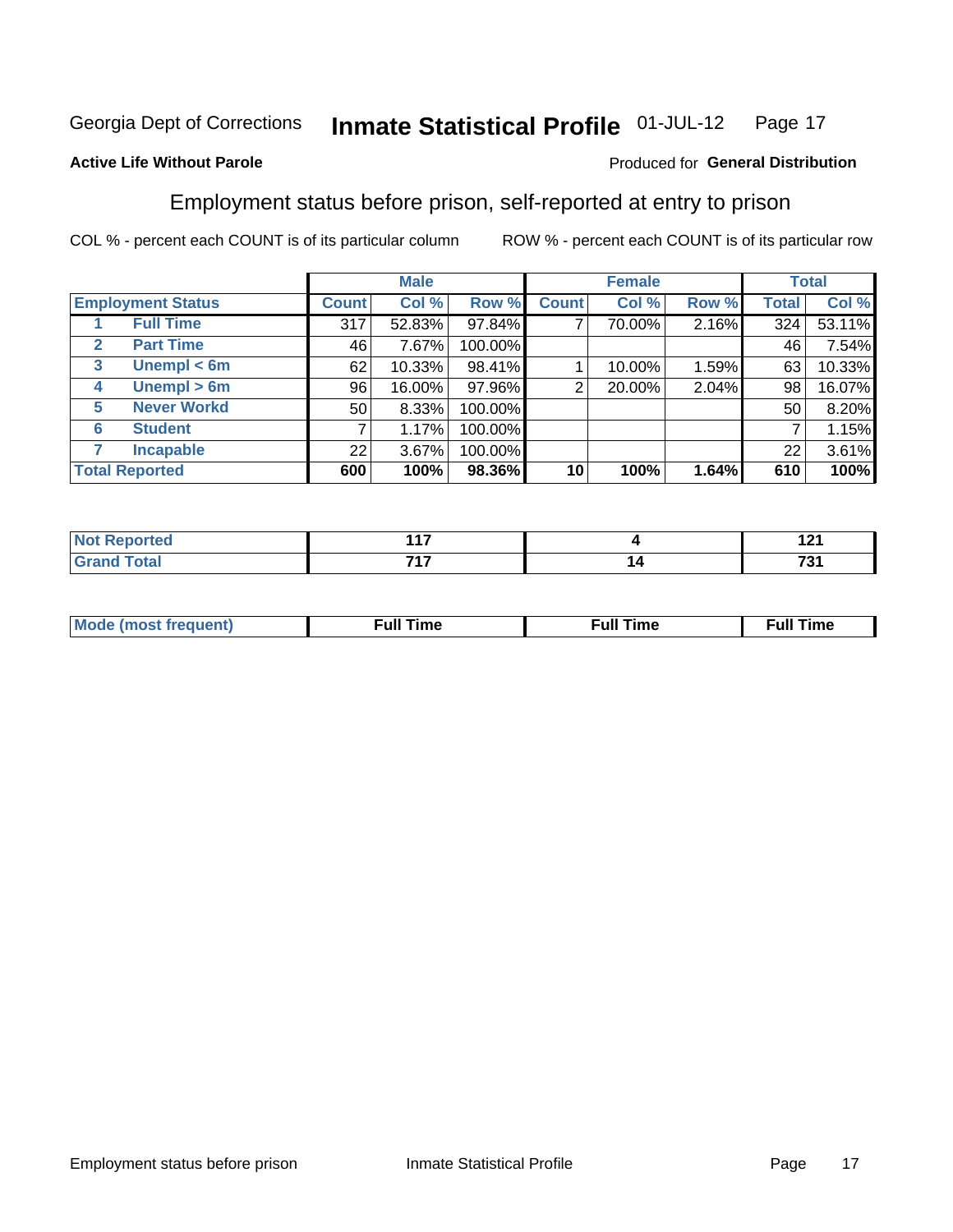#### **Active Life Without Parole**

Produced for General Distribution

### Age at admission

COL % - percent each COUNT is of its particular column

|                         |                 | <b>Male</b> |         |                | <b>Female</b> |        |                         | <b>Total</b> |
|-------------------------|-----------------|-------------|---------|----------------|---------------|--------|-------------------------|--------------|
| <b>Age At Admission</b> | <b>Count</b>    | Col %       | Row %   | <b>Count</b>   | Col %         | Row %  | <b>Total</b>            | Col %        |
| 15                      | 2               | 0.28%       | 100.00% |                |               |        | 2                       | 0.27%        |
| 16                      | 1               | 0.14%       | 100.00% |                |               |        | $\mathbf{1}$            | 0.14%        |
| $\overline{17}$         | 2               | 0.28%       | 100.00% |                |               |        | $\overline{2}$          | 0.27%        |
| 18                      | $6\phantom{1}6$ | 0.84%       | 100.00% |                |               |        | 6                       | 0.82%        |
| 19                      | 13              | 1.81%       | 100.00% |                |               |        | 13                      | 1.78%        |
| $\overline{20}$         | 11              | 1.53%       | 91.67%  | 1              | 7.14%         | 8.33%  | 12                      | 1.64%        |
| 21                      | 20              | 2.79%       | 100.00% |                |               |        | 20                      | 2.74%        |
| 22                      | 34              | 4.74%       | 100.00% |                |               |        | 34                      | 4.65%        |
| 23                      | 22              | 3.07%       | 95.65%  | 1              | 7.14%         | 4.35%  | 23                      | 3.15%        |
| 24                      | 25              | 3.49%       | 100.00% |                |               |        | 25                      | 3.42%        |
| $\overline{25}$         | 24              | 3.35%       | 96.00%  | 1              | 7.14%         | 4.00%  | 25                      | 3.42%        |
| 26                      | 31              | 4.32%       | 100.00% |                |               |        | 31                      | 4.24%        |
| $\overline{27}$         | 26              | 3.63%       | 96.30%  | 1              | 7.14%         | 3.70%  | 27                      | 3.69%        |
| 28                      | 29              | 4.04%       | 100.00% |                |               |        | 29                      | 3.97%        |
| 29                      | 29              | 4.04%       | 100.00% |                |               |        | 29                      | 3.97%        |
| 30                      | 22              | 3.07%       | 100.00% |                |               |        | 22                      | 3.01%        |
| 31                      | 26              | 3.63%       | 100.00% |                |               |        | 26                      | 3.56%        |
| 32                      | 25              | 3.49%       | 92.59%  | $\overline{2}$ | 14.29%        | 7.41%  | 27                      | 3.69%        |
| 33                      | 20              | 2.79%       | 100.00% |                |               |        | 20                      | 2.74%        |
| 34                      | 16              | 2.23%       | 100.00% |                |               |        | 16                      | 2.19%        |
| 35                      | 19              | 2.65%       | 95.00%  | 1              | 7.14%         | 5.00%  | 20                      | 2.74%        |
| 36                      | 32              | 4.46%       | 100.00% |                |               |        | 32                      | 4.38%        |
| $\overline{37}$         | 21              | 2.93%       | 100.00% |                |               |        | 21                      | 2.87%        |
| 38                      | 20              | 2.79%       | 100.00% |                |               |        | 20                      | 2.74%        |
| 39                      | 18              | 2.51%       | 94.74%  | 1              | 7.14%         | 5.26%  | 19                      | 2.60%        |
| 40                      | 14              | 1.95%       | 100.00% |                |               |        | 14                      | 1.92%        |
| 41                      | 29              | 4.04%       | 100.00% |                |               |        | 29                      | 3.97%        |
| 42                      | 24              | 3.35%       | 100.00% |                |               |        | 24                      | 3.28%        |
| 43                      | 15              | 2.09%       | 93.75%  | 1              | 7.14%         | 6.25%  | 16                      | 2.19%        |
| 44                      | 13              | 1.81%       | 86.67%  | $\overline{2}$ | 14.29%        | 13.33% | 15                      | 2.05%        |
| 45                      | 19              | 2.65%       | 100.00% |                |               |        | 19                      | 2.60%        |
| 46                      | 17              | 2.37%       | 89.47%  | $\overline{2}$ | 14.29%        | 10.53% | 19                      | 2.60%        |
| 47                      | 12              | 1.67%       | 100.00% |                |               |        | 12                      | 1.64%        |
| 48                      | 12              | 1.67%       | 92.31%  | 1              | 7.14%         | 7.69%  | 13                      | 1.78%        |
| 49                      | 12              | 1.67%       | 100.00% |                |               |        | 12                      | 1.64%        |
| 50                      | 7               | 0.98%       | 100.00% |                |               |        | 7                       | 0.96%        |
| $\overline{51}$         | $6\phantom{1}6$ | 0.84%       | 100.00% |                |               |        | 6                       | 0.82%        |
| 52                      | 7               | 0.98%       | 100.00% |                |               |        | 7                       | 0.96%        |
| 53                      | 3               | 0.42%       | 100.00% |                |               |        | 3                       | 0.41%        |
| 54                      | $\overline{4}$  | 0.56%       | 100.00% |                |               |        | $\overline{\mathbf{4}}$ | 0.55%        |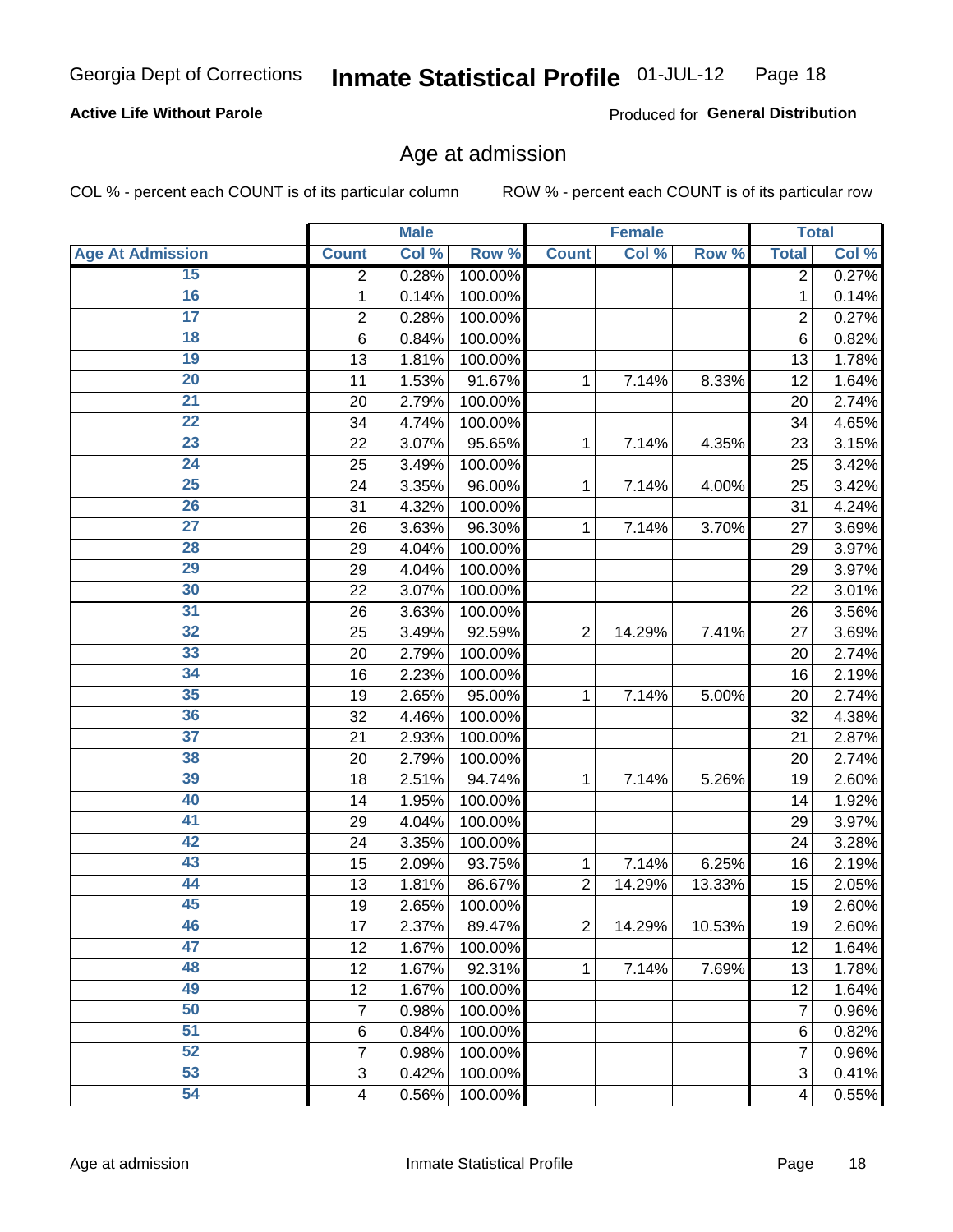#### **Active Life Without Parole**

Produced for General Distribution

### Age at admission

COL % - percent each COUNT is of its particular column

|                         |                | <b>Male</b> |         |              | <b>Female</b> |       |              | <b>Total</b> |
|-------------------------|----------------|-------------|---------|--------------|---------------|-------|--------------|--------------|
| <b>Age At Admission</b> | <b>Count</b>   | Col %       | Row %   | <b>Count</b> | Col %         | Row % | <b>Total</b> | Col %        |
| 55                      | 4              | 0.56%       | 100.00% |              |               |       | 4            | 0.55%        |
| 56                      | 6              | 0.84%       | 100.00% |              |               |       | 6            | 0.82%        |
| 57                      | 5              | 0.70%       | 100.00% |              |               |       | 5            | 0.68%        |
| 58                      | 2              | 0.28%       | 100.00% |              |               |       | 2            | 0.27%        |
| 60                      | $\overline{2}$ | 0.28%       | 100.00% |              |               |       | 2            | 0.27%        |
| 62                      |                | 0.14%       | 100.00% |              |               |       |              | 0.14%        |
| 63                      |                | 0.14%       | 100.00% |              |               |       |              | 0.14%        |
| 64                      | 4              | 0.56%       | 100.00% |              |               |       | 4            | 0.55%        |
| 65                      |                | 0.14%       | 100.00% |              |               |       |              | 0.14%        |
| 66                      |                | 0.14%       | 100.00% |              |               |       |              | 0.14%        |
| 69                      |                | 0.14%       | 100.00% |              |               |       |              | 0.14%        |
| 71                      |                | 0.14%       | 100.00% |              |               |       |              | 0.14%        |
| <b>Total Reported</b>   | 717            | 100%        | 98.08%  | 14           | 100%          | 1.92% | 731          | 100%         |

| orted<br>. <b>.</b> |     |    |      |
|---------------------|-----|----|------|
| $int^{\bullet}$     | 747 | יי | 701  |
|                     | .   |    | ____ |

| <b>Mean</b><br>(average)       | 34.42 | 36 | 34.45     |
|--------------------------------|-------|----|-----------|
| <b>Median (middle)</b>         | ົ     |    | n.<br>JJ. |
| <b>Mode</b><br>(most frequent) | --    | 44 | n,<br>LL  |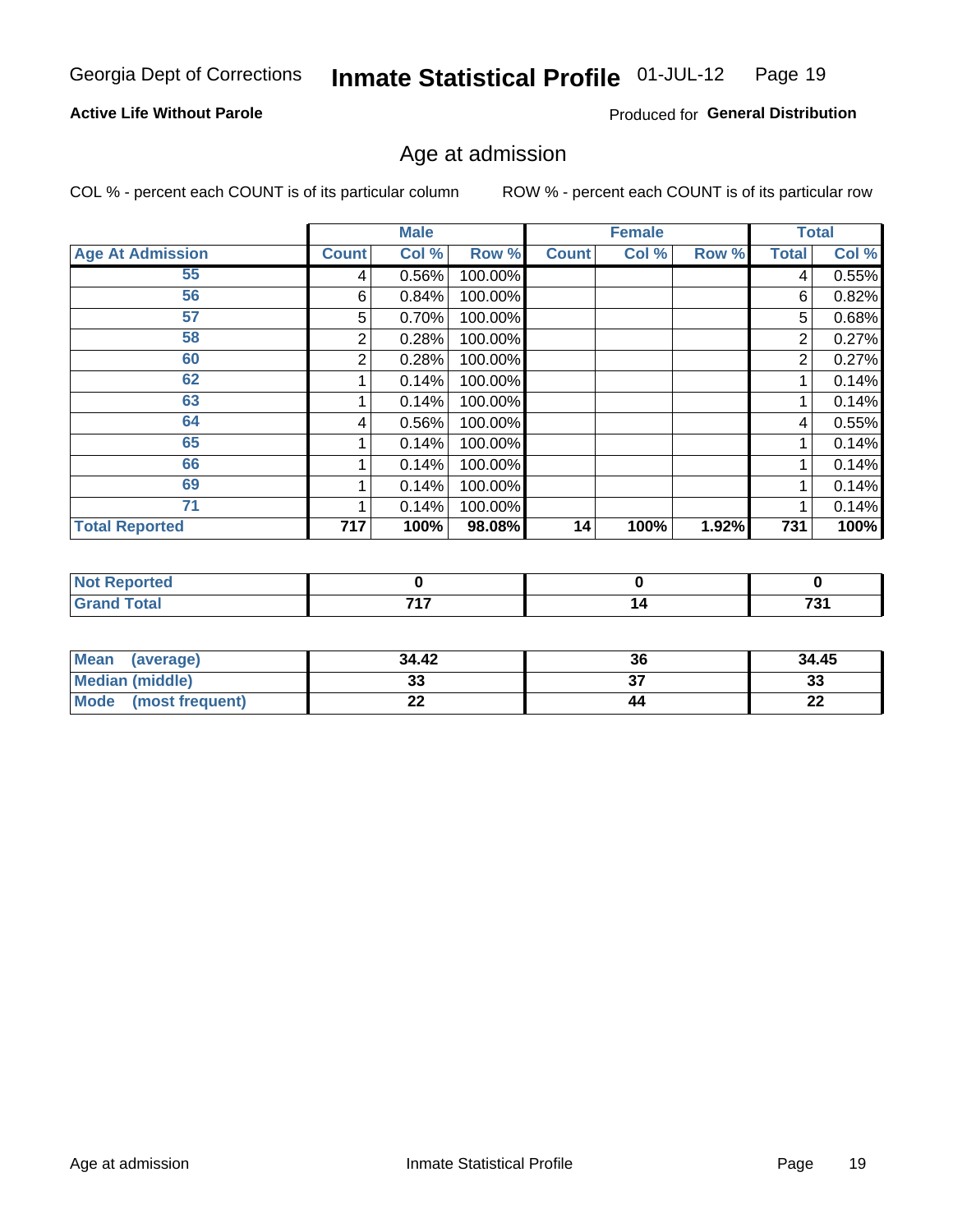#### **Active Life Without Parole**

#### Produced for General Distribution

### Height, measured at entry to prison

COL % - percent each COUNT is of its particular column

|                       |              | <b>Male</b> |         |              | <b>Female</b> |          |              | Total     |
|-----------------------|--------------|-------------|---------|--------------|---------------|----------|--------------|-----------|
| <b>Height</b>         | <b>Count</b> | Col %       | Row %   | <b>Count</b> | Col %         | Row %    | <b>Total</b> | Col %     |
| 5'08''                |              | $0.52\%$    | 100.00% |              |               |          |              | 0.52%     |
| 5'10''                | 99           | 51.83%      | 100.00% |              |               |          |              | 99 51.83% |
| 5'11''                | 91           | 47.64%      | 100.00% |              |               |          |              | 91 47.64% |
| <b>Total Reported</b> | 191          | 100%        | 100.00% |              |               | $0.00\%$ | 191          | 100%      |

| <b>Not</b><br><b>rted</b><br>еюо | 526<br>- - | 540 |
|----------------------------------|------------|-----|
| <b>Total</b><br>' Grand          | 747        | 70. |

| Mean<br>(average)              | 5'10" | ш           | 5'10" |
|--------------------------------|-------|-------------|-------|
| Median (middle)                | 5'10" |             | 5'10" |
| <b>Mode</b><br>(most frequent) | 5'10" | <b>Null</b> | 5'10" |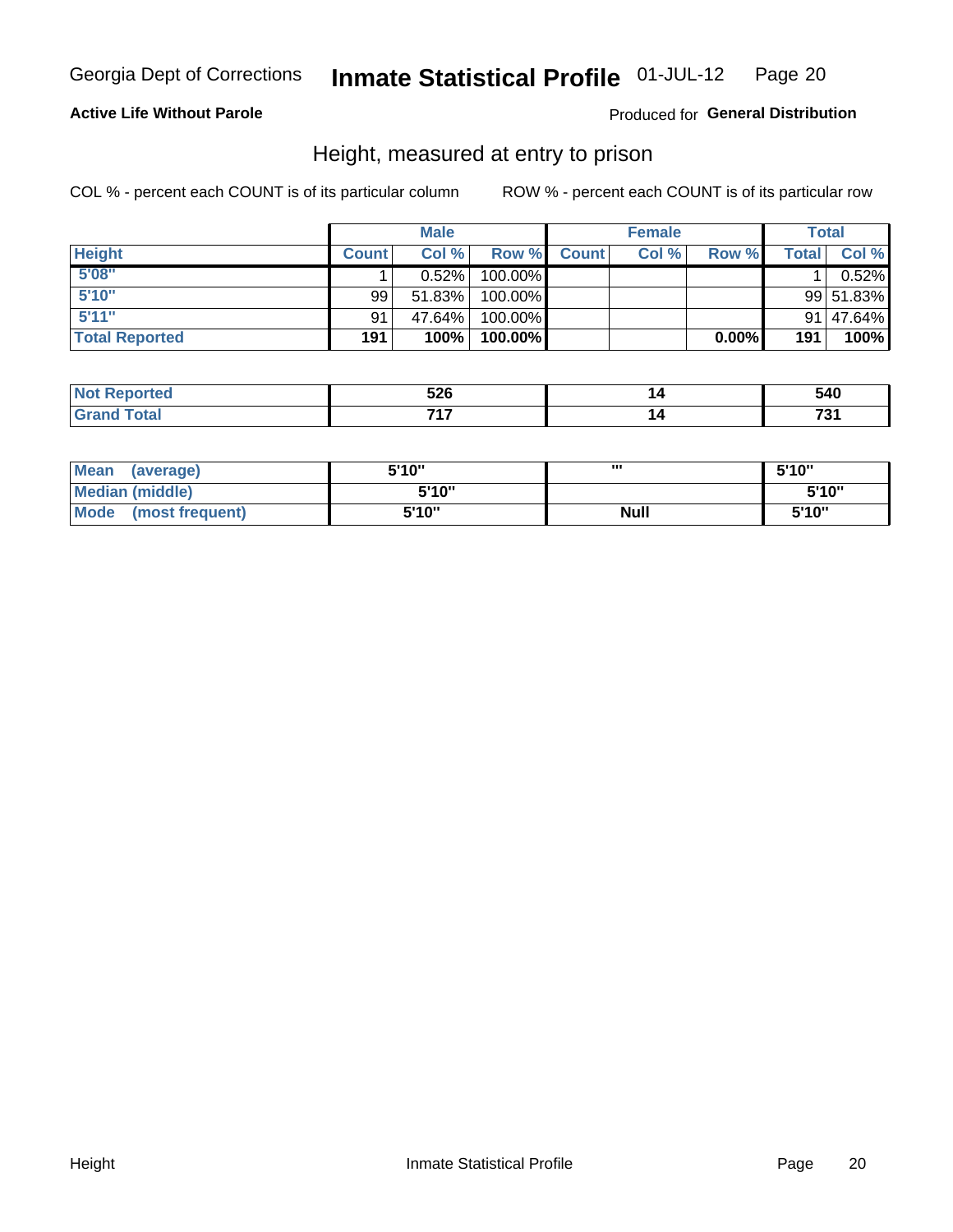#### **Active Life Without Parole**

#### Produced for General Distribution

### Weight, measured at entry to prison

COL % - percent each COUNT is of its particular column

|                       |                         | <b>Male</b> |         |                | <b>Female</b> |         | <b>Total</b>   |        |
|-----------------------|-------------------------|-------------|---------|----------------|---------------|---------|----------------|--------|
| <b>Weight</b>         | <b>Count</b>            | Col %       | Row %   | <b>Count</b>   | Col %         | Row %   | <b>Total</b>   | Col %  |
| 90 - 99 pounds        | 1.                      | 0.14%       | 100.00% |                |               |         | 1 <sup>1</sup> | 0.14%  |
| 110 - 119 pounds      |                         |             |         | $\overline{2}$ | 14.29%        | 100.00% | $\overline{2}$ | 0.27%  |
| 120 - 129 pounds      | $\overline{2}$          | 0.28%       | 100.00% |                |               |         | $\overline{2}$ | 0.27%  |
| 130 - 139 pounds      | 16                      | 2.23%       | 94.12%  | 1              | 7.14%         | 5.88%   | 17             | 2.33%  |
| 140 - 149 pounds      | 41                      | 5.73%       | 100.00% |                |               |         | 41             | 5.62%  |
| 150 - 159 pounds      | 70                      | 9.78%       | 100.00% |                |               |         | 70             | 9.59%  |
| 160 - 169 pounds      | 93                      | 12.99%      | 96.88%  | 3              | 21.43%        | 3.13%   | 96             | 13.15% |
| 170 - 179 pounds      | 105                     | 14.66%      | 99.06%  | 1              | 7.14%         | 0.94%   | 106            | 14.52% |
| 180 - 189 pounds      | 81                      | 11.31%      | 97.59%  | $\overline{2}$ | 14.29%        | 2.41%   | 83             | 11.37% |
| 190 - 199 pounds      | 59                      | 8.24%       | 100.00% |                |               |         | 59             | 8.08%  |
| 200 - 209 pounds      | 63                      | 8.80%       | 98.44%  | 1              | 7.14%         | 1.56%   | 64             | 8.77%  |
| 210 - 219 pounds      | 46                      | 6.42%       | 95.83%  | $\overline{2}$ | 14.29%        | 4.17%   | 48             | 6.58%  |
| 220 - 229 pounds      | 47                      | 6.56%       | 100.00% |                |               |         | 47             | 6.44%  |
| 230 - 239 pounds      | 25                      | 3.49%       | 100.00% |                |               |         | 25             | 3.42%  |
| 240 - 249 pounds      | 22                      | 3.07%       | 100.00% |                |               |         | 22             | 3.01%  |
| 250 - 259 pounds      | 11                      | 1.54%       | 84.62%  | $\overline{2}$ | 14.29%        | 15.38%  | 13             | 1.78%  |
| 260 - 269 pounds      | 10                      | 1.40%       | 100.00% |                |               |         | 10             | 1.37%  |
| 270 - 279 pounds      | $\overline{7}$          | 0.98%       | 100.00% |                |               |         | 7              | 0.96%  |
| 280 - 289 pounds      | $\overline{\mathbf{4}}$ | 0.56%       | 100.00% |                |               |         | 4              | 0.55%  |
| 290 - 299 pounds      | 3                       | 0.42%       | 100.00% |                |               |         | 3              | 0.41%  |
| 300 - 309 pounds      | $\overline{c}$          | 0.28%       | 100.00% |                |               |         | $\overline{2}$ | 0.27%  |
| 310 - 319 pounds      | 1                       | 0.14%       | 100.00% |                |               |         | $\mathbf{1}$   | 0.14%  |
| 320 - 329 pounds      | 4                       | 0.56%       | 100.00% |                |               |         | 4              | 0.55%  |
| 330 - 339 pounds      | $\overline{c}$          | 0.28%       | 100.00% |                |               |         | $\overline{2}$ | 0.27%  |
| 400 pounds and over   | 1                       | 0.14%       | 100.00% |                |               |         | $\mathbf{1}$   | 0.14%  |
| <b>Total Reported</b> | 716                     | 100%        | 98.08%  | 14             | 100%          | 1.92%   | 730            | 100%   |

| ported<br><b>NOT</b><br><b>NGI</b><br>$\cdots$ |     |     |
|------------------------------------------------|-----|-----|
| <b>Total</b>                                   | 747 | ラヘイ |

| Mean<br>(average)              | 189 | 180              | 189 |
|--------------------------------|-----|------------------|-----|
| <b>Median (middle)</b>         | 180 | 177 斥<br>ن ، ، ، | 180 |
| <b>Mode</b><br>(most frequent) | 170 | 110              | 170 |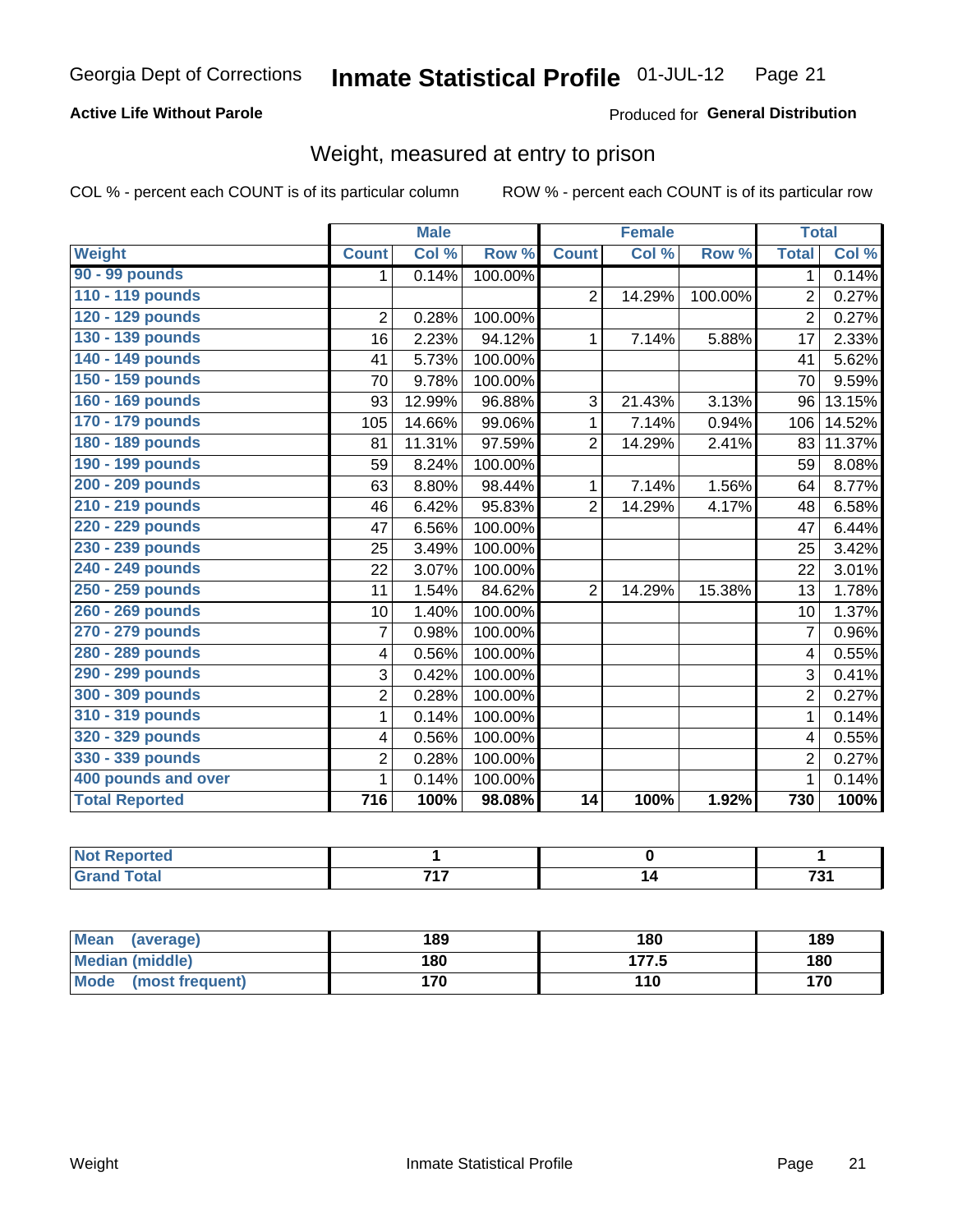#### Inmate Statistical Profile 01-JUL-12 Page 22

#### **Active Life Without Parole**

**Produced for General Distribution** 

### Military service

COL % - percent each COUNT is of its particular column

|                             |              | <b>Male</b> |             |    | <b>Female</b> |       |              | <b>Total</b> |
|-----------------------------|--------------|-------------|-------------|----|---------------|-------|--------------|--------------|
| <b>Military service</b>     | <b>Count</b> | Col %       | Row % Count |    | Col %         | Row % | <b>Total</b> | Col %        |
| <b>Air Force</b>            | 40           | 9.43%       | 100.00%     |    |               |       | 40           | 9.22%        |
| $\mathbf{2}$<br><b>Army</b> |              | 1.65%       | 100.00%     |    |               |       |              | 1.61%        |
| <b>Navy</b><br>3            | 3            | .71%        | 100.00%     |    |               |       | 3            | .69%         |
| <b>Marines</b><br>4         |              | .24%        | 100.00%     |    |               |       |              | .23%         |
| <b>Coast Guard</b><br>5.    | 6            | 1.42%       | 100.00%     |    |               |       | 6            | 1.38%        |
| <b>None</b><br>96           | 367          | 86.56%      | 97.35%      | 10 | 100.00%       | 2.65% | 377          | 86.87%       |
| <b>Total Reported</b>       | 424          | 100%        | 97.70%      | 10 | 100%          | 2.30% | 434          | 100%         |

| <b>rted</b><br>N | 293 | 207<br>29 I |
|------------------|-----|-------------|
| <b>otal</b>      | 747 | 70.         |
| $\mathbf{v}$ and | .   | וטו         |

|  |  | <b>Mode</b><br>uent)<br>most tren | Force<br>Aır | <b>Null</b> | orce |
|--|--|-----------------------------------|--------------|-------------|------|
|--|--|-----------------------------------|--------------|-------------|------|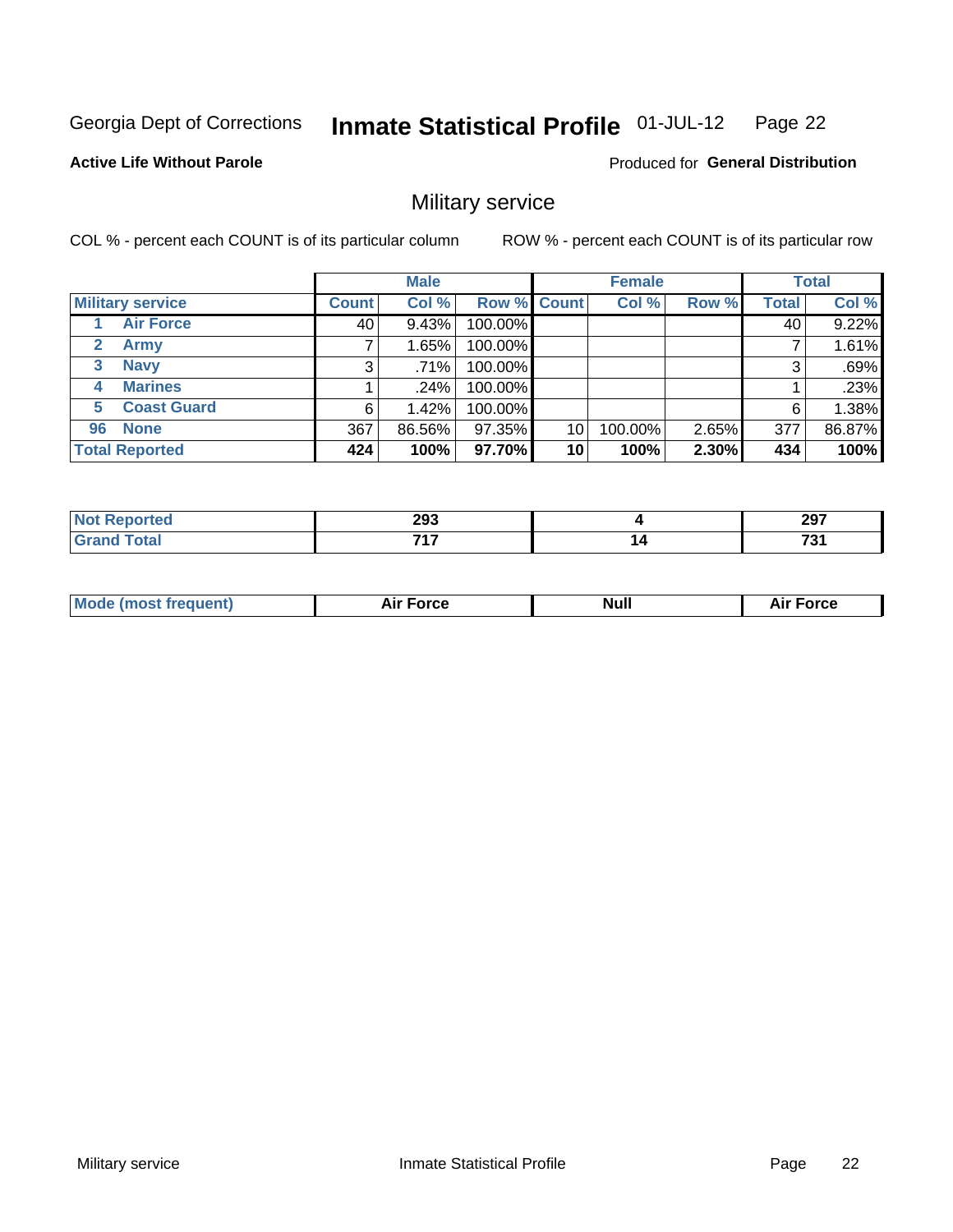#### Inmate Statistical Profile 01-JUL-12 Page 23

#### **Active Life Without Parole**

Produced for General Distribution

### Type of admission to prison

COL % - percent each COUNT is of its particular column

|                                |                 | <b>Male</b> |                    |    | <b>Female</b> |       |       | <b>Total</b> |
|--------------------------------|-----------------|-------------|--------------------|----|---------------|-------|-------|--------------|
| <b>Type of Admission</b>       | <b>Count</b>    | Col %       | <b>Row % Count</b> |    | Col%          | Row % | Total | Col %        |
| <b>Committed From Court</b>    | 701             | 97.77%      | 98.04%             | 14 | 100.00%       | 1.96% | 715   | 97.81%       |
| <b>Parole Rev/New Sent</b>     | 2 <sub>1</sub>  | .28%        | 100.00%            |    |               |       | 2     | .27%         |
| <b>Prob Viol/Partial</b><br>6  |                 | $.14\%$     | 100.00%            |    |               |       |       | .14%         |
| <b>Prob Rev/Remainder</b><br>9 |                 | $.14\%$     | 100.00%            |    |               |       |       | .14%         |
| <b>Life W/O Parole</b><br>11   | 12 <sub>1</sub> | 1.67%       | 100.00%            |    |               |       | 12    | 1.64%        |
| <b>Total Reported</b>          | 717             | 100%        | 98.08%             | 14 | 100%          | 1.92% | 731   | 100%         |

| ≅rted i                      |     |     |
|------------------------------|-----|-----|
| <b>Total</b><br><b>C</b> roi | 747 | 704 |

| Mod                | Court Cmmt    | Cmmt    | Cmmt    |
|--------------------|---------------|---------|---------|
| de (most frequent) | $\sim$ $\sim$ | ∴ourt ′ | . .ourt |
|                    |               |         |         |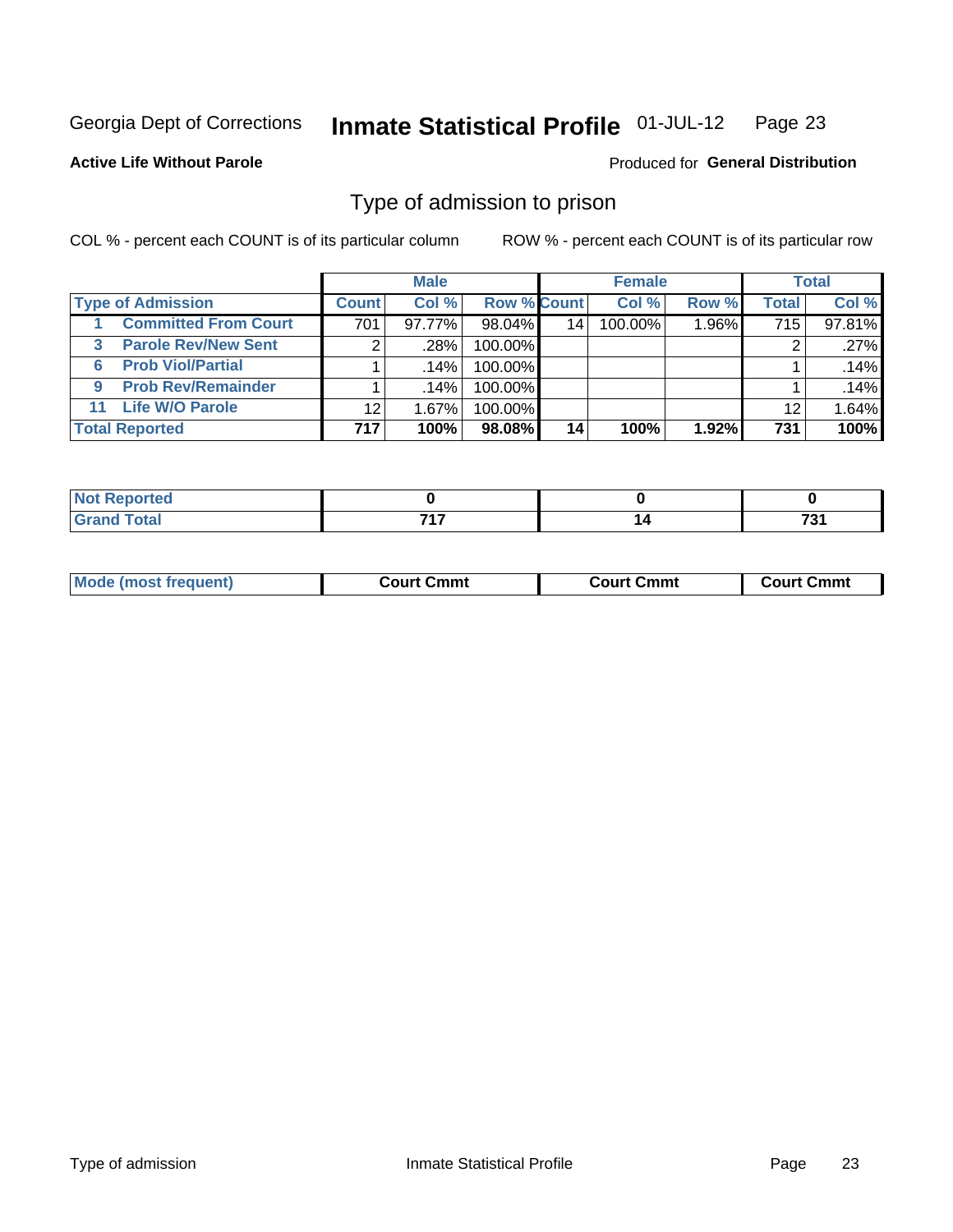#### Inmate Statistical Profile 01-JUL-12 Page 24

**Active Life Without Parole** 

**Produced for General Distribution** 

### Current / last security status

COL % - percent each COUNT is of its particular column

|                        |              | <b>Male</b> |                    |    | <b>Female</b> |          |       | <b>Total</b> |
|------------------------|--------------|-------------|--------------------|----|---------------|----------|-------|--------------|
| <b>Security Status</b> | <b>Count</b> | Col %       | <b>Row % Count</b> |    | Col %         | Row %    | Total | Col %        |
| 4 Medium               | 20           | 2.82%       | $90.91\%$          |    | $15.38\%$     | $9.09\%$ | 22    | 3.04%        |
| 5 Close                | 689          | 97.04%      | $98.43\%$          | 11 | 84.62%        | $1.57\%$ | 700   | 96.82%       |
| <b>6 Maximum</b>       |              | 14%         | 100.00%            |    | .00%          |          |       | .14%         |
| <b>Total Reported</b>  | 710          | 100%        | 98.2%              | 13 | 100%          | 1.8%     | 723   | 100%         |

| <b>Still being diagnosed</b> |     |            |
|------------------------------|-----|------------|
| <b>Not Reported</b>          |     |            |
| <b>Grand Total</b>           | フィフ | 70,<br>. U |

| Mode (most frequent) | Close | Close | <b>Close</b> |
|----------------------|-------|-------|--------------|
|                      |       |       |              |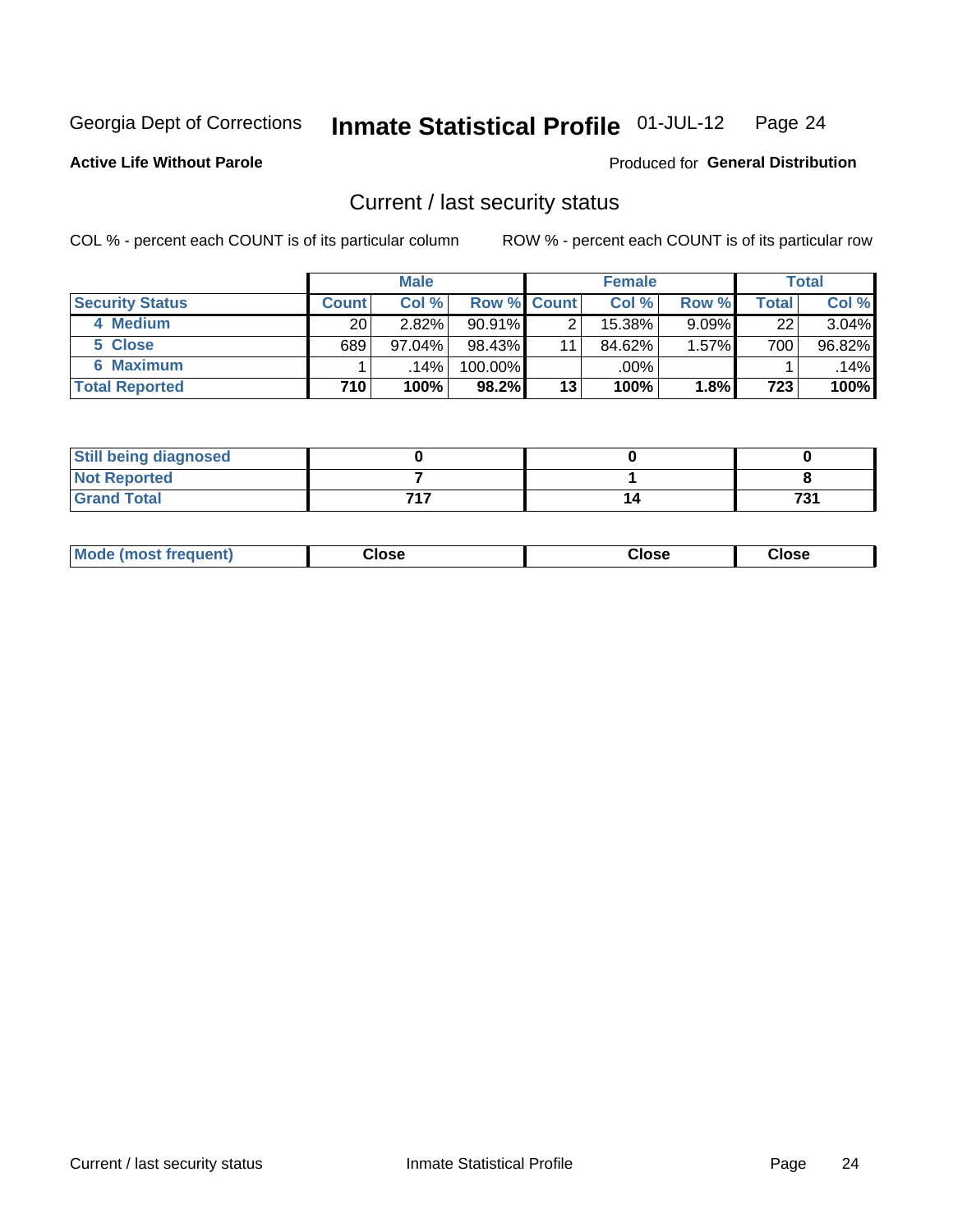#### Inmate Statistical Profile 01-JUL-12 Page 25

**Active Life Without Parole** 

Produced for General Distribution

### Current / last type of institution

COL % - percent each COUNT is of its particular column

|                            |              | <b>Male</b> |                    |    | <b>Female</b> |       |       | <b>Total</b> |
|----------------------------|--------------|-------------|--------------------|----|---------------|-------|-------|--------------|
| <b>Type of Institution</b> | <b>Count</b> | Col %       | <b>Row % Count</b> |    | $Col \%$      | Row % | Total | Col %        |
| <b>State Prison</b>        | 712          | 99.58%      | 98.07%             | 14 | 100.00%       | 1.93% | 726   | 99.59%       |
| <b>Private Prison</b>      |              | .42%        | 100.00%            |    |               |       |       | .41%         |
| <b>Total Reported</b>      | 715          | 100%        | $98.08\%$          | 14 | 100%          | 1.92% | 729   | 100%         |

| τeα   |     |   |                   |
|-------|-----|---|-------------------|
| _____ | フィフ | ı | $\sim$<br><br>___ |

| <b>Mode (most frequent)</b> | <b>State Prison</b> | <b>State Prison</b> | <b>State Prison</b> |
|-----------------------------|---------------------|---------------------|---------------------|
|                             |                     |                     |                     |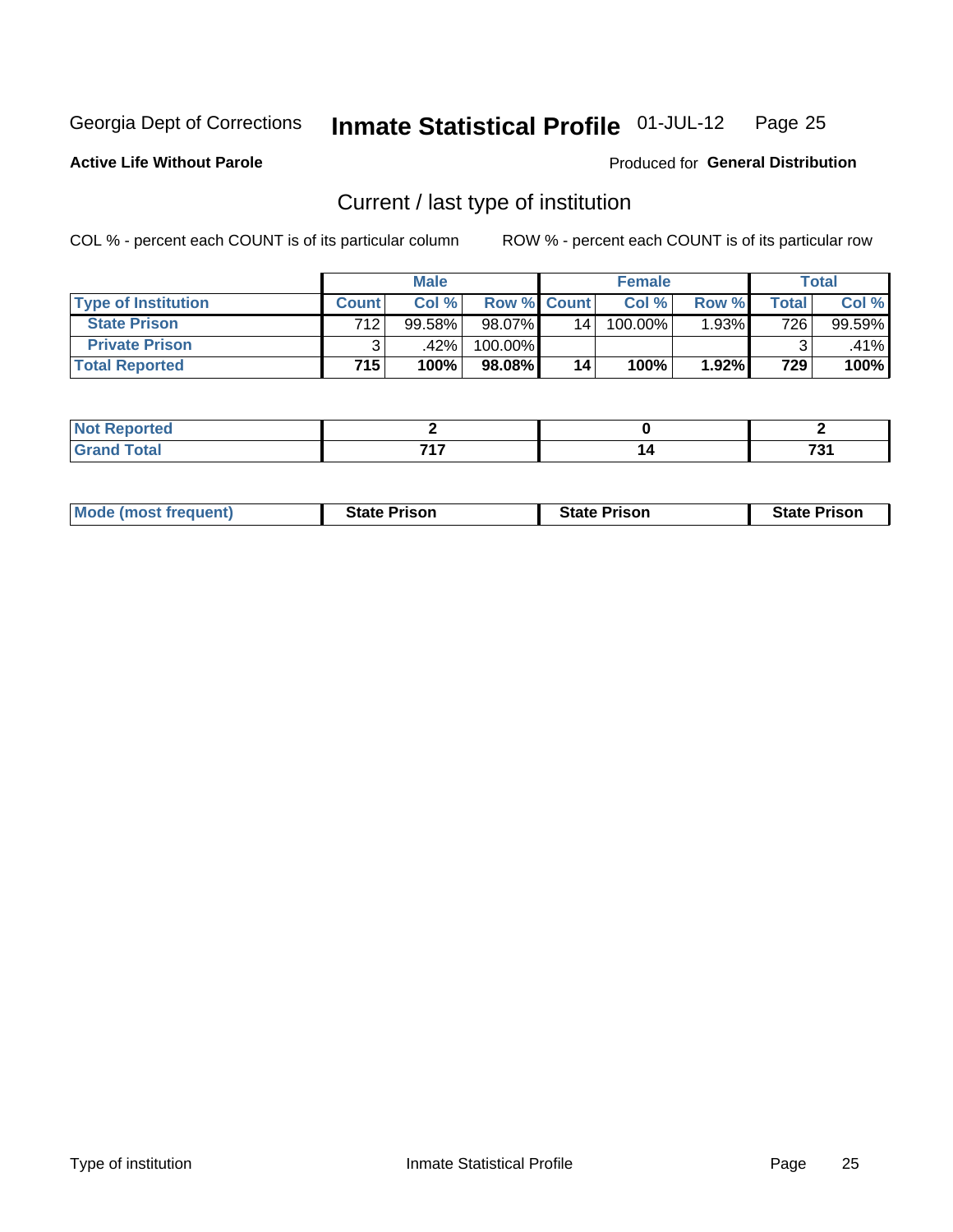#### **Inmate Statistical Profile 01-JUL-12** Page 26

#### **Active Life Without Parole**

#### Produced for General Distribution

### Institution type - transitional centers

COL % - percent each COUNT is of its particular column

|                                                | <b>Male</b> |                          | <b>Female</b> |             | <b>Total</b> |
|------------------------------------------------|-------------|--------------------------|---------------|-------------|--------------|
| <b>Institution Type - Trans. Centers Count</b> |             | <b>Col %</b> Row % Count | CoI%          | Row % Total | Col %        |
| <b>Total Reported</b>                          |             |                          |               |             |              |

| <b>Reported</b><br><b>NOT</b><br>$\sim$            |  |  |
|----------------------------------------------------|--|--|
| $f$ $f \circ f \circ f$<br>$C = 1$<br><b>TULAI</b> |  |  |

| Mode (most frequent) | <b>Null</b> | <b>Null</b> | <b>Null</b> |
|----------------------|-------------|-------------|-------------|
|                      |             |             |             |
|                      |             |             |             |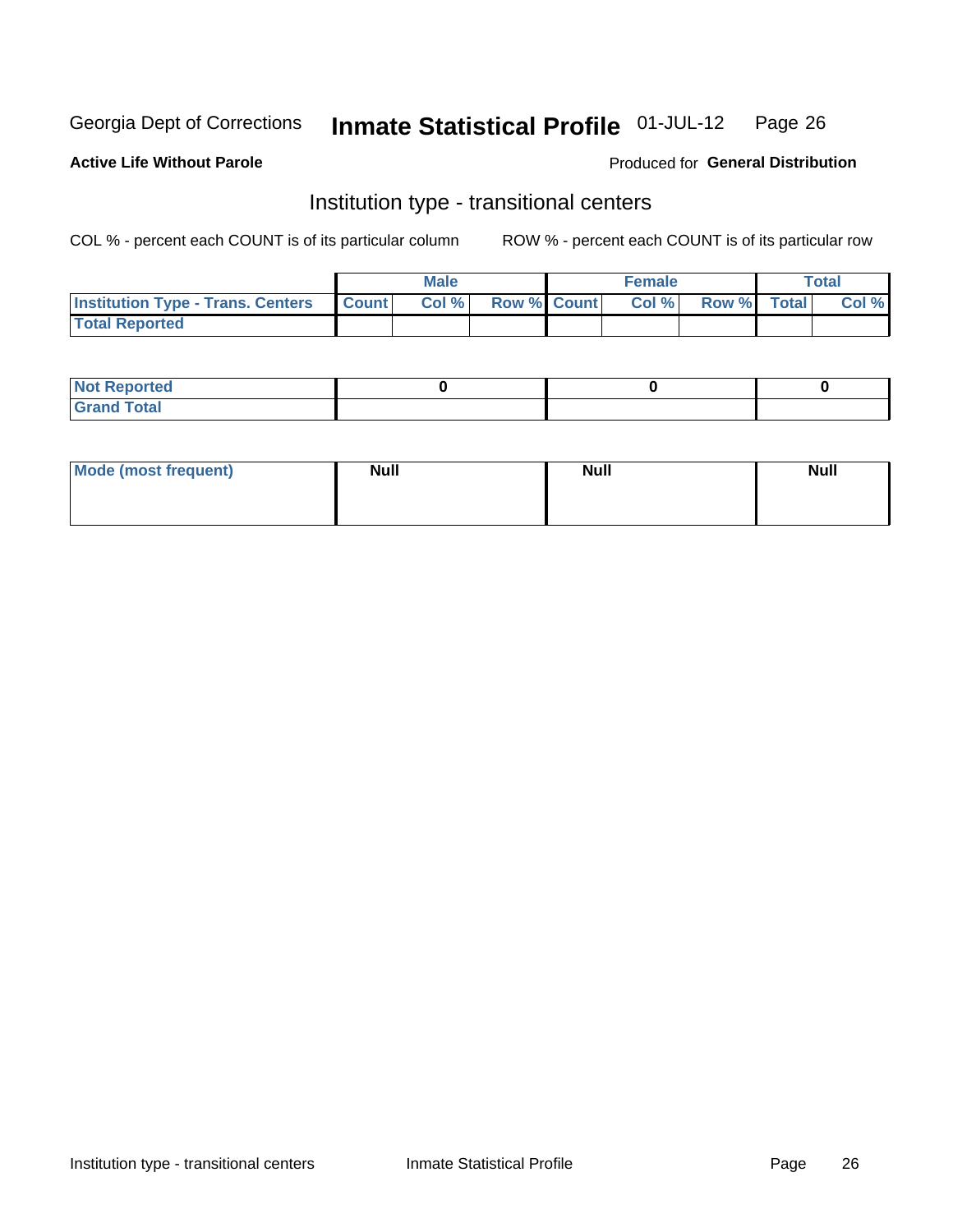#### **Inmate Statistical Profile 01-JUL-12** Page 27

**Active Life Without Parole** 

**Produced for General Distribution** 

### Institution type - county prisons

COL % - percent each COUNT is of its particular column

|                                                    | <b>Male</b> |  | <b>Female</b>     |             | Total |
|----------------------------------------------------|-------------|--|-------------------|-------------|-------|
| <b>Institution Type - County Prisons   Count  </b> | Col %       |  | Row % Count Col % | Row % Total | Col % |
| <b>Total Reported</b>                              |             |  |                   |             |       |

| <b>Not Reported</b>         |  |  |
|-----------------------------|--|--|
| <b>Total</b><br>-<br>______ |  |  |

| <b>Mode</b>      | <b>Null</b> | <b>Null</b> | <b>Null</b> |
|------------------|-------------|-------------|-------------|
| (most freauent). |             |             |             |
|                  |             |             |             |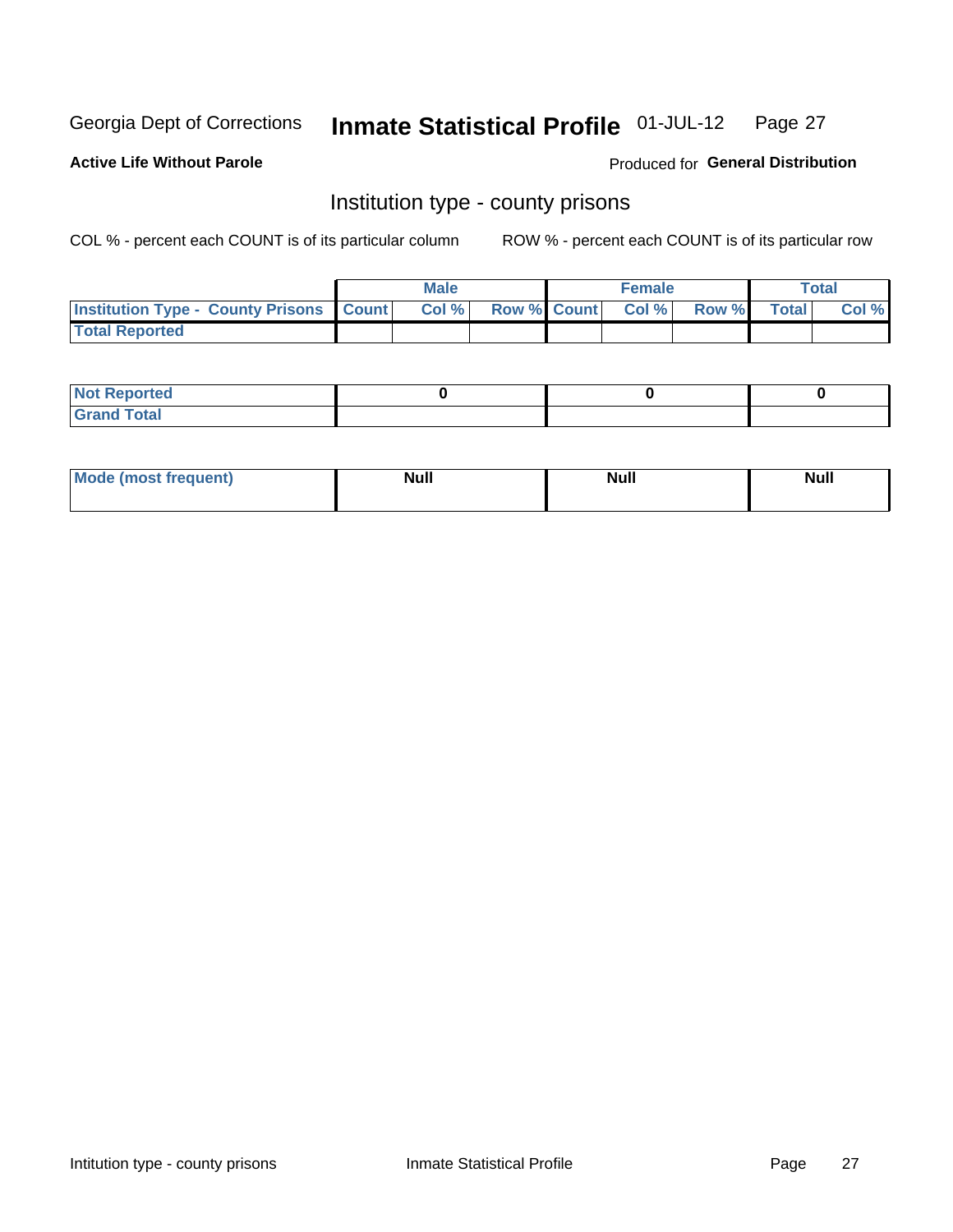#### Inmate Statistical Profile 01-JUL-12 Page 28

**Active Life Without Parole** 

**Produced for General Distribution** 

### Institution type - state prisons

COL % - percent each COUNT is of its particular column

|                                           |              | <b>Male</b>               |         |                                     | <b>Female</b> |         | <b>Total</b>                        |        |
|-------------------------------------------|--------------|---------------------------|---------|-------------------------------------|---------------|---------|-------------------------------------|--------|
| <b>Institution Type - State Prisons</b>   | <b>Count</b> | Col %                     | Row %   | <b>Count</b>                        | Col %         | Row %   | <b>Total</b>                        | Col %  |
| <b>Arrendale State Prison</b>             |              |                           |         | 10                                  | 71.43%        | 100.00% | 10                                  | 1.38%  |
| <b>Augusta State Med. Prison</b>          | 51           | 7.16%                     | 100.00% |                                     |               |         | 51                                  | 7.02%  |
| <b>Baldwin State Prison</b>               | 23           | 3.23%                     | 100.00% |                                     |               |         | 23                                  | 3.17%  |
| <b>Central State Prison</b>               |              | .14%                      | 100.00% |                                     |               |         |                                     | .14%   |
| <b>Coastal State Prison</b>               | 1            | .14%                      | 100.00% |                                     |               |         | 1                                   | .14%   |
| <b>Ga Diag Class Prison</b>               | 37           | 5.20%                     | 100.00% |                                     |               |         | 37                                  | 5.10%  |
| <b>Ga State Prison</b>                    | 14           | 1.97%                     | 100.00% |                                     |               |         | 14                                  | 1.93%  |
| <b>Hancock State Prison</b>               | 73           | 10.25%                    | 100.00% |                                     |               |         | 73                                  | 10.06% |
| <b>Hays State Prison</b>                  | 79           | 11.10%                    | 100.00% |                                     |               |         | 79                                  | 10.88% |
| <b>Johnson State Prison</b>               | 1            | .14%                      | 100.00% |                                     |               |         | 1                                   | .14%   |
| <b>Macon State Prison</b>                 | 109          | 15.31%                    | 100.00% |                                     |               |         | 109                                 | 15.01% |
| <b>Phillips State Prison</b>              | 12           | 1.69%                     | 100.00% |                                     |               |         | 12                                  | 1.65%  |
| <b>Pulaski State Prison</b>               |              |                           |         | $\overline{4}$                      | 28.57%        | 100.00% | 4                                   | .55%   |
| <b>Smith State Prison</b>                 | 84           | 11.80%                    | 100.00% |                                     |               |         | 84                                  | 11.57% |
| <b>Telfair State Prison</b>               | 79           | 11.10%                    | 100.00% |                                     |               |         | 79                                  | 10.88% |
| <b>Valdosta Sp</b>                        | 74           | 10.39%                    | 100.00% |                                     |               |         | 74                                  | 10.19% |
| <b>Ware State Prison</b>                  | 73           | 10.25%                    | 100.00% |                                     |               |         | 73                                  | 10.06% |
| <b>Washington State Prison</b>            | 1            | .14%                      | 100.00% |                                     |               |         | 1                                   | .14%   |
| <b>Total Reported</b>                     | 712          | 100%                      | 98.07%  | 14                                  | 100%          | 1.93%   | 726                                 | 100%   |
|                                           |              | 0                         |         |                                     |               |         | $\bf{0}$                            |        |
| <b>Not Reported</b><br><b>Grand Total</b> |              | $\overline{712}$          |         | 0                                   |               |         |                                     | 726    |
|                                           |              |                           |         | 14<br><b>Arrendale State Prison</b> |               |         |                                     |        |
| <b>Mode (most frequent)</b>               |              | <b>Macon State Prison</b> |         |                                     |               |         | <b>Macon State</b><br><b>Prison</b> |        |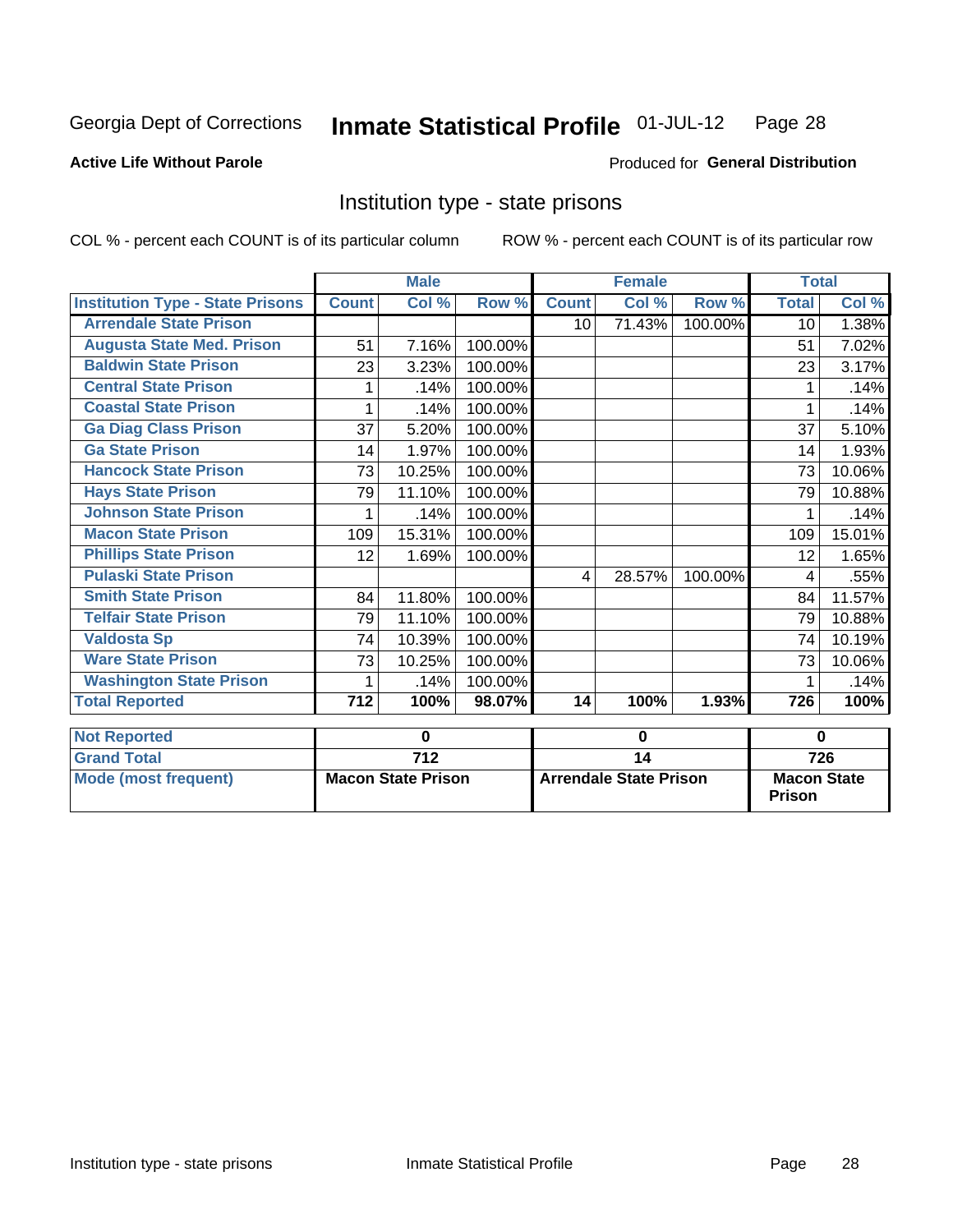#### Inmate Statistical Profile 01-JUL-12 Page 29

**Active Life Without Parole** 

Produced for General Distribution

### Institution type - private prisons

COL % - percent each COUNT is of its particular column

|                                           |              | <b>Male</b> |                    | <b>Female</b> |       |              | Total  |
|-------------------------------------------|--------------|-------------|--------------------|---------------|-------|--------------|--------|
| <b>Institution Type - Private Prisons</b> | <b>Count</b> | Col%        | <b>Row % Count</b> | Col%          | Row % | <b>Total</b> | Col %  |
| <b>Coffee Corr Facility</b>               |              | 66.67%      | $100.00\%$         |               |       |              | 66.67% |
| <b>Wheeler Corr Facility</b>              |              | $33.33\%$   | 100.00%            |               |       |              | 33.33% |
| <b>Total Reported</b>                     |              | 100%        | $100\%$            |               | %     |              | 100%   |

| rtea                               |  |  |
|------------------------------------|--|--|
| $\sim$ $\sim$ $\sim$ $\sim$ $\sim$ |  |  |

| Mode (most frequent) | <b>Coffee Corr Facility</b> | <b>Null</b> | <b>Coffee Corr</b><br><b>Facility</b> |
|----------------------|-----------------------------|-------------|---------------------------------------|
|----------------------|-----------------------------|-------------|---------------------------------------|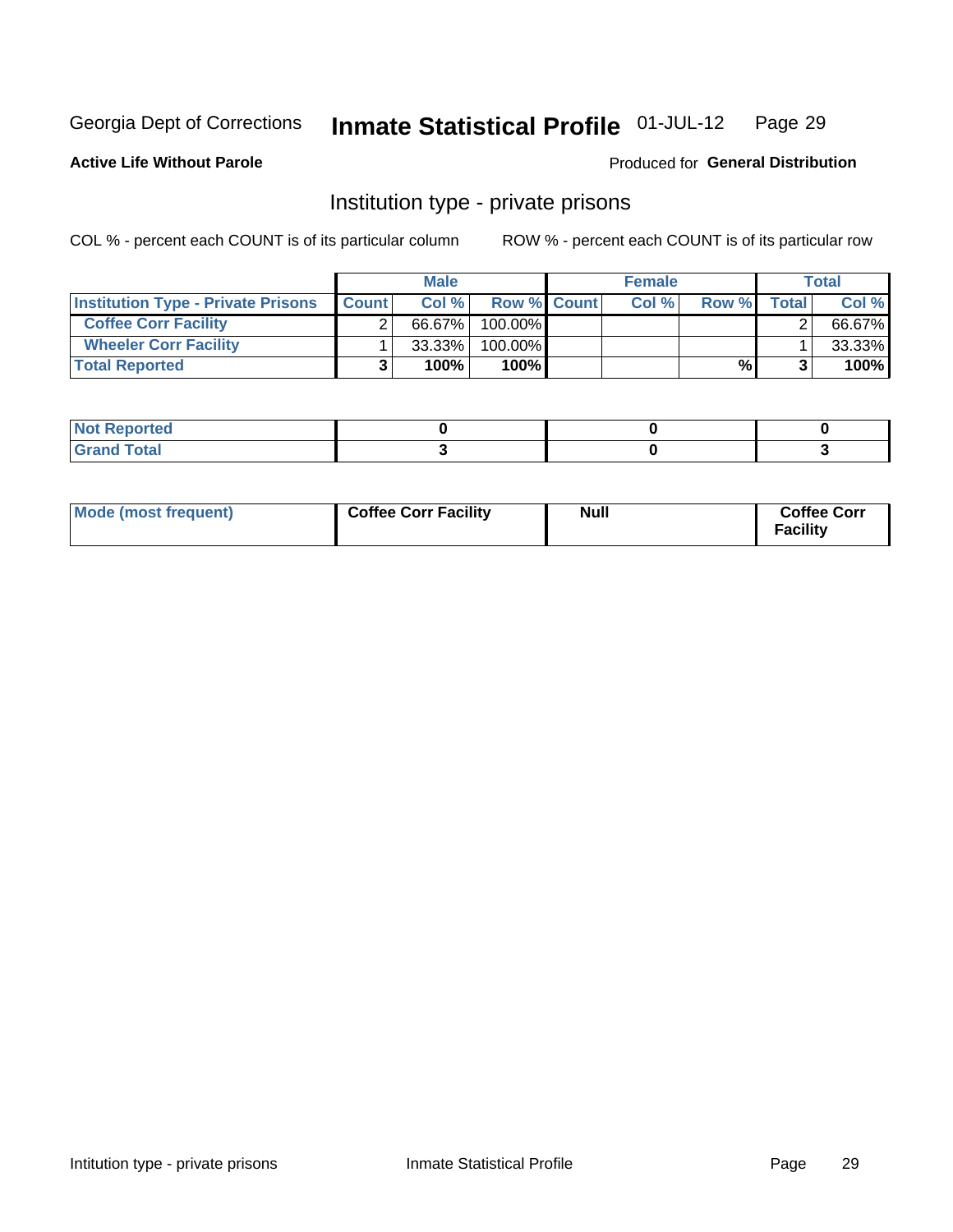#### Inmate Statistical Profile 01-JUL-12 Page 30

**Active Life Without Parole** 

Produced for General Distribution

## Institution type - pre-release centers

COL % - percent each COUNT is of its particular column

|                                                   | <b>Male</b> |              |       | <b>Female</b> |                    | <b>Total</b> |
|---------------------------------------------------|-------------|--------------|-------|---------------|--------------------|--------------|
| <b>Institution Type - Prison Annexe   Count  </b> | Col %       | <b>Row %</b> | Count | Col %         | <b>Row %</b> Total | Col %        |
| <b>Total Reported</b>                             |             |              |       |               |                    |              |

| <b>Reported</b><br>I NOT |  |  |
|--------------------------|--|--|
| <b>Total</b><br>$C$ ren  |  |  |

| $^{\prime}$ Mo <sub>t</sub><br>frequent)<br>⊥(mos* | <b>Null</b> | Noll<br><b>vull</b> | <b>Null</b> |
|----------------------------------------------------|-------------|---------------------|-------------|
|                                                    |             |                     |             |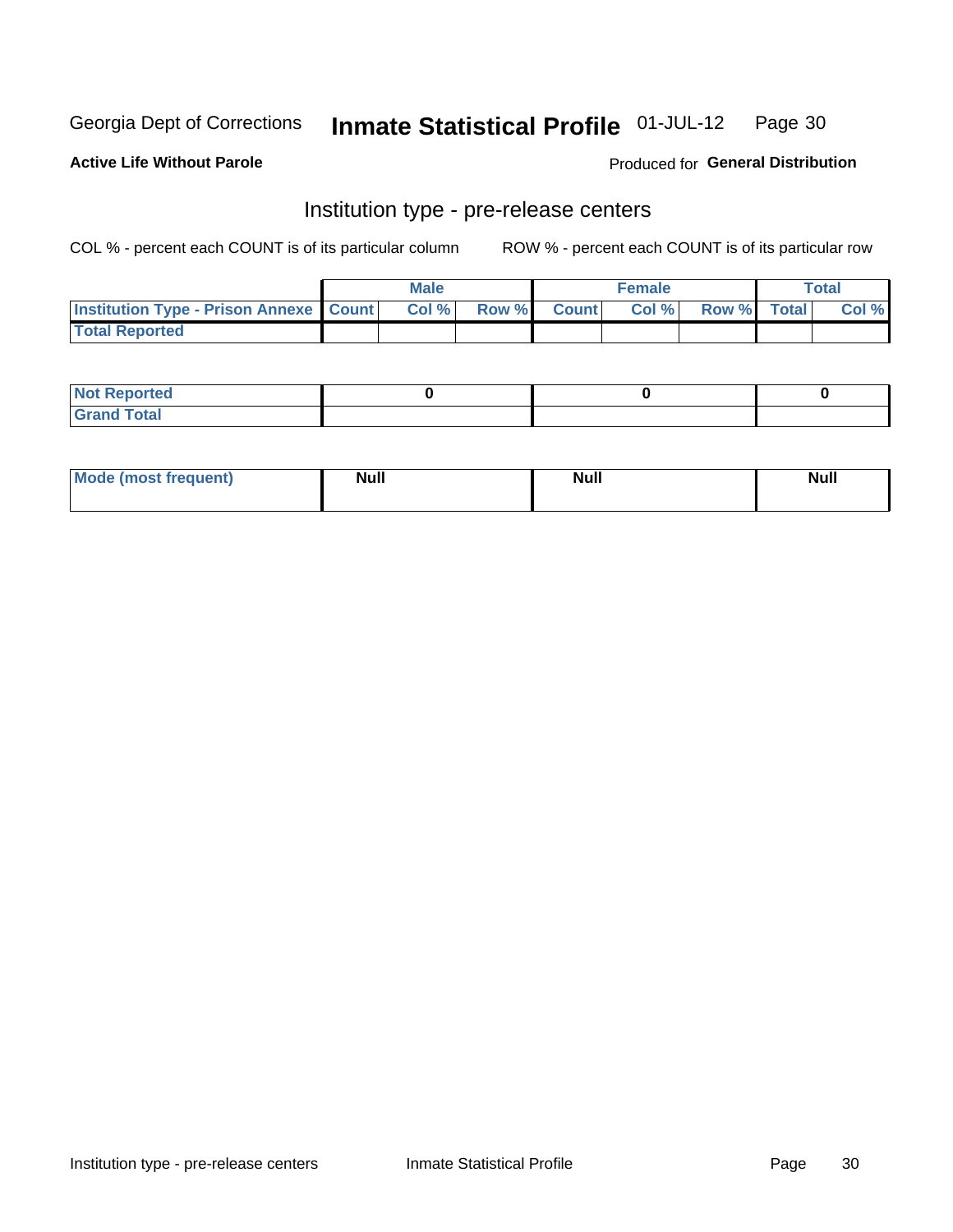#### Inmate Statistical Profile 01-JUL-12 Page 31

#### **Active Life Without Parole**

#### Produced for General Distribution

### Institution type - inmate boot camp

COL % - percent each COUNT is of its particular column

|                                      |                 | <b>Male</b> |              |              | <b>Female</b> |             | <b>Total</b> |
|--------------------------------------|-----------------|-------------|--------------|--------------|---------------|-------------|--------------|
| <b>Institution Type - Boot Camps</b> | <b>I</b> Count⊥ | Col %       | <b>Row %</b> | <b>Count</b> | Col %         | Row % Total | Col %        |
| <b>Total Rported</b>                 |                 |             |              |              |               |             |              |

| <b>Not Reported</b>            |  |  |
|--------------------------------|--|--|
| <b>Total</b><br>C <sub>r</sub> |  |  |

| <b>I Mode (most frequent)</b> | <b>Null</b> | <b>Null</b> | <b>Null</b> |
|-------------------------------|-------------|-------------|-------------|
|                               |             |             |             |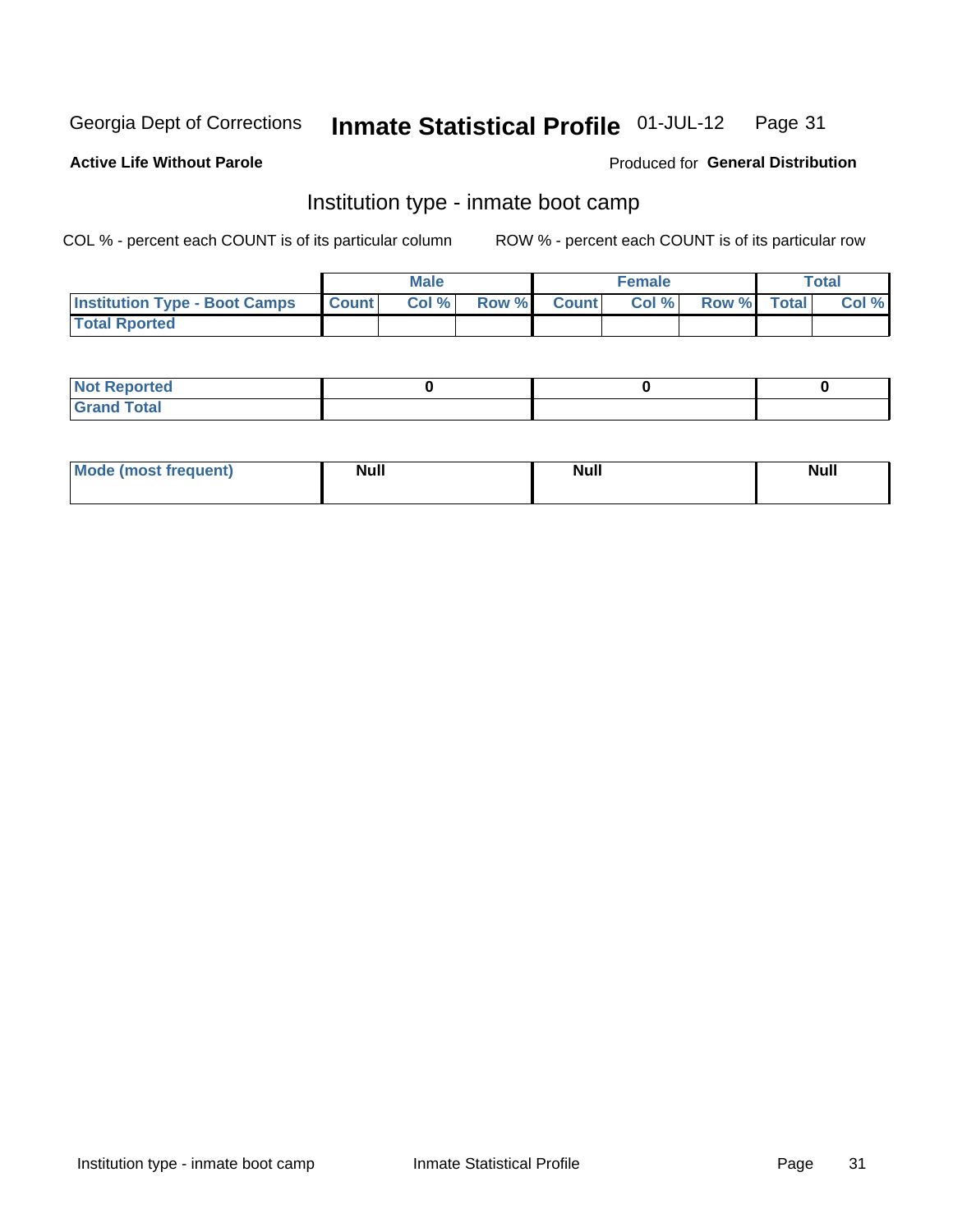#### Inmate Statistical Profile 01-JUL-12 Page 32

**Active Life Without Parole** 

Produced for General Distribution

### Number of disciplinary reports

COL % - percent each COUNT is of its particular column

|                                       |              | <b>Male</b> |                    |                 | <b>Female</b> |       |       | <b>Total</b> |
|---------------------------------------|--------------|-------------|--------------------|-----------------|---------------|-------|-------|--------------|
| <b>Number of Disciplinary Reports</b> | <b>Count</b> | Col %       | <b>Row % Count</b> |                 | Col %         | Row % | Total | Col %        |
|                                       | 202          | 28.17%      | 98.54%             | 3               | 21.43%        | 1.46% | 205   | 28.04%       |
|                                       | 84           | 11.72%      | 96.55%             | 3               | 21.43%        | 3.45% | 87    | 11.90%       |
| $\mathbf{2}$                          | 55           | 7.67%       | 96.49%             | 2               | 14.29%        | 3.51% | 57    | 7.80%        |
| 3                                     | 34           | 4.74%       | 97.14%             |                 | 7.14%         | 2.86% | 35    | 4.79%        |
|                                       | 46           | 6.42%       | 97.87%             |                 | 7.14%         | 2.13% | 47    | 6.43%        |
| 5                                     | 31           | 4.32%       | 100.00%            |                 |               |       | 31    | 4.24%        |
| More Than 5                           | 265          | 36.96%      | 98.51%             | 4               | 28.57%        | 1.49% | 269   | 36.80%       |
| <b>Total Reported</b>                 | 717          | 100%        | 98.08%             | 14 <sub>1</sub> | 100%          | 1.92% | 731   | 100%         |

| N<br>тес |     |           |
|----------|-----|-----------|
|          | フィフ | -~<br>791 |

| Mean (average)         | 8.28 | 7.29 | 8.26 |
|------------------------|------|------|------|
| <b>Median (middle)</b> |      |      |      |
| Mode (most frequent)   |      |      |      |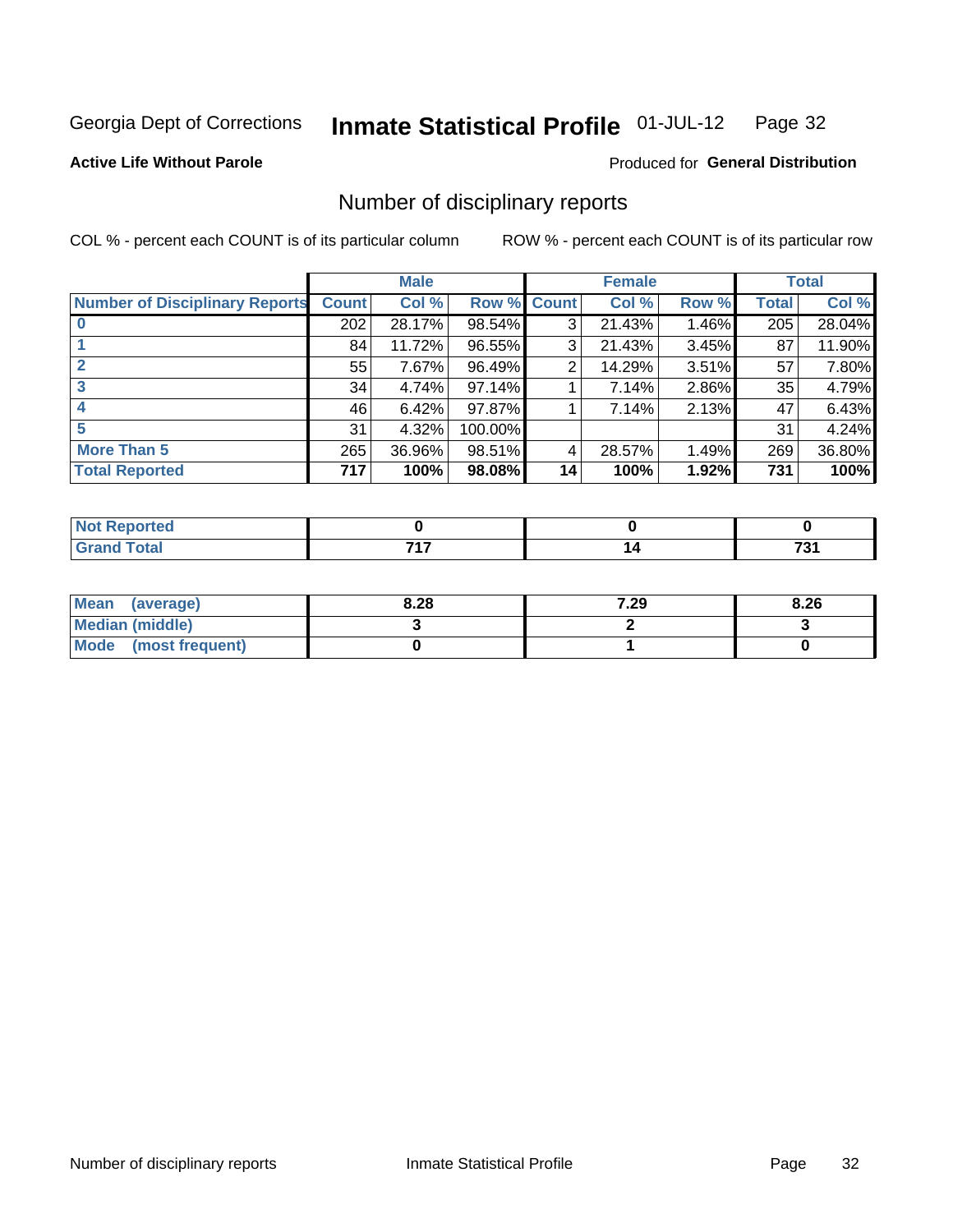#### **Inmate Statistical Profile 01-JUL-12** Page 33

#### **Active Life Without Parole**

#### **Produced for General Distribution**

### Number of transfers

COL % - percent each COUNT is of its particular column

|                            |              | <b>Male</b> |                    |    | <b>Female</b> |           |              | <b>Total</b> |
|----------------------------|--------------|-------------|--------------------|----|---------------|-----------|--------------|--------------|
| <b>Number of Transfers</b> | <b>Count</b> | Col %       | <b>Row % Count</b> |    | Col %         | Row %     | <b>Total</b> | Col %        |
|                            | 27           | $3.77\%$    | $90.00\%$          | 3  | 21.43%        | $10.00\%$ | 30           | 4.10%        |
|                            | 19           | 2.65%       | 100.00%            |    |               |           | 19           | 2.60%        |
| $\mathbf{2}$               | 107          | 14.92%      | 95.54%             | 5  | 35.71%        | 4.46%     | 112          | 15.32%       |
| 3                          | 69           | 9.62%       | 100.00%            |    |               |           | 69           | 9.44%        |
|                            | 67           | 9.34%       | 100.00%            |    |               |           | 67           | 9.17%        |
| 5                          | 52           | 7.25%       | 98.11%             |    | 7.14%         | 1.89%     | 53           | 7.25%        |
| <b>More Than 5</b>         | 376          | 52.44%      | 98.69%             | 5  | 35.71%        | 1.31%     | 381          | 52.12%       |
| <b>Total Reported</b>      | 717          | 100%        | 98.08%             | 14 | 100%          | 1.92%     | 731          | 100%         |

| <b>orted</b><br>NO<br>. <b>.</b> <u>.</u> |     |           |
|-------------------------------------------|-----|-----------|
| Total                                     | フィフ | 70<br>ں ו |

| Mean (average)         | 7.75 | 3.86 | 7.67 |
|------------------------|------|------|------|
| <b>Median (middle)</b> |      |      |      |
| Mode (most frequent)   |      |      |      |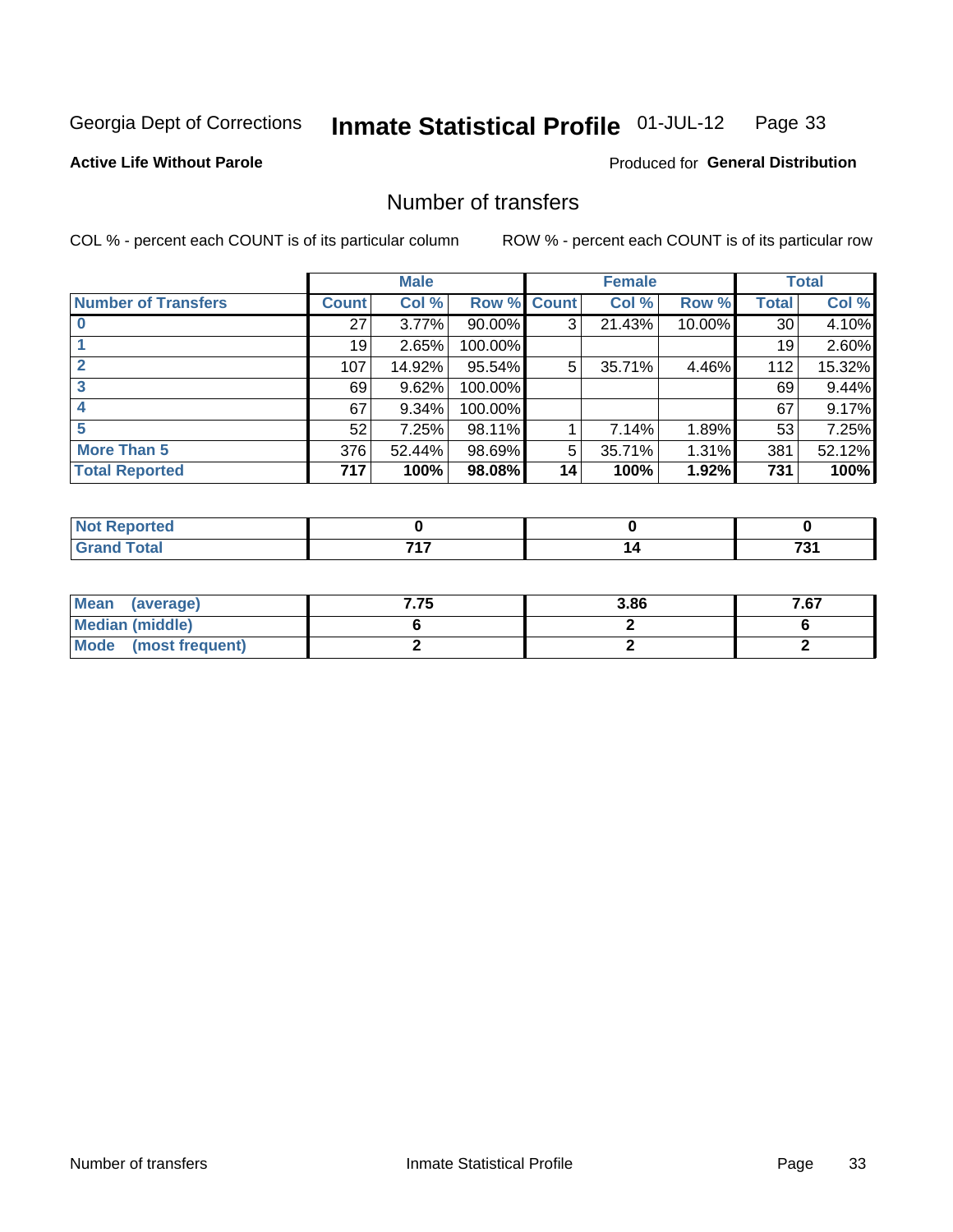#### Inmate Statistical Profile 01-JUL-12 Page 34

#### **Active Life Without Parole**

**Produced for General Distribution** 

### Number of escapes

COL % - percent each COUNT is of its particular column

|                          |         | <b>Male</b> |                    |    | <b>Female</b> |          |       | <b>Total</b> |
|--------------------------|---------|-------------|--------------------|----|---------------|----------|-------|--------------|
| <b>Number of Escapes</b> | Count l | Col %       | <b>Row % Count</b> |    | Col %         | Row %    | Total | Col %        |
|                          | 715     | $99.72\%$   | $98.08\%$          | 14 | 100.00%       | $1.92\%$ | 729   | 99.73%       |
|                          |         | $0.14\%$    | 100.00%            |    |               |          |       | $0.14\%$     |
|                          |         | $0.14\%$    | 100.00%            |    |               |          |       | $0.14\%$     |
| <b>Total Reported</b>    | 717     | 100%        | 98.08%             | 14 | 100%          | $1.92\%$ | 731   | $100.0\%$    |

| <b>Not Reported</b> |     |       |
|---------------------|-----|-------|
| <b>Total</b>        | ライラ | – 0   |
| Grar                |     | 1 J I |

| Mean (average)       |  |  |
|----------------------|--|--|
| Median (middle)      |  |  |
| Mode (most frequent) |  |  |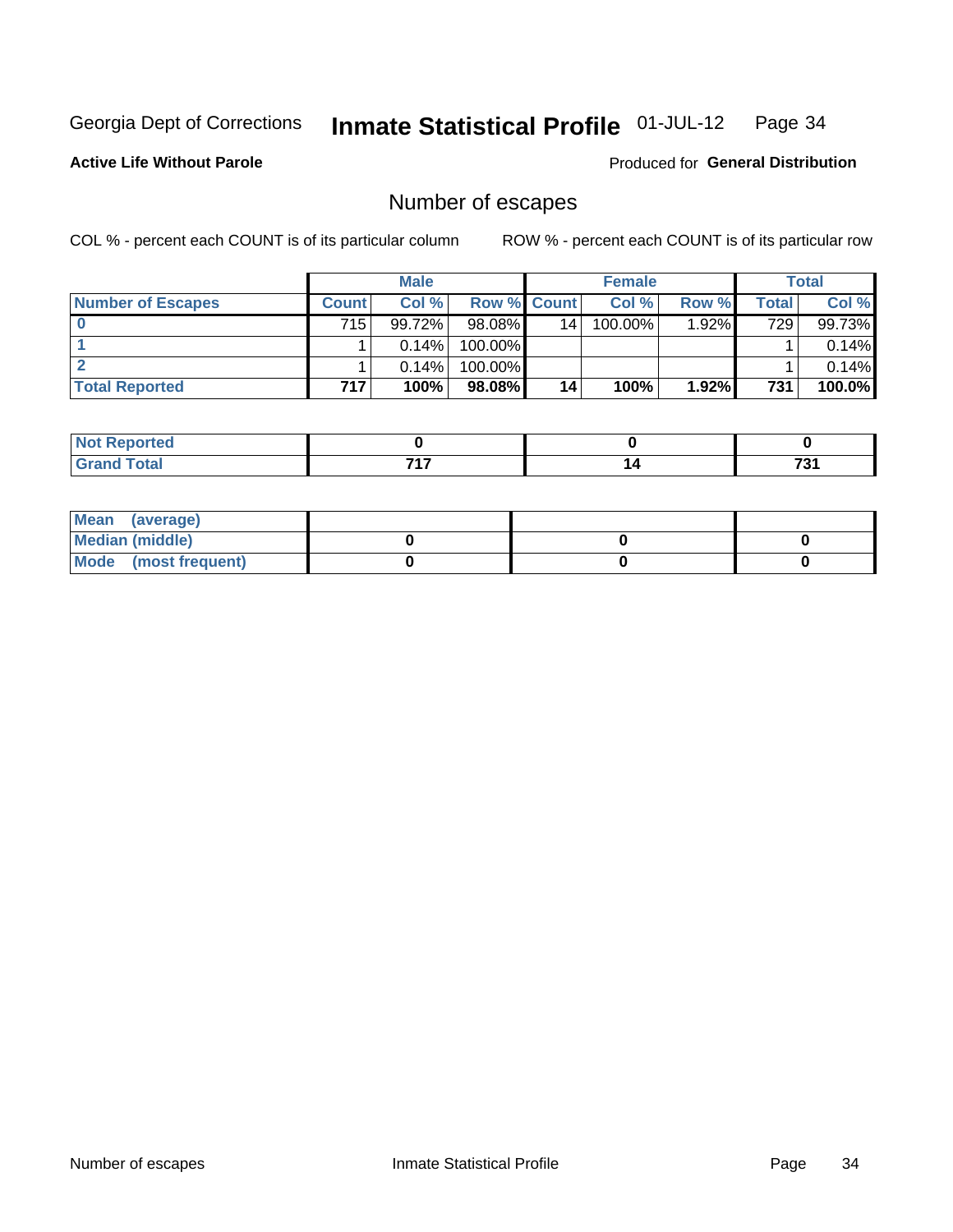#### **Active Life Without Parole**

#### Produced for General Distribution

### Time served in current (or last) institution

COL % - percent each COUNT is of its particular column

|                            |              | <b>Male</b> |         |                 | <b>Female</b> |        |              | <b>Total</b> |
|----------------------------|--------------|-------------|---------|-----------------|---------------|--------|--------------|--------------|
| <b>Time In Institution</b> | <b>Count</b> | Col %       | Row %   | <b>Count</b>    | Col %         | Row %  | <b>Total</b> | Col %        |
| 0 to 3 months              | 111          | 15.48%      | 99.11%  | 1               | 7.14%         | 0.89%  | 112          | 15.32%       |
| 3.01 to 6 months           | 78           | 10.88%      | 100.00% |                 |               |        | 78           | 10.67%       |
| 6.01 to 9 months           | 41           | 5.72%       | 100.00% |                 |               |        | 41           | 5.61%        |
| 9.01 to 12 months          | 47           | 6.56%       | 97.92%  | 1               | 7.14%         | 2.08%  | 48           | 6.57%        |
| 12.01 to 18 months         | 75           | 10.46%      | 88.24%  | 10 <sup>1</sup> | 71.43%        | 11.76% | 85           | 11.63%       |
| 18.01 to 24 months         | 59           | 8.23%       | 100.00% |                 |               |        | 59           | 8.07%        |
| $2.01$ to 3 years          | 83           | 11.58%      | 100.00% |                 |               |        | 83           | 11.35%       |
| 3.01 to 4 years            | 63           | 8.79%       | 100.00% |                 |               |        | 63           | 8.62%        |
| 4.01 to 5 years            | 40           | 5.58%       | 100.00% |                 |               |        | 40           | 5.47%        |
| 5.01 to 6 years            | 22           | 3.07%       | 100.00% |                 |               |        | 22           | 3.01%        |
| 6.01 to 7 years            | 29           | 4.04%       | 100.00% |                 |               |        | 29           | 3.97%        |
| 7.01 to 8 years            | 16           | 2.23%       | 88.89%  | $\overline{2}$  | 14.29%        | 11.11% | 18           | 2.46%        |
| 8.01 to 9 years            | 11           | 1.53%       | 100.00% |                 |               |        | 11           | 1.50%        |
| 9.01 to 10 years           | 14           | 1.95%       | 100.00% |                 |               |        | 14           | 1.92%        |
| Over 10 years              | 28           | 3.91%       | 100.00% |                 |               |        | 28           | 3.83%        |
| <b>Total Reported</b>      | 717          | 100%        | 98.08%  | 14              | 100%          | 1.92%  | 731          | 100%         |

| <b>Not Reported</b> |              |                  |
|---------------------|--------------|------------------|
| <b>Total</b>        | 747<br>- - - | 794<br>ر.<br>___ |

| <b>Mean</b><br>(average) | 32 months | 24 months | 32 months |
|--------------------------|-----------|-----------|-----------|
| Median (middle)          | 19 months | 15 months | 18 months |
| Mode (most frequent)     | 3 months  | 1 months  | 1 months  |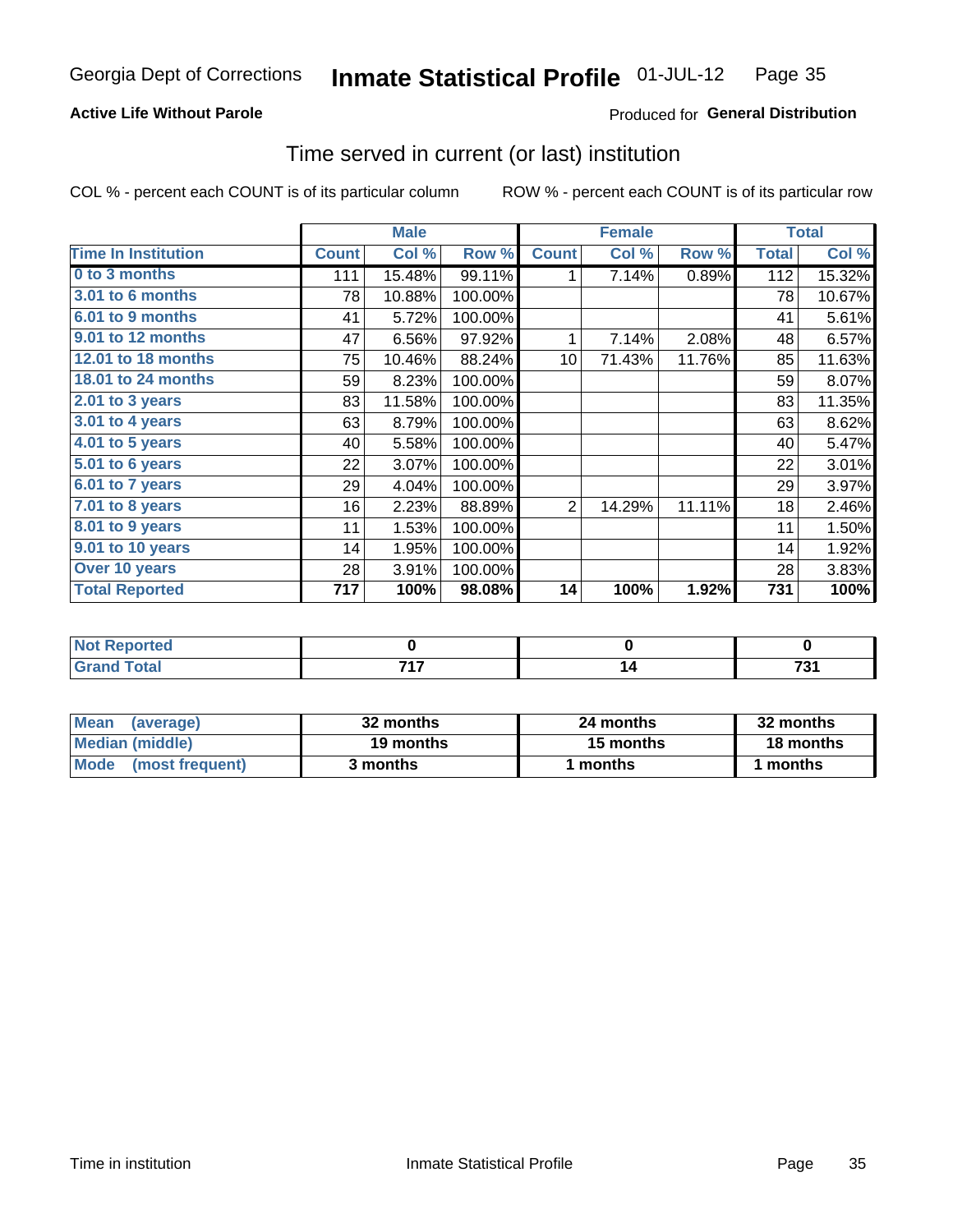#### **Active Life Without Parole**

#### Produced for General Distribution

### Highest grade level attained

COL % - percent each COUNT is of its particular column

|                              |                | <b>Male</b> |         |                 | <b>Female</b> |        |                | <b>Total</b> |
|------------------------------|----------------|-------------|---------|-----------------|---------------|--------|----------------|--------------|
| <b>Grade Level</b>           | <b>Count</b>   | Col %       | Row %   | <b>Count</b>    | Col %         | Row %  | <b>Total</b>   | Col %        |
| No school at all             | 1              | 0.15%       | 100.00% |                 |               |        | 1              | 0.14%        |
| <b>Grade 1</b>               | $\overline{2}$ | 0.29%       | 100.00% |                 |               |        | $\overline{c}$ | 0.29%        |
| <b>Grade 2</b>               | 1              | 0.15%       | 100.00% |                 |               |        | 1              | 0.14%        |
| <b>Grade 4</b>               | 4              | 0.58%       | 100.00% |                 |               |        | 4              | 0.57%        |
| Grade 5                      | 3              | 0.44%       | 100.00% |                 |               |        | 3              | 0.43%        |
| Grade 6                      | 4              | 0.58%       | 100.00% |                 |               |        | 4              | 0.57%        |
| <b>Grade 7</b>               | 21             | 3.06%       | 100.00% |                 |               |        | 21             | 3.00%        |
| <b>Grade 8</b>               | 50             | 7.29%       | 100.00% |                 |               |        | 50             | 7.15%        |
| <b>Grade 9</b>               | 81             | 11.81%      | 98.78%  | 1               | 7.69%         | 1.22%  | 82             | 11.73%       |
| Grade 10                     | 121            | 17.64%      | 98.37%  | $\overline{c}$  | 15.38%        | 1.63%  | 123            | 17.60%       |
| Grade 11                     | 98             | 14.29%      | 98.99%  | 1               | 7.69%         | 1.01%  | 99             | 14.16%       |
| <b>Grade 12 or GED</b>       | 191            | 27.84%      | 96.46%  | 7               | 53.85%        | 3.54%  | 198            | 28.33%       |
| <b>Some tech school</b>      | 6              | 0.87%       | 85.71%  | 1               | 7.69%         | 14.29% | 7              | 1.00%        |
| <b>Completed tech school</b> | 10             | 1.46%       | 100.00% |                 |               |        | 10             | 1.43%        |
| College, 1 year              | 21             | 3.06%       | 100.00% |                 |               |        | 21             | 3.00%        |
| College, 2 year              | 38             | 5.54%       | 97.44%  | 1               | 7.69%         | 2.56%  | 39             | 5.58%        |
| College, 3 year              | 11             | 1.60%       | 100.00% |                 |               |        | 11             | 1.57%        |
| <b>Bachelor's degree</b>     | 13             | 1.90%       | 100.00% |                 |               |        | 13             | 1.86%        |
| <b>Master's degree</b>       | 7              | 1.02%       | 100.00% |                 |               |        | 7              | 1.00%        |
| Ph.D. degree                 |                | 0.15%       | 100.00% |                 |               |        | 1              | 0.14%        |
| Law degree                   | $\overline{2}$ | 0.29%       | 100.00% |                 |               |        | $\overline{2}$ | 0.29%        |
| <b>Total Reported</b>        | 686            | 100%        | 98.14%  | $\overline{13}$ | 100%          | 1.86%  | 699            | 100%         |

| neo  | $\sim$ | $\sim$<br>◡▵  |
|------|--------|---------------|
| vla. | フィフ    | $\sim$<br>. ب |

| <b>Mean</b><br>(average)       | 10.93           | 11.62           | 10.94                    |
|--------------------------------|-----------------|-----------------|--------------------------|
| Median (middle)                | Grade 11        | Grade 12 or GED | Grade 11                 |
| <b>Mode</b><br>(most frequent) | Grade 12 or GED | Grade 12 or GED | <b>I</b> Grade 12 or GED |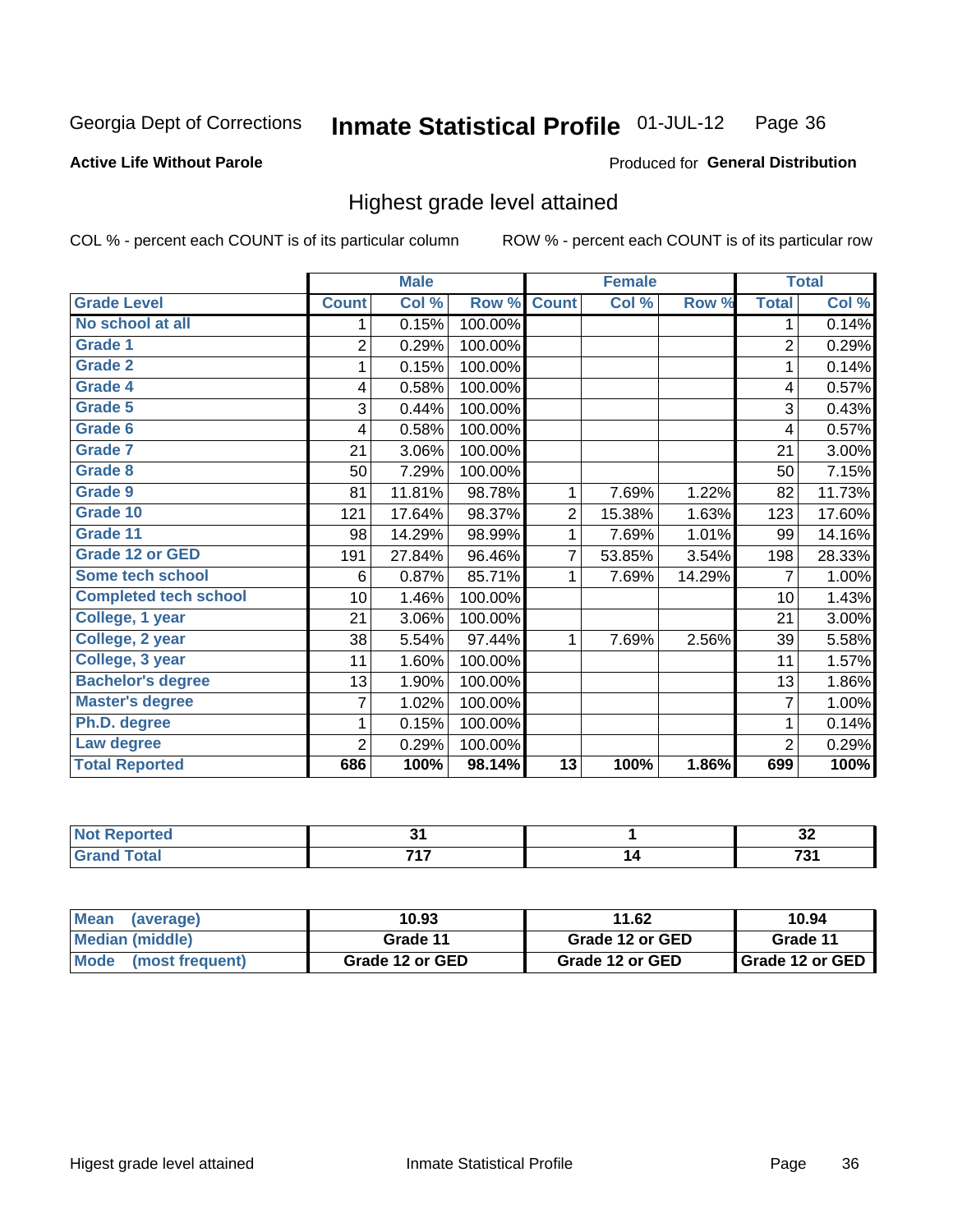#### Inmate Statistical Profile 01-JUL-12 Page 37

#### **Active Life Without Parole**

#### Produced for General Distribution

## Culture fair IQ scores

COL % - percent each COUNT is of its particular column

|                       |              | <b>Male</b> |                    |                | <b>Female</b> |       |              | <b>Total</b> |
|-----------------------|--------------|-------------|--------------------|----------------|---------------|-------|--------------|--------------|
| <b>IQ Scores</b>      | <b>Count</b> | Col %       | <b>Row % Count</b> |                | Col %         | Row % | <b>Total</b> | Col %        |
| $60 - 69$             | 24           | 4.43%       | 100.00%            |                |               |       | 24           | 4.34%        |
| $70 - 79$             | 42           | 7.75%       | 97.67%             |                | 9.09%         | 2.33% | 43           | 7.78%        |
| $80 - 89$             | 85           | 15.68%      | 97.70%             | 2              | 18.18%        | 2.30% | 87           | 15.73%       |
| $90 - 99$             | 98           | 18.08%      | 97.03%             | 3              | 27.27%        | 2.97% | 101          | 18.26%       |
| $100 - 109$           | 150          | 27.68%      | 98.68%             | $\overline{2}$ | 18.18%        | 1.32% | 152          | 27.49%       |
| $110 - 119$           | 117          | 21.59%      | 98.32%             | $\overline{2}$ | 18.18%        | 1.68% | 119          | 21.52%       |
| $120 - 129$           | 26           | 4.80%       | 96.30%             |                | 9.09%         | 3.70% | 27           | 4.88%        |
| <b>Total Reported</b> | 542          | 100%        | 98.01%             | 11             | 100%          | 1.99% | 553          | 100%         |

| <b>Not Reported</b>         | 172 | 175 |
|-----------------------------|-----|-----|
| <b>Not Valid (under 60)</b> |     |     |
| <b>Grand Total</b>          | フィフ | 731 |

| <b>Mean</b><br>(average)       | 98  | 100 | 98  |
|--------------------------------|-----|-----|-----|
| Median (middle)                | 101 | 96  | 101 |
| <b>Mode</b><br>(most frequent) | 110 | 96  | 110 |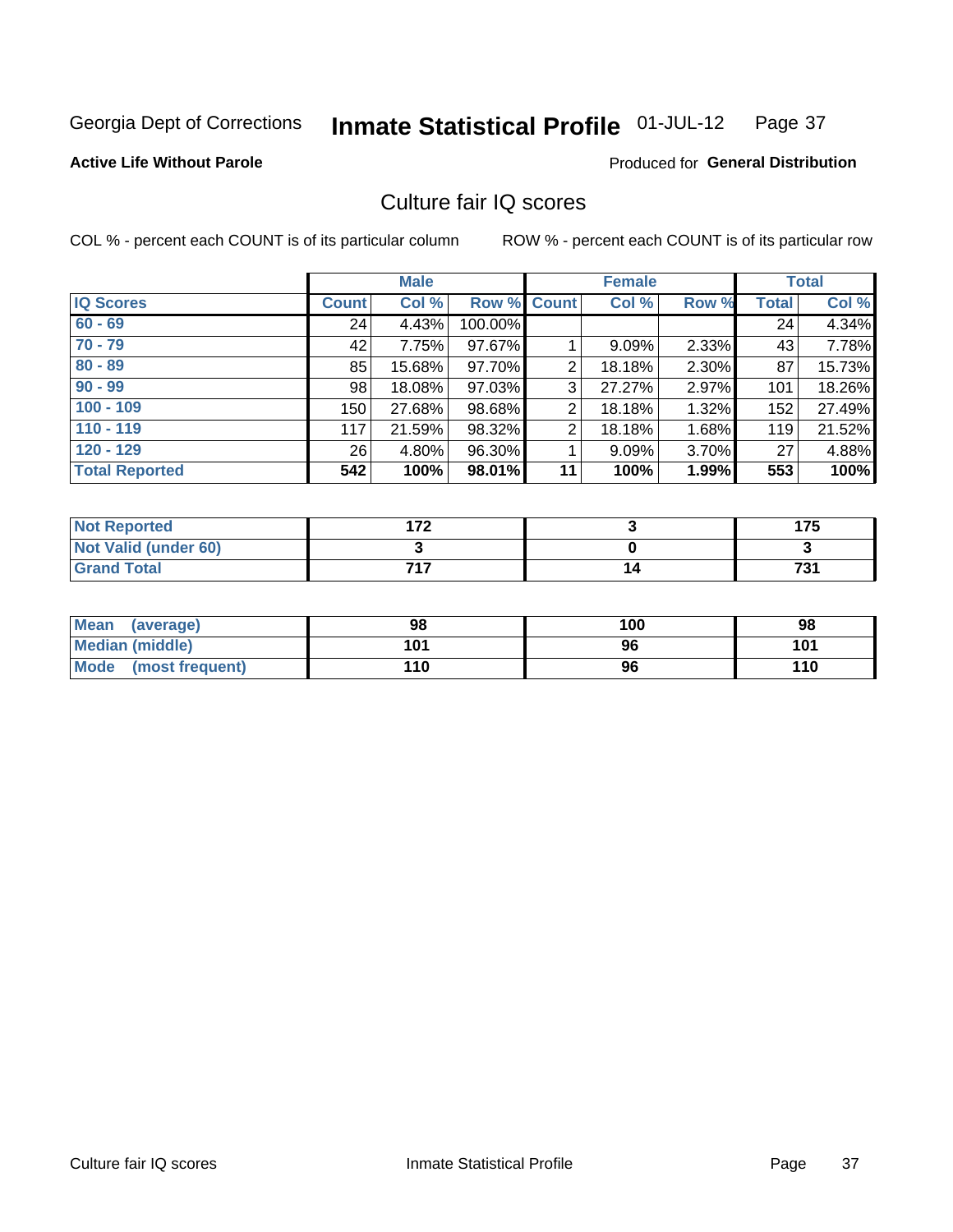#### **Inmate Statistical Profile 01-JUL-12** Page 38

**Active Life Without Parole** 

### Produced for General Distribution

## Wide Range Achievement Test (WRAT) reading score

COL % - percent each COUNT is of its particular column

|                           |              | <b>Male</b> |         |                | <b>Female</b> |          |              | <b>Total</b> |
|---------------------------|--------------|-------------|---------|----------------|---------------|----------|--------------|--------------|
| <b>WRAT Reading Score</b> | <b>Count</b> | Col %       | Row %   | <b>Count</b>   | Col %         | Row %    | <b>Total</b> | Col %        |
| 0.1 to 0.9                | 13           | 2.36%       | 100.00% |                |               |          | 13           | 2.32%        |
| 1.0 to 1.9                | 16           | 2.91%       | 100.00% |                |               |          | 16           | 2.85%        |
| 2.0 to 2.9                | 28           | 5.09%       | 96.55%  | 1              | 9.09%         | 3.45%    | 29           | 5.17%        |
| 3.0 to 3.9                | 32           | 5.82%       | 100.00% |                |               |          | 32           | 5.70%        |
| 4.0 to 4.9                | 41           | 7.45%       | 100.00% |                |               |          | 41           | 7.31%        |
| 5.0 to 5.9                | 50           | 9.09%       | 96.15%  | $\overline{2}$ | 18.18%        | 3.85%    | 52           | 9.27%        |
| 6.0 to 6.9                | 48           | 8.73%       | 100.00% |                |               |          | 48           | 8.56%        |
| 7.0 to 7.9                | 21           | 3.82%       | 100.00% |                |               |          | 21           | 3.74%        |
| 8.0 to 8.9                | 40           | 7.27%       | 100.00% |                |               |          | 40           | 7.13%        |
| 9.0 to 9.9                | 43           | 7.82%       | 97.73%  | 1              | 9.09%         | 2.27%    | 44           | 7.84%        |
| 10.0 to 10.9              | 13           | 2.36%       | 92.86%  | 1              | 9.09%         | 7.14%    | 14           | 2.50%        |
| 11.0 to 11.9              | 33           | 6.00%       | 94.29%  | $\overline{2}$ | 18.18%        | 5.71%    | 35           | 6.24%        |
| 12.0 to 12.9              | 115          | 20.91%      | 99.14%  | 1              | 9.09%         | 0.86%    | 116          | 20.68%       |
| 13                        | 57           | 10.36%      | 95.00%  | 3              | 27.27%        | 5.00%    | 60           | 10.70%       |
| <b>Total Reported</b>     | 550          | 100%        | 98.04%  | 11             | 100%          | $1.96\%$ | 561          | 100.0%       |

| <b>Not Reported</b>    | 167 | $\rightarrow$ |
|------------------------|-----|---------------|
| <b>Total</b><br>'Grand | 747 | 704           |

| <b>Mean</b><br>(average) | 8.36 | 9.76      | 8.39 |
|--------------------------|------|-----------|------|
| Median (middle)          | ช.ว  | 11 J<br>Z | 8.5  |
| Mode<br>(most frequent)  | . .  |           | ויי  |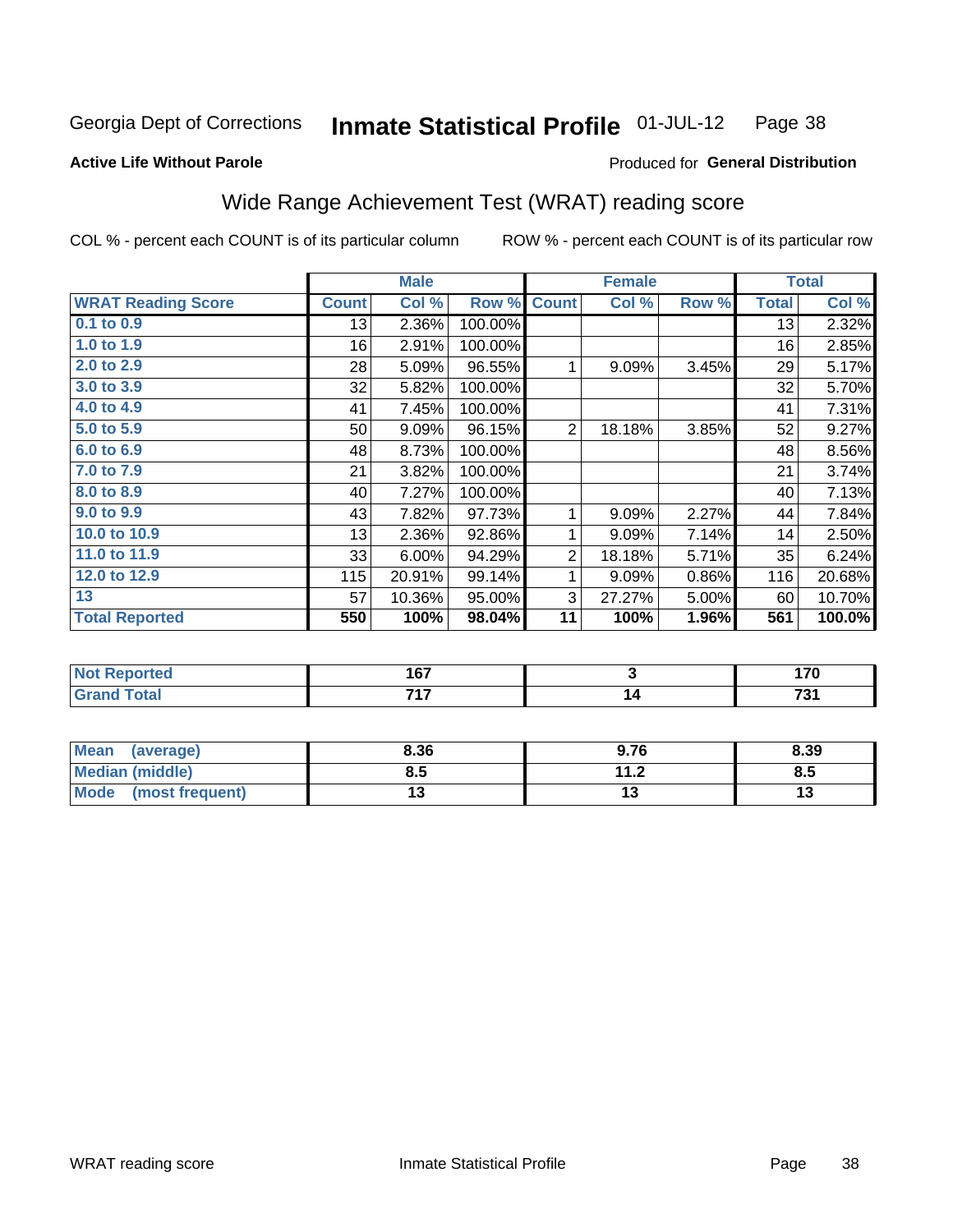#### **Inmate Statistical Profile 01-JUL-12** Page 39

#### **Active Life Without Parole**

## Produced for General Distribution

## Wide Range Achievement Test (WRAT) math score

COL % - percent each COUNT is of its particular column

|                              |              | <b>Male</b> |         |                | <b>Female</b>   |       |              | <b>Total</b>       |
|------------------------------|--------------|-------------|---------|----------------|-----------------|-------|--------------|--------------------|
| <b>WRAT Mathematic Score</b> | <b>Count</b> | Col %       | Row %   | <b>Count</b>   | Col %           | Row % | <b>Total</b> | Col %              |
| 0.1 to 0.9                   | 1            | 0.18%       | 100.00% |                |                 |       | 1            | 0.18%              |
| 1.0 to 1.9                   | 4            | 0.73%       | 100.00% |                |                 |       | 4            | 0.71%              |
| 2.0 t <sub>0</sub> 2.9       | 16           | 2.91%       | 100.00% |                |                 |       | 16           | 2.85%              |
| 3.0 to 3.9                   | 38           | 6.91%       | 100.00% |                |                 |       | 38           | 6.77%              |
| 4.0 to 4.9                   | 56           | 10.18%      | 96.55%  | $\overline{2}$ | 18.18%          | 3.45% | 58           | 10.34%             |
| 5.0 to 5.9                   | 72           | 13.09%      | 98.63%  | 1              | 9.09%           | 1.37% | 73           | 13.01%             |
| 6.0 to 6.9                   | 111          | 20.18%      | 99.11%  | 1              | 9.09%           | 0.89% | 112          | 19.96%             |
| 7.0 to 7.9                   | 68           | 12.36%      | 98.55%  | 1              | 9.09%           | 1.45% | 69           | 12.30%             |
| 8.0 to 8.9                   | 43           | 7.82%       | 95.56%  | $\overline{2}$ | 18.18%          | 4.44% | 45           | 8.02%              |
| 9.0 to 9.9                   | 56           | 10.18%      | 96.55%  | $\overline{2}$ | 18.18%          | 3.45% | 58           | 10.34%             |
| 10.0 to 10.9                 | 26           | 4.73%       | 100.00% |                |                 |       | 26           | 4.63%              |
| 11.0 to 11.9                 | 15           | 2.73%       | 100.00% |                |                 |       | 15           | 2.67%              |
| 12.0 to 12.9                 | 34           | 6.18%       | 97.14%  | 1              | 9.09%           | 2.86% | 35           | 6.24%              |
| 13                           | 10           | 1.82%       | 90.91%  | 1              | 9.09%           | 9.09% | 11           | 1.96%              |
| <b>Total Reported</b>        | 550          | 100%        | 98.04%  | 11             | 100%            | 1.96% | 561          | $\overline{100\%}$ |
|                              |              |             |         |                |                 |       |              |                    |
| <b>Not Reported</b>          |              | 167         |         |                | 3               |       |              | 170                |
| <b>Grand Total</b>           |              | 717         |         |                | $\overline{14}$ |       |              | 731                |
|                              |              |             |         |                |                 |       |              |                    |

| <b>Mean</b><br>(average)       | י ה<br>$\cdot$ 22 $\cdot$ | 0.Z | 7.24 |
|--------------------------------|---------------------------|-----|------|
| <b>Median (middle)</b>         | 6.9                       | 0.Z | 6.9  |
| <b>Mode</b><br>(most frequent) | 6.9                       | 7.O | 6.9  |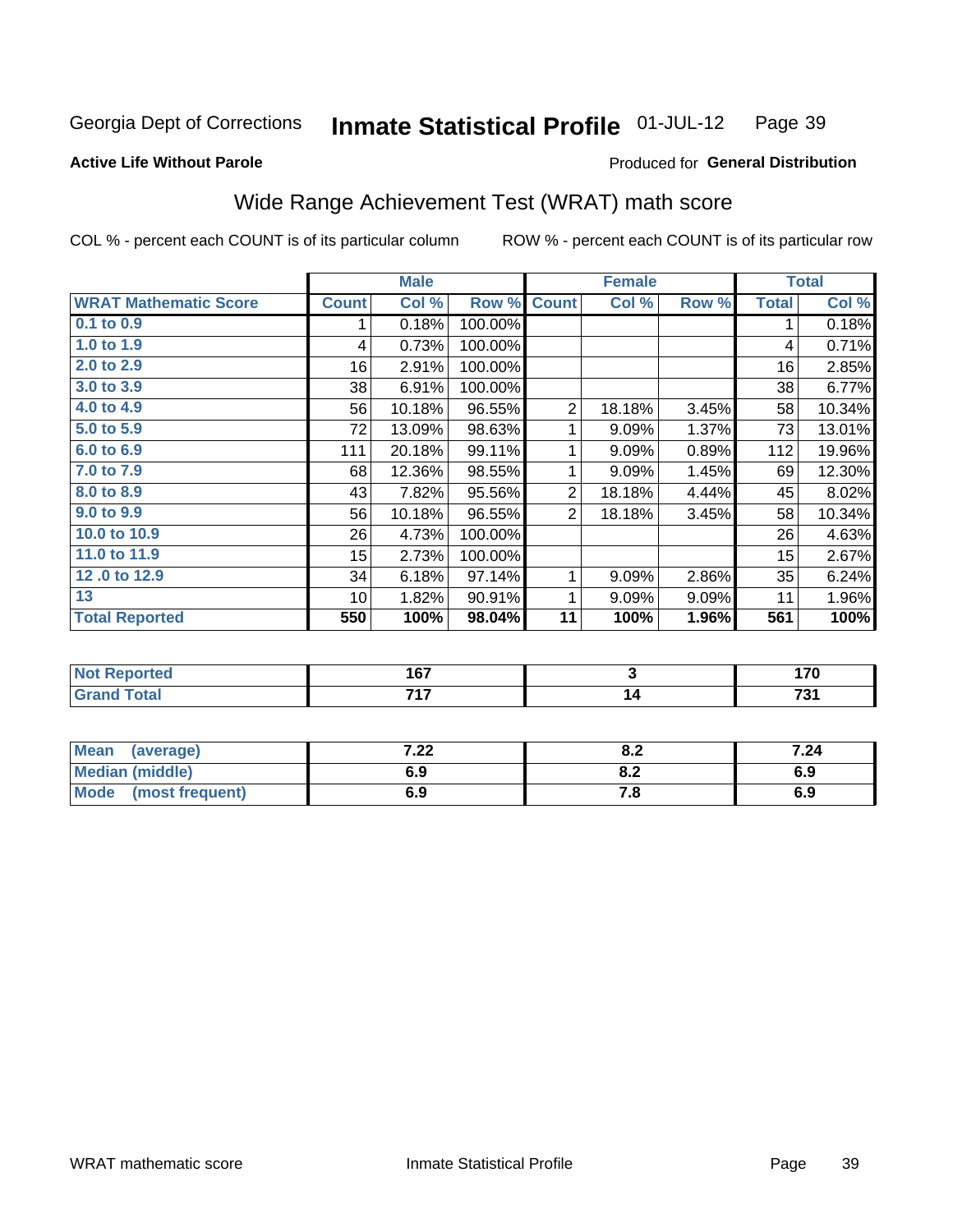#### **Inmate Statistical Profile 01-JUL-12** Page 40

#### **Active Life Without Parole**

#### Produced for General Distribution

## Wide Range Achievement Test (WRAT) spelling score

COL % - percent each COUNT is of its particular column

|                            |              | <b>Male</b> |         |              | <b>Female</b> |       |              | <b>Total</b> |
|----------------------------|--------------|-------------|---------|--------------|---------------|-------|--------------|--------------|
| <b>WRAT Spelling Score</b> | <b>Count</b> | Col %       | Row %   | <b>Count</b> | Col %         | Row % | <b>Total</b> | Col %        |
| 0.1 to 0.9                 | 6            | 1.09%       | 100.00% |              |               |       | 6            | 1.07%        |
| 1.0 to 1.9                 | 24           | 4.37%       | 100.00% |              |               |       | 24           | 4.29%        |
| 2.0 to 2.9                 | 39           | 7.10%       | 100.00% |              |               |       | 39           | 6.96%        |
| 3.0 to 3.9                 | 31           | 5.65%       | 100.00% |              |               |       | 31           | 5.54%        |
| 4.0 to 4.9                 | 44           | 8.01%       | 97.78%  | 1            | 9.09%         | 2.22% | 45           | 8.04%        |
| 5.0 to 5.9                 | 55           | 10.02%      | 100.00% |              |               |       | 55           | 9.82%        |
| 6.0 to 6.9                 | 63           | 11.48%      | 98.44%  | 1            | 9.09%         | 1.56% | 64           | 11.43%       |
| 7.0 to 7.9                 | 46           | 8.38%       | 97.87%  | 1            | 9.09%         | 2.13% | 47           | 8.39%        |
| 8.0 to 8.9                 | 43           | 7.83%       | 97.73%  | 1            | 9.09%         | 2.27% | 44           | 7.86%        |
| 9.0 to 9.9                 | 39           | 7.10%       | 100.00% |              |               |       | 39           | 6.96%        |
| 10.0 to 10.9               | 34           | 6.19%       | 100.00% |              |               |       | 34           | 6.07%        |
| 11.0 to 11.9               | 36           | 6.56%       | 92.31%  | 3            | 27.27%        | 7.69% | 39           | 6.96%        |
| 12.0 to 12.9               | 61           | 11.11%      | 95.31%  | 3            | 27.27%        | 4.69% | 64           | 11.43%       |
| 13                         | 28           | 5.10%       | 96.55%  | 1            | 9.09%         | 3.45% | 29           | 5.18%        |
| <b>Total Reported</b>      | 549          | 100%        | 98.04%  | 11           | 100%          | 1.96% | 560          | 100%         |
|                            |              |             |         |              |               |       |              |              |
| <b>Not Reported</b>        |              | 168         |         |              | 3             |       |              | 171          |
| <b>Grand Total</b>         |              | 717         |         |              | 14            |       |              | 731          |

| <b>Mean</b><br>(average) | 7.52 | 10.12         | 7.57 |
|--------------------------|------|---------------|------|
| Median (middle)          |      | 11 S<br>.     | ن. ا |
| Mode<br>(most frequent)  | o.J  | 122<br>د. ∠ ا | 8.5  |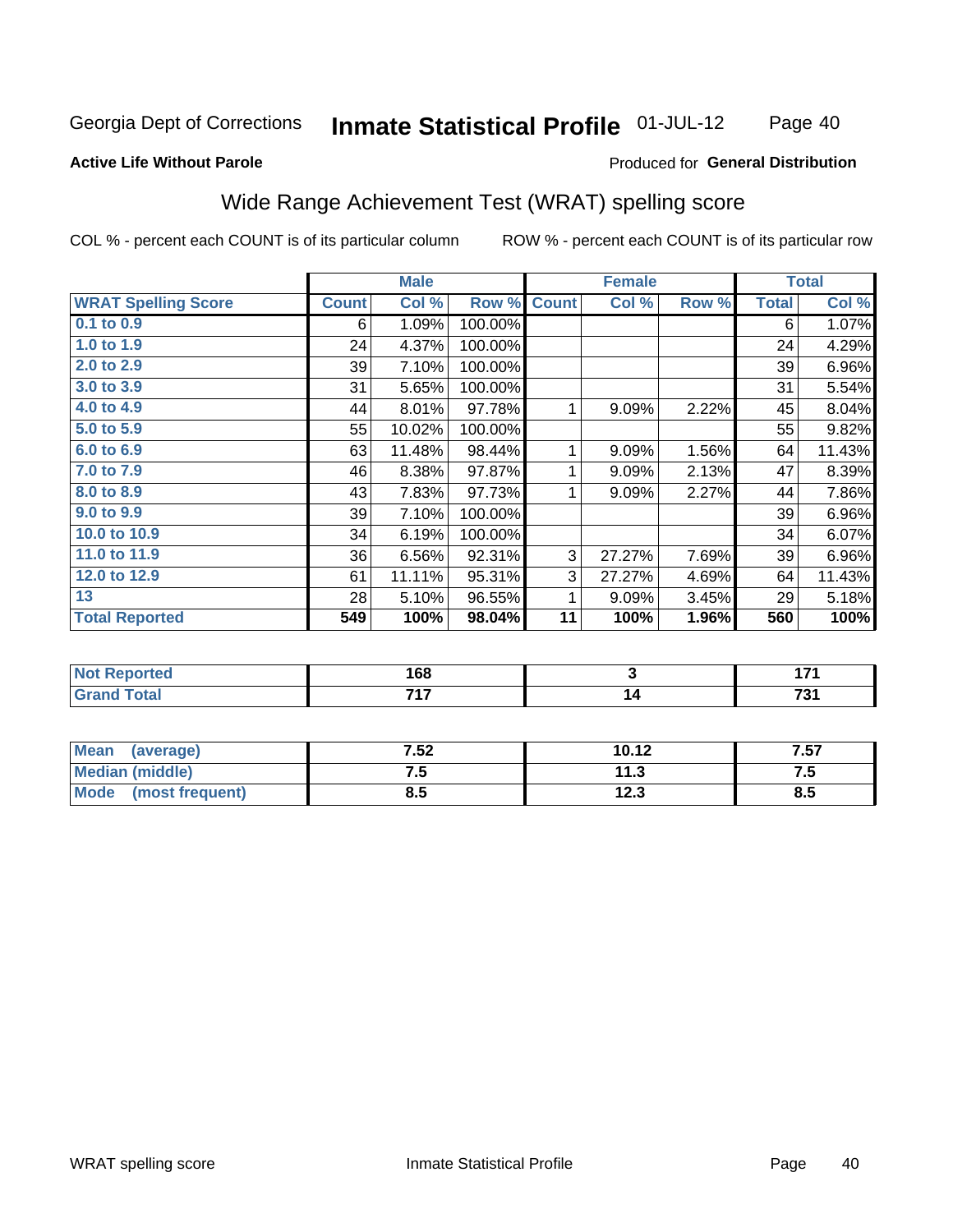### **Active Life Without Parole**

### Produced for General Distribution

### Scope of substance abuse - summary

COL % - percent each COUNT is of its particular column

|                        |              | <b>Male</b> |           |              | <b>Female</b> |          |              | <b>Total</b> |
|------------------------|--------------|-------------|-----------|--------------|---------------|----------|--------------|--------------|
| <b>Substance Abuse</b> | <b>Count</b> | Col %       | Row %     | <b>Count</b> | Col %         | Row %    | <b>Total</b> | Col %        |
| <b>None</b>            | 353          | 49.23%      | 97.78%I   |              | $57.14\%$     | $2.22\%$ | 361          | 49.38%       |
| <b>Drugs only</b>      | 204          | 28.45%      | 98.55%    |              | 21.43%        | 1.45%    | 207          | 28.32%       |
| <b>Alcohol only</b>    | 36           | $5.02\%$    | 100.00%   |              |               |          | 36           | 4.92%        |
| Drugs and alcohol      | 124          | 17.29%      | $97.64\%$ |              | $21.43\%$     | 2.36%    | 127          | 17.37%       |
| <b>Total Reported</b>  | 717          | 100%        | 98.08%    | 14           | 100%          | 1.92%    | 731          | 100%         |

| Reported<br>NOT   |     |     |
|-------------------|-----|-----|
| <b>otal</b><br>-- | --- | $-$ |

|  | Mode | None | <b>None</b> | None |
|--|------|------|-------------|------|
|--|------|------|-------------|------|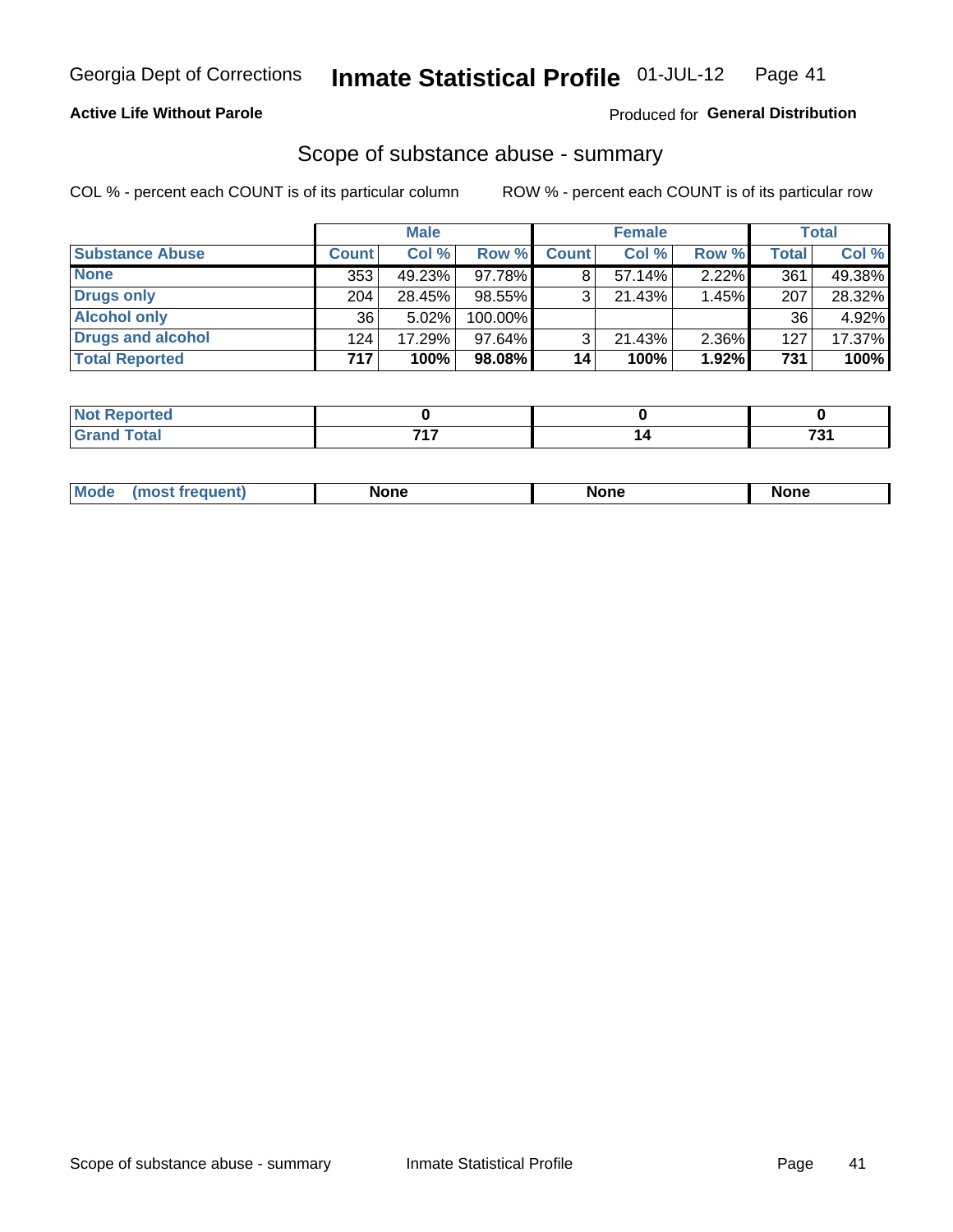### **Active Life Without Parole**

### Produced for General Distribution

### Scope of substance abuse - detail

COL % - percent each COUNT is of its particular column

|                                         |              | <b>Male</b> |         |              | <b>Female</b> |        |                | <b>Total</b> |
|-----------------------------------------|--------------|-------------|---------|--------------|---------------|--------|----------------|--------------|
| <b>Substance Abuse</b>                  | <b>Count</b> | Col %       | Row %   | <b>Count</b> | Col %         | Row %  | <b>Total</b>   | Col %        |
| No drug or alcohol problems             | 353          | 49.23%      | 97.78%  | 8            | 57.14%        | 2.22%  | 361            | 49.38%       |
| Drug addiction but no alcohol           | 3            | 0.42%       | 100.00% |              |               |        | 3              | 0.41%        |
| <b>Drug addiction and alcohol</b>       | 3            | 0.42%       | 100.00% |              |               |        | 3              | 0.41%        |
| abuse                                   |              |             |         |              |               |        |                |              |
| <b>Drug addiction and alcoholism</b>    | 2            | 0.28%       | 100.00% |              |               |        | $\overline{2}$ | 0.27%        |
| No drug problem but alcohol             | 30           | 4.18%       | 100.00% |              |               |        | 30             | 4.10%        |
| abuse                                   |              |             |         |              |               |        |                |              |
| No drug problem but alcoholism          | 6            | 0.84%       | 100.00% |              |               |        | 6              | 0.82%        |
| Drug experiment but no alcohol          | 117          | 16.32%      | 99.15%  |              | 7.14%         | 0.85%  | 118            | 16.14%       |
| <b>Drug experiment &amp; alcohol</b>    | 13           | 1.81%       | 100.00% |              |               |        | 13             | 1.78%        |
| abuse                                   |              |             |         |              |               |        |                |              |
| <b>Drug experiment &amp; alcoholism</b> | 11           | 1.53%       | 100.00% |              |               |        | 11             | 1.50%        |
| Drug abuse but no alcohol               | 84           | 11.72%      | 97.67%  | 2            | 14.29%        | 2.33%  | 86             | 11.76%       |
| Drug abuse and alcohol abuse            | 79           | 11.02%      | 98.75%  |              | 7.14%         | 1.25%  | 80             | 10.94%       |
| <b>Drug abuse and alcoholism</b>        | 16           | 2.23%       | 88.89%  | 2            | 14.29%        | 11.11% | 18             | 2.46%        |
| <b>Total Reported</b>                   | 717          | 100%        | 98.08%  | 14           | 100%          | 1.92%  | 731            | 100%         |

| ported<br>NOT<br>$\sim$               |     |                             |
|---------------------------------------|-----|-----------------------------|
| $\sim$ $\sim$ $\sim$<br>υιαι<br>_____ | 747 | $\mathbf{a}$<br>ີ<br>$\sim$ |

| Mode (most frequent) | No drug or alcohol problems No drug or alcohol problems No drug or alcohol |          |
|----------------------|----------------------------------------------------------------------------|----------|
|                      |                                                                            | problems |
|                      |                                                                            |          |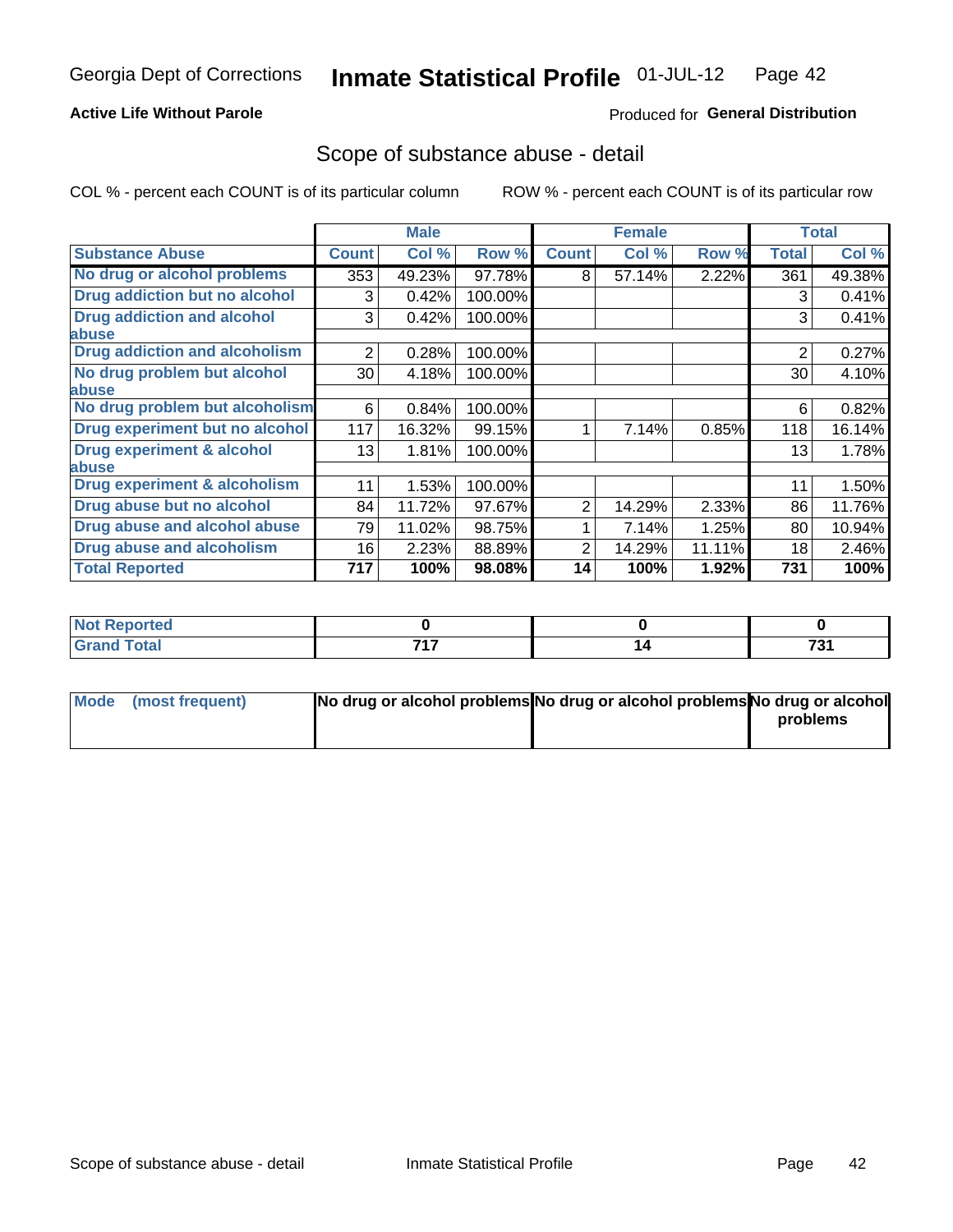#### Inmate Statistical Profile 01-JUL-12 Page 43

#### **Active Life Without Parole**

### **Produced for General Distribution**

## Current / last mental health treatment level

COL % - percent each COUNT is of its particular column

|                                    |              | <b>Male</b> |         |              | <b>Female</b> |       |              | <b>Total</b> |
|------------------------------------|--------------|-------------|---------|--------------|---------------|-------|--------------|--------------|
| <b>Mental Health Treatment Lev</b> | <b>Count</b> | Col %       | Row %   | <b>Count</b> | Col %         | Row % | <b>Total</b> | Col %        |
| 1 No problem at current time       | 135          | 44.70%      | 97.12%  | 4            | 33.33%        | 2.88% | 139          | 44.27%       |
| 2 Receiving outpatient             | 111          | 36.75%      | 93.28%  | 8            | 66.67%        | 6.72% | 119          | 37.90%       |
| <b>Treatment</b>                   |              |             |         |              |               |       |              |              |
| 3 Inpatient, moderate              | 48           | 15.89%      | 100.00% |              |               |       | 48           | 15.29%       |
| Treatment                          |              |             |         |              |               |       |              |              |
| 4 Inpatient, intensive             | 7            | 2.32%       | 100.00% |              |               |       | ⇁            | 2.23%        |
| Treatment                          |              |             |         |              |               |       |              |              |
| <b>5 Undergoing crisis</b>         |              | 0.33%       | 100.00% |              |               |       |              | 0.32%        |
| <b>stabilization</b>               |              |             |         |              |               |       |              |              |
| <b>Total Evaluated</b>             | 302          | 100%        | 96.18%  | 12           | 100%          | 3.82% | 314          | 100.0%       |

| .<br>ıluation<br><b>AVALUS</b><br>'м<br><b>Never</b><br>nan | .<br>.<br>$\sim$ | .                            |
|-------------------------------------------------------------|------------------|------------------------------|
|                                                             | 747              | $\overline{ }$<br>ں ر<br>$-$ |

| Median (middle) | <b>Receiving outpatient</b><br>treatment | <b>Receiving outpatient</b><br>treatment | <b>Receiving</b><br>outpatient<br>treatment |
|-----------------|------------------------------------------|------------------------------------------|---------------------------------------------|
| Mode            | No problem at current time               | <b>Receiving outpatient</b>              | No problem at                               |
| (most frequent) |                                          | treatment                                | current time                                |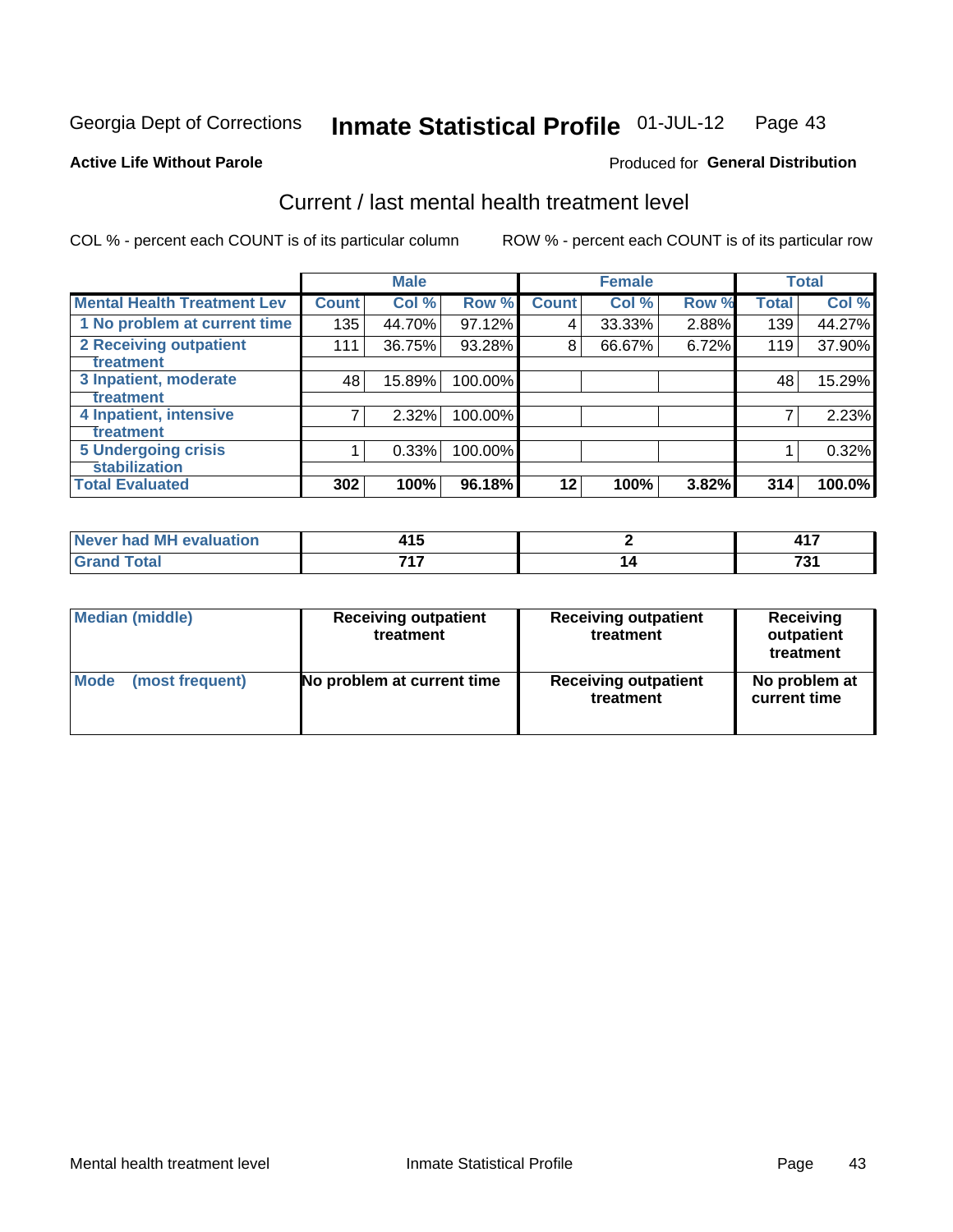#### Inmate Statistical Profile 01-JUL-12 Page 44

### **Active Life Without Parole**

### Produced for General Distribution

## PULHESDWIT medical scale - 'P' overall condition ('P'hysical)

COL % - percent each COUNT is of its particular column

|                                  |                 | <b>Male</b> |             |    | <b>Female</b> |       |              | <b>Total</b> |
|----------------------------------|-----------------|-------------|-------------|----|---------------|-------|--------------|--------------|
| 'P' Overall Condition            | Count l         | Col %       | Row % Count |    | Col %         | Row % | <b>Total</b> | Col %        |
| 1 No medical illness             | 488             | 72.51%      | 99.19%      |    | 28.57%        | 0.81% | 492          | 71.62%       |
| 2 Well-controlled chronic        | 155             | 23.03%      | 93.94%      | 10 | 71.43%        | 6.06% | 165          | 24.02%       |
| <b>illness</b>                   |                 |             |             |    |               |       |              |              |
| 3 Poorly-controlled chronic      | 27 <sup>1</sup> | $4.01\%$    | 100.00%     |    |               |       | 27           | 3.93%        |
| <b>illness</b>                   |                 |             |             |    |               |       |              |              |
| 4 Significant problems requiring | 3               | 0.45%       | 100.00%     |    |               |       | 3            | 0.44%        |
| special housing                  |                 |             |             |    |               |       |              |              |
| <b>Total Reported</b>            | 673             | 100%        | 97.96%      | 14 | 100%          | 2.04% | 687          | 100.0%       |

| .      | ,,         | $\mathbf{r}$<br>-- |
|--------|------------|--------------------|
| ______ | <b>745</b> | --                 |

| <b>Mode</b> | (most frequent) | 1 No medical illness | 2 Well-controlled chronic<br>illness | 1 No medical<br>illness |
|-------------|-----------------|----------------------|--------------------------------------|-------------------------|
|-------------|-----------------|----------------------|--------------------------------------|-------------------------|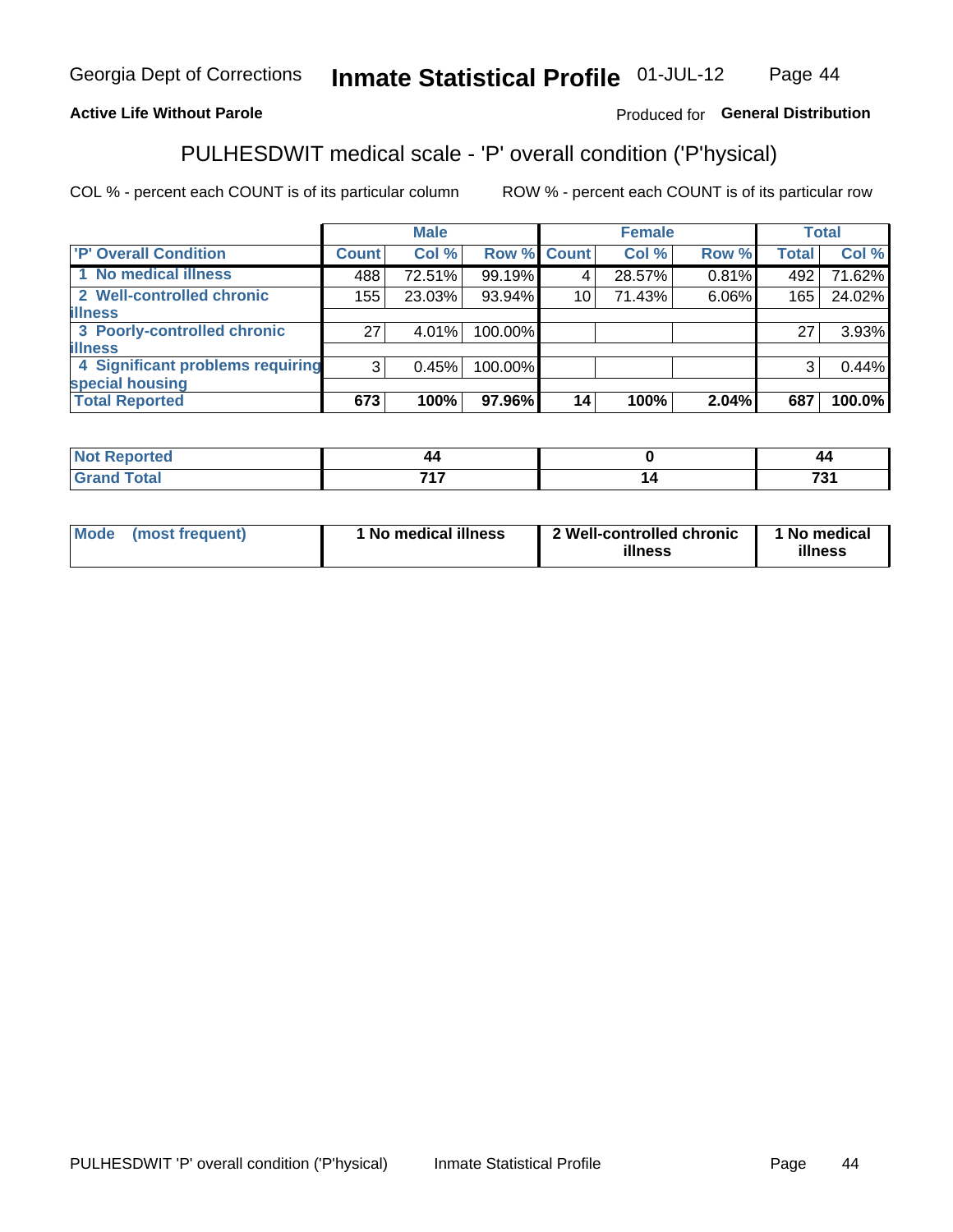### **Active Life Without Parole**

### Produced for General Distribution

# PULHESDWIT medical scale - 'U' upper body

COL % - percent each COUNT is of its particular column

|                              |              | <b>Male</b> |         |              | <b>Female</b> |       |              | <b>Total</b> |
|------------------------------|--------------|-------------|---------|--------------|---------------|-------|--------------|--------------|
| <b>U' Upper Body</b>         | <b>Count</b> | Col %       | Row %   | <b>Count</b> | Col %         | Row % | <b>Total</b> | Col %        |
| 1 Upper bones, joints,       | 632          | 94.33%      | 98.14%  | 12           | 85.71%        | 1.86% | 644          | 94.15%       |
| muscles all OK               |              |             |         |              |               |       |              |              |
| 2 One or both arms minimally | 30           | 4.48%       | 93.75%  | 2            | 14.29%        | 6.25% | 32           | 4.68%        |
| limited                      |              |             |         |              |               |       |              |              |
| 3 One or both arms           | 6            | 0.90%       | 100.00% |              |               |       | 6            | 0.88%        |
| <b>moderately limited</b>    |              |             |         |              |               |       |              |              |
| 4 One arm disabled,          |              | 0.15%       | 100.00% |              |               |       |              | 0.15%        |
| paralyzed, or amputated      |              |             |         |              |               |       |              |              |
| 5 Both arms disabled,        |              | 0.15%       | 100.00% |              |               |       |              | 0.15%        |
| paralyzed, or amputated      |              |             |         |              |               |       |              |              |
| <b>Total Reported</b>        | 670          | 100%        | 97.95%  | 14           | 100%          | 2.05% | 684          | 100.0%       |

| <b>Not Reported</b> |     | - 1        |
|---------------------|-----|------------|
| <b>Grand Total</b>  | 747 | 70.<br>, J |

| Mode<br>(most frequent) | 1 Upper bones, joints,<br>muscles all OK | 1 Upper bones, joints,<br>muscles all OK | 1 Upper bones,<br>joints, muscles all<br>ΟK |
|-------------------------|------------------------------------------|------------------------------------------|---------------------------------------------|
|-------------------------|------------------------------------------|------------------------------------------|---------------------------------------------|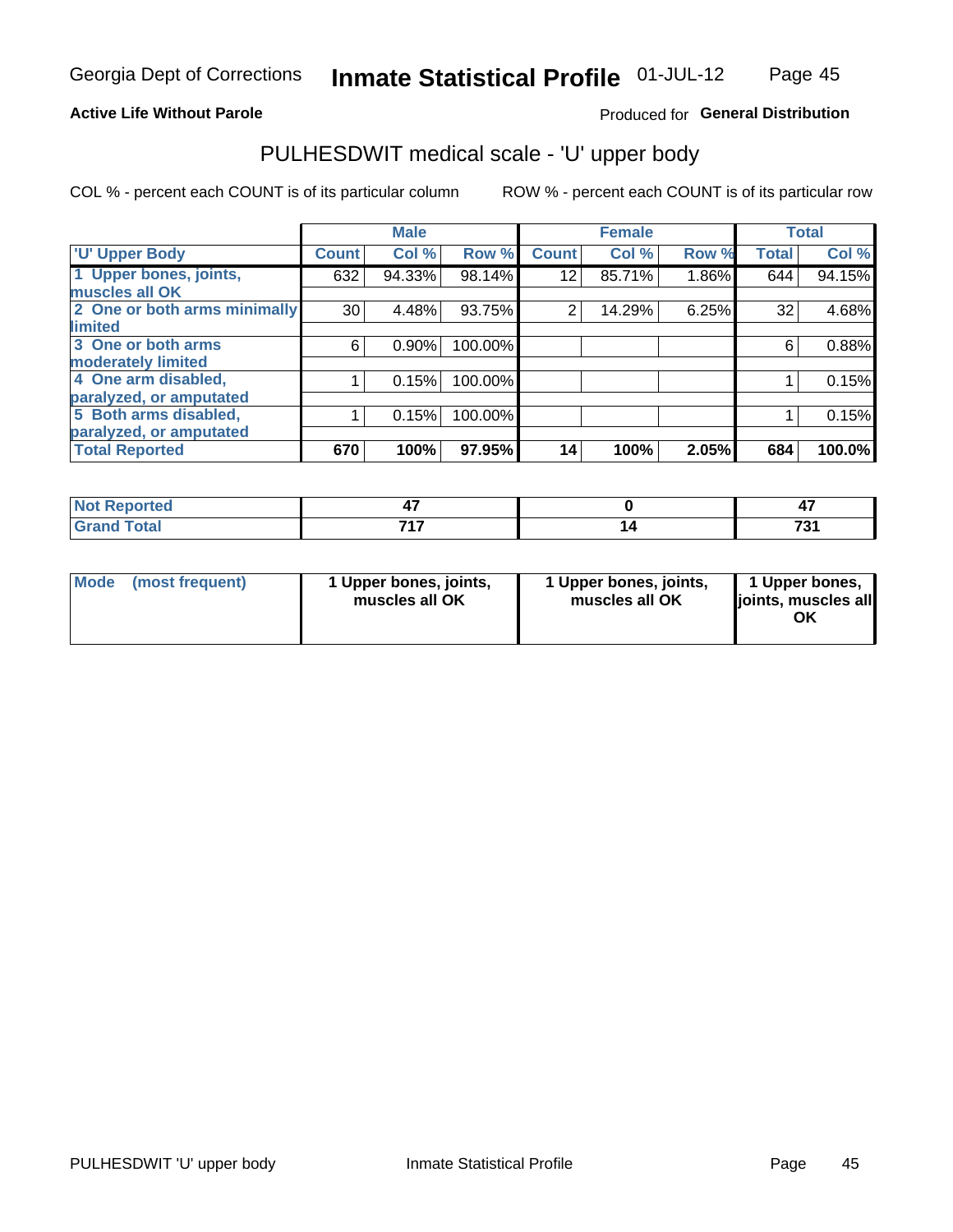#### **Active Life Without Parole**

### Produced for General Distribution

## PULHESDWIT medical scale - 'L' lower body

COL % - percent each COUNT is of its particular column

|                                |                | <b>Male</b> |         |              | <b>Female</b> |       |              | <b>Total</b> |
|--------------------------------|----------------|-------------|---------|--------------|---------------|-------|--------------|--------------|
| 'L' Lower Body                 | <b>Count</b>   | Col %       | Row %   | <b>Count</b> | Col %         | Row % | <b>Total</b> | Col %        |
| 1 Lower bones, joints,         | 579            | 86.16%      | 98.14%  | 11           | 78.57%        | 1.86% | 590          | 86.01%       |
| muscles all OK                 |                |             |         |              |               |       |              |              |
| 2 One or both legs minimally   | 77             | 11.46%      | 96.25%  | 3            | 21.43%        | 3.75% | 80           | 11.66%       |
| limited                        |                |             |         |              |               |       |              |              |
| 3 One or both legs             | 14             | 2.08%       | 100.00% |              |               |       | 14           | 2.04%        |
| moderately limited             |                |             |         |              |               |       |              |              |
| 4 One leg disabled, paralyzed, | $\overline{2}$ | 0.30%       | 100.00% |              |               |       | 2            | 0.29%        |
| or amputated                   |                |             |         |              |               |       |              |              |
| <b>Total Reported</b>          | 672            | 100%        | 97.96%  | 14           | 100%          | 2.04% | 686          | 100%         |

| <b>Not Reported</b> |       | ᠇   |
|---------------------|-------|-----|
| <b>Grand Total</b>  | -24-7 | →∩. |

| Mode | (most frequent) | 1 Lower bones, joints,<br>muscles all OK | 1 Lower bones, joints,<br>muscles all OK | 1 Lower bones,<br>ljoints, muscles all<br>OK |
|------|-----------------|------------------------------------------|------------------------------------------|----------------------------------------------|
|------|-----------------|------------------------------------------|------------------------------------------|----------------------------------------------|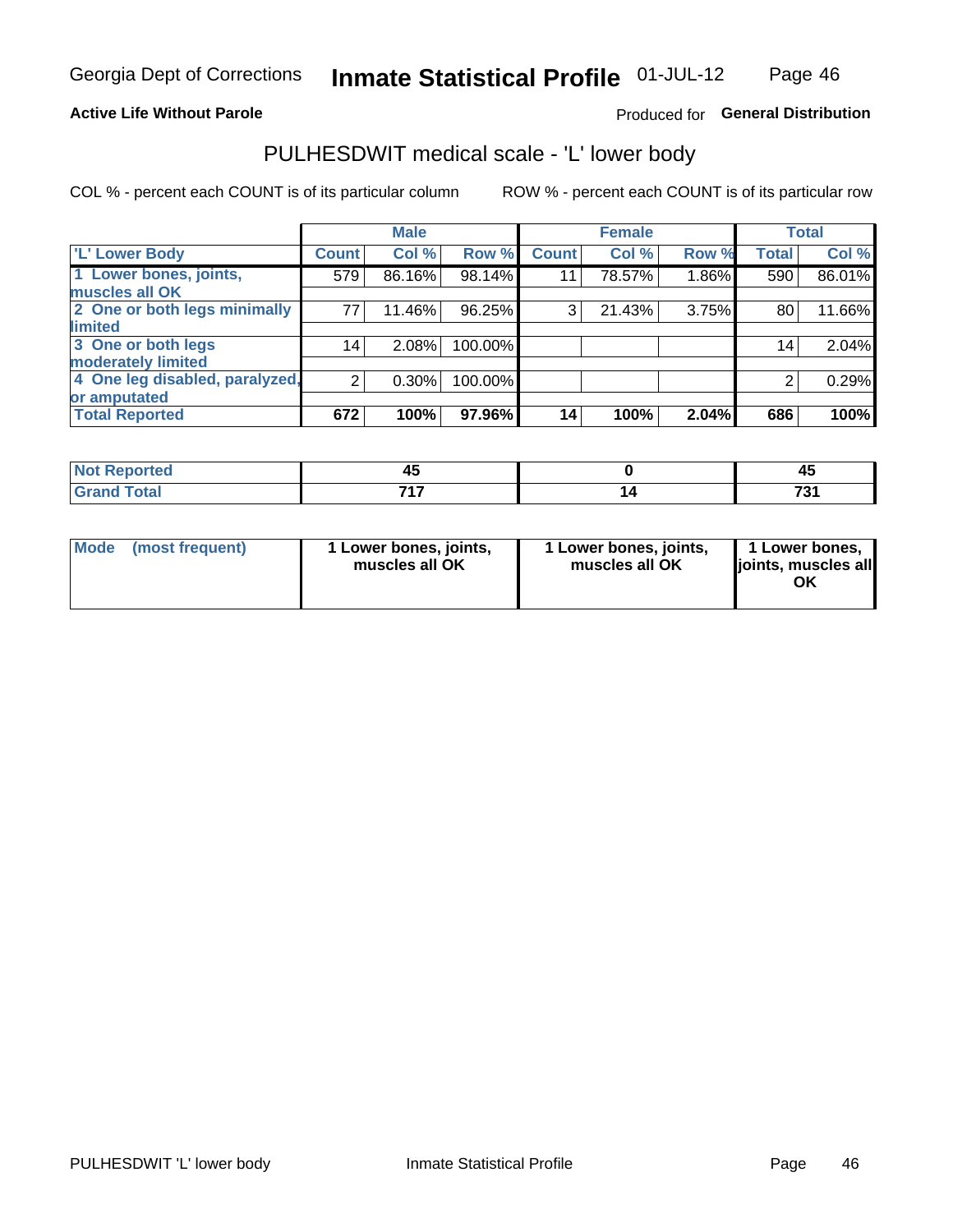#### **Active Life Without Parole**

### Produced for General Distribution

## PULHESDWIT medical scale - 'H' hearing

COL % - percent each COUNT is of its particular column

|                                                               |              | <b>Male</b> |             |                 | <b>Female</b> |       | <b>Total</b> |           |
|---------------------------------------------------------------|--------------|-------------|-------------|-----------------|---------------|-------|--------------|-----------|
| <b>H'</b> Hearing                                             | <b>Count</b> | Col %       | Row % Count |                 | Col%          | Row % | <b>Total</b> | Col %     |
| 1 Normal hearing both ears                                    | 662          | 98.66%      | 97.93%      | 14 <sub>1</sub> | 100.00%       | 2.07% | 676          | 98.69%    |
| 2 Some loss in one ear with<br>other OK, or mild loss in both | 8            | 1.19%       | 100.00%     |                 |               |       |              | 1.17%     |
| 3 Total loss in one ear with<br>mild loss in other            |              | 0.15%       | 100.00%     |                 |               |       |              | 0.15%     |
| <b>Total Reported</b>                                         | 671          | 100%        | 97.96%      | 14              | 100%          | 2.04% | 685          | $100.0\%$ |

| rted<br>NOT           | - 6 | AF<br>יי   |
|-----------------------|-----|------------|
| <b>otal</b><br>$\sim$ | --- | 70,<br>ا ت |

| Mode (most frequent) | 1 Normal hearing both ears 1 Normal hearing both ears 1 Normal hearing |  | both ears |
|----------------------|------------------------------------------------------------------------|--|-----------|
|----------------------|------------------------------------------------------------------------|--|-----------|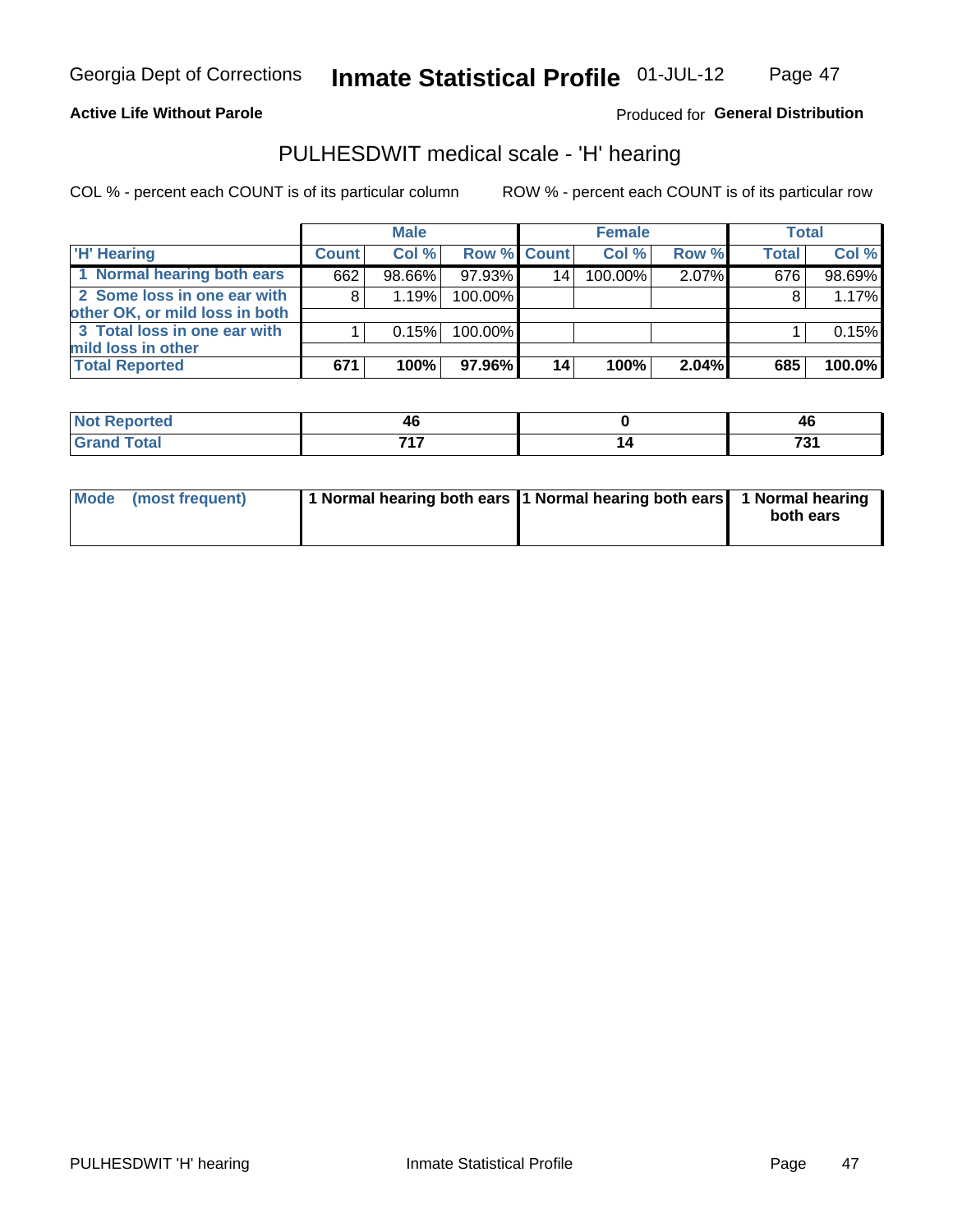#### **Active Life Without Parole**

### Produced for General Distribution

## PULHESDWIT medical scale - 'E' vision

COL % - percent each COUNT is of its particular column

|                                |              | <b>Male</b> |         |             | <b>Female</b> |       |              | <b>Total</b> |
|--------------------------------|--------------|-------------|---------|-------------|---------------|-------|--------------|--------------|
| <b>E' Vision</b>               | <b>Count</b> | Col %       |         | Row % Count | Col %         | Row % | <b>Total</b> | Col %        |
| 1 Correctable to 20/40 in both | 499          | 79.84%      | 98.23%  | 9           | 64.29%        | 1.77% | 508          | 79.50%       |
| eyes                           |              |             |         |             |               |       |              |              |
| 2 Correctable to 20/70 in one  | 114          | 18.24%      | 95.80%  | 5           | 35.71%        | 4.20% | 119          | 18.62%       |
| eye, may be blind in other     |              |             |         |             |               |       |              |              |
| 3 Correctable to 20/200 in one | 10           | $1.60\%$    | 100.00% |             |               |       | 10           | 1.56%        |
| eye, may be blind in other     |              |             |         |             |               |       |              |              |
| 4 One eye not correctable to   | 2            | 0.32%       | 100.00% |             |               |       | 2            | 0.31%        |
| 20/200, other may be blind     |              |             |         |             |               |       |              |              |
| <b>Total Reported</b>          | 625          | 100%        | 97.81%  | 14          | 100%          | 2.19% | 639          | 100%         |

| <b>Not Reported</b><br>. <b>.</b> | ◡   | ~<br>94               |
|-----------------------------------|-----|-----------------------|
| <b>Total</b>                      | フィフ | $\mathbf{z}$<br>1 J I |

| Mode (most frequent) | <sup>1</sup> Correctable to 20/40 in both 1 Correctable to 20/40 in 1 Correctable to<br>eves | both eyes | 20/40 in both eyes |
|----------------------|----------------------------------------------------------------------------------------------|-----------|--------------------|
|                      |                                                                                              |           |                    |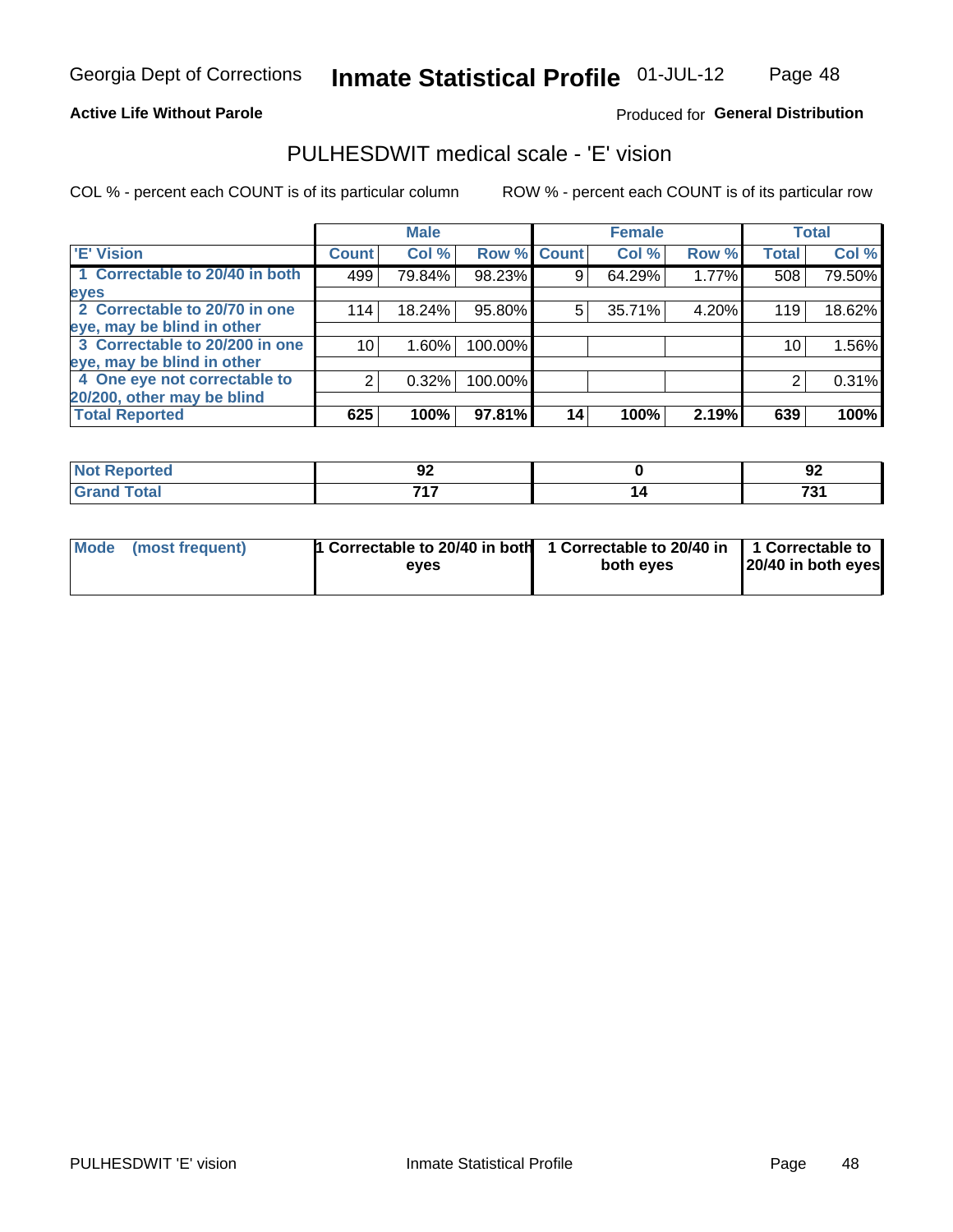### **Active Life Without Parole**

### Produced for General Distribution

## PULHESDWIT medical scale - 'S' pSychiatric

COL % - percent each COUNT is of its particular column

|                                |              | <b>Male</b> |             |    | <b>Female</b> |       |              | <b>Total</b> |
|--------------------------------|--------------|-------------|-------------|----|---------------|-------|--------------|--------------|
| 'S' pSychiatric                | <b>Count</b> | Col %       | Row % Count |    | Col %         | Row % | <b>Total</b> | Col %        |
| 1 No impairment or disorders   | 531          | 81.19%      | 99.07%      |    | 41.67%        | 0.93% | 536          | 80.48%       |
| 2 Stable, or in remission, or  | 81           | 12.39%      | 92.05%      |    | 58.33%        | 7.95% | 88           | 13.21%       |
| mild impairment or retardation |              |             |             |    |               |       |              |              |
| 3 Requires moderate inpatient  | 37           | 5.66%       | 100.00%     |    |               |       | 37           | 5.56%        |
| treatment                      |              |             |             |    |               |       |              |              |
| 4 Requires intensive inpatient | 5            | 0.76%       | 100.00%     |    |               |       | 5            | 0.75%        |
| treatment                      |              |             |             |    |               |       |              |              |
| <b>Total Reported</b>          | 654          | 100%        | 98.20%      | 12 | 100%          | 1.80% | 666          | 100%         |

| 11 — 1 0 | . .<br>v, | 0J                 |
|----------|-----------|--------------------|
|          | フィフ       | 704<br>ູ<br>$\sim$ |

| Mode (most frequent) | <sup>1</sup> No impairment or disorders 2 Stable, or in remission, <sup>1</sup> No impairment or |                       |           |
|----------------------|--------------------------------------------------------------------------------------------------|-----------------------|-----------|
|                      |                                                                                                  | or mild impairment or | disorders |
|                      |                                                                                                  | retardation           |           |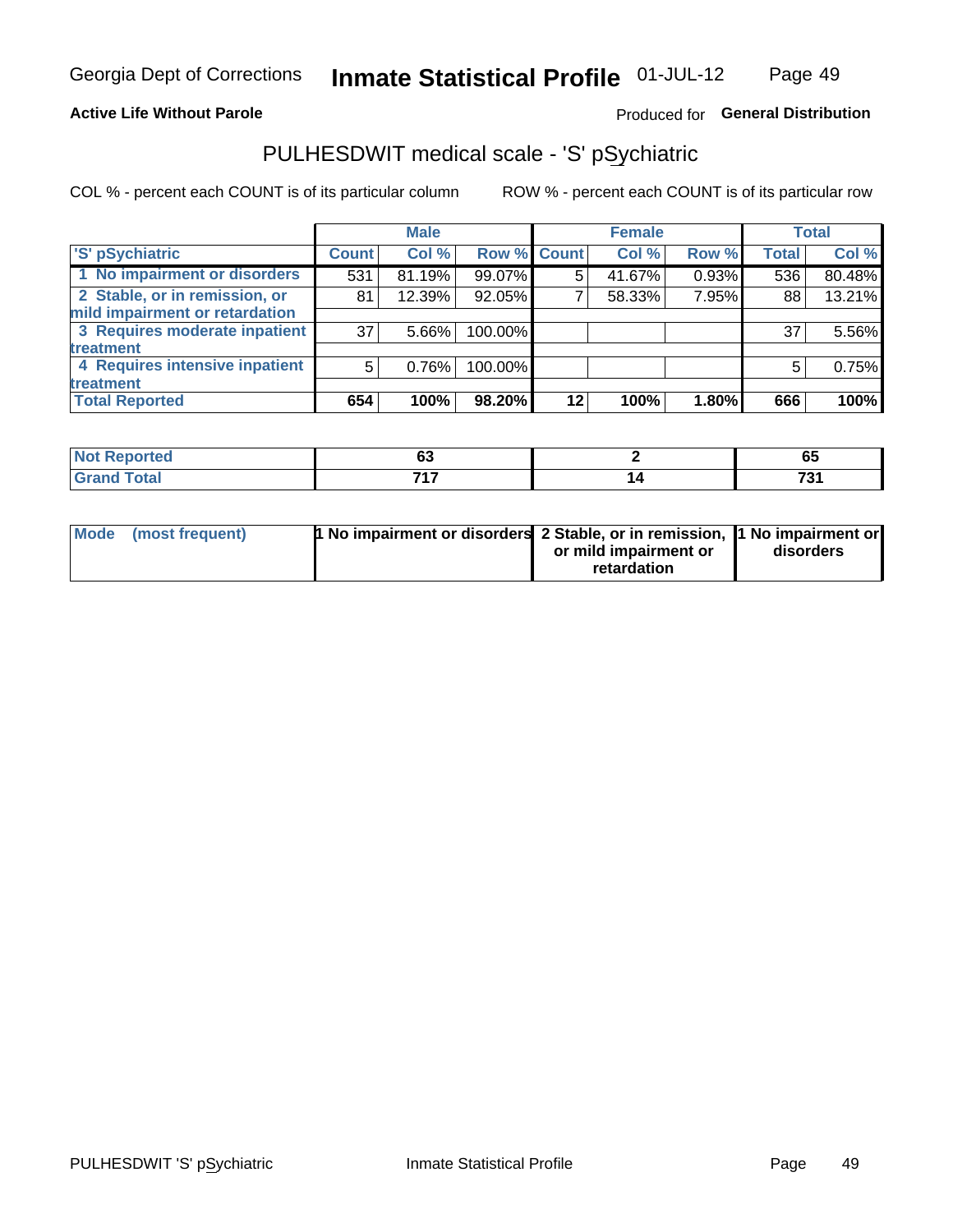#### **Active Life Without Parole**

### Produced for General Distribution

## PULHESDWIT medical scale - 'D' dental

COL % - percent each COUNT is of its particular column

|                                 |                 | <b>Male</b> |         |                 | <b>Female</b> |       |              | <b>Total</b> |
|---------------------------------|-----------------|-------------|---------|-----------------|---------------|-------|--------------|--------------|
| <b>D'</b> Dental                | <b>Count</b>    | Col %       |         | Row % Count     | Col %         | Row % | <b>Total</b> | Col %        |
| 1 Minimal routine dental health | 466             | 73.39%      | 97.90%  | 10 <sub>1</sub> | 76.92%        | 2.10% | 476          | 73.46%       |
| <b>needs</b>                    |                 |             |         |                 |               |       |              |              |
| 2 Moderate cavities and/or gum  | 140             | 22.05%      | 97.90%  | 3               | 23.08%        | 2.10% | 143          | 22.07%       |
| disease                         |                 |             |         |                 |               |       |              |              |
| 3 Extensive gum disease         | 28 <sub>1</sub> | 4.41%       | 100.00% |                 |               |       | 28           | 4.32%        |
| and/or widespread decay         |                 |             |         |                 |               |       |              |              |
| 4 Urgent need for dental        |                 | 0.16%       | 100.00% |                 |               |       |              | 0.15%        |
| <b>services</b>                 |                 |             |         |                 |               |       |              |              |
| <b>Total Reported</b>           | 635             | 100%        | 97.99%  | 13              | 100%          | 2.01% | 648          | 100%         |

| neo          | <u>uz</u> | $\mathbf{C}$<br>w   |
|--------------|-----------|---------------------|
| <b>Total</b> | ライラ       | $\mathbf{A}$<br>. پ |

| <b>Mode</b> | (most frequent) | <b>Minimal routine dental</b><br>health needs | 1 Minimal routine dental<br>health needs | <b>11 Minimal routine I</b><br>dental health<br>needs |
|-------------|-----------------|-----------------------------------------------|------------------------------------------|-------------------------------------------------------|
|-------------|-----------------|-----------------------------------------------|------------------------------------------|-------------------------------------------------------|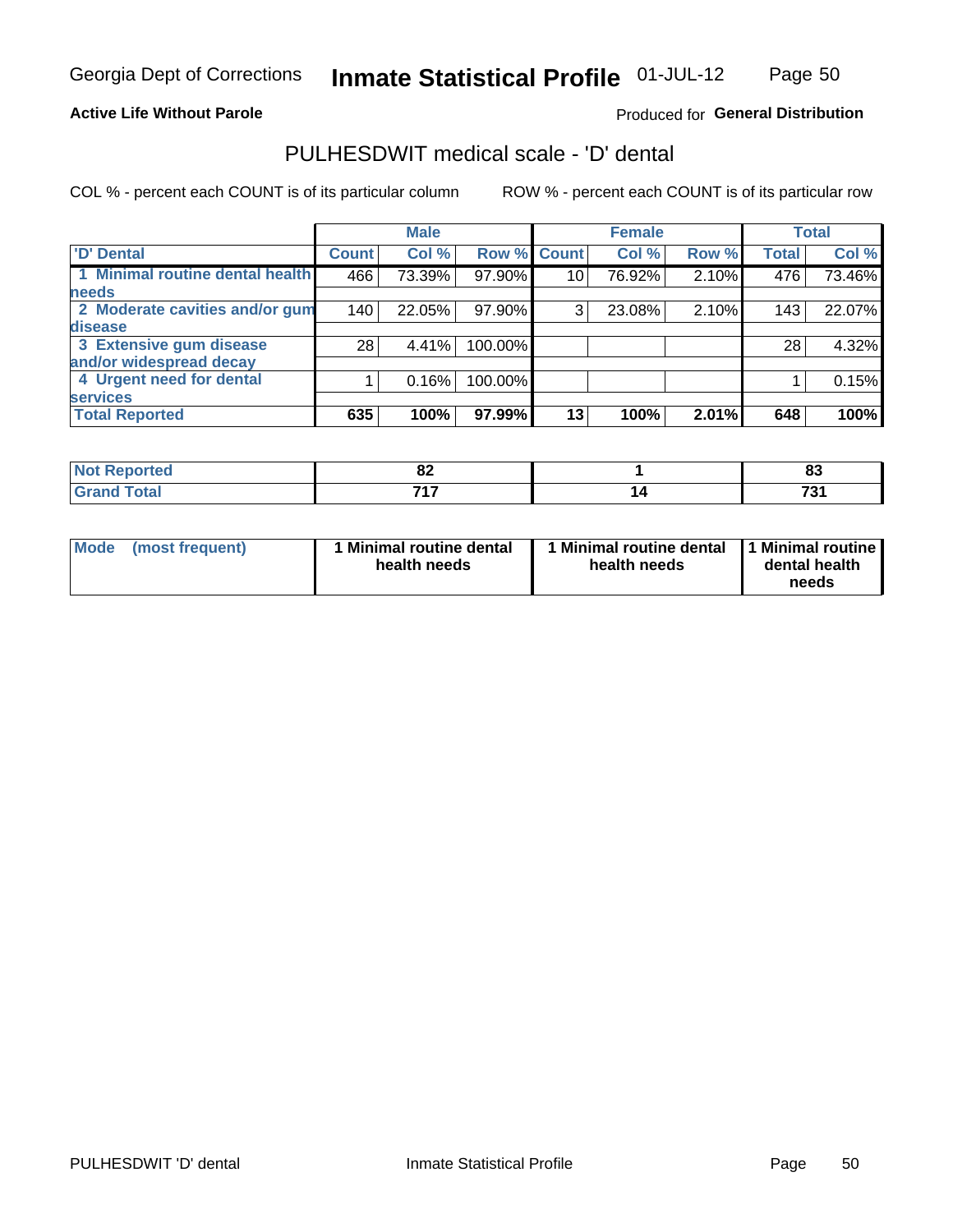#### **Active Life Without Parole**

### Produced for General Distribution

## PULHESDWIT medical scale - 'W' work ability

COL % - percent each COUNT is of its particular column

|                                 |              | <b>Male</b> |         |             | <b>Female</b> |       |              | <b>Total</b> |
|---------------------------------|--------------|-------------|---------|-------------|---------------|-------|--------------|--------------|
| <b>W' work ability</b>          | <b>Count</b> | Col %       |         | Row % Count | Col %         | Row % | <b>Total</b> | Col %        |
| 1 Unrestricted work or activity | 529          | 78.72%      | 98.14%  | 10          | 71.43%        | 1.86% | 539          | 78.57%       |
| 2 Minor restrictions on type of | 111          | 16.52%      | 96.52%  | 4           | 28.57%        | 3.48% | 115          | 16.76%       |
| <b>work</b>                     |              |             |         |             |               |       |              |              |
| 3 Moderate restrictions on type | 18           | 2.68%       | 100.00% |             |               |       | 18           | 2.62%        |
| of work                         |              |             |         |             |               |       |              |              |
| 4 Major restrictions on type of | 9            | $1.34\%$    | 100.00% |             |               |       | 9            | 1.31%        |
| <b>work</b>                     |              |             |         |             |               |       |              |              |
| 5 Cannot work under any         | 5            | 0.74%       | 100.00% |             |               |       | 5            | 0.73%        |
| <b>circumstances</b>            |              |             |         |             |               |       |              |              |
| <b>Total Reported</b>           | 672          | 100%        | 97.96%  | 14          | 100%          | 2.04% | 686          | 100%         |

| <b>Not Reported</b> | $\mathbf{r}$<br>᠇ | л,<br>᠇៶     |
|---------------------|-------------------|--------------|
| <b>Grand Total</b>  | ライラ               | 701<br>. J I |

| Mode            | 1 Unrestricted work or | 1 Unrestricted work or | 1 Unrestricted   |
|-----------------|------------------------|------------------------|------------------|
| (most frequent) | activity               | activity               | work or activity |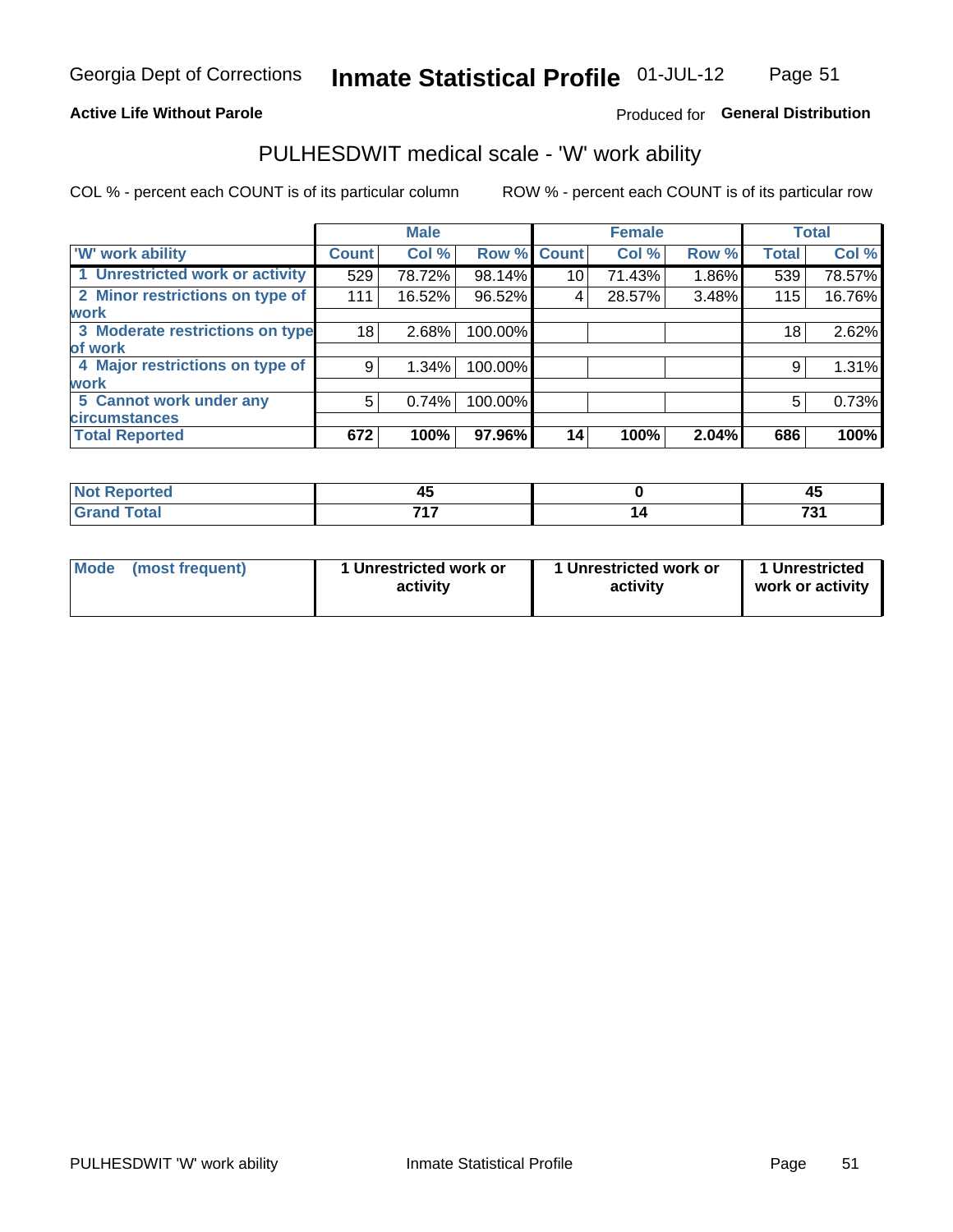#### **Active Life Without Parole**

### Produced for General Distribution

## PULHESDWIT medical scale - 'I' impairment

|                           |              | <b>Male</b> |             |    | <b>Female</b> |       |              | <b>Total</b> |
|---------------------------|--------------|-------------|-------------|----|---------------|-------|--------------|--------------|
| <b>T' Impairment</b>      | <b>Count</b> | Col %       | Row % Count |    | Col %         | Row % | <b>Total</b> | Col %        |
| 1 No impairments or       | 662          | 98.51%      | 97.93%      | 14 | 100.00%       | 2.07% | 676          | 98.54%       |
| disabilities              |              |             |             |    |               |       |              |              |
| 2 Wheelchair-bound but    | 8            | 1.19%       | 100.00%     |    |               |       | 8            | 1.17%        |
| otherwise OK              |              |             |             |    |               |       |              |              |
| 4 Needs moderate Assisted |              | 0.15%       | 100.00%     |    |               |       |              | 0.15%        |
| Living (level II)         |              |             |             |    |               |       |              |              |
| 5 Needs maximal Assisted  |              | 0.15%       | 100.00%     |    |               |       |              | 0.15%        |
| <b>Living (level III)</b> |              |             |             |    |               |       |              |              |
| <b>Total Reported</b>     | 672          | 100%        | 97.96%      | 14 | 100%          | 2.04% | 686          | 100.0%       |

| orted         | - -<br>᠇ | $\overline{\phantom{a}}$ |
|---------------|----------|--------------------------|
| <b>c</b> otal | 747      | 70<br>u                  |

| <b>Mode</b>     | 1 No impairments or | 1 No impairments or | 1 No impairments |
|-----------------|---------------------|---------------------|------------------|
| (most frequent) | disabilities        | disabilities        | or disabilities  |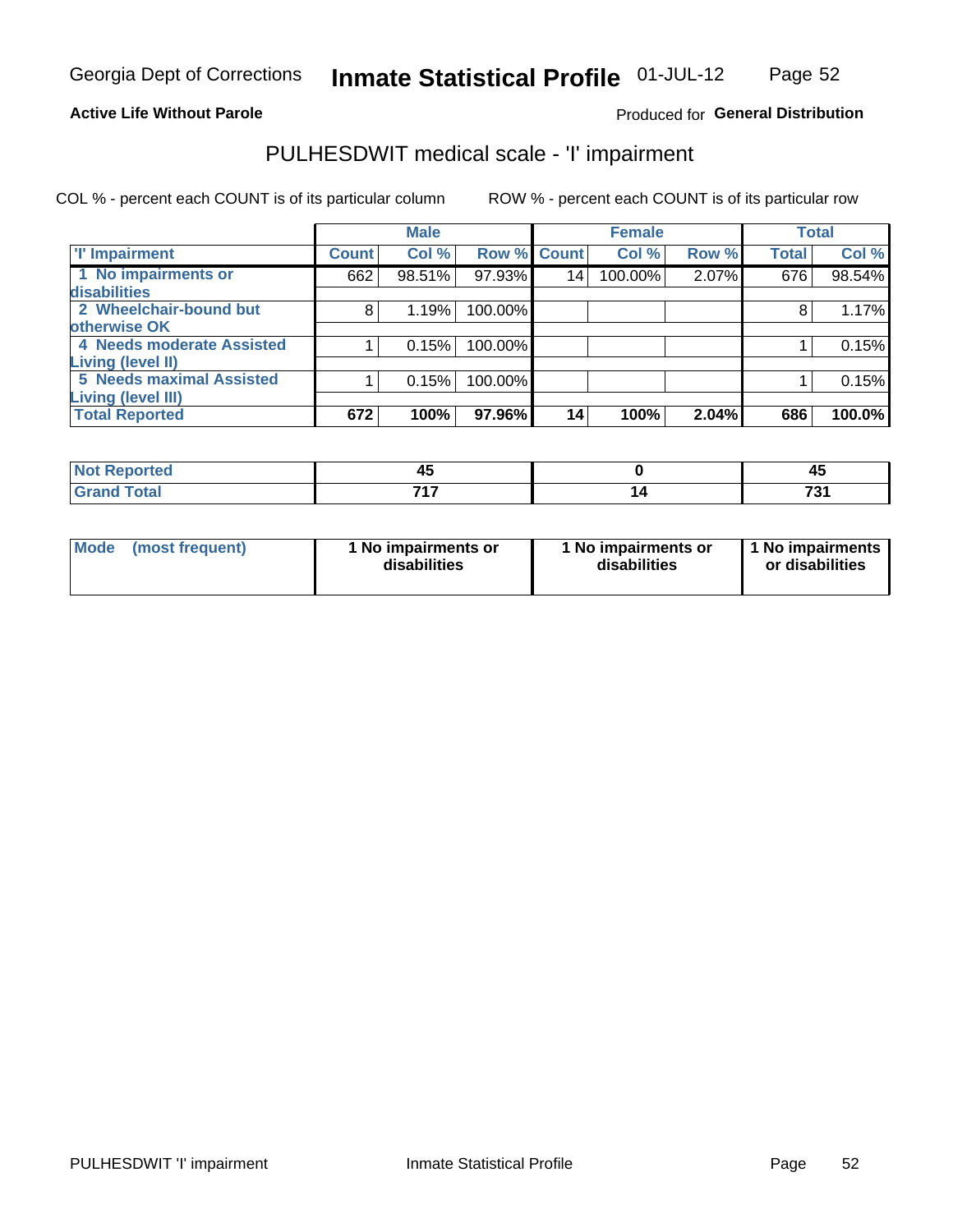#### **Active Life Without Parole**

### Produced fo General Distribution

## PULHESDWIT medical scale - 'T' transportability

COL % - percent each COUNT is of its particular column

|                              |              | <b>Male</b> |             |    | <b>Female</b> |       |              | <b>Total</b> |
|------------------------------|--------------|-------------|-------------|----|---------------|-------|--------------|--------------|
| <b>T' Transportability</b>   | <b>Count</b> | Col %       | Row % Count |    | Col %         | Row % | <b>Total</b> | Col %        |
| 1 Can be transported in any  | 668          | 99.11%      | 97.95%      | 14 | 100.00%       | 2.05% | 682          | 99.13%       |
| ordinary approved vehicle    |              |             |             |    |               |       |              |              |
| 2 Wheelchair-bound, not      |              | 0.15%       | 100.00%     |    |               |       |              | 0.15%        |
| needing special vehicle      |              |             |             |    |               |       |              |              |
| 3 Wheelchair-bound, requires |              | 0.15%       | 100.00%     |    |               |       |              | 0.15%        |
| special vehicle              |              |             |             |    |               |       |              |              |
| 5 Requires ambulance         | 4            | 0.59%       | 100.00%     |    |               |       | 4            | 0.58%        |
| transport                    |              |             |             |    |               |       |              |              |
| <b>Total Reported</b>        | 674          | 100%        | 97.97%      | 14 | 100%          | 2.03% | 688          | 100.0%       |

| $\blacksquare$ | ∼     | −∾      |
|----------------|-------|---------|
| otal           | -24-7 | ァヘ<br>ັ |

| <b>Mode</b> | (most frequent) | 11 Can be transported in any 11 Can be transported in any<br>ordinary approved vehicle   ordinary approved vehicle   transported in any |  | 1 Can be<br>ordinary approved<br>vehicle |
|-------------|-----------------|-----------------------------------------------------------------------------------------------------------------------------------------|--|------------------------------------------|
|-------------|-----------------|-----------------------------------------------------------------------------------------------------------------------------------------|--|------------------------------------------|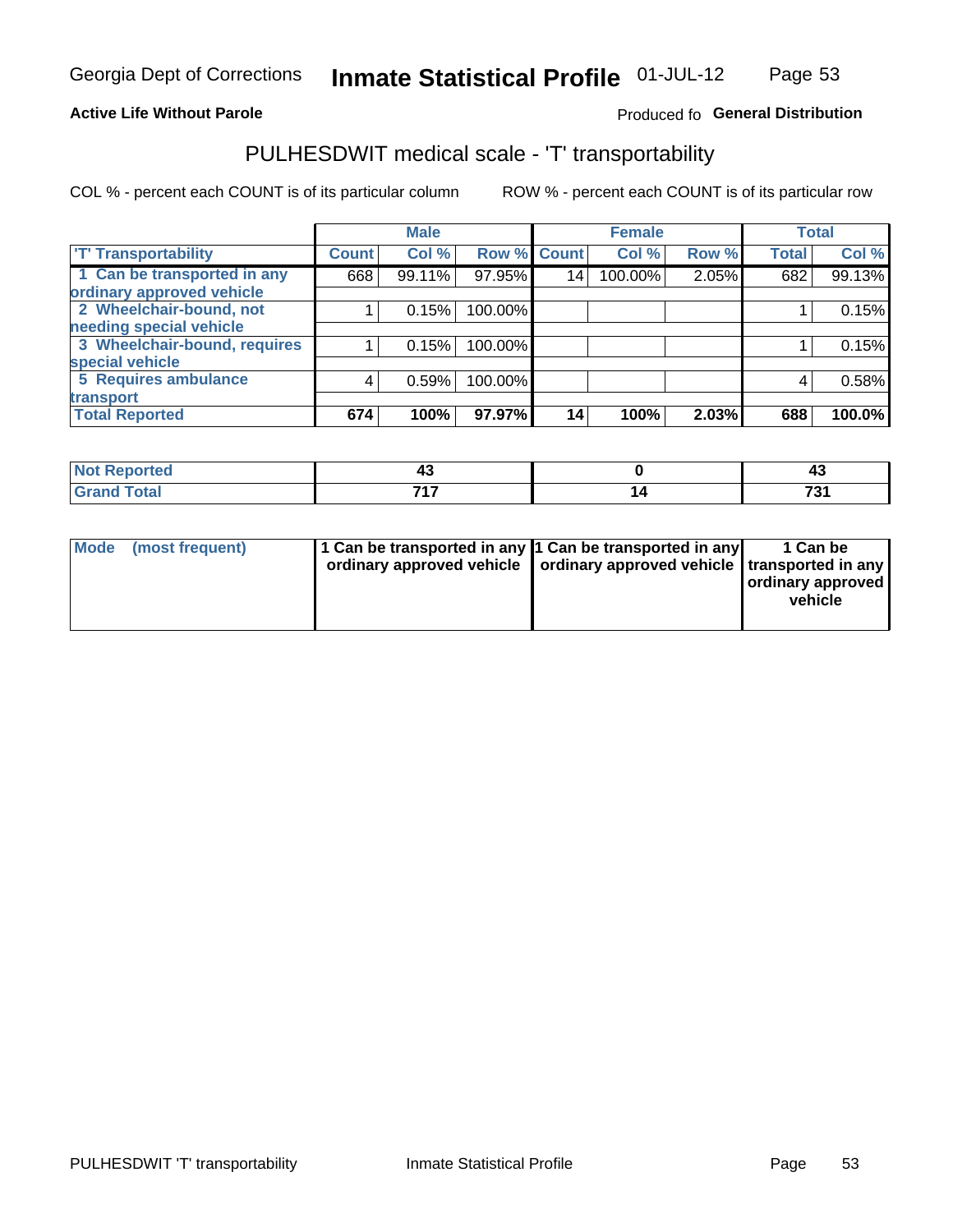### **Active Life Without Parole**

### Produced for General Distribution

### Criminality in family, self-reported

COL % - percent each COUNT is of its particular column

|                              |              | <b>Male</b> |        |                 | <b>Female</b> |          |       | Total  |
|------------------------------|--------------|-------------|--------|-----------------|---------------|----------|-------|--------|
| <b>Criminality In Family</b> | <b>Count</b> | Col%        | Row %  | <b>Count</b>    | Col %         | Row %    | Total | Col %  |
| Yes, criminality in family   | 157          | 28.24%      | 96.91% | 5               | $50.00\%$ ,   | $3.09\%$ | 162   | 28.62% |
| No criminality in family     | 399          | 71.76%      | 98.76% | 5               | 50.00%        | $1.24\%$ | 404   | 71.38% |
| <b>Total Reported</b>        | 556          | 100%        | 98.23% | 10 <sup>1</sup> | 100%          | 1.77%    | 566   | 100%   |

| Reported<br>NOT | .<br>v | 165                     |
|-----------------|--------|-------------------------|
| <b>otal</b>     | 747    | $\overline{ }$<br>1 J I |

|  | Mode (most frequent) | No criminality in family | Yes, criminality in family | No criminality in<br>family |
|--|----------------------|--------------------------|----------------------------|-----------------------------|
|--|----------------------|--------------------------|----------------------------|-----------------------------|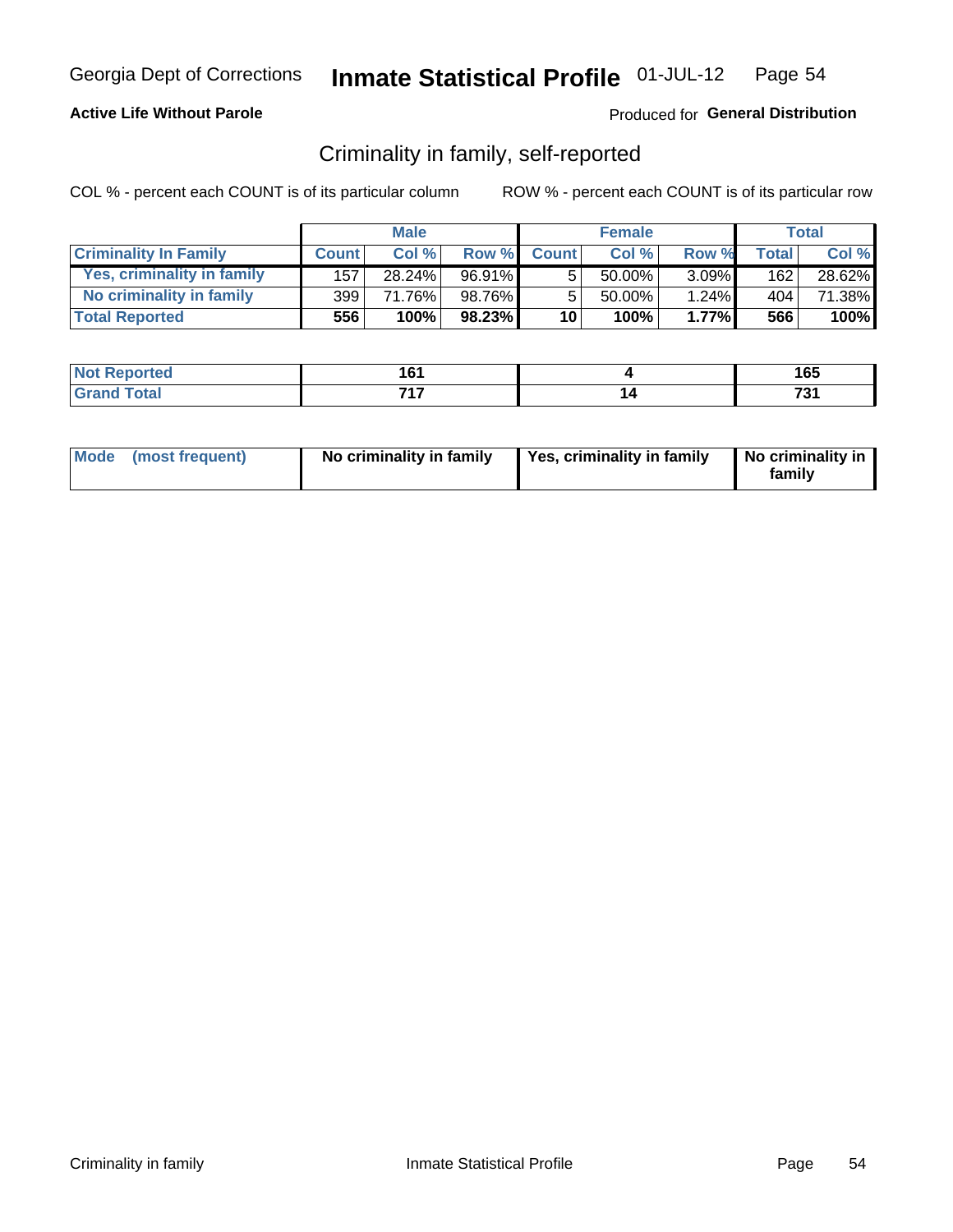### **Active Life Without Parole**

### Produced for General Distribution

### Alcoholism in family, self-reported

COL % - percent each COUNT is of its particular column

|                             |              | <b>Male</b> |        |                 | <b>Female</b> |          |       | Total     |
|-----------------------------|--------------|-------------|--------|-----------------|---------------|----------|-------|-----------|
| <b>Alcoholism In Family</b> | <b>Count</b> | Col%        | Row %  | <b>Count</b>    | Col %         | Row %    | Total | Col %     |
| Yes, alcoholism in family   | 108          | $19.42\%$   | 97.30% | 2               | 30.00%        | $2.70\%$ | 1111  | $19.61\%$ |
| No alcoholism in family     | 448          | 80.58%      | 98.46% |                 | 70.00%        | $1.54\%$ | 455   | 80.39%    |
| <b>Total Reported</b>       | 556          | 100%        | 98.23% | 10 <sup>1</sup> | 100%          | 1.77%    | 566   | 100%      |

| <b>Not Reported</b> | .<br>. ט | .<br>טע |
|---------------------|----------|---------|
| <b>c</b> otal       | 747      | -~      |
| l Gran              |          | - 11    |

|  | Mode (most frequent) | No alcoholism in family | No alcoholism in family | No alcoholism in<br>family |
|--|----------------------|-------------------------|-------------------------|----------------------------|
|--|----------------------|-------------------------|-------------------------|----------------------------|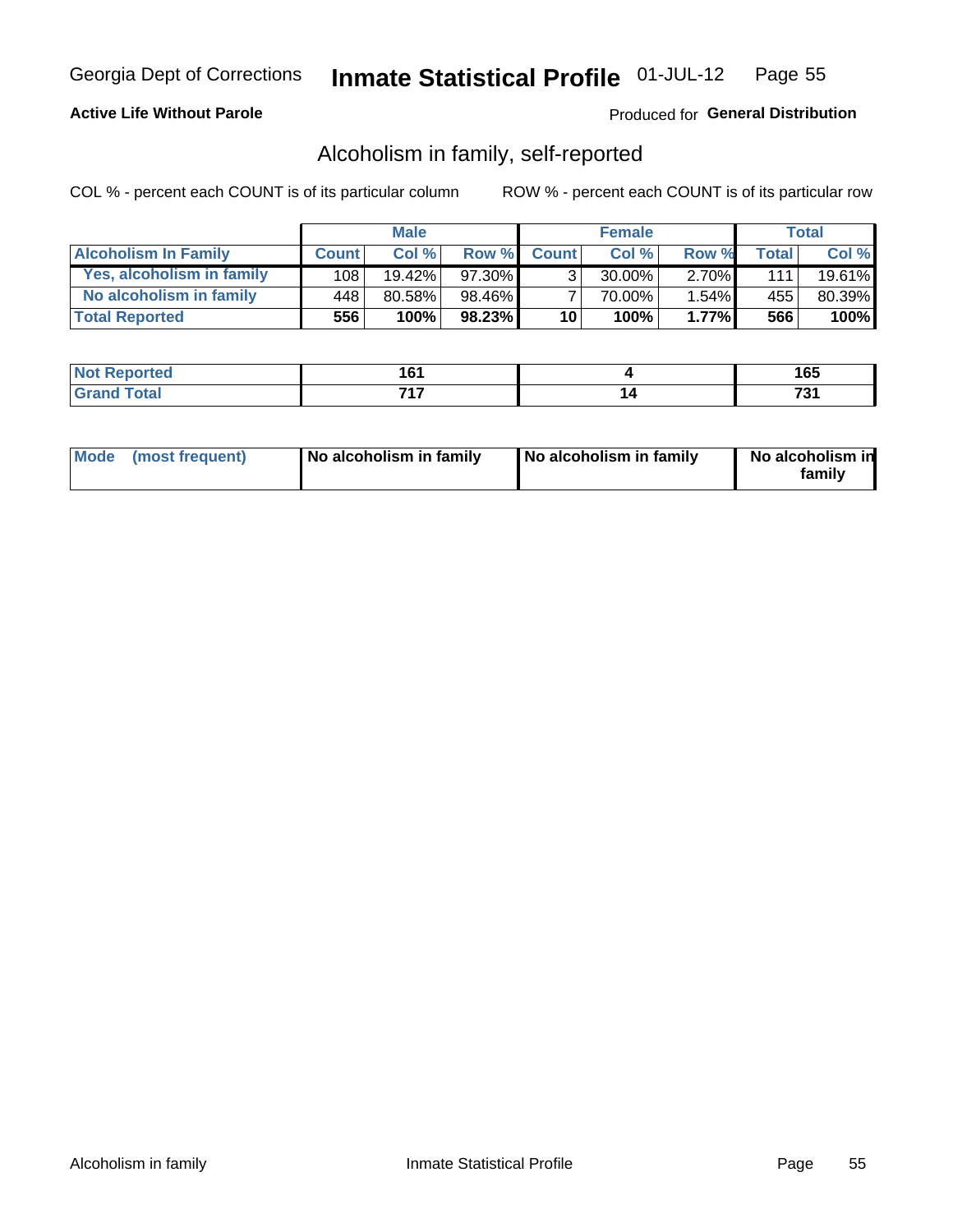### **Active Life Without Parole**

### Produced for General Distribution

### Drug abuse in family, self-reported

COL % - percent each COUNT is of its particular column

|                           |              | <b>Male</b> |           |                 | <b>Female</b> |          |       | Total  |
|---------------------------|--------------|-------------|-----------|-----------------|---------------|----------|-------|--------|
| Drug Abuse In Family      | <b>Count</b> | Col %       | Row %     | <b>Count</b>    | Col%          | Row %    | Total | Col %  |
| Yes, drug abuse in family | 63           | 11.33%      | 95.45% ∎  | 3 <sub>1</sub>  | $30.00\%$     | $4.55\%$ | 66    | 11.66% |
| No drug abuse in family   | 493          | 88.67%      | 98.60%    | 7               | 70.00%        | 1.40%    | 500   | 88.34% |
| <b>Total Reported</b>     | 556          | 100%        | $98.23\%$ | 10 <sub>1</sub> | 100%          | 1.77%    | 566   | 100%   |

| <b>Not Reported</b> | .<br>. ט | .<br>טע |
|---------------------|----------|---------|
| <b>c</b> otal       | 747      | -~      |
| l Gran              |          | - 11    |

|  | Mode (most frequent) | No drug abuse in family | No drug abuse in family | No drug abuse in<br>family |
|--|----------------------|-------------------------|-------------------------|----------------------------|
|--|----------------------|-------------------------|-------------------------|----------------------------|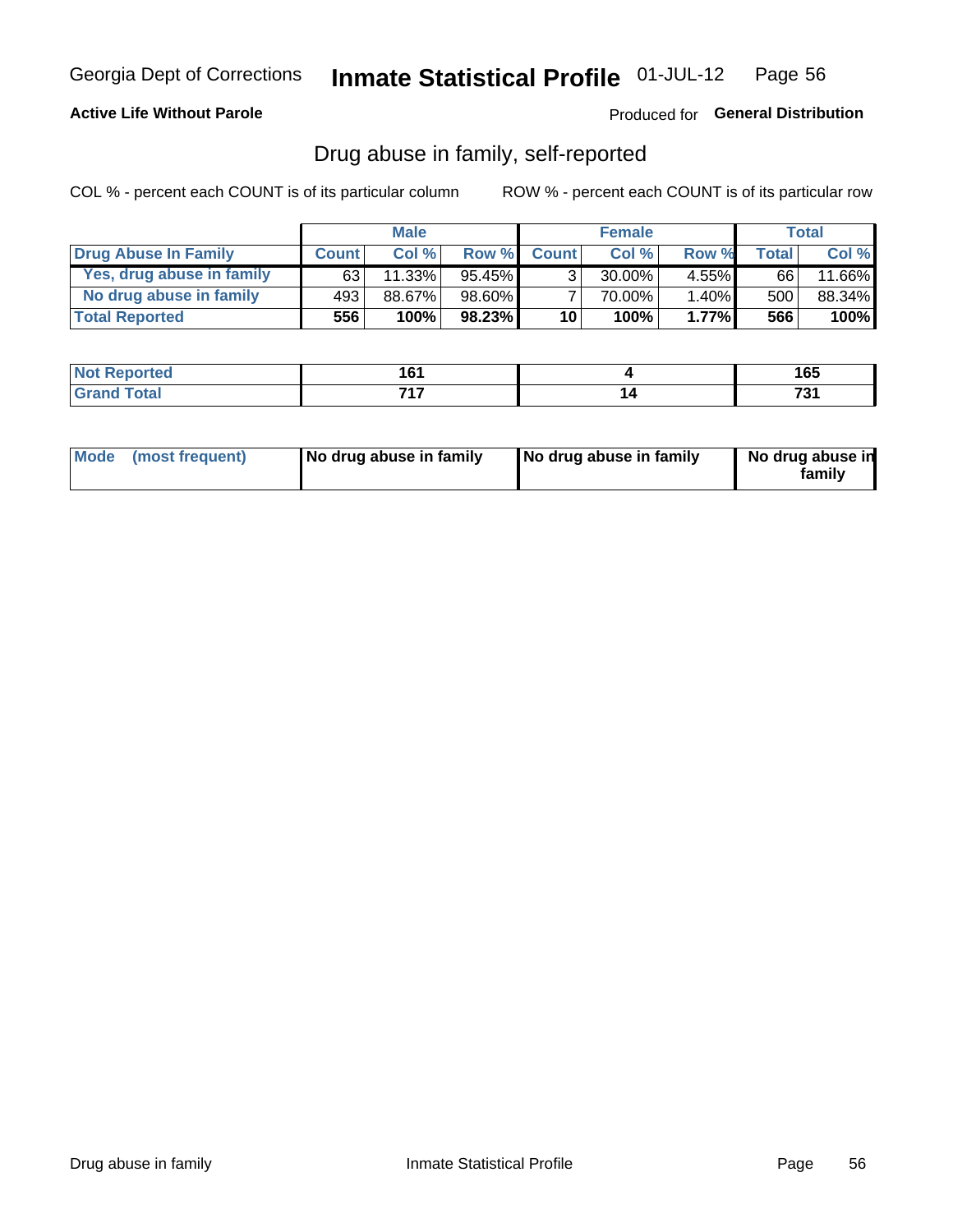### **Active Life Without Parole**

### Produced for General Distribution

### Subjected to frequent beatings, self-reported

COL % - percent each COUNT is of its particular column

|                                   |              | <b>Male</b> |           |              | <b>Female</b> |          |       | Total  |
|-----------------------------------|--------------|-------------|-----------|--------------|---------------|----------|-------|--------|
| <b>Frequent beatings</b>          | <b>Count</b> | Col %       | Row %     | <b>Count</b> | Col %         | Row %    | Total | Col %  |
| <b>Yes, subjected to frequent</b> | 33           | 5.94%       | 97.06%    |              | 10.00%        | $2.94\%$ | 34    | 6.01%  |
| <b>beatings</b>                   |              |             |           |              |               |          |       |        |
| Not subjected to frequent         | 523          | 94.06%      | 98.31%    | 9            | 90.00%        | 1.69%    | 532   | 93.99% |
| <b>beatings</b>                   |              |             |           |              |               |          |       |        |
| <b>Total Reported</b>             | 556          | 100%        | $98.23\%$ | 10           | 100%          | 1.77%    | 566   | 100%   |

| <b>Not Reported</b> | 1 G 1<br>v i |    | 165        |
|---------------------|--------------|----|------------|
| <b>Grand Total</b>  | 747          | 14 | 704<br>. J |

| Mode (most frequent) | Not subjected to frequent<br>beatings | Not subjected to frequent<br>beatings | Not subjected to<br><b>frequent beatings</b> |
|----------------------|---------------------------------------|---------------------------------------|----------------------------------------------|
|                      |                                       |                                       |                                              |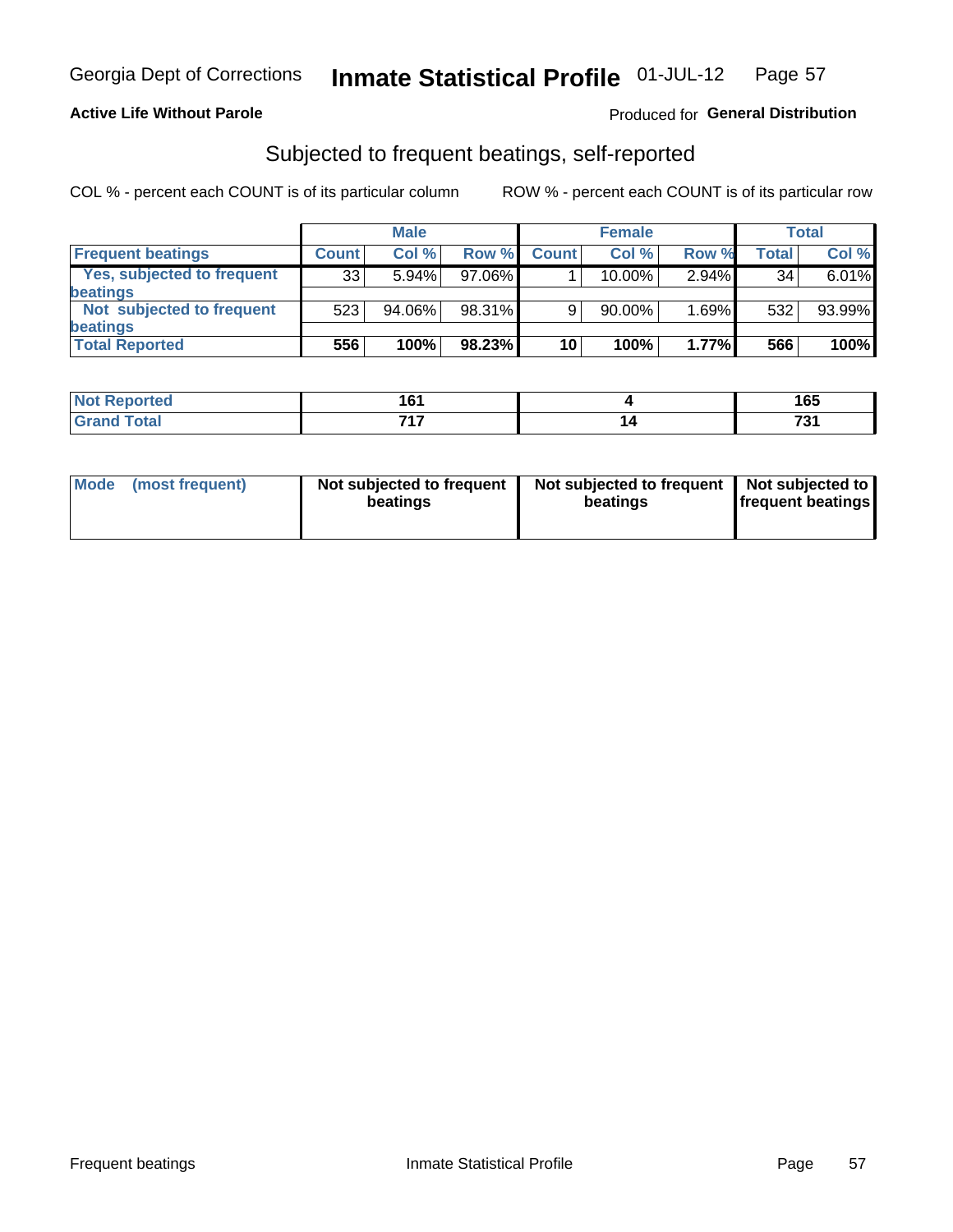### **Active Life Without Parole**

### Produced for General Distribution

### Father absent during inmate's childhood

COL % - percent each COUNT is of its particular column

|                           |                  | <b>Male</b> |           |                 | <b>Female</b> |          |         | Total   |
|---------------------------|------------------|-------------|-----------|-----------------|---------------|----------|---------|---------|
| <b>Father Absent</b>      | <b>Count</b>     | Col%        | Row %     | <b>Count</b>    | Col %         | Row %    | Total i | Col %   |
| Yes, father was absent    | 273 <sub>1</sub> | 49.10%      | $98.91\%$ | 3 <sub>1</sub>  | $30.00\%$     | $1.09\%$ | 276     | 48.76%  |
| No, father was not absent | 283              | $50.90\%$   | 97.59%    |                 | 70.00%        | $2.41\%$ | 290     | 51.24%  |
| <b>Total Reported</b>     | 556'             | 100%        | 98.23%    | 10 <sup>1</sup> | 100%          | 1.77%    | 566     | $100\%$ |

| Reported<br>NOT | .<br>v | 165                     |
|-----------------|--------|-------------------------|
| <b>otal</b>     | 747    | $\overline{ }$<br>1 J I |

|  | Mode (most frequent) | No, father was not absent No, father was not absent |  | No, father was not<br>absent |
|--|----------------------|-----------------------------------------------------|--|------------------------------|
|--|----------------------|-----------------------------------------------------|--|------------------------------|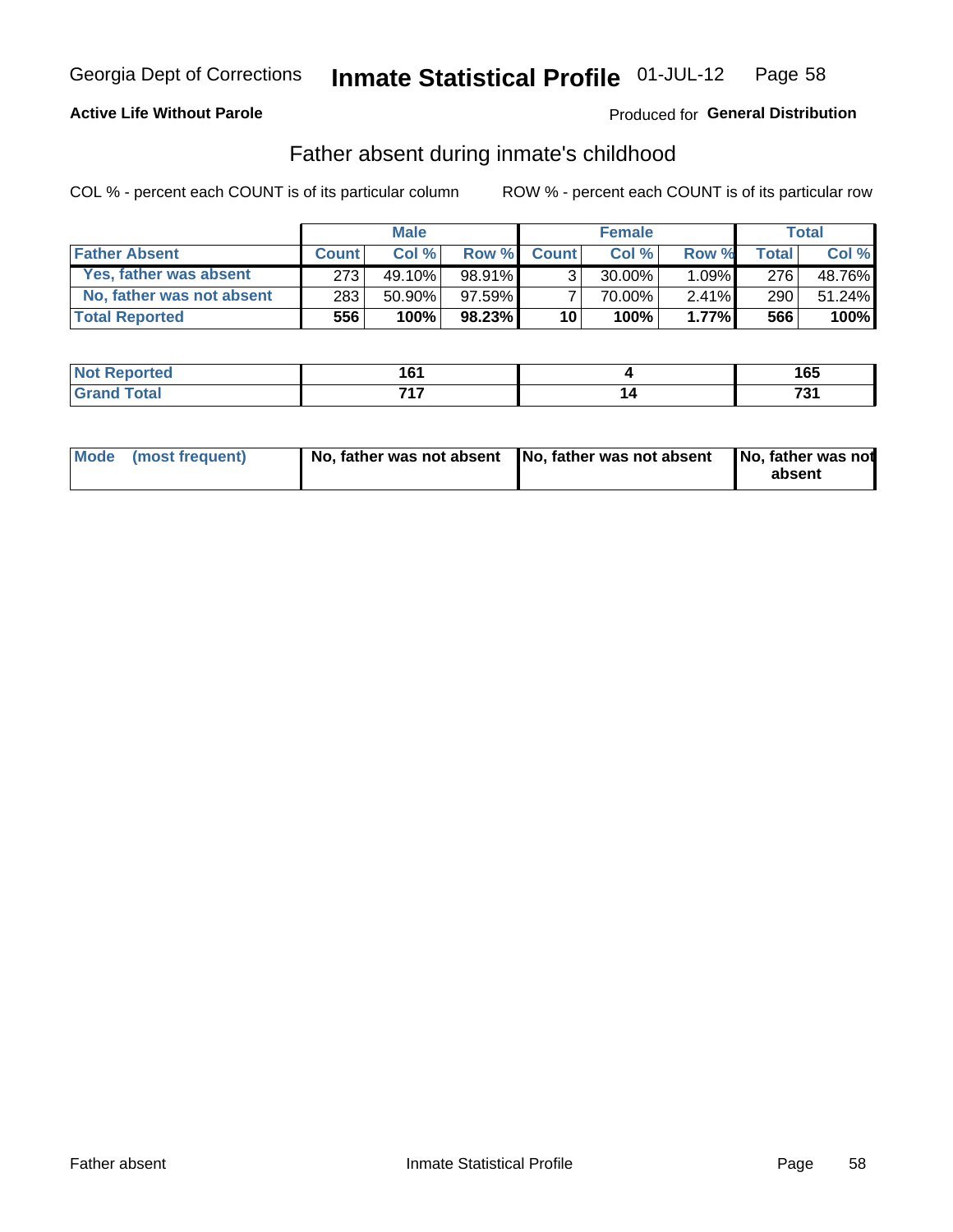### **Active Life Without Parole**

### Produced for General Distribution

### Mother absent during inmate's childhood

COL % - percent each COUNT is of its particular column

|                           |              | <b>Male</b> |           |                 | <b>Female</b> |          |                 | Total  |
|---------------------------|--------------|-------------|-----------|-----------------|---------------|----------|-----------------|--------|
| <b>Mother Absent</b>      | <b>Count</b> | Col%        | Row %     | <b>Count</b>    | Col %         | Row %    | <b>Total</b>    | Col %  |
| Yes, mother was absent    | 80           | $14.39\%$   | 97.56% L  | $\overline{2}$  | $20.00\%$     | $2.44\%$ | 82 <sub>1</sub> | 14.49% |
| No, mother was not absent | 476          | 85.61%      | 98.35%    | 8               | 80.00%        | 1.65%    | 484             | 85.51% |
| <b>Total Reported</b>     | 556'         | 100%        | $98.23\%$ | 10 <sup>1</sup> | 100%          | 1.77%    | 566             | 100%   |

| <b>Not Reported</b> | $\overline{\phantom{a}}$<br>u | 165                     |
|---------------------|-------------------------------|-------------------------|
| <b>Total</b>        | 747                           | $\overline{ }$<br>1 J I |

| Mode (most frequent) | No, mother was not absent   No, mother was not absent   No, mother was | not absent |
|----------------------|------------------------------------------------------------------------|------------|
|                      |                                                                        |            |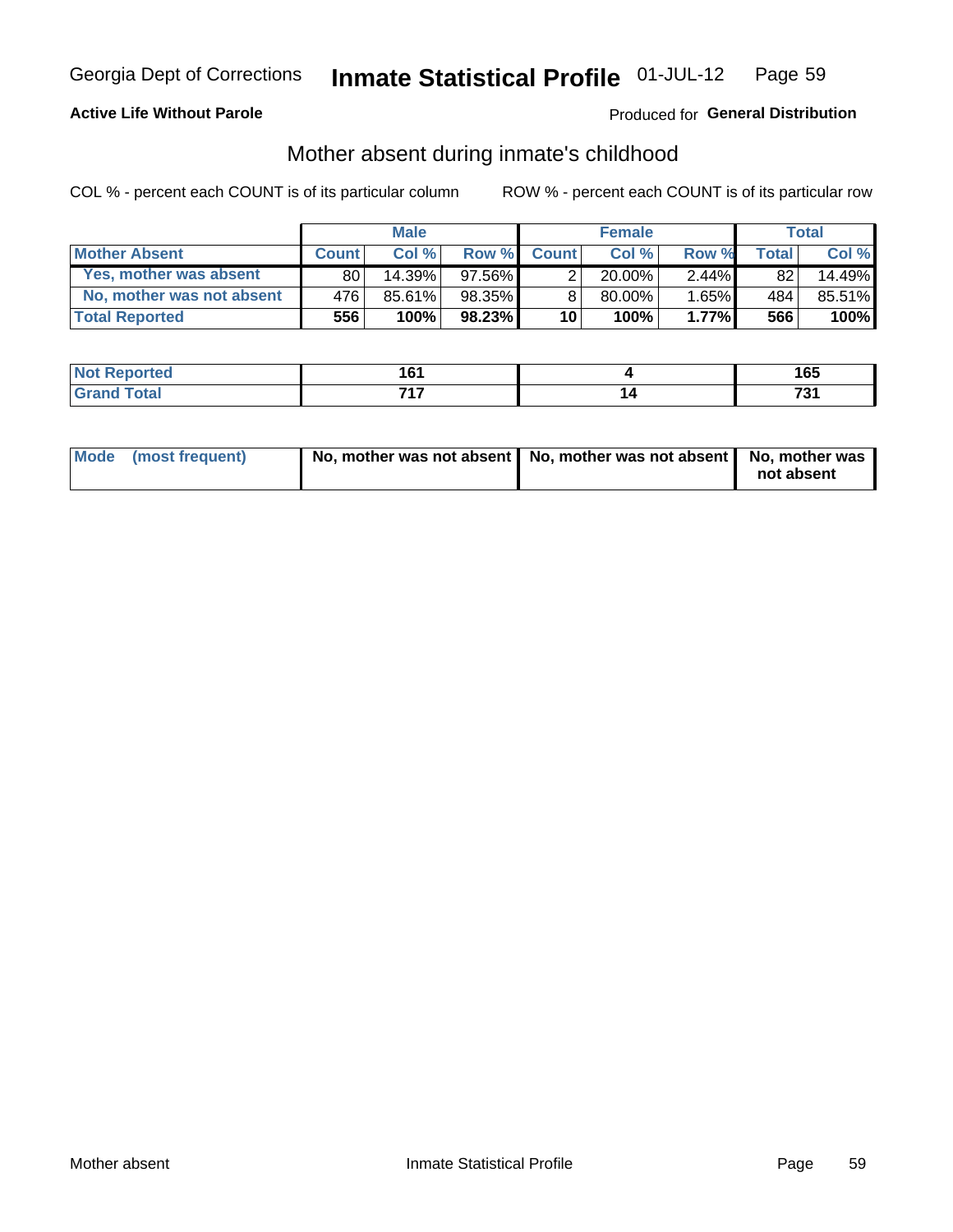### **Active Life Without Parole**

### Produced for General Distribution

### Inmate diagnosed as manipulative

COL % - percent each COUNT is of its particular column

|                       |              | <b>Male</b> |           |                 | <b>Female</b> |       |              | Total  |
|-----------------------|--------------|-------------|-----------|-----------------|---------------|-------|--------------|--------|
| <b>Manipulative</b>   | <b>Count</b> | Col %       | Row %     | <b>Count</b>    | Col %         | Row % | <b>Total</b> | Col %  |
| Yes, manipulative     | 130          | 23.55%      | $99.24\%$ |                 | $10.00\%$ .   | 0.76% | 131          | 23.31% |
| No, not manipulative  | 422          | 76.45%      | $97.91\%$ | 9               | 90.00%        | 2.09% | 431          | 76.69% |
| <b>Total Reported</b> | 552          | 100%        | $98.22\%$ | 10 <sup>1</sup> | $100\%$       | 1.78% | 562          | 100%   |

| тео | .<br>vu      | ה ה<br>צט ו         |
|-----|--------------|---------------------|
|     | 747<br>- - - | $\mathbf{z}$<br>701 |

|  | Mode (most frequent) | No, not manipulative | No, not manipulative | No. not<br><b>I</b> manipulative |
|--|----------------------|----------------------|----------------------|----------------------------------|
|--|----------------------|----------------------|----------------------|----------------------------------|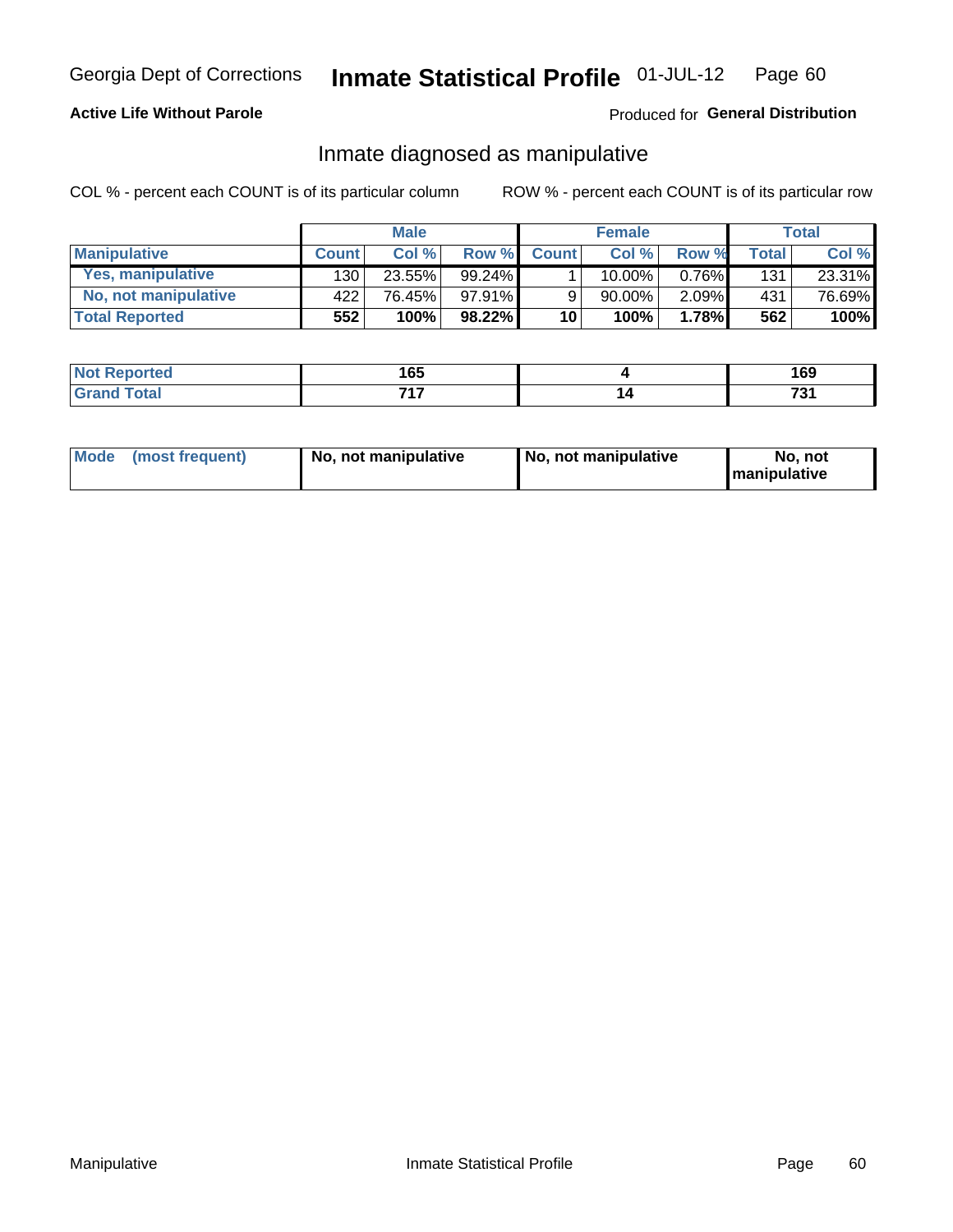#### Inmate Statistical Profile 01-JUL-12 Page 61

### **Active Life Without Parole**

#### Produced for General Distribution

### Inmate diagnosed as assaultive

COL % - percent each COUNT is of its particular column

|                       |              | <b>Male</b> |          |              | <b>Female</b> |          |       | Total  |
|-----------------------|--------------|-------------|----------|--------------|---------------|----------|-------|--------|
| <b>Assaultive</b>     | <b>Count</b> | Col%        | Row %    | <b>Count</b> | Col %         | Row %    | Total | Col %  |
| Yes, assaultive       | 433          | 78.44%      | 97.96% I | 9            | 90.00%        | $2.04\%$ | 442   | 78.65% |
| No, not assaultive    | 119          | 21.56%      | 99.17%   |              | 10.00%        | $0.83\%$ | 120   | 21.35% |
| <b>Total Reported</b> | 552          | 100%        | 98.22%   | 10           | 100%          | 1.78%    | 562   | 100%   |

| Reported<br><b>NO</b> t<br>$\sim$ | 165 | $\sim$<br>ט ו |
|-----------------------------------|-----|---------------|
| <b>otal</b>                       | 747 | 70.<br>. .    |

| Mode (most frequent)<br>Yes, assaultive | Yes, assaultive | <b>Yes, assaultive</b> |
|-----------------------------------------|-----------------|------------------------|
|-----------------------------------------|-----------------|------------------------|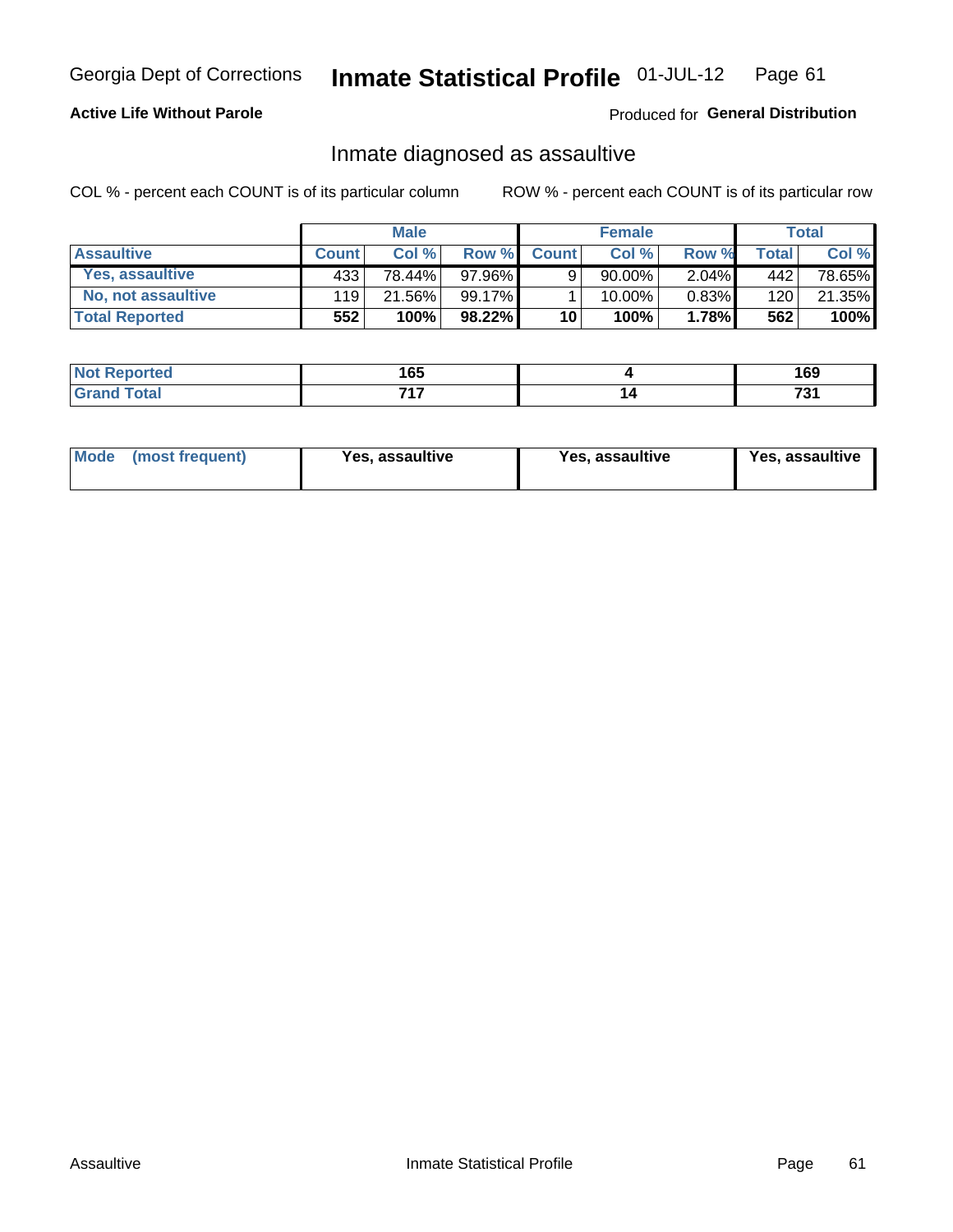#### **Inmate Statistical Profile 01-JUL-12** Page 62

#### **Active Life Without Parole**

### **Produced for General Distribution**

## Number of prior Georgia incarcerations

COL % - percent each COUNT is of its particular column

|                                       |              | <b>Male</b> |                    |    | <b>Female</b> |       |       | <b>Total</b> |
|---------------------------------------|--------------|-------------|--------------------|----|---------------|-------|-------|--------------|
| <b>Num of Prior GA Incarcerations</b> | <b>Count</b> | Col %       | <b>Row % Count</b> |    | Col %         | Row % | Total | Col %        |
|                                       | 346          | 48.26%      | 96.65%             | 12 | 85.71%        | 3.35% | 358   | 48.97%       |
|                                       | 145          | 20.22%      | 100.00%            |    |               |       | 145   | 19.84%       |
|                                       | 87           | 12.13%      | 100.00%            |    |               |       | 87    | 11.90%       |
|                                       | 62           | 8.65%       | 98.41%             |    | 7.14%         | 1.59% | 63    | 8.62%        |
|                                       | 40           | 5.58%       | 100.00%            |    |               |       | 40    | 5.47%        |
|                                       | 18           | 2.51%       | 100.00%            |    |               |       | 18    | 2.46%        |
| <b>More Than 5</b>                    | 19           | 2.65%       | 95.00%             |    | 7.14%         | 5.00% | 20    | 2.74%        |
| <b>Total Reported</b>                 | 717          | 100%        | 98.08%             | 14 | 100%          | 1.92% | 731   | 100%         |

| тео                 |     |                    |
|---------------------|-----|--------------------|
| <b>Total</b><br>$-$ | ライフ | 70.<br>נ. ו<br>$-$ |

| Mean (average)       | ററ<br>⋯∠∠ | 1 71 |
|----------------------|-----------|------|
| Median (middle)      |           |      |
| Mode (most frequent) |           |      |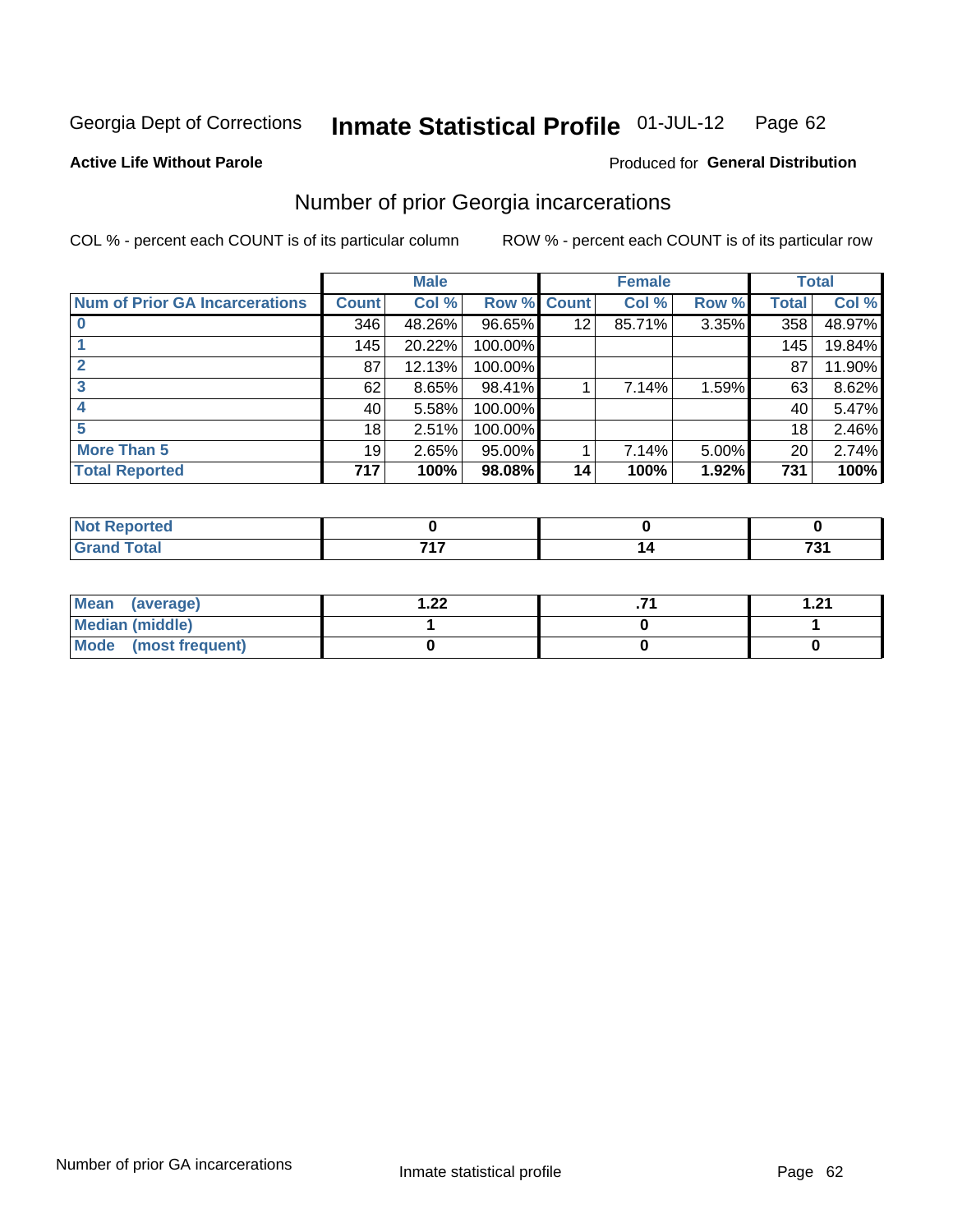#### Inmate Statistical Profile 01-JUL-12 Page 63

**Active Life Without Parole** 

Produced for General Distribution

### Prison sentence in years

COL % - percent each COUNT is of its particular column

ROW % - percent each COUNT is of its particular row

|                                 | <b>Male</b>  |            |                    | <b>Female</b> |            |          | $\mathsf{Total}$ |            |
|---------------------------------|--------------|------------|--------------------|---------------|------------|----------|------------------|------------|
| <b>Prison Sentence In Years</b> | <b>Count</b> | Col %      | <b>Row % Count</b> |               | Col%       | Row %    | Total .          | Col %      |
| <b>Life Without Parole</b>      | 717          | $100.00\%$ | 98.08%             | 14            | $100.00\%$ | $1.92\%$ | 731              | $100.00\%$ |
| <b>Total Reported</b>           | 717          | 100%       | 98.08%             | 14            | 100%       | 1.92%    | 731              | 100%       |

| <b>Not Reported</b> |     |          |
|---------------------|-----|----------|
| <b>Total</b>        | --- | 704<br>ູ |

#### **Determinate (numeric) sentences only**

| <b>Mean</b><br>(average) |  |  |
|--------------------------|--|--|
|--------------------------|--|--|

All sentences (including determinate), with life, life without parole, and death sentences figured at 45 years

| Me<br>.<br> | -- | -- |  |
|-------------|----|----|--|
|             |    |    |  |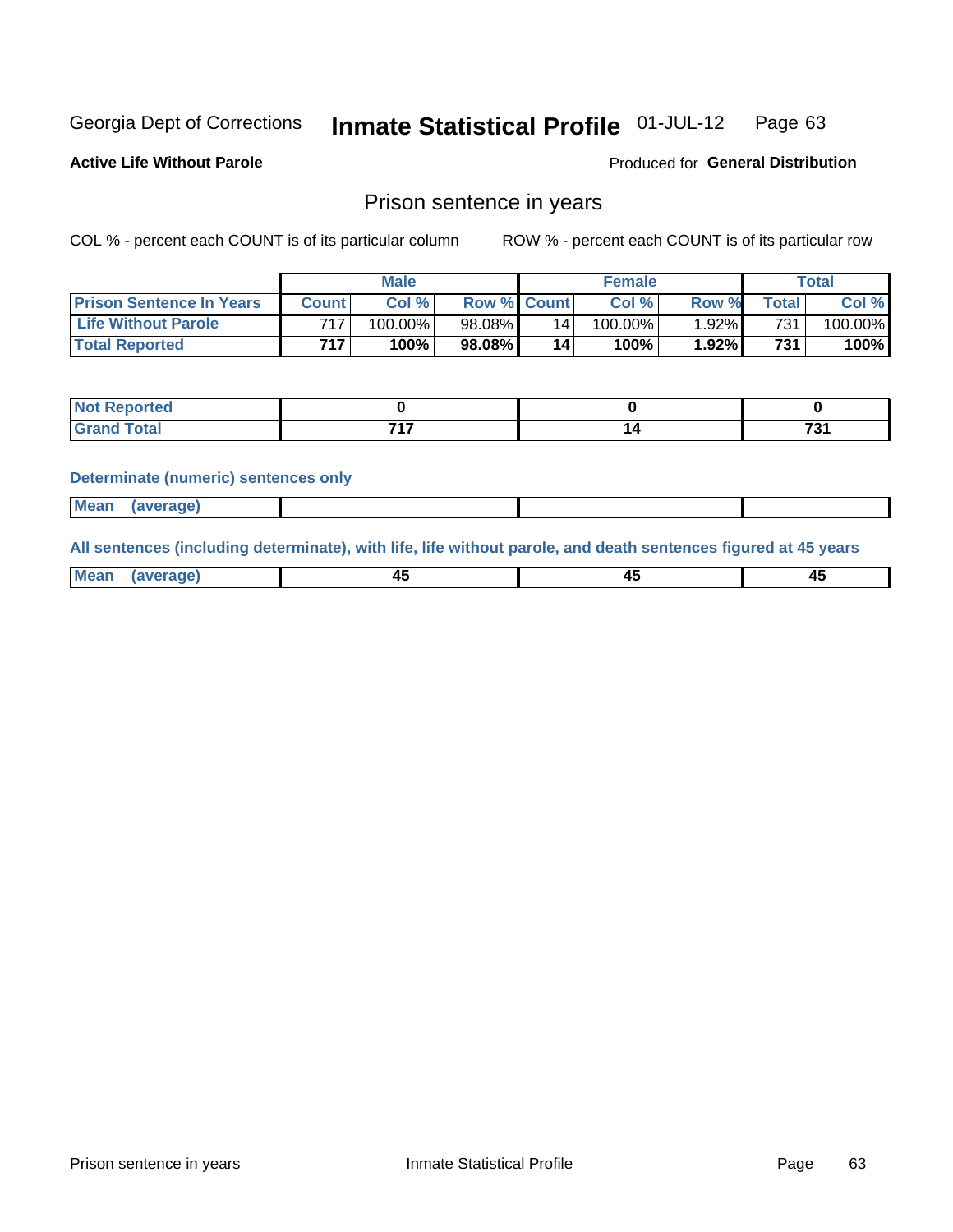#### **Active Life Without Parole**

#### Produced for General Distribution

## Primary offense, broken out into felonies vs misdemeanors

COL % - percent each COUNT is of its particular column

|                                  | <b>Male</b>  |            |                    | <b>Female</b> |            |          | Total        |         |
|----------------------------------|--------------|------------|--------------------|---------------|------------|----------|--------------|---------|
| <b>Felonies and Misdemeanors</b> | <b>Count</b> | Col%       | <b>Row % Count</b> |               | Col%       | Row %    | <b>Total</b> | Col %   |
| <b>Felonies</b>                  | 717          | $100.00\%$ | 98.08%             | 14            | $100.00\%$ | $1.92\%$ | 731          | 100.00% |
| <b>Total Reported</b>            | 717          | $100\%$ .  | 98.08%             | 14            | 100%       | 1.92%    | 731          | 100%    |

| <b>Not Reported</b> |     |     |              |
|---------------------|-----|-----|--------------|
| <b>Grand Total</b>  | -24 | フィフ | 70.<br>ו כ י |

| $Mc$<br>equent)<br>нез<br>$\sim$<br>. | onies<br>. | <b>onies</b><br>. |
|---------------------------------------|------------|-------------------|
|---------------------------------------|------------|-------------------|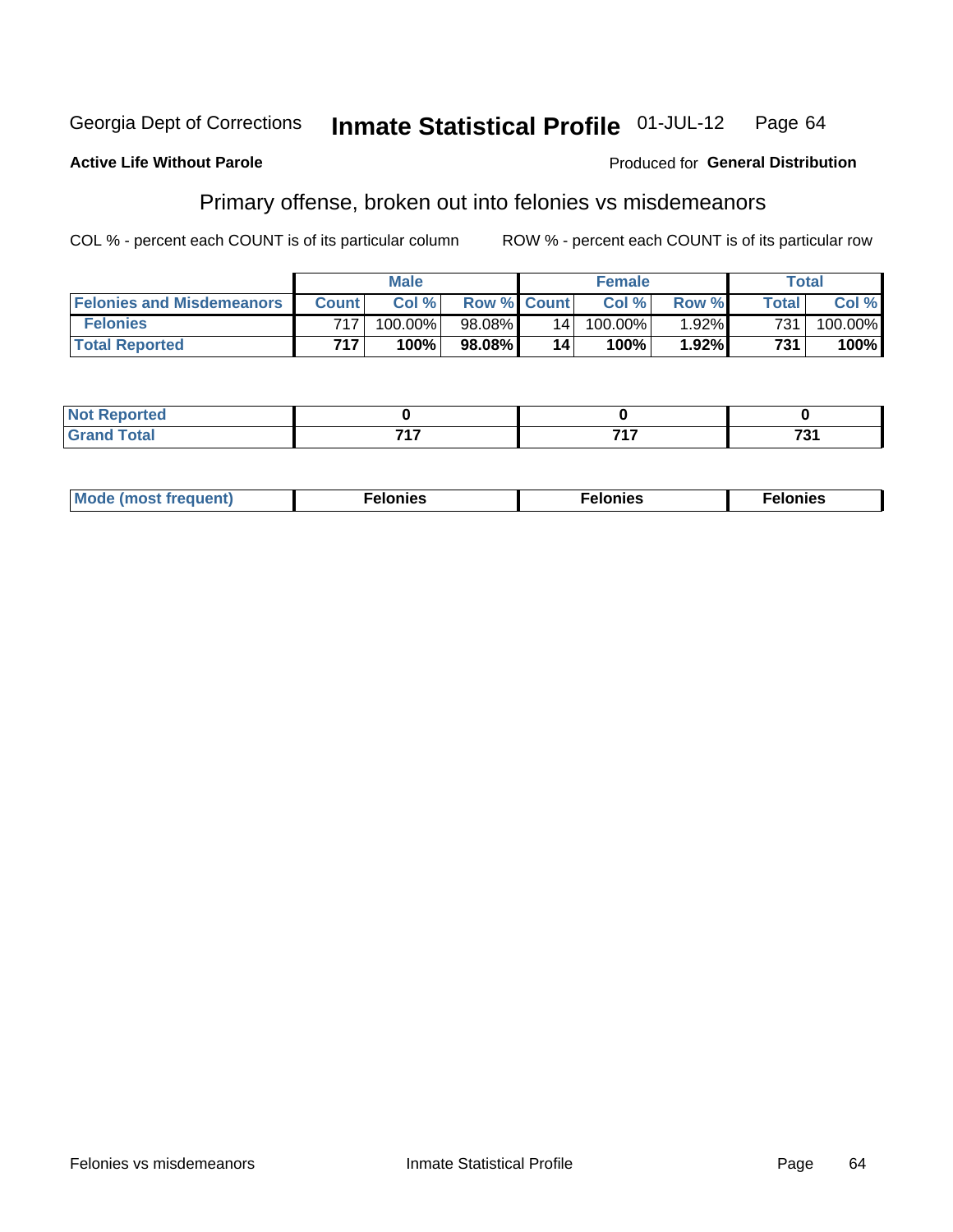#### Inmate Statistical Profile 01-JUL-12 Page 65

#### **Active Life Without Parole**

### **Produced for General Distribution**

## Primary offense, broken out into six broad crime categories

COL % - percent each COUNT is of its particular column

|                         |              | <b>Male</b> |             |                 | <b>Female</b> |          |              | <b>Total</b> |
|-------------------------|--------------|-------------|-------------|-----------------|---------------|----------|--------------|--------------|
| <b>Crime Categories</b> | <b>Count</b> | Col %       | Row % Count |                 | Col %         | Row %    | <b>Total</b> | Col %        |
| <b>Violent</b>          | 590          | 82.29%      | 97.68%      | 14 <sub>1</sub> | 100.00%       | 2.32%    | 604          | 82.63%       |
| <b>Sex Crime</b><br>2   | 107          | 14.92%      | 100.00%     |                 | .00%          |          | 107          | 14.64%       |
| 3<br><b>Property</b>    | 3            | .42%        | 100.00%     |                 | .00%          |          | 3            | .41%         |
| <b>Drug</b><br>4        | 15           | 2.09%       | 100.00%     |                 | .00%          |          | 15           | 2.05%        |
| <b>Other</b><br>6       | 2            | .28%        | 100.00%     |                 | .00%          |          | 2            | .27%         |
| <b>Total Reported</b>   | 717          | 100%        | 98.08%      | 14              | 100%          | $1.92\%$ | 731          | 100%         |

| <b>Not Reported</b> |            |                         |
|---------------------|------------|-------------------------|
| <b>Total</b>        | 747<br>. . | $\overline{ }$<br>ו ט ו |

| M | <br>. |  |
|---|-------|--|
|   |       |  |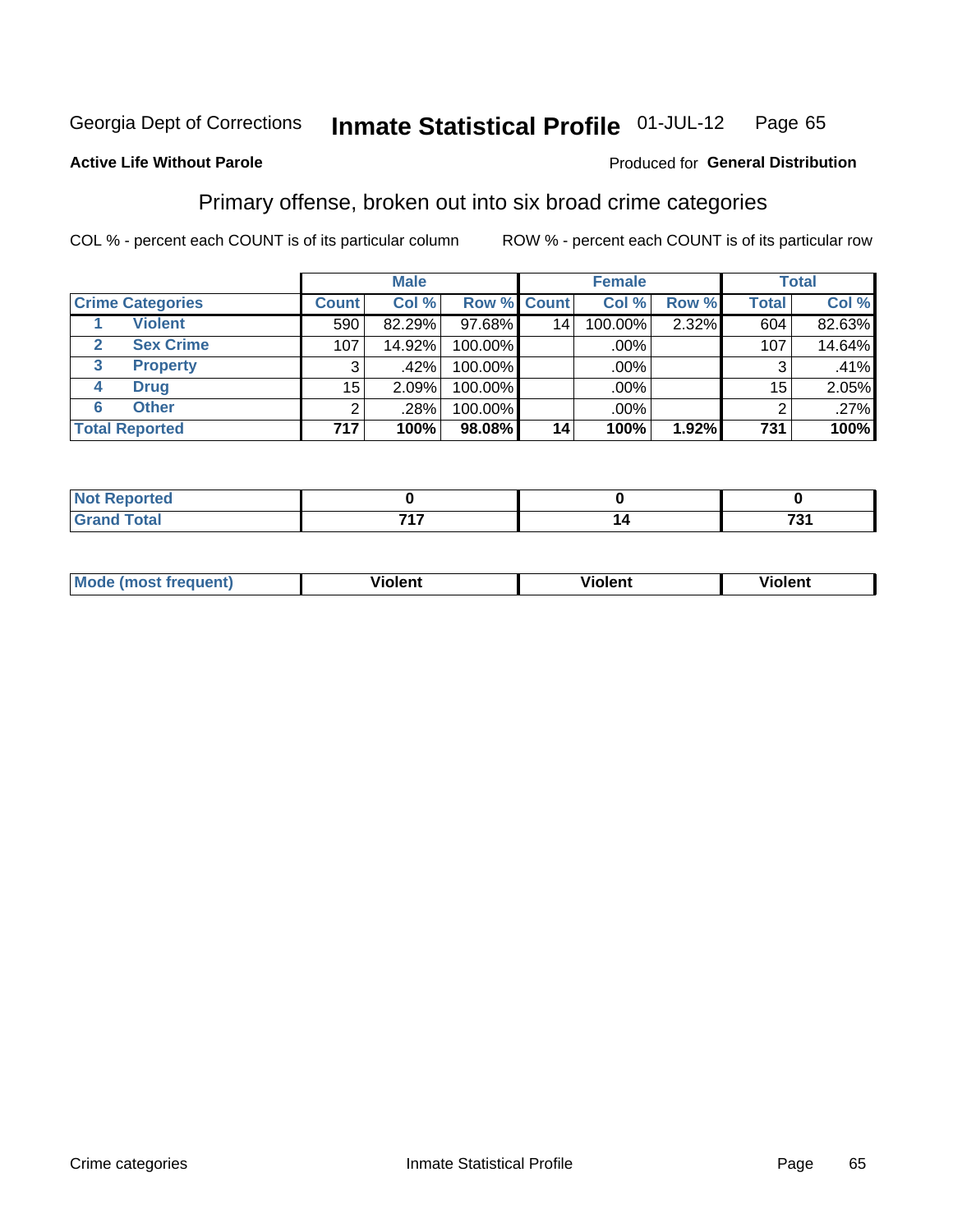#### Inmate Statistical Profile 01-JUL-12 Page 66

#### **Active Life Without Parole**

### **Produced for General Distribution**

## Primary offense, detailed offense code

COL % - percent each COUNT is of its particular column

|   |                                          |                  | <b>Male</b><br><b>Female</b> |         |                 | <b>Total</b> |       |                  |        |
|---|------------------------------------------|------------------|------------------------------|---------|-----------------|--------------|-------|------------------|--------|
|   | <b>Primary Offense</b>                   | <b>Count</b>     | Col %                        | Row %   | <b>Count</b>    | Col %        | Row % | <b>Total</b>     | Col %  |
| F | <b>Aggrav Child Molestation</b>          | $\overline{13}$  | 1.81%                        | 100.00% |                 |              |       | $\overline{13}$  | 1.78%  |
| F | <b>Aggrav Sexual Battery</b>             | 4                | .56%                         | 100.00% |                 |              |       | 4                | .55%   |
| F | <b>Aggrav Sodomy</b>                     | 8                | 1.12%                        | 100.00% |                 |              |       | 8                | 1.09%  |
| F | <b>Armed Robbery</b>                     | 114              | 15.90%                       | 99.13%  | 1               | 7.14%        | .87%  | 115              | 15.73% |
| F | <b>Att/Consprcy Commt</b><br>C/S/Of      | 1                | .14%                         | 100.00% |                 |              |       | 1                | .14%   |
| F | <b>Burglary</b>                          | 3                | .42%                         | 100.00% |                 |              |       | 3                | .41%   |
| F | <b>Child Molestation</b>                 | 5                | .70%                         | 100.00% |                 |              |       | 5                | .68%   |
| F | <b>Cruelty To Children</b>               | 1                | .14%                         | 100.00% |                 |              |       | 1                | .14%   |
| F | <b>Hijacking Motor Vehicle</b>           | 1                | .14%                         | 100.00% |                 |              |       | 1                | .14%   |
| F | <b>Kidnapping</b>                        | 61               | 8.51%                        | 100.00% |                 |              |       | 61               | 8.34%  |
| F | <b>Murder</b>                            | 412              | 57.46%                       | 96.94%  | 13              | 92.86%       | 3.06% | 425              | 58.14% |
| F | <b>Poss Firearm Convct</b>               | 1                | .14%                         | 100.00% |                 |              |       | 1                | .14%   |
|   | <b>Felon</b>                             |                  |                              |         |                 |              |       |                  |        |
| F | <b>Poss Of Certain</b><br><b>Weapons</b> | 1                | .14%                         | 100.00% |                 |              |       | 1                | .14%   |
| F | <b>Poss Of Cocaine</b>                   | 3                | .42%                         | 100.00% |                 |              |       | 3                | .41%   |
| F | <b>Poss W Int Dist Cocaine</b>           | 1                | .14%                         | 100.00% |                 |              |       | 1                | .14%   |
| F | <b>Rape</b>                              | 77               | 10.74%                       | 100.00% |                 |              |       | 77               | 10.53% |
| F | <b>Robbery</b>                           | 1                | .14%                         | 100.00% |                 |              |       | $\mathbf{1}$     | .14%   |
| F | <b>S/D Cocaine</b>                       | 5                | .70%                         | 100.00% |                 |              |       | 5                | .68%   |
| F | <b>Traf Cocaine 401+ Gm</b>              | 1                | .14%                         | 100.00% |                 |              |       | 1                | .14%   |
| F | <b>Traf Cocaine Less 200</b>             | $\overline{2}$   | .28%                         | 100.00% |                 |              |       | $\overline{2}$   | .27%   |
|   | Gm                                       |                  |                              |         |                 |              |       |                  |        |
| F | <b>Traf Methamph 28-199</b>              | 1                | .14%                         | 100.00% |                 |              |       | 1                | .14%   |
| F | Gm<br><b>Viol Ga Cntrl Sbst Act</b>      |                  |                              |         |                 |              |       |                  |        |
|   |                                          | 1                | .14%                         | 100.00% |                 |              |       | 1                | .14%   |
|   | <b>Total Rported</b>                     | $\overline{717}$ | 100%                         | 98.08%  | $\overline{14}$ | 100%         | 1.92% | $\overline{731}$ | 100%   |

| າorted<br>$\sim$         |     |                               |
|--------------------------|-----|-------------------------------|
| $int^{\bullet}$<br>_____ | フィフ | $\overline{ }$<br>ູ<br>$\sim$ |

| Mode (most frequent) | 1101 Murder | 1101 Murder | 1101 Murder |
|----------------------|-------------|-------------|-------------|
|                      |             |             |             |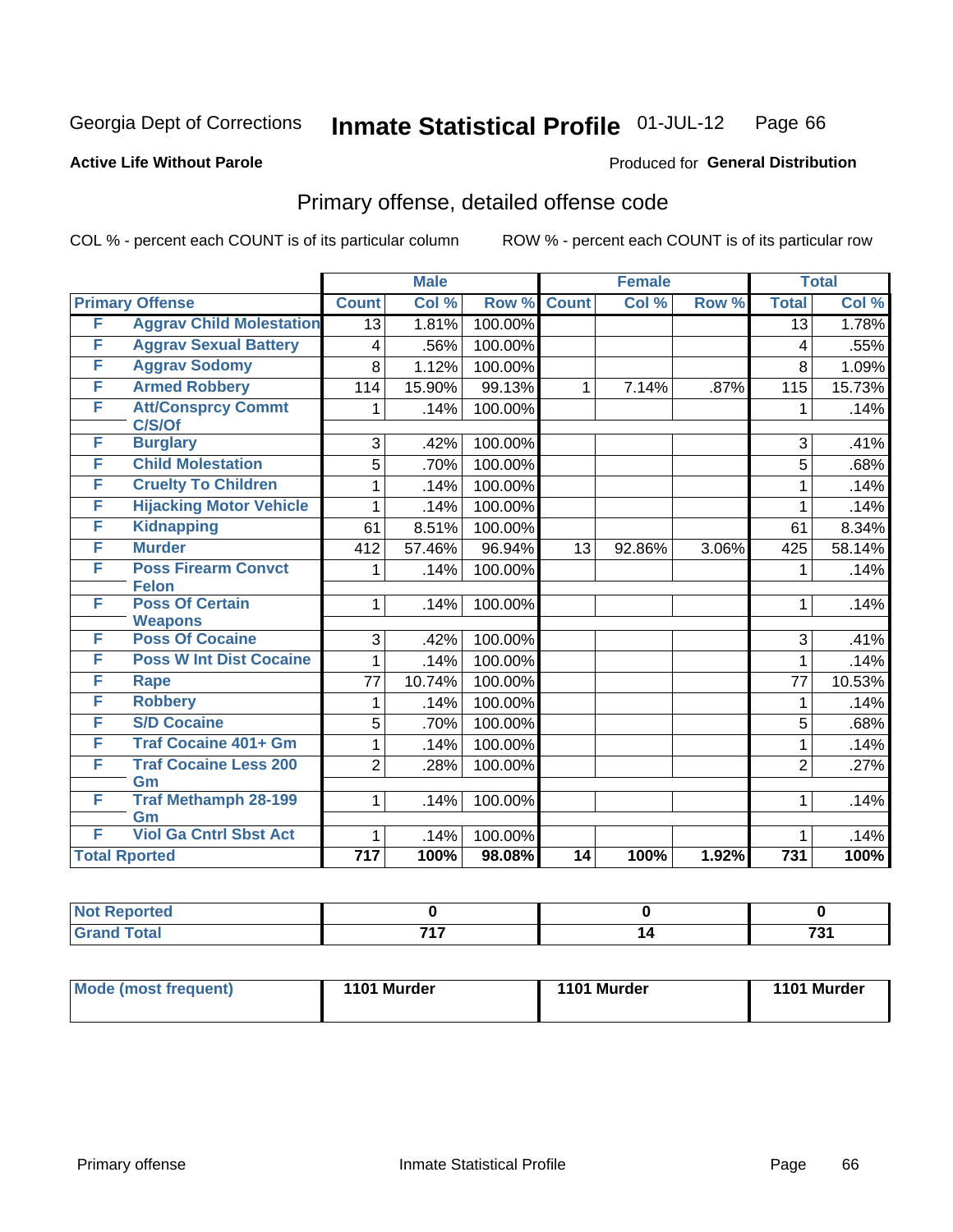**Active Life Without Parole** 

Produced for **General Distribution**

## County of conviction of primary offense

|                                |                | <b>Male</b> |         |                | <b>Female</b> |        |                  | <b>Total</b> |
|--------------------------------|----------------|-------------|---------|----------------|---------------|--------|------------------|--------------|
| <b>County of Conviction</b>    | <b>Count</b>   | Col %       | Row %   | <b>Count</b>   | Col %         | Row %  | <b>Total</b>     | Col %        |
| <b>Appling County</b><br>001   | 3              | .42%        | 100.00% |                |               |        | $\overline{3}$   | .41%         |
| <b>Atkinson County</b><br>002  | $\overline{2}$ | .28%        | 100.00% |                |               |        | $\overline{2}$   | .27%         |
| <b>Bacon County</b><br>003     | 1              | .14%        | 100.00% |                |               |        | 1                | .14%         |
| <b>Baldwin County</b><br>005   | 4              | .56%        | 100.00% |                |               |        | 4                | .55%         |
| <b>Banks County</b><br>006     | 1              | .14%        | 100.00% |                |               |        | 1                | .14%         |
| <b>Barrow County</b><br>007    | 5              | .70%        | 100.00% |                |               |        | 5                | .68%         |
| <b>Bartow County</b><br>008    | 5              | .70%        | 100.00% |                |               |        | 5                | .68%         |
| <b>Ben Hill County</b><br>009  | 4              | .56%        | 100.00% |                |               |        | 4                | .55%         |
| <b>Berrien County</b><br>010   | 1              | .14%        | 100.00% |                |               |        | 1                | .14%         |
| <b>Bibb County</b><br>011      | 21             | 2.93%       | 100.00% |                |               |        | 21               | 2.87%        |
| <b>Bleckley County</b><br>012  | 1              | .14%        | 100.00% |                |               |        | 1                | .14%         |
| <b>Brantley County</b><br>013  | 1              | .14%        | 100.00% |                |               |        | 1                | .14%         |
| <b>Brooks County</b><br>014    | 1              | .14%        | 100.00% |                |               |        | 1                | .14%         |
| <b>Bulloch County</b><br>016   | 4              | .56%        | 80.00%  | $\mathbf{1}$   | 7.14%         | 20.00% | 5                | .68%         |
| <b>Burke County</b><br>017     | 6              | .84%        | 100.00% |                |               |        | 6                | .82%         |
| <b>Butts County</b><br>018     | 4              | .56%        | 100.00% |                |               |        | 4                | .55%         |
| <b>Camden County</b><br>020    | 4              | .56%        | 100.00% |                |               |        | 4                | .55%         |
| <b>Candler County</b><br>021   | $\mathbf{1}$   | .14%        | 100.00% |                |               |        | 1                | .14%         |
| <b>Carroll County</b><br>022   | 3              | .42%        | 100.00% |                |               |        | 3                | .41%         |
| <b>Catoosa County</b><br>023   | $\overline{3}$ | .42%        | 100.00% |                |               |        | 3                | .41%         |
| <b>Charlton County</b><br>024  | 1              | .14%        | 100.00% |                |               |        | $\mathbf 1$      | .14%         |
| <b>Chatham County</b><br>025   | 29             | 4.04%       | 100.00% |                |               |        | 29               | 3.97%        |
| <b>Chattooga County</b><br>027 | 1              | .14%        | 100.00% |                |               |        | 1                | .14%         |
| <b>Cherokee County</b><br>028  | $\overline{2}$ | .28%        | 100.00% |                |               |        | $\overline{2}$   | .27%         |
| <b>Clarke County</b><br>029    | 17             | 2.37%       | 100.00% |                |               |        | 17               | 2.33%        |
| <b>Clayton County</b><br>031   | 31             | 4.32%       | 100.00% |                |               |        | 31               | 4.24%        |
| <b>Cobb County</b><br>033      | 26             | 3.63%       | 96.30%  | 1              | 7.14%         | 3.70%  | 27               | 3.69%        |
| <b>Coffee County</b><br>034    | 4              | .56%        | 100.00% |                |               |        | 4                | .55%         |
| <b>Colquitt County</b><br>035  | 4              | .56%        | 100.00% |                |               |        | 4                | .55%         |
| <b>Columbia County</b><br>036  | 7              | .98%        | 77.78%  | $\overline{2}$ | 14.29%        | 22.22% | $\boldsymbol{9}$ | 1.23%        |
| <b>Cook County</b><br>037      | 4              | .56%        | 100.00% |                |               |        | 4                | .55%         |
| 038<br><b>Coweta County</b>    | 5              | .70%        | 100.00% |                |               |        | 5                | .68%         |
| <b>Crisp County</b><br>040     | 3              | .42%        | 100.00% |                |               |        | 3                | .41%         |
| <b>Dade County</b><br>041      | 1              | .14%        | 100.00% |                |               |        | $\mathbf{1}$     | .14%         |
| <b>Dawson County</b><br>042    | 1              | .14%        | 100.00% |                |               |        | 1                | .14%         |
| <b>Decatur County</b><br>043   | $\overline{c}$ | .28%        | 100.00% |                |               |        | $\overline{2}$   | .27%         |
| <b>Dekalb County</b><br>044    | 57             | 7.95%       | 98.28%  | 1              | 7.14%         | 1.72%  | 58               | 7.93%        |
| <b>Dodge County</b><br>045     | $\mathbf{1}$   | .14%        | 100.00% |                |               |        | 1                | .14%         |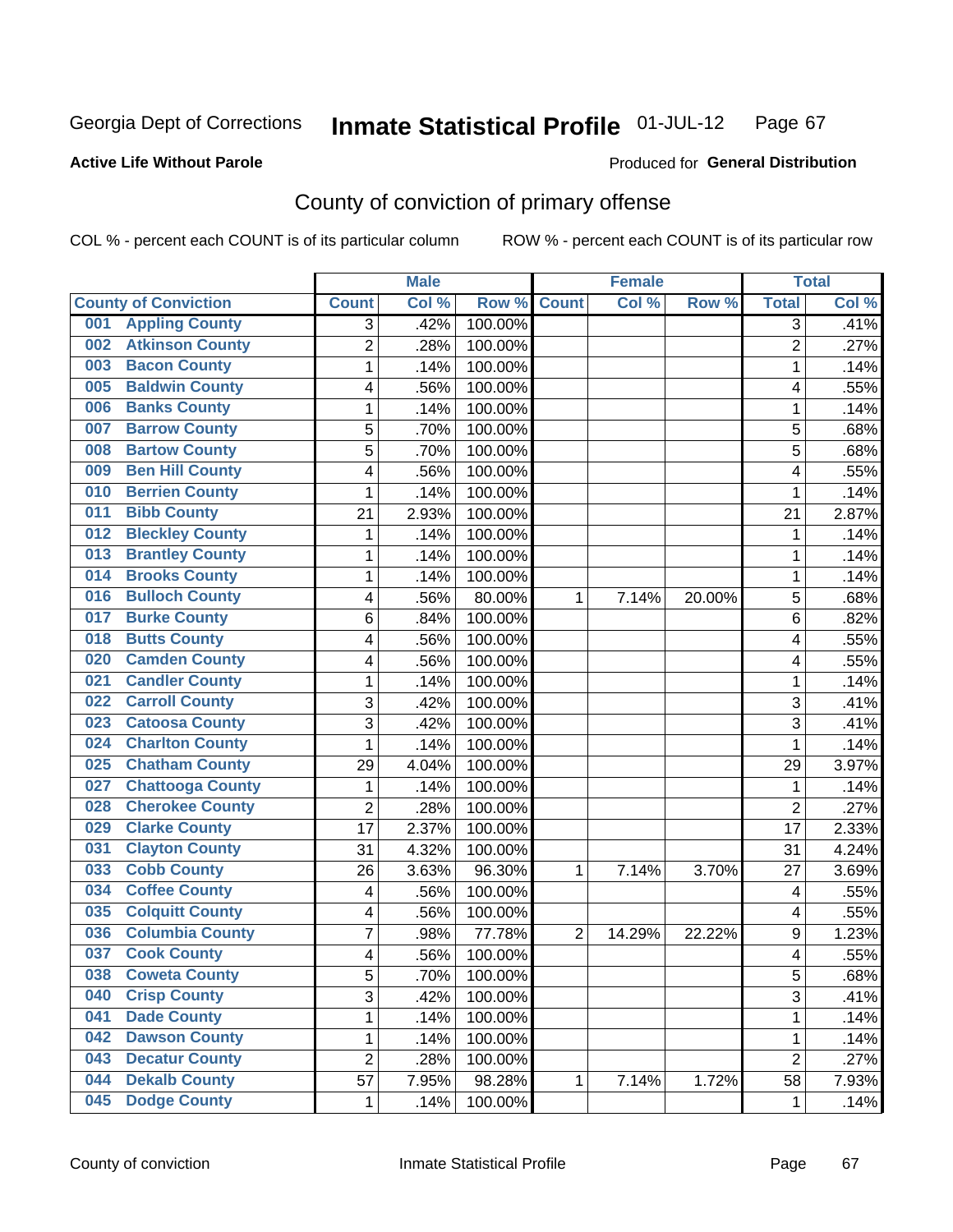**Active Life Without Parole** 

Produced for **General Distribution**

## County of conviction of primary offense

|                                 |                | <b>Male</b> |         |              | <b>Female</b> |        |                | <b>Total</b> |
|---------------------------------|----------------|-------------|---------|--------------|---------------|--------|----------------|--------------|
| <b>County of Conviction</b>     | <b>Count</b>   | Col %       | Row %   | <b>Count</b> | Col %         | Row %  | <b>Total</b>   | Col %        |
| <b>Dooly County</b><br>046      | 2              | .28%        | 100.00% |              |               |        | $\overline{2}$ | .27%         |
| <b>Dougherty County</b><br>047  | 25             | 3.49%       | 96.15%  | 1            | 7.14%         | 3.85%  | 26             | 3.56%        |
| <b>Douglas County</b><br>048    | 22             | 3.07%       | 95.65%  | 1            | 7.14%         | 4.35%  | 23             | 3.15%        |
| <b>Early County</b><br>049      | 1              | .14%        | 100.00% |              |               |        | 1              | .14%         |
| <b>Effingham County</b><br>051  | 4              | .56%        | 100.00% |              |               |        | 4              | .55%         |
| <b>Elbert County</b><br>052     | $\overline{2}$ | .28%        | 100.00% |              |               |        | $\overline{2}$ | .27%         |
| <b>Emanuel County</b><br>053    | 6              | .84%        | 100.00% |              |               |        | 6              | .82%         |
| <b>Fayette County</b><br>056    | 4              | .56%        | 100.00% |              |               |        | 4              | .55%         |
| <b>Floyd County</b><br>057      | 9              | 1.26%       | 100.00% |              |               |        | 9              | 1.23%        |
| <b>Forsyth County</b><br>058    | 3              | .42%        | 100.00% |              |               |        | 3              | .41%         |
| <b>Franklin County</b><br>059   | 2              | .28%        | 100.00% |              |               |        | $\overline{2}$ | .27%         |
| <b>Fulton County</b><br>060     | 76             | 10.60%      | 98.70%  | 1            | 7.14%         | 1.30%  | 77             | 10.53%       |
| <b>Gilmer County</b><br>061     | $\overline{2}$ | .28%        | 100.00% |              |               |        | $\overline{2}$ | .27%         |
| <b>Glynn County</b><br>063      | 15             | 2.09%       | 100.00% |              |               |        | 15             | 2.05%        |
| <b>Gordon County</b><br>064     | 1              | .14%        | 100.00% |              |               |        | 1              | .14%         |
| <b>Greene County</b><br>066     | 1              | .14%        | 100.00% |              |               |        | 1              | .14%         |
| <b>Gwinnett County</b><br>067   | 8              | 1.12%       | 88.89%  | $\mathbf{1}$ | 7.14%         | 11.11% | 9              | 1.23%        |
| <b>Habersham County</b><br>068  | 4              | .56%        | 100.00% |              |               |        | 4              | .55%         |
| <b>Hall County</b><br>069       | 13             | 1.81%       | 100.00% |              |               |        | 13             | 1.78%        |
| <b>Haralson County</b><br>071   | $\overline{2}$ | .28%        | 100.00% |              |               |        | $\overline{2}$ | .27%         |
| <b>Harris County</b><br>072     | 2              | .28%        | 100.00% |              |               |        | $\overline{2}$ | .27%         |
| <b>Hart County</b><br>073       | 3              | .42%        | 100.00% |              |               |        | 3              | .41%         |
| <b>Henry County</b><br>075      | 10             | 1.39%       | 100.00% |              |               |        | 10             | 1.37%        |
| <b>Houston County</b><br>076    | 10             | 1.39%       | 100.00% |              |               |        | 10             | 1.37%        |
| <b>Irwin County</b><br>077      | 1              | .14%        | 100.00% |              |               |        | $\mathbf{1}$   | .14%         |
| <b>Jackson County</b><br>078    | 10             | 1.39%       | 100.00% |              |               |        | 10             | 1.37%        |
| <b>Jasper County</b><br>079     | 1              | .14%        | 100.00% |              |               |        | 1              | .14%         |
| <b>Jeff Davis County</b><br>080 | 1              | .14%        | 100.00% |              |               |        | 1              | .14%         |
| <b>Jefferson County</b><br>081  | 2              | .28%        | 100.00% |              |               |        | $\overline{2}$ | .27%         |
| <b>Johnson County</b><br>083    | 1              | .14%        | 100.00% |              |               |        | 1              | .14%         |
| <b>Jones County</b><br>084      | 2              | .28%        | 100.00% |              |               |        | $\overline{2}$ | .27%         |
| 087<br><b>Laurens County</b>    | 3              | .42%        | 100.00% |              |               |        | 3              | .41%         |
| <b>Lee County</b><br>088        | $\overline{2}$ | .28%        | 100.00% |              |               |        | $\overline{2}$ | .27%         |
| <b>Liberty County</b><br>089    | 7              | .98%        | 87.50%  | 1            | 7.14%         | 12.50% | 8              | 1.09%        |
| <b>Long County</b><br>091       | 3              | .42%        | 100.00% |              |               |        | 3              | .41%         |
| <b>Lowndes County</b><br>092    | 5              | .70%        | 100.00% |              |               |        | 5              | .68%         |
| <b>Madison County</b><br>095    | 1              | .14%        | 100.00% |              |               |        | $\mathbf{1}$   | .14%         |
| <b>Marion County</b><br>096     | 1              | .14%        | 100.00% |              |               |        | $\mathbf 1$    | .14%         |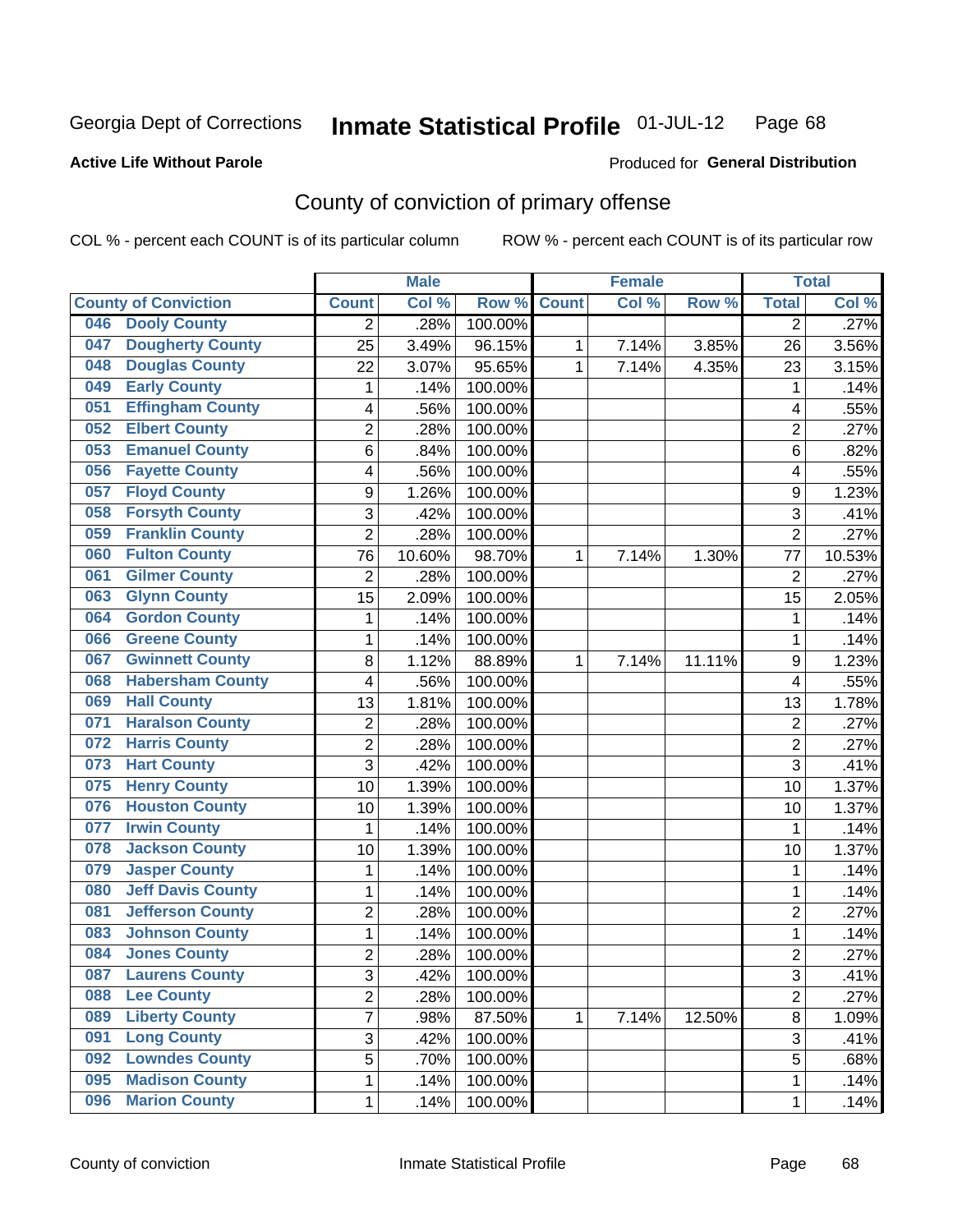**Active Life Without Parole** 

Produced for **General Distribution**

## County of conviction of primary offense

|                  |                             |                         | <b>Male</b> |         |              | <b>Female</b> |        |                | <b>Total</b> |
|------------------|-----------------------------|-------------------------|-------------|---------|--------------|---------------|--------|----------------|--------------|
|                  | <b>County of Conviction</b> | <b>Count</b>            | Col %       | Row %   | <b>Count</b> | Col %         | Row %  | <b>Total</b>   | Col %        |
| 097              | <b>Mcduffie County</b>      | 3                       | .42%        | 100.00% |              |               |        | $\overline{3}$ | .41%         |
| 098              | <b>Mcintosh County</b>      | 1                       | .14%        | 100.00% |              |               |        | $\mathbf{1}$   | .14%         |
| 100              | <b>Miller County</b>        | $\mathbf{1}$            | .14%        | 100.00% |              |               |        | 1              | .14%         |
| 102              | <b>Monroe County</b>        | 5                       | .70%        | 100.00% |              |               |        | 5              | .68%         |
| 104              | <b>Morgan County</b>        | 1                       | .14%        | 100.00% |              |               |        | $\mathbf 1$    | .14%         |
| 106              | <b>Muscogee County</b>      | 21                      | 2.93%       | 100.00% |              |               |        | 21             | 2.87%        |
| 107              | <b>Newton County</b>        | 5                       | .70%        | 83.33%  | 1            | 7.14%         | 16.67% | 6              | .82%         |
| 109              | <b>Oglethorpe County</b>    | 1                       | .14%        | 100.00% |              |               |        | 1              | .14%         |
| 110              | <b>Paulding County</b>      | 2                       | .28%        | 100.00% |              |               |        | $\overline{2}$ | .27%         |
| 113              | <b>Pierce County</b>        | $\overline{2}$          | .28%        | 100.00% |              |               |        | $\overline{2}$ | .27%         |
| $\overline{114}$ | <b>Pike County</b>          | 4                       | .56%        | 80.00%  | 1            | 7.14%         | 20.00% | 5              | .68%         |
| $\overline{115}$ | <b>Polk County</b>          | $\overline{2}$          | .28%        | 100.00% |              |               |        | $\overline{2}$ | .27%         |
| 116              | <b>Pulaski County</b>       | 1                       | .14%        | 100.00% |              |               |        | $\mathbf 1$    | .14%         |
| 117              | <b>Putnam County</b>        | 7                       | .98%        | 100.00% |              |               |        | $\overline{7}$ | .96%         |
| 119              | <b>Rabun County</b>         | $\mathbf{1}$            | .14%        | 100.00% |              |               |        | $\mathbf 1$    | .14%         |
| 120              | <b>Randolph County</b>      | $\overline{2}$          | .28%        | 100.00% |              |               |        | $\overline{2}$ | .27%         |
| 121              | <b>Richmond County</b>      | 32                      | 4.46%       | 96.97%  | 1            | 7.14%         | 3.03%  | 33             | 4.51%        |
| 122              | <b>Rockdale County</b>      | 8                       | 1.12%       | 100.00% |              |               |        | 8              | 1.09%        |
| 125              | <b>Seminole County</b>      | 1                       | .14%        | 100.00% |              |               |        | 1              | .14%         |
| 126              | <b>Spalding County</b>      | $\overline{7}$          | .98%        | 100.00% |              |               |        | $\overline{7}$ | .96%         |
| 127              | <b>Stephens County</b>      | 3                       | .42%        | 100.00% |              |               |        | 3              | .41%         |
| 129              | <b>Sumter County</b>        | 1                       | .14%        | 100.00% |              |               |        | 1              | .14%         |
| 131              | <b>Taliaferro County</b>    | 1                       | .14%        | 100.00% |              |               |        | 1              | .14%         |
| 135              | <b>Terrell County</b>       | 1                       | .14%        | 100.00% |              |               |        | 1              | .14%         |
| 136              | <b>Thomas County</b>        | 4                       | .56%        | 100.00% |              |               |        | 4              | .55%         |
| 137              | <b>Tift County</b>          | 7                       | .98%        | 100.00% |              |               |        | $\overline{7}$ | .96%         |
| 138              | <b>Toombs County</b>        | 8                       | 1.12%       | 100.00% |              |               |        | 8              | 1.09%        |
| 139              | <b>Towns County</b>         | 1                       | .14%        | 100.00% |              |               |        | 1              | .14%         |
| 140              | <b>Treutlen County</b>      | 1                       | .14%        | 100.00% |              |               |        | $\mathbf 1$    | .14%         |
| 141              | <b>Troup County</b>         | 1                       | .14%        | 100.00% |              |               |        | 1              | .14%         |
| $\overline{142}$ | <b>Turner County</b>        | 1                       | .14%        | 100.00% |              |               |        | 1              | .14%         |
| 143              | <b>Twiggs County</b>        | 1                       | .14%        | 100.00% |              |               |        | 1              | .14%         |
| 144              | <b>Union County</b>         | 1                       | .14%        | 100.00% |              |               |        | $\mathbf{1}$   | .14%         |
| $\overline{145}$ | <b>Upson County</b>         | 3                       | .42%        | 100.00% |              |               |        | 3              | .41%         |
| 146              | <b>Walker County</b>        | 4                       | .56%        | 80.00%  | 1            | 7.14%         | 20.00% | $\overline{5}$ | .68%         |
| 147              | <b>Walton County</b>        | 8                       | 1.12%       | 100.00% |              |               |        | $\bf 8$        | 1.09%        |
| 148              | <b>Ware County</b>          | 11                      | 1.53%       | 100.00% |              |               |        | 11             | 1.50%        |
| 150              | <b>Washington County</b>    | $\overline{\mathbf{4}}$ | .56%        | 100.00% |              |               |        | 4              | .55%         |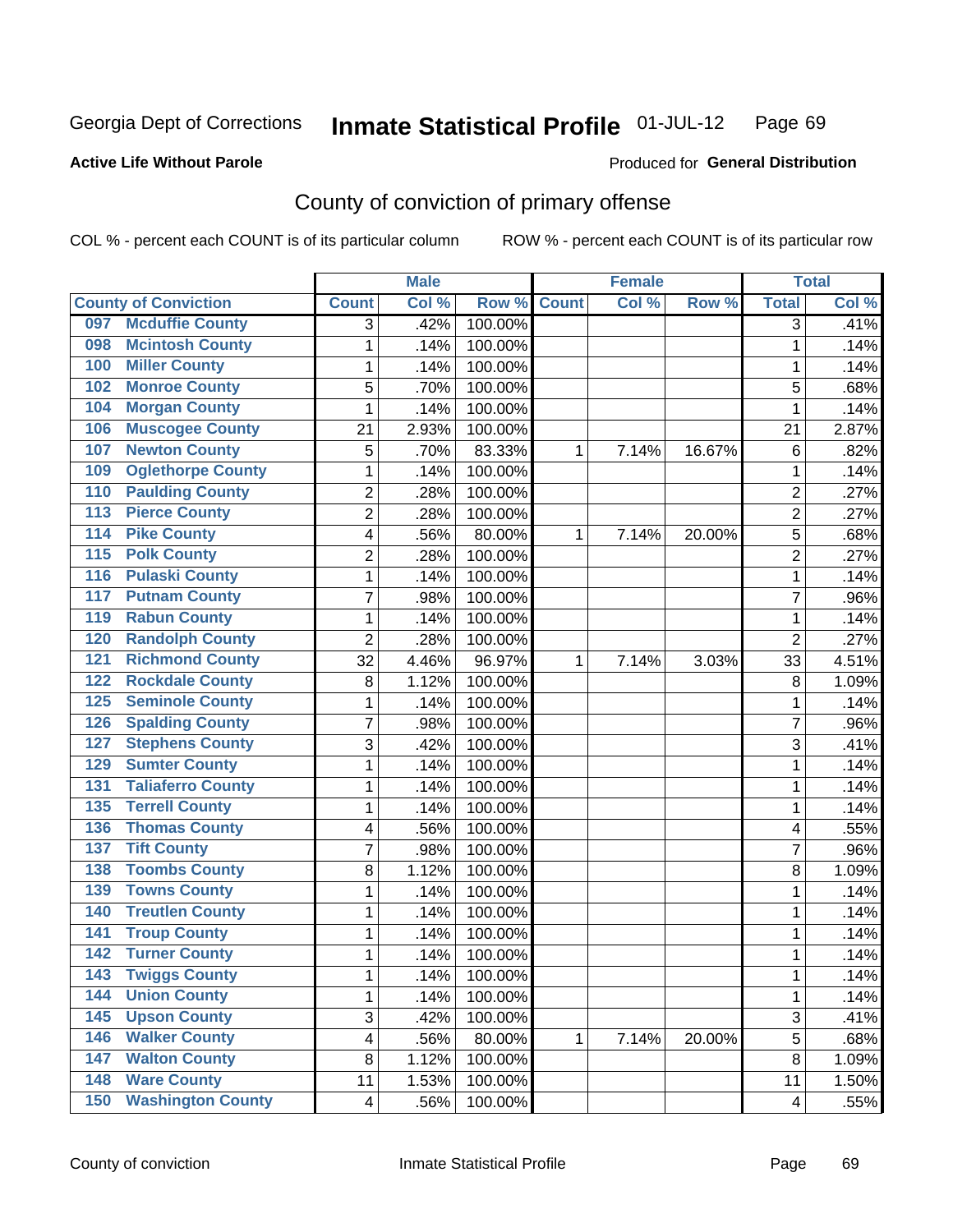Produced for **General Distribution**

#### **Active Life Without Parole**

## County of conviction of primary offense

|                                | <b>Male</b>  |        |                    | <b>Female</b> |       |          | <b>Total</b> |       |
|--------------------------------|--------------|--------|--------------------|---------------|-------|----------|--------------|-------|
| <b>County of Conviction</b>    | <b>Count</b> | Col%   | <b>Row % Count</b> |               | Col % | Row %    | Total        | Col % |
| <b>Wayne County</b><br>151     | 4            | ا 56%. | 100.00%            |               |       |          | 4            | .55%  |
| <b>Whitfield County</b><br>155 |              | ا %70. | 100.00%            |               |       |          | 5            | .68%  |
| <b>Wilkes County</b><br>157    |              | .14%   | 100.00%            |               |       |          |              | .14%  |
| <b>Worth County</b><br>159     |              | .14%   | 100.00%            |               |       |          |              | .14%  |
| <b>Total Rported</b>           | 717          | 100%   | 98.08%             | 14            | 100%  | $1.92\%$ | 731          | 100%  |

| rted<br><b>NOT</b> |     |              |
|--------------------|-----|--------------|
|                    | フィフ | $\mathbf{A}$ |

|  | <b>Mode (most frequent)</b> | <b>Fulton County</b> | <b>Columbia County</b> | <b>Fulton County</b> |
|--|-----------------------------|----------------------|------------------------|----------------------|
|--|-----------------------------|----------------------|------------------------|----------------------|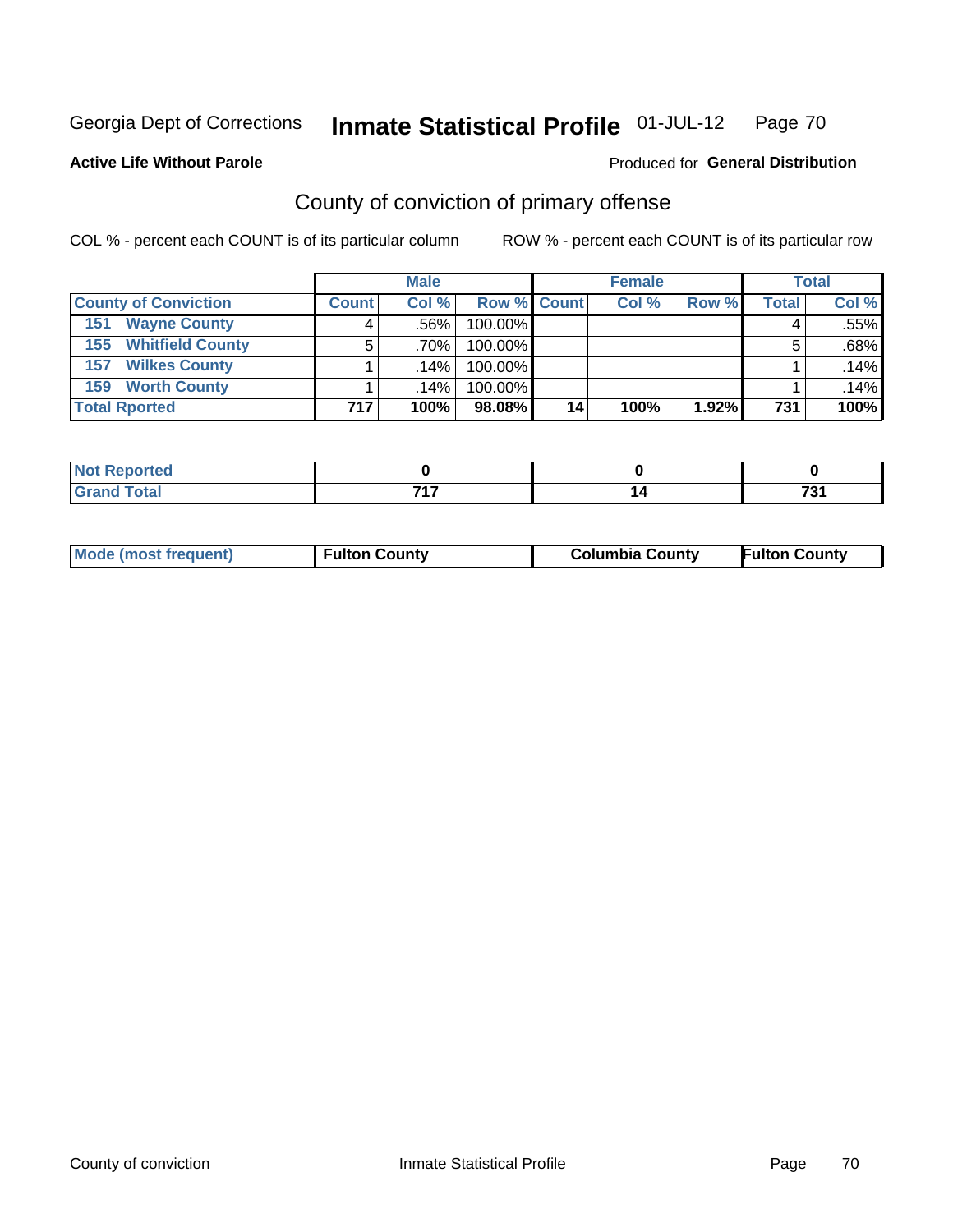**Active Life Without Parole** 

Produced for **General Distribution**

## Circuit of conviction of primary offense

|                         |                                 |                | <b>Male</b> |         |              | <b>Female</b> |        |                  | <b>Total</b> |
|-------------------------|---------------------------------|----------------|-------------|---------|--------------|---------------|--------|------------------|--------------|
|                         | <b>Circuit of Conviction</b>    | <b>Count</b>   | Col %       | Row %   | <b>Count</b> | Col%          | Row %  | <b>Total</b>     | Col %        |
| 1                       | <b>Alapaha Circuit</b>          | 7              | .98%        | 100.00% |              |               |        | 7                | .96%         |
| $\overline{2}$          | <b>Alcovy Circuit</b>           | 13             | 1.81%       | 92.86%  | 1            | 7.14%         | 7.14%  | 14               | 1.92%        |
| $\overline{\mathbf{3}}$ | <b>Atlanta Circuit</b>          | 76             | 10.60%      | 98.70%  | $\mathbf{1}$ | 7.14%         | 1.30%  | 77               | 10.53%       |
| 4                       | <b>Atlantic Circuit</b>         | 11             | 1.53%       | 91.67%  | $\mathbf 1$  | 7.14%         | 8.33%  | 12               | 1.64%        |
| 5                       | <b>Augusta Circuit</b>          | 45             | 6.28%       | 93.75%  | 3            | 21.43%        | 6.25%  | 48               | 6.57%        |
| $\overline{6}$          | <b>Blue Ridge Circuit</b>       | $\overline{c}$ | .28%        | 100.00% |              |               |        | $\overline{2}$   | .27%         |
| $\overline{\mathbf{7}}$ | <b>Brunswick Circuit</b>        | 27             | 3.77%       | 100.00% |              |               |        | 27               | 3.69%        |
| 8                       | <b>Chattahoochee Circuit</b>    | 24             | 3.35%       | 100.00% |              |               |        | 24               | 3.28%        |
| $\overline{9}$          | <b>Cherokee Circuit</b>         | 6              | .84%        | 100.00% |              |               |        | $6\phantom{1}6$  | .82%         |
| 10                      | <b>Clayton Circuit</b>          | 31             | 4.32%       | 100.00% |              |               |        | 31               | 4.24%        |
| $\overline{11}$         | <b>Cobb Circuit</b>             | 26             | 3.63%       | 96.30%  | 1            | 7.14%         | 3.70%  | 27               | 3.69%        |
| $\overline{12}$         | <b>Conasauga Circuit</b>        | 5              | .70%        | 100.00% |              |               |        | 5                | .68%         |
| 13                      | <b>Cordele Circuit</b>          | 9              | 1.26%       | 100.00% |              |               |        | $\boldsymbol{9}$ | 1.23%        |
| 14                      | <b>Coweta Circuit</b>           | 9              | 1.26%       | 100.00% |              |               |        | $\boldsymbol{9}$ | 1.23%        |
| 15                      | <b>Dougherty Circuit</b>        | 25             | 3.49%       | 96.15%  | $\mathbf 1$  | 7.14%         | 3.85%  | 26               | 3.56%        |
| 16                      | <b>Dublin Circuit</b>           | $\,6$          | .84%        | 100.00% |              |               |        | 6                | .82%         |
| 17                      | <b>Eastern Circuit</b>          | 29             | 4.04%       | 100.00% |              |               |        | 29               | 3.97%        |
| 18                      | <b>Flint Circuit</b>            | 10             | 1.39%       | 100.00% |              |               |        | 10               | 1.37%        |
| 19                      | <b>Griffin Circuit</b>          | 18             | 2.51%       | 94.74%  | 1            | 7.14%         | 5.26%  | 19               | 2.60%        |
| 20                      | <b>Gwinnett Circuit</b>         | 8              | 1.12%       | 88.89%  | 1            | 7.14%         | 11.11% | 9                | 1.23%        |
| $\overline{21}$         | <b>Houston Circuit</b>          | 10             | 1.39%       | 100.00% |              |               |        | 10               | 1.37%        |
| $\overline{22}$         | <b>Lookout Mountain Circuit</b> | 9              | 1.26%       | 90.00%  | 1            | 7.14%         | 10.00% | 10               | 1.37%        |
| 23                      | <b>Macon Circuit</b>            | 21             | 2.93%       | 100.00% |              |               |        | 21               | 2.87%        |
| $\overline{24}$         | <b>Middle Circuit</b>           | 21             | 2.93%       | 100.00% |              |               |        | 21               | 2.87%        |
| $\overline{25}$         | <b>Mountain Circuit</b>         | 8              | 1.12%       | 100.00% |              |               |        | 8                | 1.09%        |
| 26                      | <b>Northeastern Circuit</b>     | 14             | 1.95%       | 100.00% |              |               |        | 14               | 1.92%        |
| $\overline{27}$         | <b>Northern Circuit</b>         | 9              | 1.26%       | 100.00% |              |               |        | 9                | 1.23%        |
| 28                      | <b>Ocmulgee Circuit</b>         | 16             | 2.23%       | 100.00% |              |               |        | 16               | 2.19%        |
| 29                      | <b>Oconee Circuit</b>           | 3              | .42%        | 100.00% |              |               |        | 3                | .41%         |
| 30                      | <b>Ogeechee Circuit</b>         | 8              | 1.12%       | 88.89%  | $\mathbf 1$  | 7.14%         | 11.11% | 9                | 1.23%        |
| $\overline{31}$         | <b>Pataula Circuit</b>          | 6              | .84%        | 100.00% |              |               |        | 6                | .82%         |
| 32                      | <b>Piedmont Circuit</b>         | 16             | 2.23%       | 100.00% |              |               |        | 16               | 2.19%        |
| 33                      | <b>Rome Circuit</b>             | 9              | 1.26%       | 100.00% |              |               |        | 9                | 1.23%        |
| 34                      | <b>South Georgia Circuit</b>    | $\overline{2}$ | .28%        | 100.00% |              |               |        | $\overline{2}$   | .27%         |
| 35                      | <b>Southern Circuit</b>         | 14             | 1.95%       | 100.00% |              |               |        | 14               | 1.92%        |
| 36                      | <b>Southwestern Circuit</b>     | 3              | .42%        | 100.00% |              |               |        | $\sqrt{3}$       | .41%         |
| 37                      | <b>Stone Mountain Circuit</b>   | 57             | 7.95%       | 98.28%  | 1            | 7.14%         | 1.72%  | 58               | 7.93%        |
| 38                      | <b>Tallapoosa Circuit</b>       | 4              | .56%        | 100.00% |              |               |        | 4                | .55%         |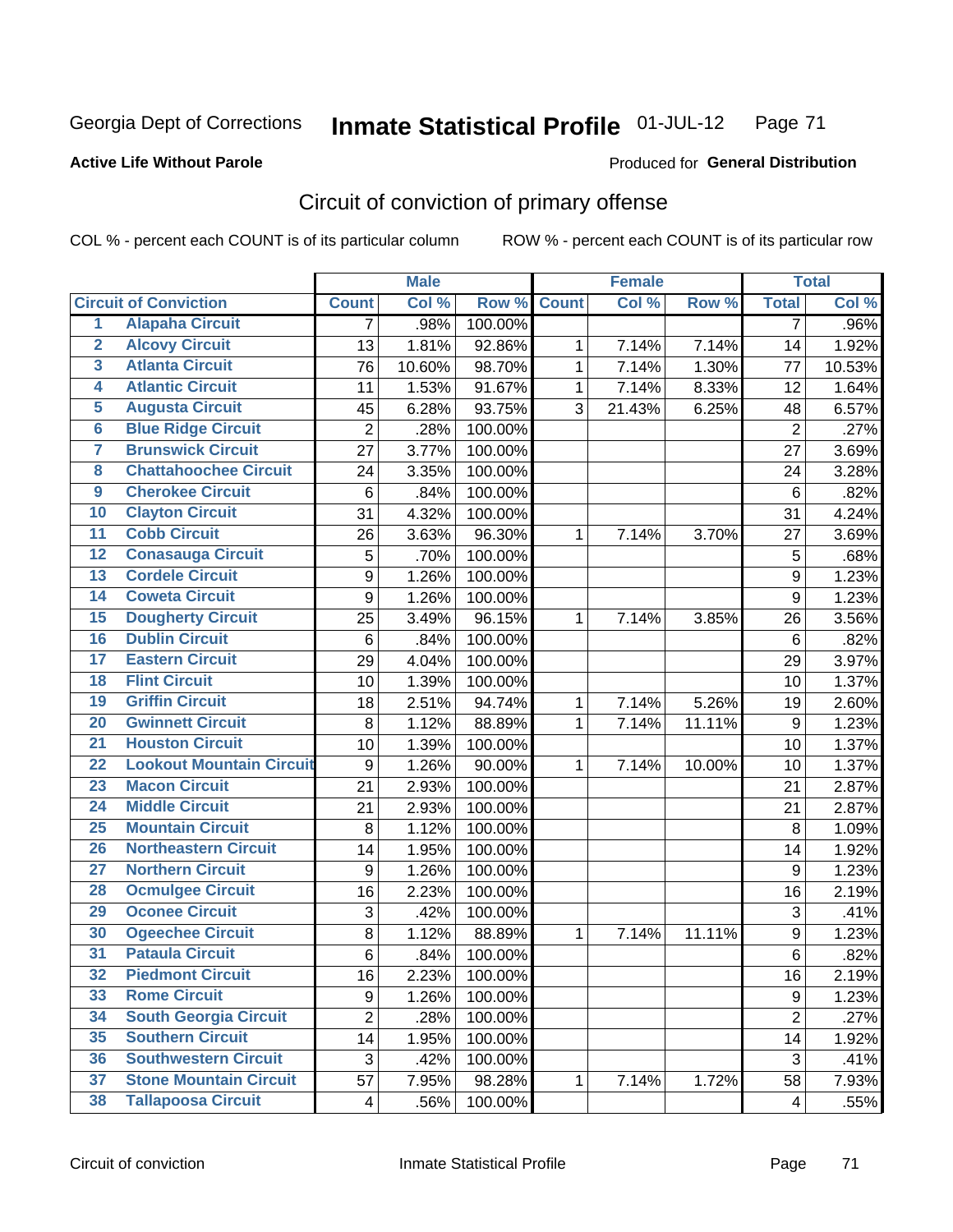**Active Life Without Parole** 

### Produced for **General Distribution**

## Circuit of conviction of primary offense

|    |                              |                | <b>Male</b> |         |              | <b>Female</b> |       |              | <b>Total</b> |
|----|------------------------------|----------------|-------------|---------|--------------|---------------|-------|--------------|--------------|
|    | <b>Circuit of Conviction</b> | <b>Count</b>   | Col %       | Row %   | <b>Count</b> | Col %         | Row % | <b>Total</b> | Col %        |
| 39 | <b>Tifton Circuit</b>        | 10             | 1.39%       | 100.00% |              |               |       | 10           | 1.37%        |
| 40 | <b>Toombs Circuit</b>        | 5              | .70%        | 100.00% |              |               |       | 5            | .68%         |
| 41 | <b>Waycross Circuit</b>      | 20             | 2.79%       | 100.00% |              |               |       | 20           | 2.74%        |
| 42 | <b>Western Circuit</b>       | 17             | 2.37%       | 100.00% |              |               |       | 17           | 2.33%        |
| 43 | <b>Rockdale Circuit</b>      | 8              | 1.12%       | 100.00% |              |               |       | 8            | 1.09%        |
| 44 | <b>Douglas Circuit</b>       | 22             | $3.07\%$    | 95.65%  |              | 7.14%         | 4.35% | 23           | 3.15%        |
| 45 | <b>Appalachian Circuit</b>   | 2              | .28%        | 100.00% |              |               |       | 2            | .27%         |
| 46 | <b>Enotah Circuit</b>        | 2              | .28%        | 100.00% |              |               |       | 2            | .27%         |
| 47 | <b>Bell-Forsyth Circuit</b>  | 3              | .42%        | 100.00% |              |               |       | 3            | .41%         |
| 48 | <b>Towaliga Circuit</b>      | 9              | 1.26%       | 100.00% |              |               |       | 9            | 1.23%        |
| 49 | <b>Paulding Circuit</b>      | $\overline{2}$ | .28%        | 100.00% |              |               |       | 2            | .27%         |
|    | <b>Total Rported</b>         | 717            | 100%        | 98.08%  | 14           | 100%          | 1.92% | 731          | 100%         |

| .<br>eportea          |     |            |
|-----------------------|-----|------------|
| <b>otal</b><br>$\sim$ | 747 | $-1$<br>٠. |

| М<br>. In n tr<br>.<br>.<br>wanta<br>Πū<br>31.<br>$\sim$ $\sim$ $\sim$ |
|------------------------------------------------------------------------|
|------------------------------------------------------------------------|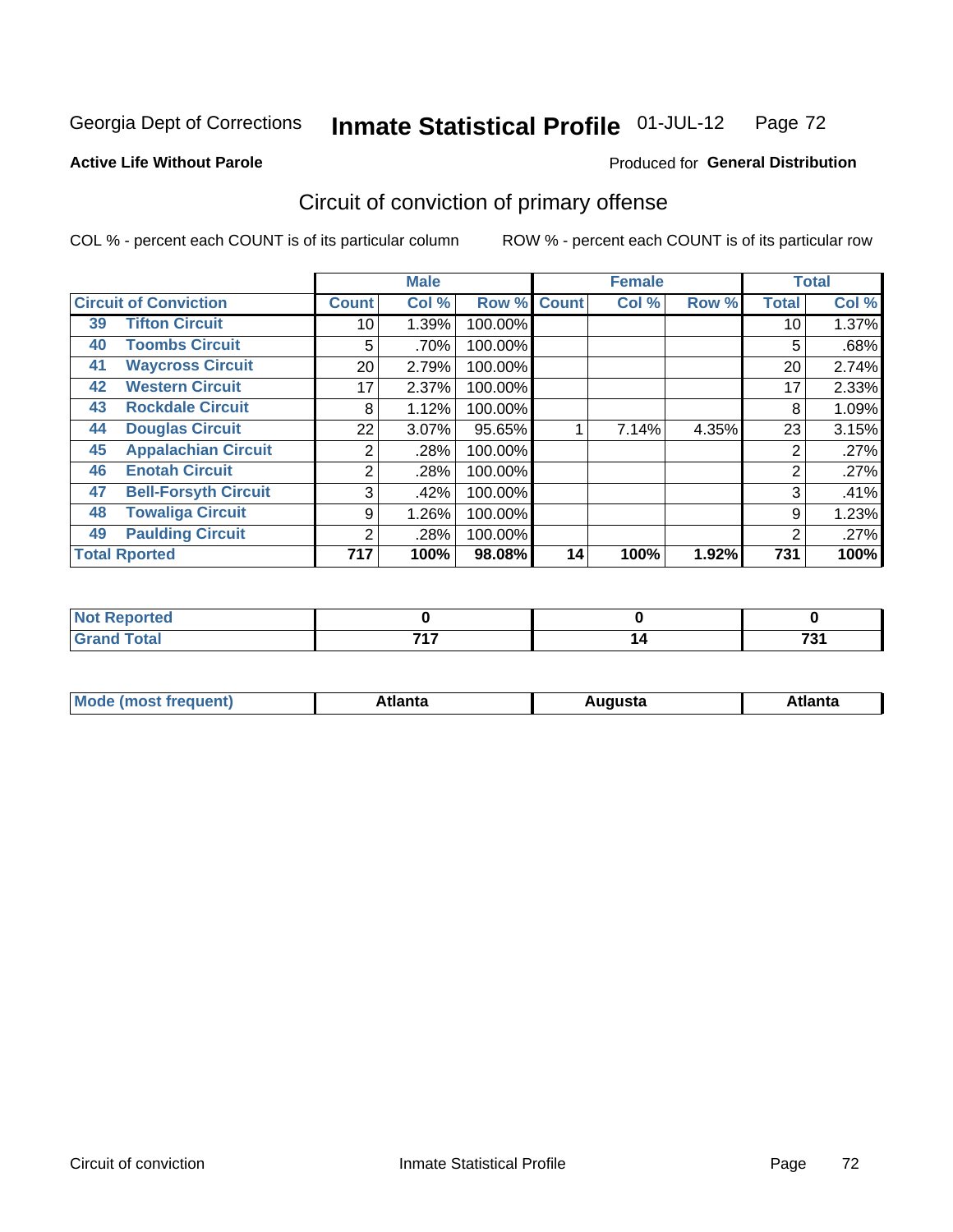### **Active Life Without Parole**

#### Produced for **General Distribution**

## Years served (jail + prison) in this incarceration

|                       |                  | <b>Male</b> |         | <b>Female</b>  |        |        | <b>Total</b>              |       |
|-----------------------|------------------|-------------|---------|----------------|--------|--------|---------------------------|-------|
| <b>Years Served</b>   | <b>Count</b>     | Col %       | Row %   | <b>Count</b>   | Col %  | Row %  | <b>Total</b>              | Col % |
| Less than one year    | 24               | 3.35%       | 100.00% |                |        |        | 24                        | 3.28% |
| 1 to 1.99 years       | 42               | 5.86%       | 97.67%  | 1              | 7.14%  | 2.33%  | 43                        | 5.88% |
| 2 to 2.99 years       | 38               | 5.30%       | 100.00% |                |        |        | 38                        | 5.20% |
| 3 to 3.99 years       | 38               | 5.30%       | 95.00%  | $\overline{2}$ | 14.29% | 5.00%  | 40                        | 5.47% |
| 4 to 4.99 years       | 44               | 6.14%       | 100.00% |                |        |        | 44                        | 6.02% |
| 5 to 5.99 years       | 36               | 5.02%       | 94.74%  | $\overline{c}$ | 14.29% | 5.26%  | 38                        | 5.20% |
| 6 to 6.99 years       | 27               | 3.77%       | 93.10%  | $\overline{2}$ | 14.29% | 6.90%  | 29                        | 3.97% |
| 7 to 7.99 years       | 32               | 4.46%       | 100.00% |                |        |        | 32                        | 4.38% |
| 8 to 8.99 years       | 35               | 4.88%       | 100.00% |                |        |        | 35                        | 4.79% |
| 9 to 9.99 years       | 35               | 4.88%       | 89.74%  | 4              | 28.57% | 10.26% | 39                        | 5.34% |
| 10 to 10.99 years     | 39               | 5.44%       | 97.50%  | 1              | 7.14%  | 2.50%  | 40                        | 5.47% |
| 11 to 11.99 years     | 43               | 6.00%       | 100.00% |                |        |        | 43                        | 5.88% |
| 12 to 12.99 years     | 45               | 6.28%       | 100.00% |                |        |        | 45                        | 6.16% |
| 13 to 13.99 years     | 30               | 4.18%       | 96.77%  | 1              | 7.14%  | 3.23%  | 31                        | 4.24% |
| 14 to 14.99 years     | 44               | 6.14%       | 100.00% |                |        |        | 44                        | 6.02% |
| 15 to 15.99 years     | 47               | 6.56%       | 97.92%  | 1              | 7.14%  | 2.08%  | 48                        | 6.57% |
| 16 to 16.99 years     | 35               | 4.88%       | 100.00% |                |        |        | 35                        | 4.79% |
| 17 to 17.99 years     | 26               | 3.63%       | 100.00% |                |        |        | 26                        | 3.56% |
| 18 to 18.99 years     | 18               | 2.51%       | 100.00% |                |        |        | 18                        | 2.46% |
| 19 to 19.99 years     | 11               | 1.53%       | 100.00% |                |        |        | 11                        | 1.50% |
| 20 to 20.99 years     | 4                | 0.56%       | 100.00% |                |        |        | 4                         | 0.55% |
| 21 to 21.99 years     | 5                | 0.70%       | 100.00% |                |        |        | 5                         | 0.68% |
| 22 to 22.99 years     | $\overline{2}$   | 0.28%       | 100.00% |                |        |        | $\overline{2}$            | 0.27% |
| 23 to 23.99 years     | 6                | 0.84%       | 100.00% |                |        |        | 6                         | 0.82% |
| 25 to 25.99 years     | 3                | 0.42%       | 100.00% |                |        |        | $\ensuremath{\mathsf{3}}$ | 0.41% |
| 27 to 27.99 years     | $\overline{c}$   | 0.28%       | 100.00% |                |        |        | $\overline{2}$            | 0.27% |
| 28 to 28.99 years     | $\mathbf 1$      | 0.14%       | 100.00% |                |        |        | $\mathbf 1$               | 0.14% |
| Thirty + years        | 5                | 0.70%       | 100.00% |                |        |        | 5                         | 0.68% |
| <b>Total Reported</b> | $\overline{717}$ | 100%        | 98.08%  | 14             | 100%   | 1.92%  | 731                       | 100%  |

| 747 | . |
|-----|---|

| <b>Mean</b><br>(average)       | 10.13           | 7.77            | 10.09           |
|--------------------------------|-----------------|-----------------|-----------------|
| Median (middle)                | 10.19           | 7.855           | 10.07           |
| <b>Mode</b><br>(most frequent) | 1 to 1.99 years | 9 to 9.99 years | 9 to 9.99 years |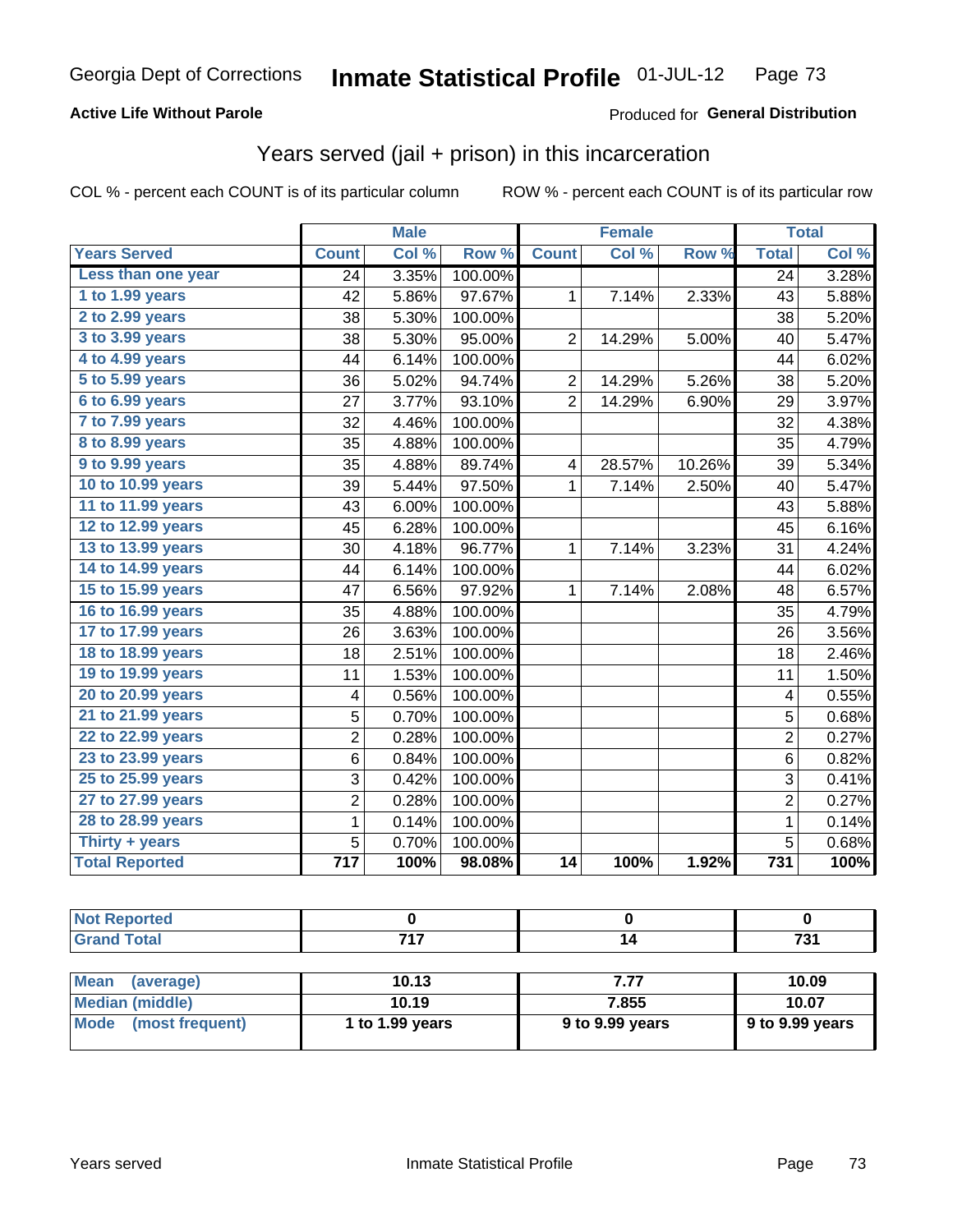### **Active Life Without Parole**

Produced for **General Distribution**

## Results of most recent HIV tests

|                         | <b>Male</b>  |        |        | <b>Female</b> |          |        | Total |           |
|-------------------------|--------------|--------|--------|---------------|----------|--------|-------|-----------|
| <b>HIV Test Results</b> | <b>Count</b> | Col %  | Row %I | <b>Count</b>  | Col%     | Row %  | Total | Col %     |
| <b>Positive</b>         | 5            | 0.70%  | 83.33% |               | $7.14\%$ | 16.67% | 6     | $0.83\%$  |
| <b>Negative</b>         | 705          | 99.30% | 98.19% | 13            | 92.86%   | 1.81%  | 718   | $99.17\%$ |
| <b>Total Reported</b>   | 710          | 100%   | 98.07% | 14            | 100%     | 1.93%  | 724   | 100%      |

| ported<br><b>NOT</b> |       |                |
|----------------------|-------|----------------|
| $int^{\bullet}$      | – 1 – | $\overline{ }$ |
| $\sim$ - $\sim$      | .     | 791            |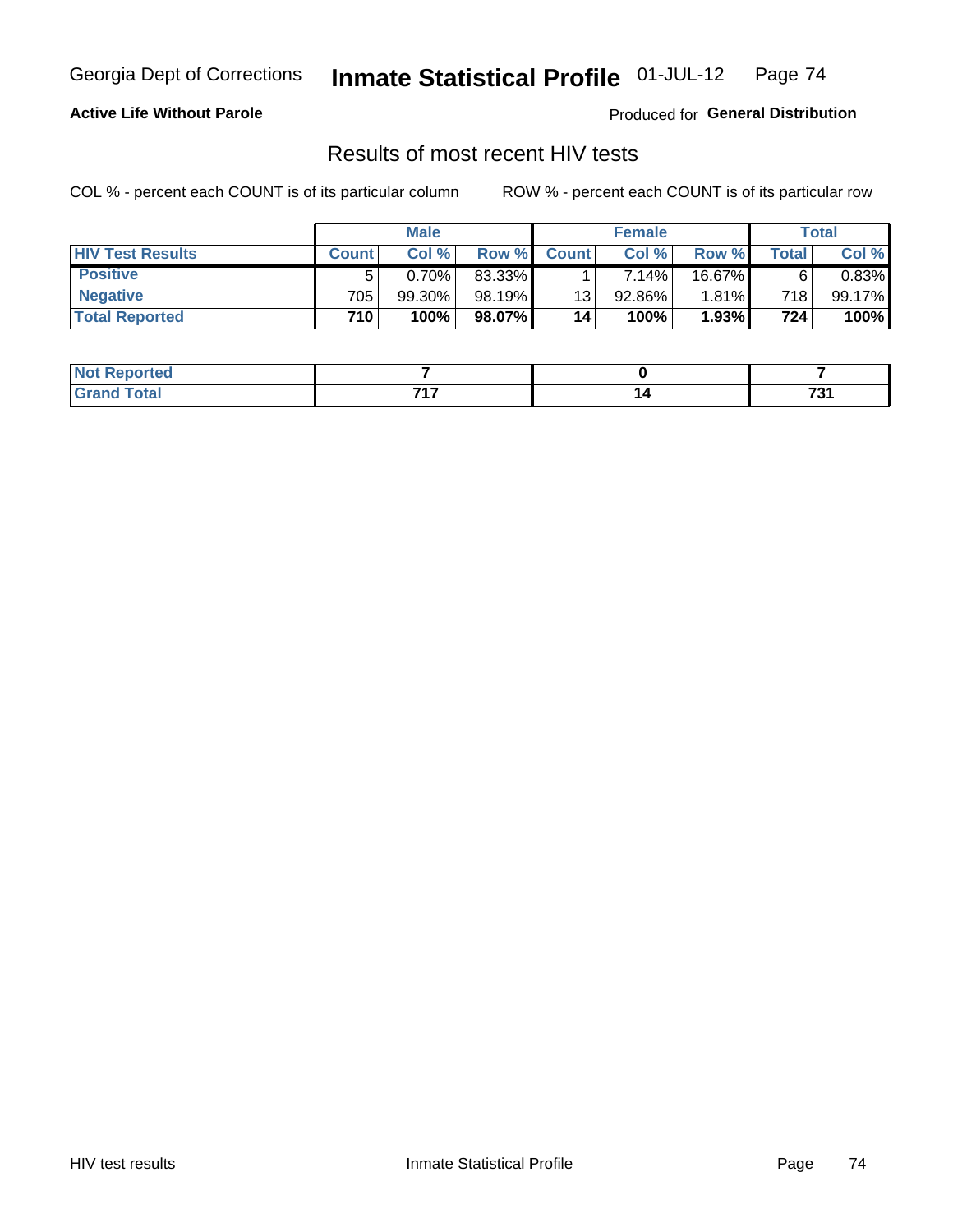### **Active Life Without Parole**

Produced for **General Distribution**

## Results of most recent tuberculosis test

|                                  | <b>Male</b>  |        |        | <b>Female</b> |          |          | Total |        |
|----------------------------------|--------------|--------|--------|---------------|----------|----------|-------|--------|
| <b>Tuberculosis Test Results</b> | <b>Count</b> | Col%   | Row %  | <b>Count</b>  | Col %    | Row %I   | Total | Col %  |
| <b>Positive on current test</b>  | 191          | 26.86% | 99.48% |               | $7.14\%$ | 0.52%    | 192   | 26.48% |
| <b>Negative</b>                  | 520          | 73.14% | 97.56% | 13            | 92.86%   | $2.44\%$ | 533   | 73.52% |
| <b>Total Reported</b>            | 711.         | 100%   | 98.07% | 14            | 100%     | 1.93%    | 725   | 100%   |

| <b>Not Reported</b> |     |                          |
|---------------------|-----|--------------------------|
| <b>Total</b>        | -24 | $\overline{ }$<br>$\sim$ |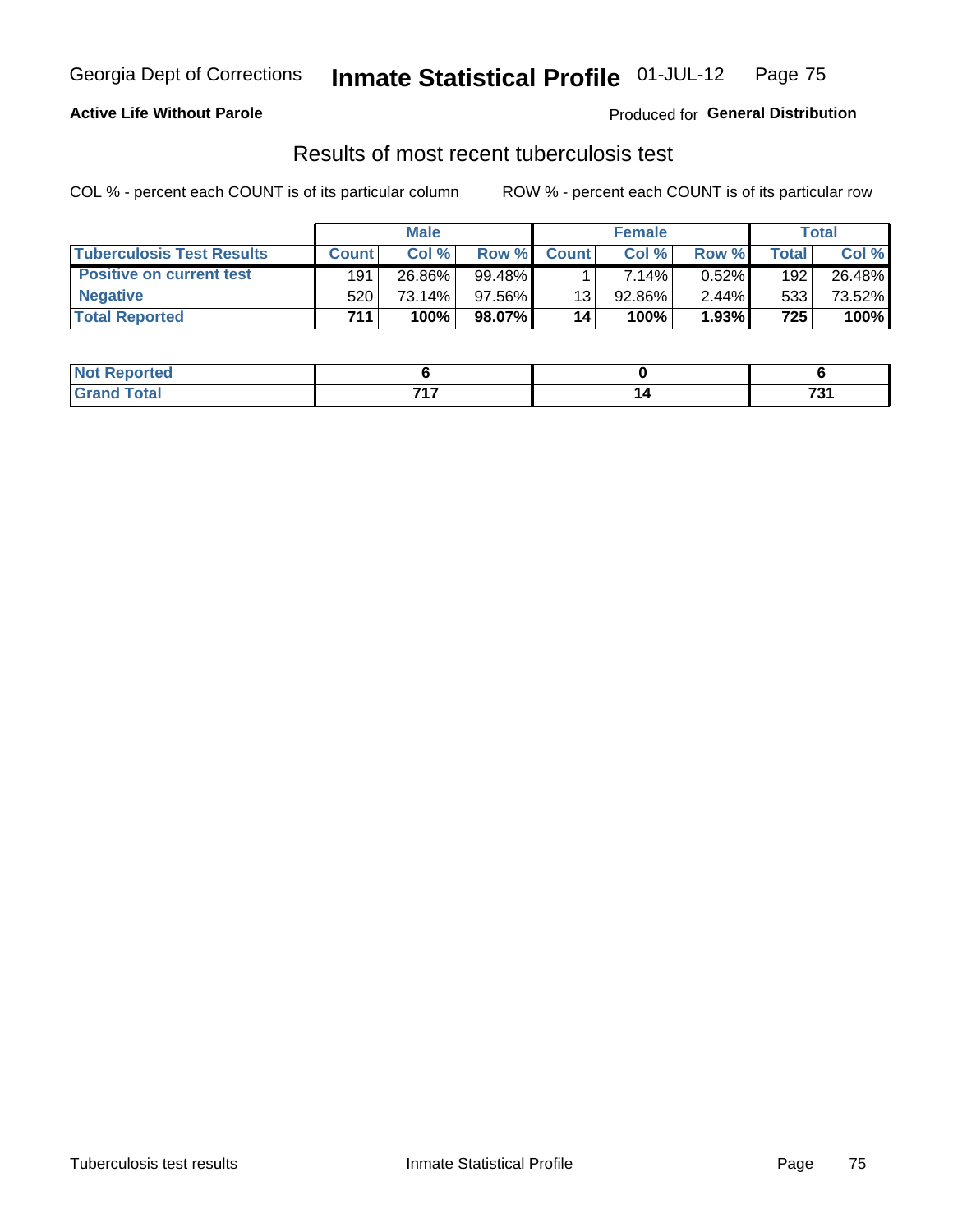### **Active Life Without Parole**

Produced for **General Distribution**

## Results of most recent syphilis test

|                                 | <b>Male</b>  |        |         | <b>Female</b> |           |          | Total |        |
|---------------------------------|--------------|--------|---------|---------------|-----------|----------|-------|--------|
| <b>Syphilis Test Results</b>    | <b>Count</b> | Col %  | Row %   | <b>Count</b>  | Col %     | Row %I   | Total | Col %  |
| <b>Positive on current test</b> |              | 2.87%  | 94.44%  |               | 9.09%     | 5.56%    | 18    | 2.98%  |
| <b>Negative</b>                 | 576          | 97.13% | 98.29%  | 10            | $90.91\%$ | $1.71\%$ | 586   | 97.02% |
| <b>Total Reported</b>           | 593          | 100%   | 98.18%I | 11            | 100%      | 1.82%    | 604   | 100%   |

| <b>Not Reported</b> | ג הו<br>1 Z 4 | - - -<br>.                            |
|---------------------|---------------|---------------------------------------|
| <b>c</b> otal       | フィフ           | $\rightarrow$<br>י ט<br>$\sim$ $\sim$ |